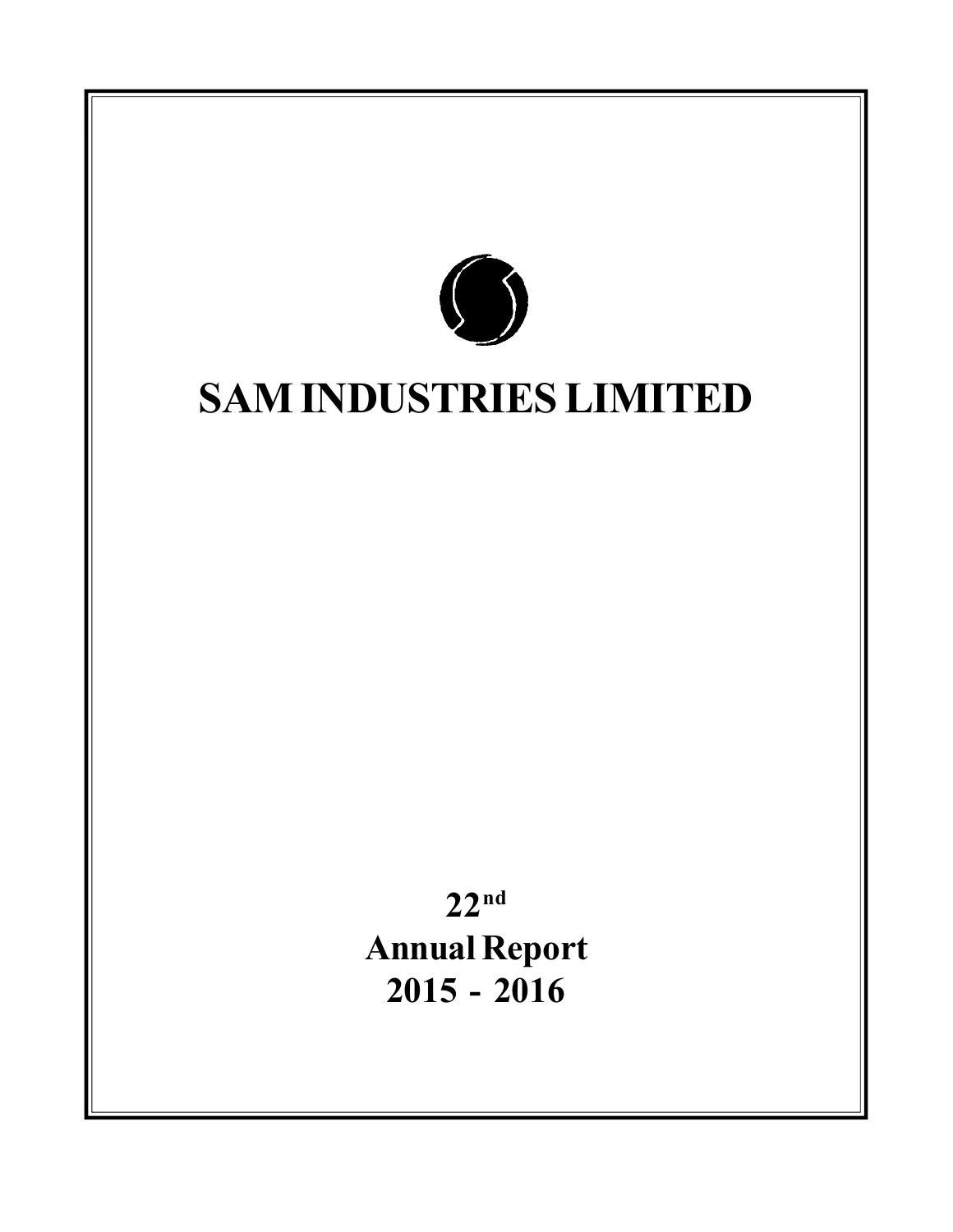## $\bullet$  **SAM INDUSTRIES LIMITED**  $\equiv$  **Annual Report 2015 - 2016**  $\equiv$

#### **BOARD OF DIRECTORS**

Mr. Ashutosh A. Maheshwari, Chairman Mrs. Gitanjali A. Maheshwari, Whole time Director Mr. Kishore Kale, Director Mr. Santosh Muchhal, Independent Director Mr. Ritesh Kumar Neema, Independent Director Mr. Yogendra Vyas, Independent Director

#### **CHIEF FINANCIAL OFFICER**

Mr. Gopal Prasad Shrivastava

#### **COMPANY SECRETARY**

Mr. Navin S. Patwa

#### **AUDITORS**

**M/s. M. Mehta & Company,** Chartered Accountants **11/5, South Tukoganj, Nath Mandir Road, Indore-452001**

#### **SECRETARIAL AUDITOR**

M. Maheshwari & Associates 202-C, Kanchan Sagar, 18/1, Old Palasia, A. B. Road, Indore - 452 001

#### **BANKERS**

Indian Overseas Bank IDBI Bank

#### **REGISTRAR & TRANSFER AGENT**

M/s. Ankit Consultancy Pvt. Ltd., Plot No. 60, Electronic Complex, Pardeshipura Indore – 452010 (Madhya Pradesh)

#### **REGISTERED OFFICE**

Village Dakachiya, A. B. Road, Tehsil: Sanwer, District – Indore – 453771 – M. P., India (w.e.f. 16/08/2016)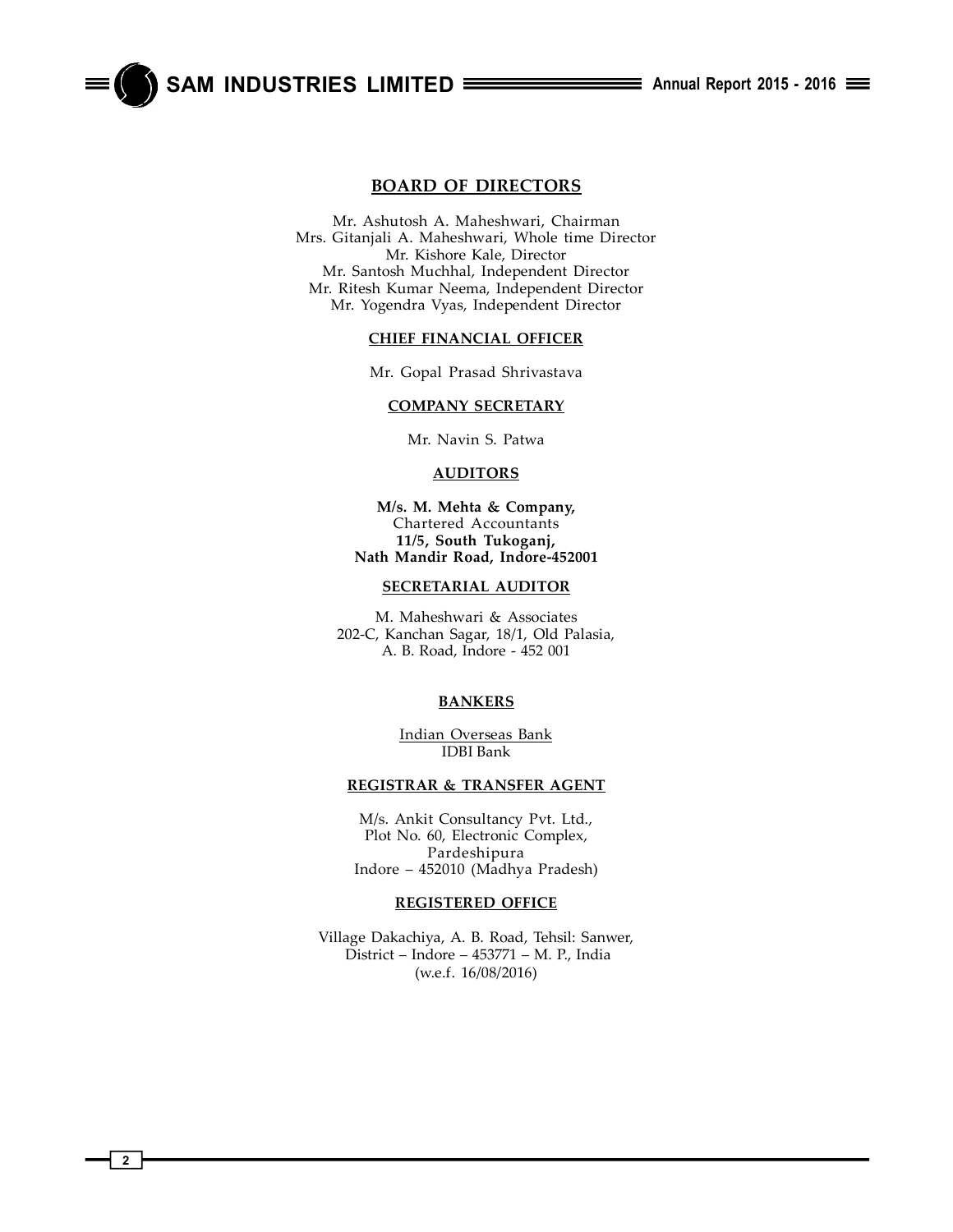

#### **NOTICE**

Notice is hereby given that the 22nd Annual General Meeting (AGM) of the Members of Sam Industries Limited will be held on Wednesday, the 28th September, 2016 at 4:00 P.M. at Factory, at Village: Dakachiya Tehsil: Sanwer, A. B. Road - Indore - 453771 – Madhya Pradesh, to transact the following business:

#### **ORDINARY BUSINESS:**

- 1. To receive, consider and adopt the Audited Financial Statements of the Company for the financial year ended March 31, 2016 including Audited Balance Sheet as at 31st March, 2016 and audited Statement of Profit & Loss Account for the year ended on 31st March, 2016 the Cash Flow Statement for the year ended on that date and together with the Reports of Directors and Auditors thereon.
- 2. To appoint a Director in place of Mrs. Gitanjali A. Maheshwari (DIN: 00094596), who retires by rotation and being eligible has offered herself for re-appointment and in this regard to consider and if thought fit, to pass, with or without modification(s) the following resolution as an Ordinary Resolution:-

"**RESOLVED THAT**" Mrs. Gitanjali A. Maheshwari (DIN : 00094596), Whole Time Director of the Company, who retires by rotation be and is hereby re-appointed as Director of the Company liable to retire by rotation."

3. Ratification of appointment of Messrs M. Mehta & Company, Chartered Accountants as the Statutory Auditors

To consider and if thought fit, to pass, with or without modification(s), the following resolution as an Ordinary Resolution:

"**RESOLVED THAT** pursuant to the provisions of Section 139, 141 and 142 and all other applicable provisions, if any, of the Companies Act, 2013 and the Companies (Audit and Auditors) Rules, 2014 (including any statutory modification(s) or re-enactment thereof, for the time being in force), ratifies the appointment of Messrs M. Mehta & Company, Chartered Accountants (Registration No. 000957C), as Statutory Auditors of the Company to hold office from the conclusion of this Annual General Meeting till the conclusion of the next Annual General Meeting of the Company to be held in the year 2017 on such terms and remuneration as may be agreed upon between the Audit Committee \ Board of Directors and the Auditors."

#### **SPECIAL BUSINESS:**

4. Re-appointment of Mr. Santosh Muchhal (DIN: 00645172), as an Independent Director

To consider and if thought fit, to pass with or without modification(s), the following resolution as a Special Resolution:

"**RESOLVED THAT** pursuant to the provisions of Sections 149, 152 and other applicable provisions, if any, of the Companies Act, 2013 ("Act") and the rules framed there under read with Schedule IV to the Act, as amended from time to time, Mr. Santosh Muchhal (DIN: 00645172), a non executive independent director of the Company, who has submitted a declaration that he meets the criteria for independence as provided in Section 149(6) of the Act and who is eligible for appointment, be and is hereby re-appointed as an Independent Director of the Company, to hold office up to five consecutive years commencing from 28th September, 2016 and that he shall be not liable to retire by rotation."

#### 5. Re-appointment of Mr. Yogendra Vyas (DIN: 06603344), as an independent Director

To consider and if thought fit, to pass with or without modification(s), the following resolution as a Special Resolution:

"**RESOLVED THAT** pursuant to the provisions of Sections 149, 152 and other applicable provisions, if any, of the Companies Act, 2013 ("Act") and the rules framed there under read with Schedule IV to the Act, as amended from time to time, Mr. Yogendra Vyas (DIN: 06603344), a non executive independent director of the Company, who has submitted a declaration that he meets the criteria for independence as provided in Section 149(6) of the Act and who is eligible for appointment, be and is hereby appointed as an Independent Director of the Company, to hold office up to five consecutive years commencing from 28th September, 2016 and that he shall be not liable to retire by rotation."

6. Re-appointment of Mr. Ritesh Kumar Neema (DIN: 03086671), as an independent Director To consider and if thought fit, to pass with or without modification(s), the following resolution as a Special Resolution:

"**RESOLVED THAT** pursuant to the provisions of Sections 149, 152 and other applicable provisions, if any, of the Companies Act, 2013 ("Act") and the rules framed there under read with Schedule IV to the Act, as amended from time to time, Mr. Ritesh Kumar Neema (DIN: 03086671), a non executive independent director of the Company, who has submitted a declaration that he meets the criteria for independence as provided in Section 149(6) of the Act and who is eligible for appointment, be and is hereby appointed as an Independent Director of the Company, to hold office up to five consecutive years commencing from 28th September, 2016 and that he shall be not liable to retire by rotation."

#### 7. Approval to deliver document through a particular mode as may be sought by the member

To consider and if thought fit, to pass with or without modification(s), the following resolution as a Special Resolution:

**3**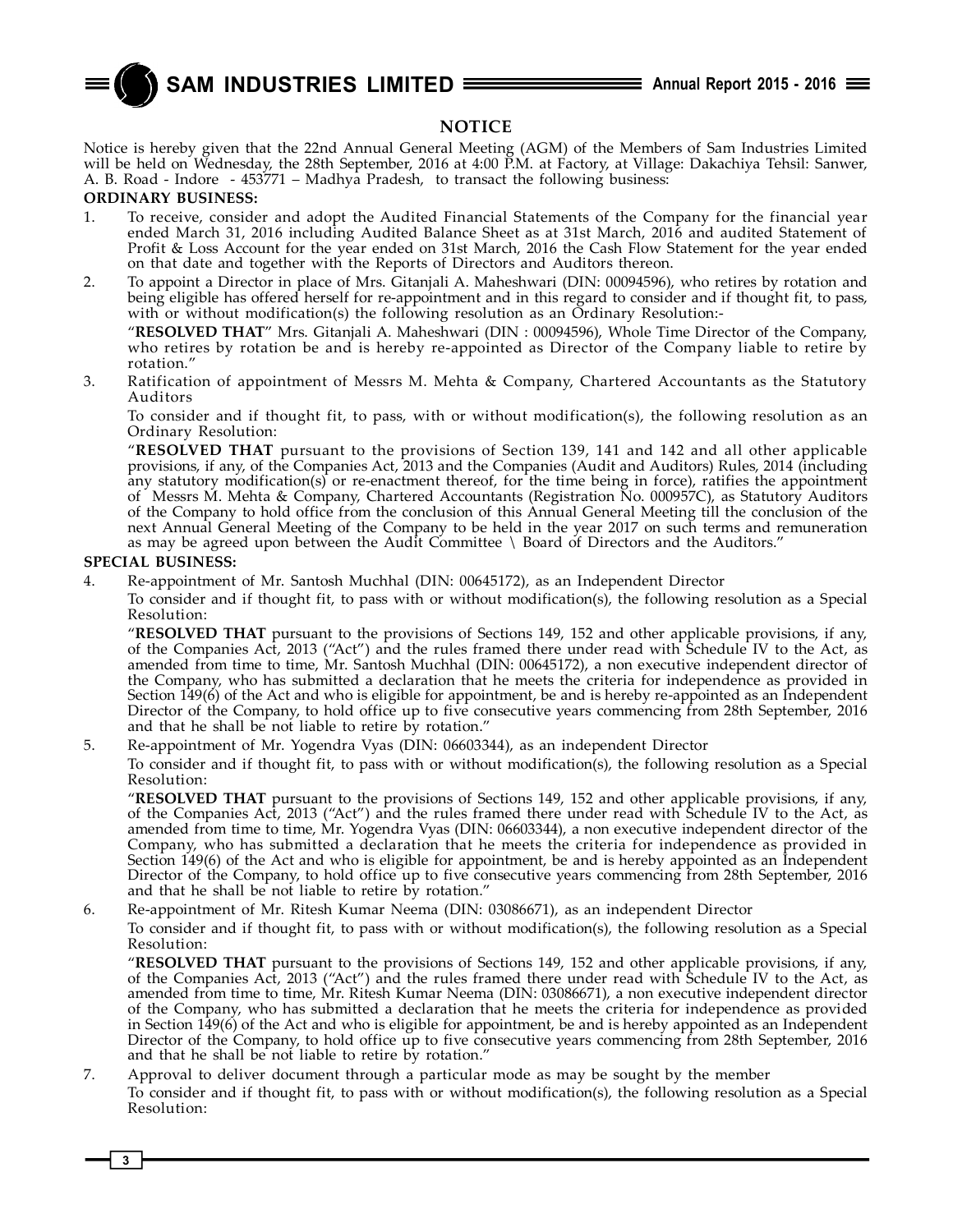$\bullet$  **SAM INDUSTRIES LIMITED**  $\equiv$  **Annual Report 2015 - 2016**  $\equiv$ 

"**RESOLVED THAT** pursuant to section 20 and other applicable provisions, if any, of the Companies Act, 2013 and relevant Rules prescribed there-under, upon receipt of a request from a member for delivery of any document through a particular mode an amount of Rs. 50/- (Rupees Fifty Only) per such document, over and above reimbursement of actual expenses incurred by the Company, be levied as and by way of fees for sending the document to him in the desired particular mode.

**RESOLVED FURTHER THAT** the estimated fees for delivery of the document shall be paid by the member in advance to the Company, before dispatch of such document.

**RESOLVED FURTHER THAT** the Board of Directors of the Company be and are hereby authorized to do all acts and take all such steps as may be necessary, proper or expedient to give effect to this resolution."

> **By Order of the Board For Sam Industries Limited**

**Place: Indore Date:13/08/2016**

**Navin S. Patwa Company Secretary**

**Notes:**

**1. A member entitled to attend and vote is also entitled to appoint a proxy to attend and vote instead of himself/herself and the proxy need not be a member. Proxies in order to be effective must be received by the Company not less than 48 hours before the commencement of this meeting. Members/ Proxies should bring their attendance slip duly filled in order to attend the meeting.**

A person can act as proxy on behalf of members not exceeding fifty and holding in the aggregate not more than ten percent of the total share capital of the company carrying voting rights. A member holding more than ten percent of the total share capital of the company carrying voting rights may appoint a single person as proxy and such person shall not act as proxy for any other person or shareholder.

Appointing a proxy does not prevent a member from attending the meeting in person or shareholder.

- 2. The Register of Members and Share Transfer Register of the Company will remain closed from Wednesday the 21st day of September 2016 to Wednesday, the 28th day of September 2016 ( both days inclusive)
- 3. Shareholders desiring any information as regards the accounts are requested to write to the Company at least 10 days before the Annual General Meeting to enable the Management to keep the information ready.
- 4. Shareholders are requested to bring their copy of the Annual Report along with them to the Annual General Meeting, as copies of the Report will not be distributed again at the Meeting, in view of the increasing cost of Annual Report
- 5. Members/Proxies should bring the Attendance Slip sent herewith duly filled in and handover at the entrance after affixing their signature for attending the Meeting.
- 6. In case of joint holders attending the meeting, only such joint holder who is higher in the order of name will be entitled to vote.
- 7. Members who have not registered their e-mail addresses so far are requested to register their e-mail address for receiving all communications including Annual Report, Notices etc. from the Company electronically.
- 8. Section 72 of the Companies Act, 2013 extends the nomination facility to individual shareholders of the Company. Therefore, the shareholders holding shares in single name and physical form are advised to make nomination in respect of their shareholding in the Company in Form SH-13.
- 9. Electronic copy of the Annual Report is being sent to all the members whose email IDs are registered with the Company/ Depository Participants(s) for communication purposes unless any member has requested for a hard copy of the same. For members who have not registered their email address, physical copies of the Annual Report is being sent in the permitted mode.
- 10. The Ministry of Corporate Affairs (vide circular Nos.17/2011 and 18/2011 dated April 21 and April 29, 2011 respectively, has undertaken a Green initiative in 'Corporate Governance' and allowed companies to share documents with its shareholders through an electronic mode. Members are requested to support this green initiative by representing / updating their e-mail addresses, in respect of shares held in dematerialized form with their respective Depository Participants and in respect of shares held in physical form with Transfer Agent.
- 11. The Securities and Exchange Board of India (SEBI) has mandated the submission of Permanent Account Number (PAN) by every participant in securities market. Members holding shares in electronic form are, therefore, requested to submit the PAN to their Depository Participants with whom they are maintaining their Demat accounts. Members holding shares in physical form can submit their PAN details to the Company or Transfer Agent of the Company.

**4**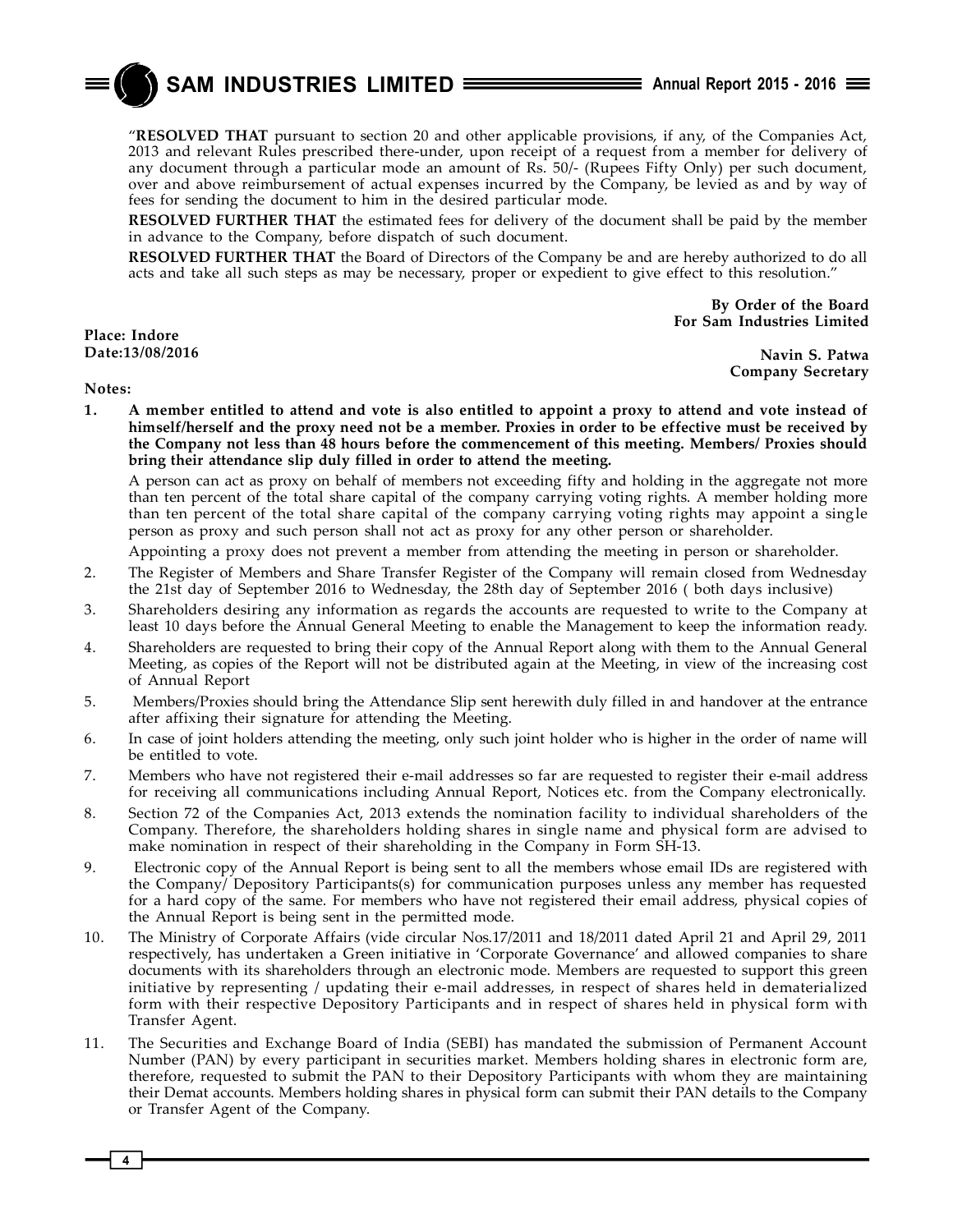

- 12. Members may also note that the Notice of the 22nd Annual General Meeting and the Annual Report for the year 2015-16 will also be available on the Company's website at www.sam-industries.com. The physical copies of the aforesaid documents will also be available at the Company's Registered Office for inspection during business hours (11.00 A.M. to 1.00 P.M.) on all working days except Saturday and Sunday up to and including the date of the Annual General Meeting of the Company. Even after registering for e-communication, members are entitled to receive such communication in physical form upon making a request for the same, by post. For any communication, the shareholders may also send requests to the Company's investor email id: secretarial@sam-industries.com.
- 13. The Explanatory Statement pursuant to Section 102(1) of the Companies Act, 2013, in respect of the business under item no. 4, 5 6 & 7 above, is annexed hereto. The relevant details as required by Regulation of SEBI (Listing Obligations & Disclosure Requirements) Regulations, 2015 of person seeking appointment / reappointment as Directors under item nos. 4, 5  $\&$  6 of the notice, are also annexed.
- 14. Voting through electronic means In compliance with provisions of Section 108 of the Companies Act, 2013, and Rule 20 of the Companies (Management and Administration) Amendment Rules, 2015, the Company is pleased to provide members' facility to exercise their right to vote at the 22nd Annual General Meeting (AGM) by electronic means and the business may be transacted through Remote e-Voting Services provided by Central Depository Services (India) Limited (CDSL):

The instructions for members voting electronically are as under:-

- (i) The voting period begins on 25th September, 2016 at 9:00 A. M. and ends on 27th September, 2016 at 5:00 P.M. During this period shareholders' of the Company, holding shares either in physical form or in dematerialized form, as on the cut-off date (record date) of 21st September, 2016 may cast their vote electronically. The e-voting module shall be disabled by CDSL for voting thereafter.
- (ii) The shareholders should log on to the e-voting website www.evotingindia.com.
- (iii) Click on Shareholders.
- (iv) Now Enter your User ID
	- a. For CDSL: 16 digits beneficiary ID,
	- b. For NSDL: 8 Character DP ID followed by 8 Digits Client ID,
	- c. Members holding shares in Physical Form should enter Folio Number registered with the Company.
- (v) Next enter the Image Verification as displayed and Click on Login.
- (vi) If you are holding shares in demat form and had logged on to www.evotingindia.com and voted on an earlier voting of any company, then your existing password is to be used.
- (vii) If you are a first time user follow the steps given below:

|                                       | For Members holding shares in Demat Form and Physical Form                                                                                                                                                                                                                              |
|---------------------------------------|-----------------------------------------------------------------------------------------------------------------------------------------------------------------------------------------------------------------------------------------------------------------------------------------|
| PAN                                   | Enter your 10 digit alpha-numeric *PAN issued by Income Tax Department (Applicable for<br>both demat shareholders as well as physical shareholders)                                                                                                                                     |
|                                       | Members who have not updated their PAN with the Company/Depository Participant<br>$\bullet$<br>are requested to use the first two letters of their name and the 8 digits of the folio<br>number in the PAN field.                                                                       |
|                                       | In case the folio number is less than $8$ digits enter the applicable number of $0$ 's before the<br>$\bullet$<br>number after the first two characters of the name in CAPITAL letters. Eg. If your name<br>is Ramesh Kumar with folio number 1 then enter RA00000001 in the PAN field. |
| Dividend<br>Bank                      | Enter the Dividend Bank Details or Date of Birth (in dd/mm/yyyy format) as recorded in your<br>demat account or in the company records in order to login.                                                                                                                               |
| Details or<br>Date of Birthl<br>(DOB) | If both the details are not recorded with the depository or company please enter the member<br>id /folio number in the Dividend Bank details field as mentioned in instruction (iv).                                                                                                    |

NOTE: Please keep the sequence number in safe custody for future e-voting.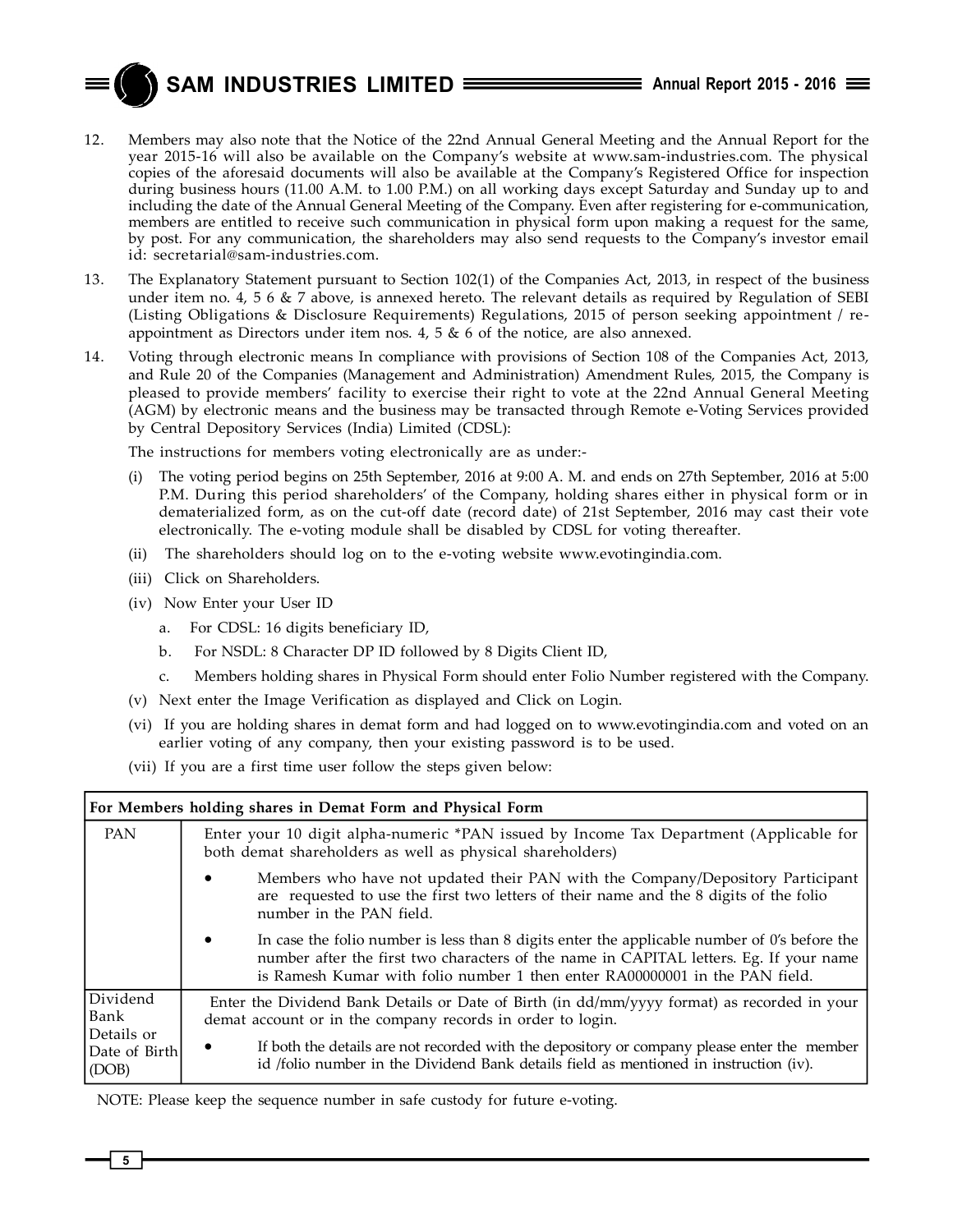

- (viii) After entering these details appropriately, click on "SUBMIT" tab.
- (ix) Members holding shares in physical form will then directly reach the Company selection screen. However, members holding shares in demat form will now reach 'Password Creation' menu wherein they are required to mandatorily enter their login password in the new password field. Kindly note that this password is to be also used by the demat holders for voting for resolutions of any other company on which they are eligible to vote, provided that company opts for Remote e-Voting through CDSL platform. It is strongly recommended not to share your password with any other person and take utmost care to keep your password confidential.
- (x) For Members holding shares in physical form, the details can be used only for Remote e-Voting on the resolutions contained in this Notice.
- (xi) Click on the EVSN for the relevant Sam Industries Limited on which you choose to vote.
- (xii) On the voting page, you will see "RESOLUTION DESCRIPTION" and against the same the option "YES/ NO" for voting. Select the option YES or NO as desired. The option YES implies that you assent to the Resolution and option NO implies that you dissent to the Resolution.
- (xiii) Click on the "RESOLUTIONS FILE LINK" if you wish to view the entire Resolution details.
- (xiv) After selecting the resolution you have decided to vote on, click on "SUBMIT". A confirmation box will be displayed. If you wish to confirm your vote, click on "OK", else to change your vote, click on "CANCEL" and accordingly modify your vote.
- (xv) Once you "CONFIRM" your vote on the resolution, you will not be allowed to modify your vote.
- (xvi) You can also take out print of the voting done by you by clicking on "Click here to print" option on the Voting page.
- (xvii) If Demat account holder has forgotten the same password then enter the User ID and the image verification code and click on Forgot Password & enter the details as prompted by the system.
- (xviii) Shareholders can also cast their vote using CDSL's mobile app m-Voting available for android based mobiles. The m-Voting app can be downloaded from Google Play Store. Apple and Windows phone users can download the app from the App Store and the Windows Phone Store respectively on or after 30th June 2016. Please follow the instructions as prompted by the mobile app while voting on your mobile.
- (xix) Note for Non Individual Shareholders and Custodians
	- Non-Individual shareholders (i.e. other than Individuals, HUF, and NRI etc.) and Custodian are required to log on to www.evotingindia.com and register themselves as Corporate.
	- A scanned copy of the Registration Form bearing the stamp and sign of the entity should be emailed to helpdesk.evoting@cdslindia.com.
	- After receiving the login details they have to create compliance user should be created using the admin login and password. The Compliance user would be able to link the account(s) for which they wish to vote on.
	- The list of accounts should be mailed to helpdesk.evoting@cdslindia.com and on approval of the accounts they would be able to cast their vote.
	- A scanned copy of the Board Resolution and Power of Attorney (POA) which they have issued in favour of the Custodian, if any, should be uploaded in PDF format in the system for the scrutinizer to verify the same.
- (xx) In case you have any queries or issues regarding e-voting, you may refer the Frequently Asked Questions ("FAQs") and e-voting manual available at www.evotingindia.com, under help section or write an email to helpdesk.evoting@cdslindia.com.

Other Instructions –

1) The voting rights of shareholders shall be in proportion to their shares of the paid up equity share capital of the Company as on the cut-off date of 21st September 2016.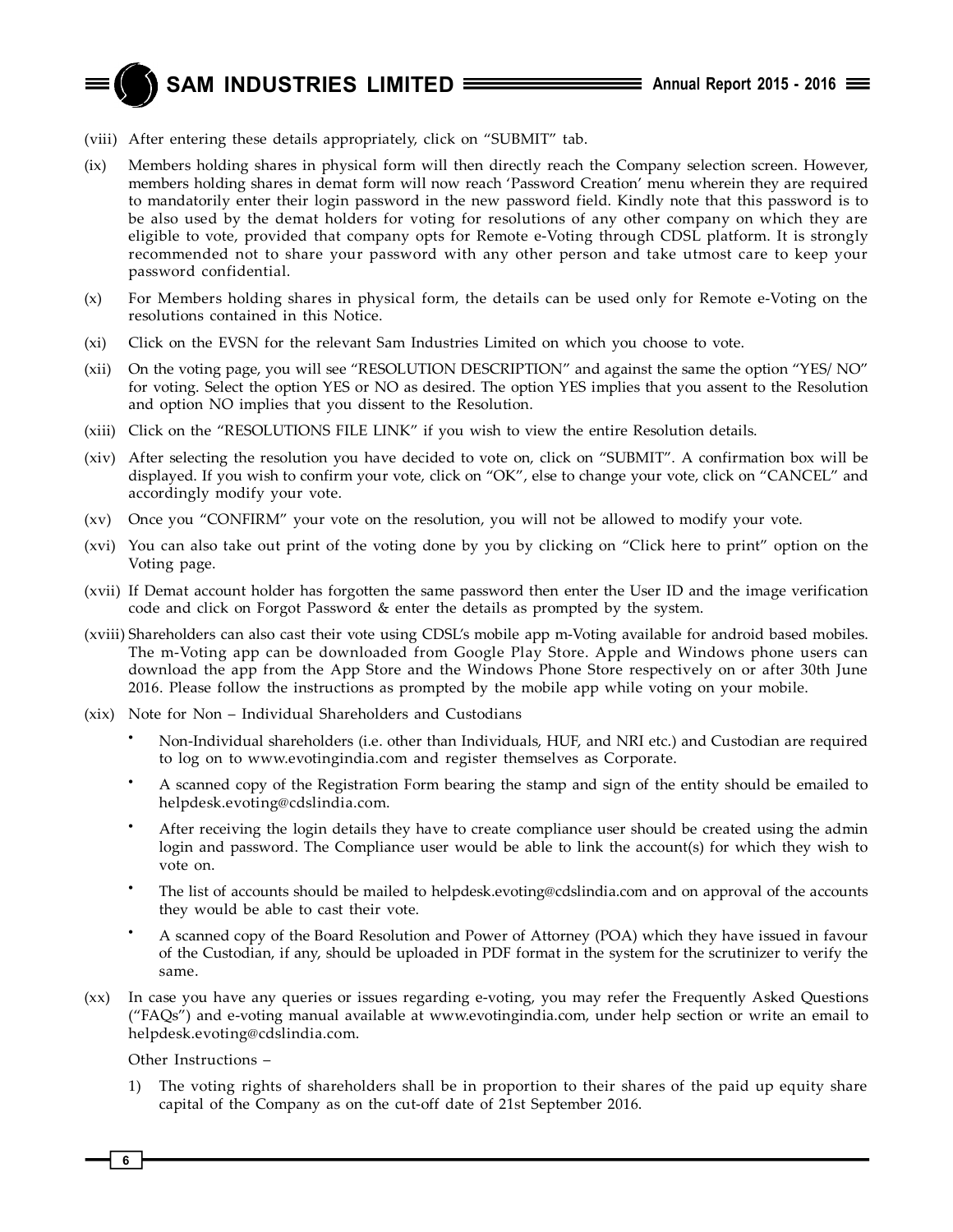$\bullet$  **SAM INDUSTRIES LIMITED**  $\equiv$  **Annual Report 2015 - 2016**  $\equiv$ 

- 2) Mr. Manish Maheshwari, proprietor M/s M. Maheshwari & Associates, Company Secretaries (Membership No. FCS 5174, CP No. 3860) has been appointed as the Scrutinizer to scrutinize the Remote e-Voting process in a fair and transparent manner.
- 3) The Chairman shall, at the end of the discussion on the resolutions on which voting is to be held at the AGM, allow by use of ballot paper for all those Members who are present at the AGM and have not cast their votes by availing the Remote e-voting facility.
- 4) The Scrutinizer shall, immediately after the conclusion of voting at the general meeting, first count the votes casted at the meeting, thereafter unblock the votes cast at the meeting, thereafter unblock the votes in the presence of at least two witnesses not in the employment of the Company and make, not later than forty eight hours (48) of conclusion of meeting a consolidated Scrutinizer's Report of the total votes cast in favour or against, if any, to the Chairman or a person authorized him in writing who shall countersign the same.
- 5) The results declared along with the report of the scrutinizer will be placed on the website of the Company. Viz. www.sam-industries.com and website of CDSL immediately after the results are declared by the Chairman or a person authorized by him and will simultaneously be communicated to the BSE Limited, the Stock Exchange on which the securities of the Company are listed.
- 6) This Notice has been placed on the website of the company i.e. www.sam-industries.com and also on the website of CDSL.
- 7) Members please note that no gifts shall be distributed at the meeting.

**By Order of the Board For Sam Industries Limited**

**Place: Indore Date:13/08/2016**

**Navin S. Patwa Company Secretary**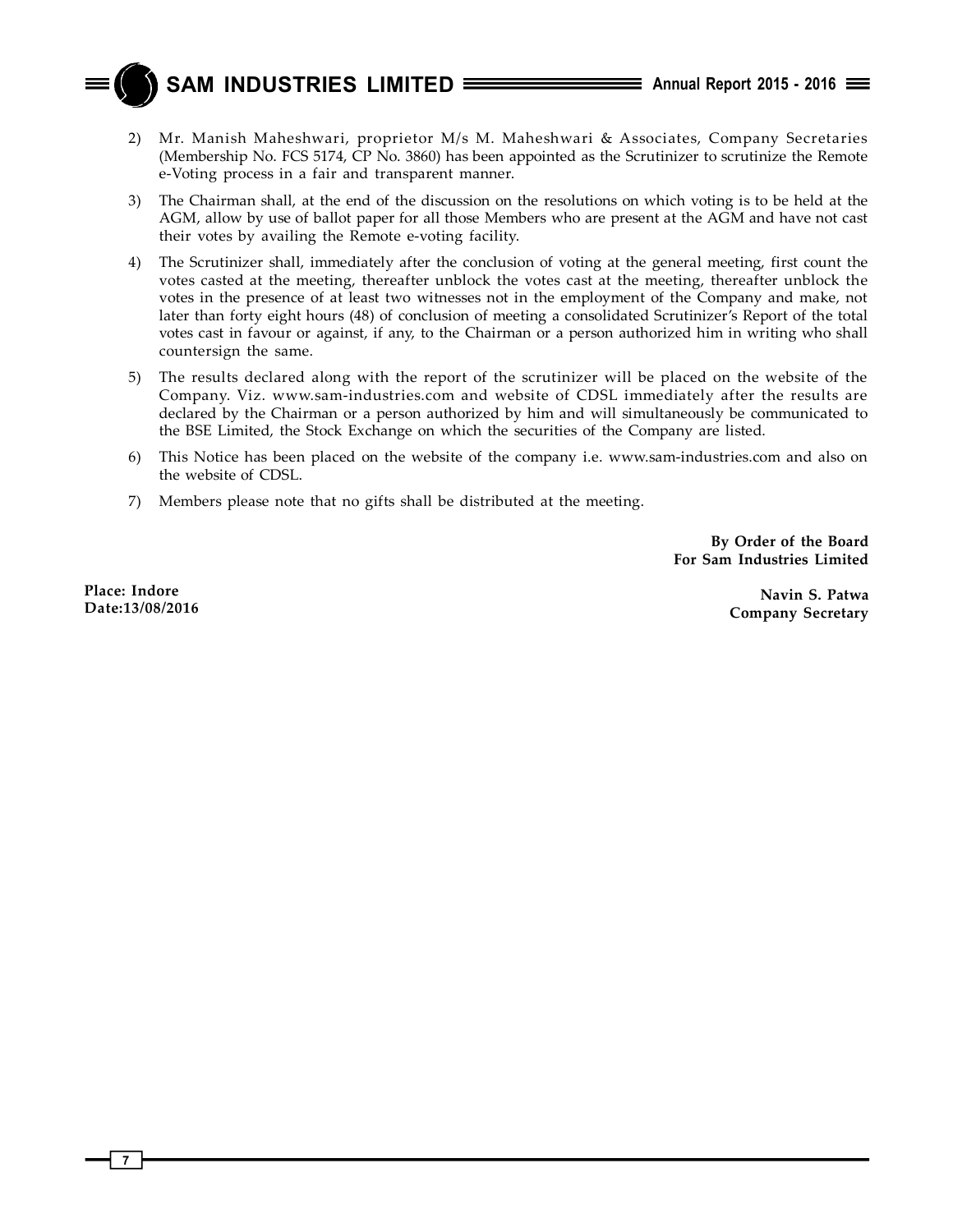

#### **As required by section 102(1) of the Companies Act, 2013, the following Explanatory Statements set out all material facts relating to the special business in accompanied notice.**

#### **Item No.04**

Mr. Santosh Muchhal (DIN: 00645172) was appointed as Director with effect from December 01, 2004 and is continuing as an Independent Director. In order to comply with the provisions of Section 149(4), (10)  $\&$  (11) of the Companies Act, 2013 and Regulation of SEBI (Listing Obligations and Disclosure Requirements) Regulations, 2015, It is proposed to formally re-appoint Mr. Santosh Muchhal to hold office for 5 (five) consecutive years for a term up to conclusion of the 27th Annual General Meeting of the Company in the calendar year 2021.

It may be noted that Mr. Santosh Muchhal has given a declaration under Section 149(7) of the Companies Act, 2013 that he meets the criteria of Independence as provided in Section 149(6) of the Companies Act, 2013.

Further, in the opinion of the Board also, he fulfills the conditions specified in the Companies Act, 2013 for such reappointment.

It may also be mentioned that none of the other Directors (other than Mr. Santosh Muchhal) / Key Managerial Personnel of the Company / their relatives are, in any way, concerned or interested, financially or otherwise, in these resolutions.

The Board commends the Special Resolutions set out at Item No. 4 of the Notice for approval by the shareholders.

#### **Item No.05**

Mr. Yogendra Vyas (DIN: 06603344) was appointed as Director with effect from 14th August, 2013 and is continuing as an Independent Director. In order to comply with the provisions of Section 149(4), (10)  $\&$  (11) of the Companies Act, 2013 and Regulation of SEBI (Listing Obligations and Disclosure Requirements) Regulations, 2015, It is proposed to formally appoint Mr. Yogendra Vyas to hold office for 5 (five) consecutive years for a term up to conclusion of the 27th Annual General Meeting of the Company in the calendar year 2021.

It may be noted that Mr. Yogendra Vyas has given a declaration under Section 149(7) of the Companies Act, 2013 that he meets the criteria of Independence as provided in Section 149(6) of the Companies Act, 2013.

Further, in the opinion of the Board also, he fulfills the conditions specified in the Companies Act, 2013 for such reappointment.

It may also be mentioned that none of the other Directors (other than Mr. Yogendra Vyas) / Key Managerial Personnel of the Company/ their relatives are, in any way, concerned or interested, financially or otherwise, in these resolutions.

The Board commends the Special Resolutions set out at Item No. 5 of the Notice for approval by the shareholders. **Item No.06**

Mr. Ritesh Kumar Neema (DIN: 03086671) was appointed as Director with effect from 14th August, 2013 and is continuing as an Independent Director. In order to comply with the provisions of Section 149(4), (10)  $\&$  (11) of the Companies Act, 2013 and Regulation of SEBI (Listing Obligations and Disclosure Requirements) Regulations, 2015, It is proposed to formally appoint Mr. Ritesh Kumar Neema to hold office for 5 (five) consecutive years for a term up to conclusion of the 27th Annual General Meeting of the Company in the calendar year 2021.

It may be noted that Mr. Ritesh Kumar Neema has given a declaration under Section 149(7) of the Companies Act, 2013 that he meets the criteria of Independence as provided in Section 149(6) of the Companies Act, 2013.

Further, in the opinion of the Board also, he fulfills the conditions specified in the Companies Act, 2013 for such reappointment.

It may also be mentioned that none of the other Directors (other than Mr. Ritesh Kumar Neema) /Key Managerial Personnel of the Company/ their relatives are, in any way, concerned or interested, financially or otherwise, in these resolutions.

The Board commends the Special Resolutions set out at Item No. 6 of the Notice for approval by the shareholders.

#### **Item No.07**

Pursuant to the provisions of Section 20 of the Companies Act, 2013 ('the Act') and Rules made thereunder, a document may be served on a member of the Company by sending the same to him by post or by registered post or by speed post or by courier or by delivering it at his office or address, or by such electronic or other mode as may be prescribed. However, proviso to sub-section (2) of Section 20 of the Act states that a Member may request for delivery of any document through a particular mode, for which he / she shall pay such fees as may be determined by the company at its Annual General Meeting ('AGM').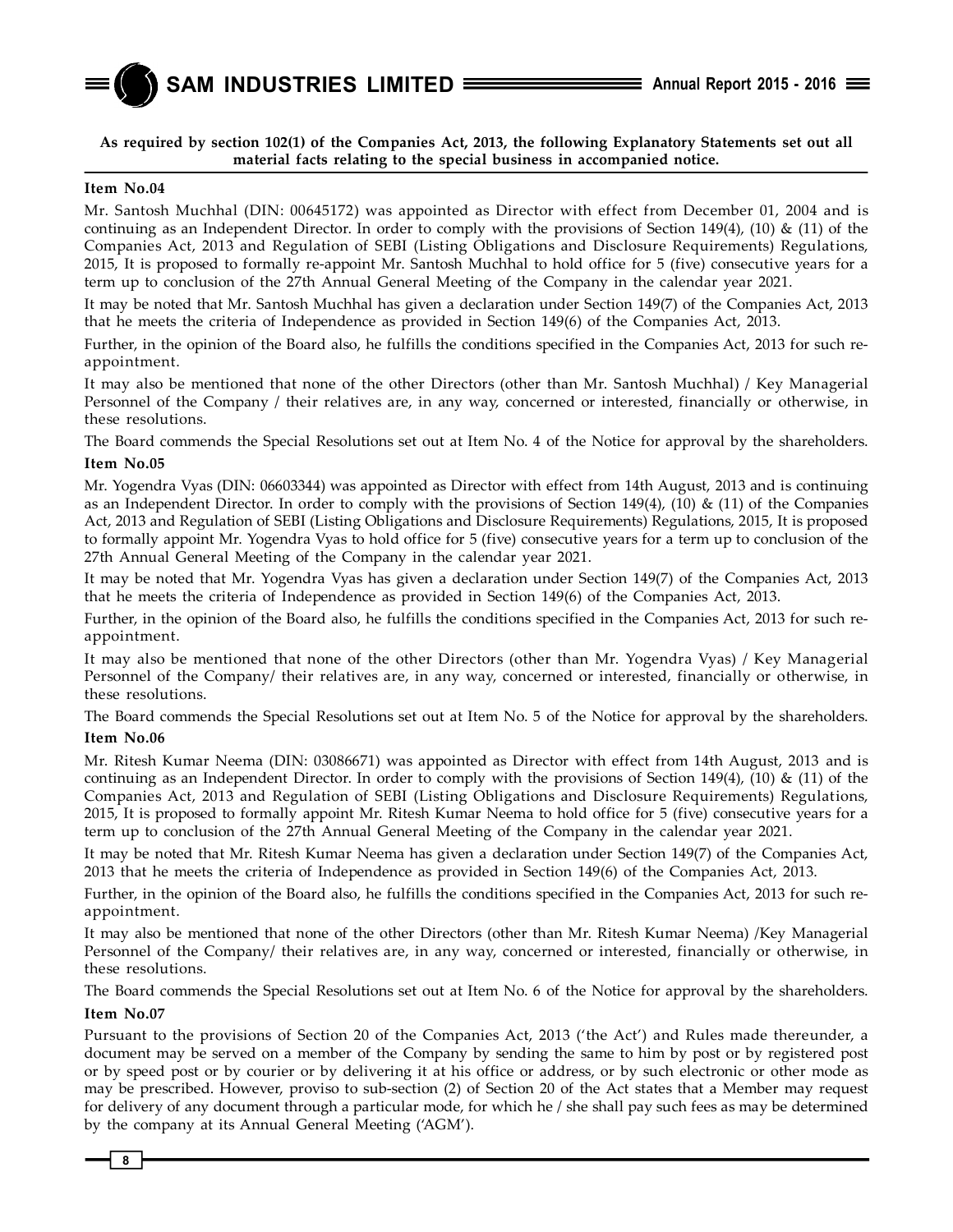

Further, listed companies are required to send financial statements:

- a) by electronic mode to such members whose shareholding is in Demat form and whose E-mail IDs are registered with Depository for communication purposes;
- b) where Shareholding is held otherwise than by Demat form, to such members who have positively consented in writing for receiving by electronic mode; and
- c) by dispatch of physical copies through any recognized mode delivery as specified under section 20 of the Act, in all other cases.

It may also be mentioned that none of the other Directors, Key Managerial Personnel of the Company/ their relatives are, in any way, concerned or interested, financially or otherwise, in these resolutions.

The Board commends the Special Resolutions set out at Item No. 7 of the Notice for approval by the shareholders.

> **By Order of the Board For Sam Industries Limited**

**Place : Indore Date : 13/08/2016**

**Navin S. Patwa Company Secretary**

#### **Details of Directors seeking appointment /re- appointment at the forthcoming Annual General Meeting (In pursuance of Regulations 16 of SEBI (Listing Obligations and Disclosure Requirements) Regulations, 2015)**

| Name of Director                                                                        | Mrs. Gitanjali A.<br>Maheshwari                                                                      | Mr. Santosh<br>Muchhal                                                                                     | Mr. Yogendra<br><b>Vyas</b>                                                                    | Mr. Ritesh<br><b>Kumar Neema</b>                                                                                             |
|-----------------------------------------------------------------------------------------|------------------------------------------------------------------------------------------------------|------------------------------------------------------------------------------------------------------------|------------------------------------------------------------------------------------------------|------------------------------------------------------------------------------------------------------------------------------|
| Date of Birth                                                                           | 11th January 1978                                                                                    | 31st March, 1964                                                                                           | 18th July, 1975                                                                                | 7th February, 1979                                                                                                           |
| Date of Appointment                                                                     | 14th August 2014                                                                                     | 1st December 2004                                                                                          | 14th August, 2013                                                                              | 14th August, 2013                                                                                                            |
| Expertise in specific<br>functional area                                                | Administration<br>and Marketing                                                                      | Accounts &<br>Taxation                                                                                     | Accounts &<br>Finance                                                                          | Taxation                                                                                                                     |
| Qualification                                                                           | Graduation<br>(Commerce and<br>Economics)                                                            | Chartered<br>Accountant                                                                                    | Chartered<br>Accountant                                                                        | Chartered<br>Accountant                                                                                                      |
| List of outside<br>Directorship held in<br>Public Limited<br>Company                    |                                                                                                      | Ujaas Energy Limited<br>Jics Logistics Limited<br>Infobeans<br>Technologies Limited                        | Indotrade<br>India Limited<br>Sam Exim Limited                                                 |                                                                                                                              |
| Chairman /<br>Member of the<br>Committee of the<br>Board of Directors<br>of the Company |                                                                                                      | Member of Audit<br>Committee,<br>Remuneration<br>Committee and<br>Stakeholder<br>Relationship<br>Committee | Chairman of<br>Audit<br>Committee and<br>member of<br>Stakeholder<br>Relationship<br>Committee | Member of Audit<br>Committee and<br>Chairman of<br>Stakeholder<br>Relationship<br>Committee and<br>Remuneration<br>Committee |
| Other information                                                                       | Whole Time Director<br>Shares held: 6212<br>Related to<br>Mr. Ashutosh A.<br>Maheshwari,<br>Chairman | Non-Executive<br>Director<br>Shares held: 800                                                              | Non-Executive<br>Director<br>Shares held: NIL                                                  | Non-Executive<br>Director<br>Shares held: NIL                                                                                |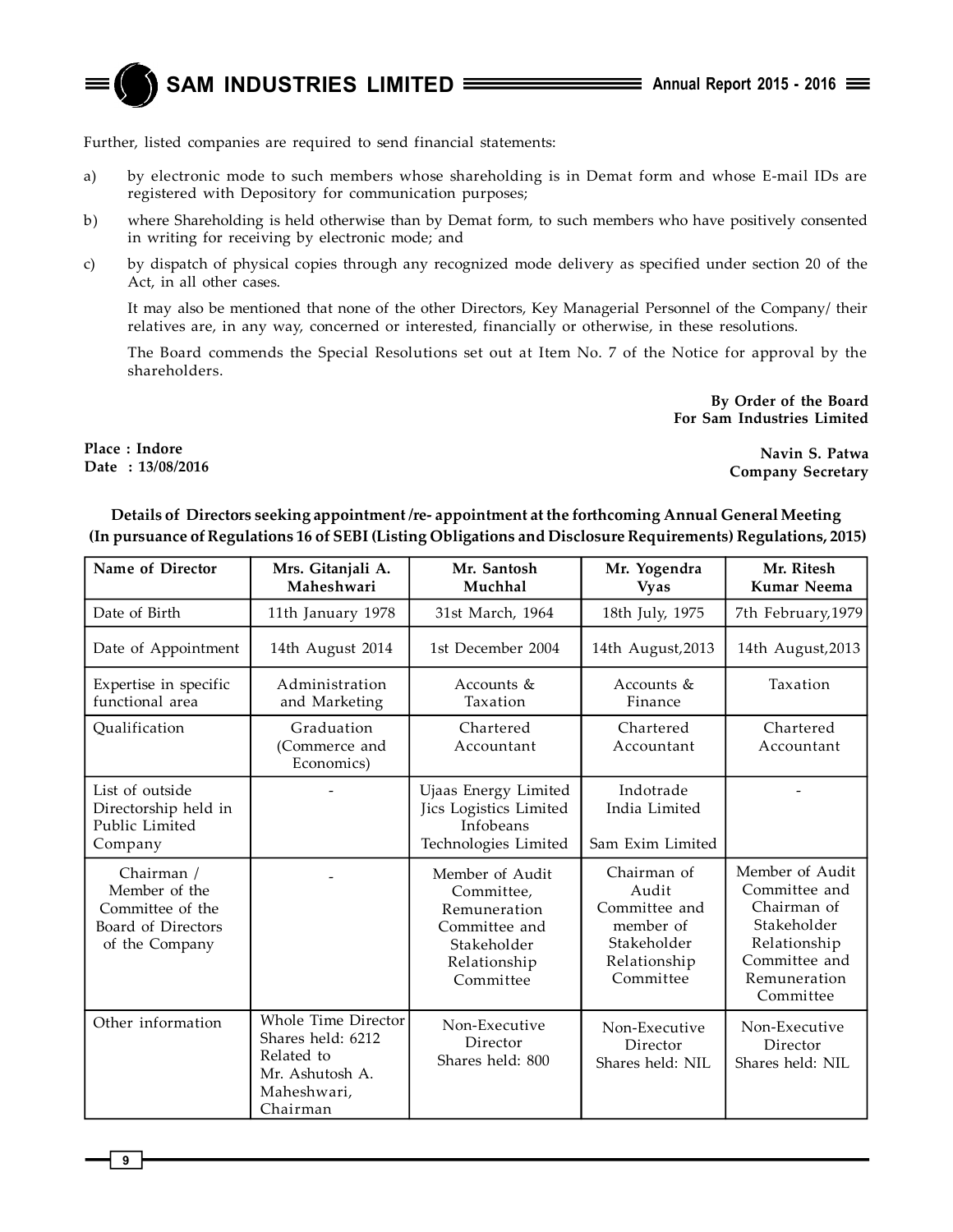

#### **REPORT OF THE BOARD OF DIRECTORS**

To the Members,

Your Directors have pleasure in presenting the 22nd Annual Report together with the Audited Statement of accounts of your Company for the year ended 31st March 2016:

#### **1. FINANCIAL HIGLIGHTS:**

 **(Rs. in Lacs)**

| <b>Particulars</b>                                                                             | 2015-2016 | 2014-2015 |
|------------------------------------------------------------------------------------------------|-----------|-----------|
| Sales & Other Income                                                                           | 822.40    | 767.52    |
| Total Expenditure                                                                              | 964.00    | 651.48    |
| Earning Before Finance Cost, Tax, Exceptional Items,<br>Depreciation and Amortization Expenses | (141.6)   | 116.04    |
| <b>Financial Costs</b><br>Less:                                                                | 0.90      | 0.51      |
| Depreciation and Amortization Expenses                                                         | 67.55     | 68.80     |
| <b>Exceptional Items</b>                                                                       | 1.00      | 99.45     |
| Profit Before Extra-Ordinary Items & Tax                                                       | (211.05)  | (52.72)   |
| Less: Current Tax                                                                              | 36.50     | 50.68     |
| Deferred Tax                                                                                   | (10.40)   | (5.55)    |
| Profit (Loss) for the year                                                                     | (237.15)  | (97.85)   |
| Basic & Diluted Earnings Per Equity Share of Face Value of Rs.10 each                          | (2.14)    | (0.88)    |

#### **2. DIVIDEND**

The Company has incurred a loss of Rs.237.15 lacs, and therefore, the Board of Directors has decided not to declare Dividend for the year ended 31st March 2016.

#### **3. PERFORMANCE**

#### **Company's Overall Performance**

During the year under review, your Company has received income from operations amounting to Rs.822.40 Lacs as compared to Rs.767.52 Lacs in the previous year. Your Company has incurred losses, after taxes of Rs.237.15 Lacs, as compared to loss of Rs. 97.85 Lacs in the previous year.

#### **Segment wise Performance**

#### **Soya Division**

The Company has discontinued soya business activity for Refined Oil & Soya Products at its plant located at Village: Dakachiya, A. B. Road, Tehsil Sanwer, District - Indore, as the company had closed down its soya division in the financial year 2012-13.

The revenue of your Company's Soya Division is Rs. 1.64 Lacs as against Rs. 6.61 Lacs in the previous year, and it has incurred a loss of Rs. 34.06 Lacs as against Rs. 134.08 Lacs during the previous year.

The revenue of the soya division comprises mainly of credit balances written off in the division and loss is attributable mainly to depreciation, employee benefit expenses and diminution in inventory.

#### **Welding Division**

During the year under review, the revenue of your Company's Welding Division was Rs. 575.90 Lacs as against Rs. 534.33 Lacs in the previous year, and it has incurred a loss of Rs. 11.48 Lacs during this period as against Loss of Rs. 24.46 Lacs during the previous year.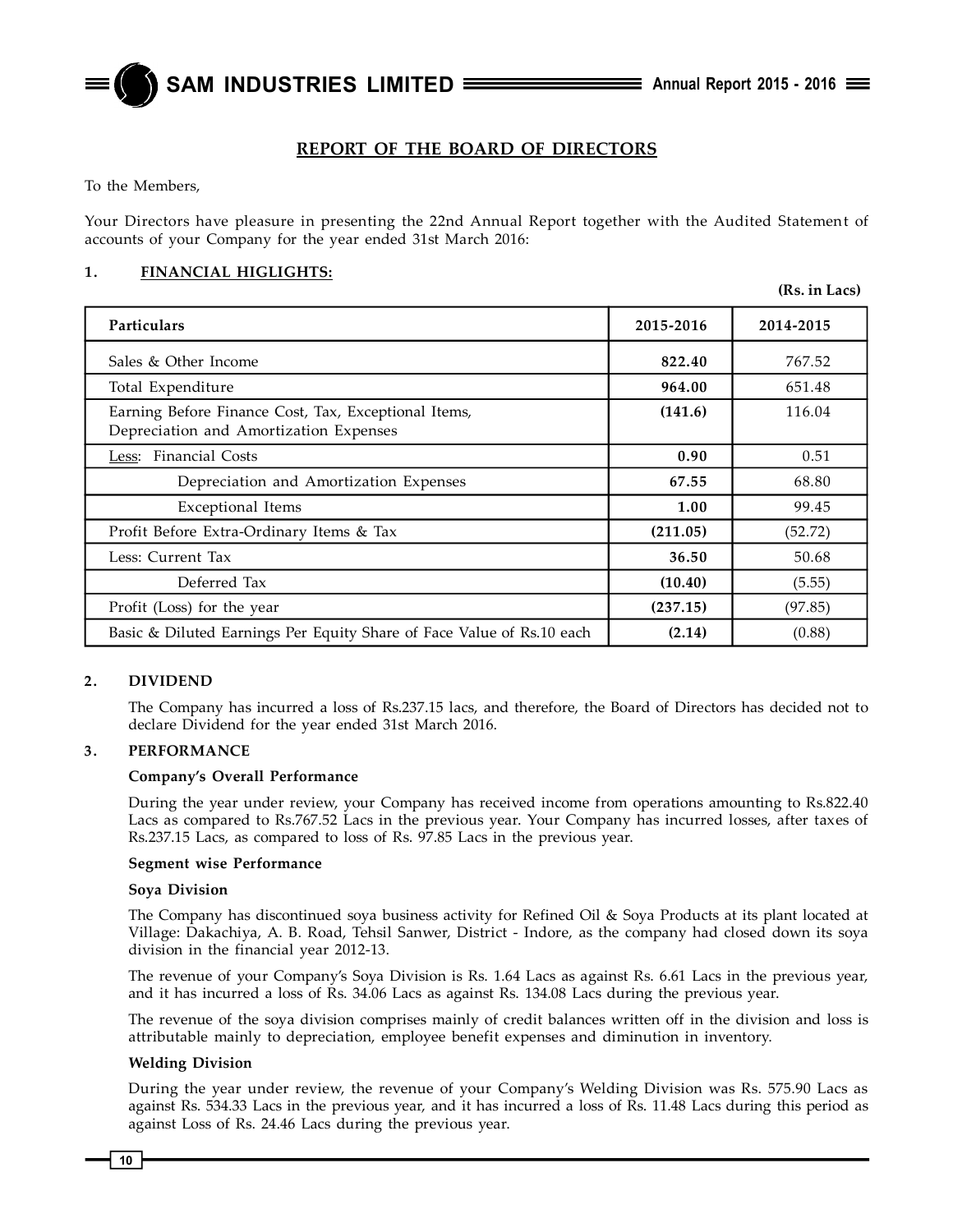

#### **Real Estate Division**

During the year under review, the revenue of your Company's Real Estate Division was Rs. 166.04 Lacs as against Rs. 118.53 Lacs in the previous year, and earned a profit of Rs. 113.35 Lacs during this period in comparison to a profit of Rs. 75.03 Lacs during the previous year.

#### **Investment Division**

During the year under review, the revenue of your Company's Investment Division was Rs. 78.80 Lacs as against Rs. 108.03 Lacs in the previous year, and has incurred a loss of Rs. 192.98 Lacs in comparison to a profit of Rs. 94.55 Lacs in the previous year

#### **4. MANAGEMENT DISCUSSIONS AND ANALYSIS**

#### **Outlook**

Your Company has three distinct businesses, viz., Welding Electrodes, Real Estate and Investment division. The modus operandi of these three businesses is different in terms of the nature of the products, customers profile, challenges and growth avenues.

#### **Welding Industry Scenario:**

In view of the growing industrialization and expenditure on infrastructure, we expect a buoyant demand for welding materials in India.

#### **Real Estate:**

The Real Estate scenario is very encouraging in Indore and Dewas.

#### **5. SUBSIDIARIES, JOINT VENTURES AND ASSOCIATES COMPANIES**

The Company has no Subsidiaries, Joint Venture and any Associate Company.

The Policy for determining Material subsidiaries as approved, may be accessed on the Company's website at the link: http://www.sam-industries.com.

#### **6. INTERNAL FINANCIAL CONTROL SYSTEM**

According to Section 134(5)(e) of the Companies Act, 2013, the term 'Internal Financial Control' (IFC) means the policies and procedures adopted by the company for ensuring the orderly and efficient conduct of its business, including adherence to company's policies, safeguarding of its assets, prevention and detection of frauds and errors, accuracy and completeness of the accounting records, and timely preparation of reliable financial information.

The Company has a well placed, proper and adequate internal control system, which ensures, that the efficiency and profitability of operations, the reliability of information, adhering to rules and regulations, that all assets are safeguarded and protected, and that the transactions are authorized, recorded and reported regularly and correctly.

#### **7. FIXED DEPOSIT**

Your Company has not accepted any public deposit within the meaning of Sections 73 and 74 of the Companies Act, 2013 read together with the Companies (Acceptance of Deposits) Rules, 2014 during the financial year 2015-16.

#### **8. DIRECTORS**

The Board of the Company at March 31st 2016, consisted of 6 Directors out of whom, one is Chairman who is also the Promoter Director and one woman Whole time director, besides three independent Directors.

Pursuant to section149 of the Companies Act, 2013, the Board at its meeting held on 13th August, 2016 recommended appointment of Mr. Santosh Muchhal, Mr. Yogendra Vyas and Mr. Ritesh Kumar Neema, as independent directors of the company not liable to retire by rotation for a period of 5 years from the date of the 22nd Annual General Meeting, subject to the approval of the members of the company.

All the Independent Directors have given declarations that they meet the criteria of independence as laid down under section149 of the Companies Act, 2013 and Regulation of SEBI (Listing Obligations and Disclosure Requirements) Regulations, 2015 which have been relied by the company and were placed before the Board.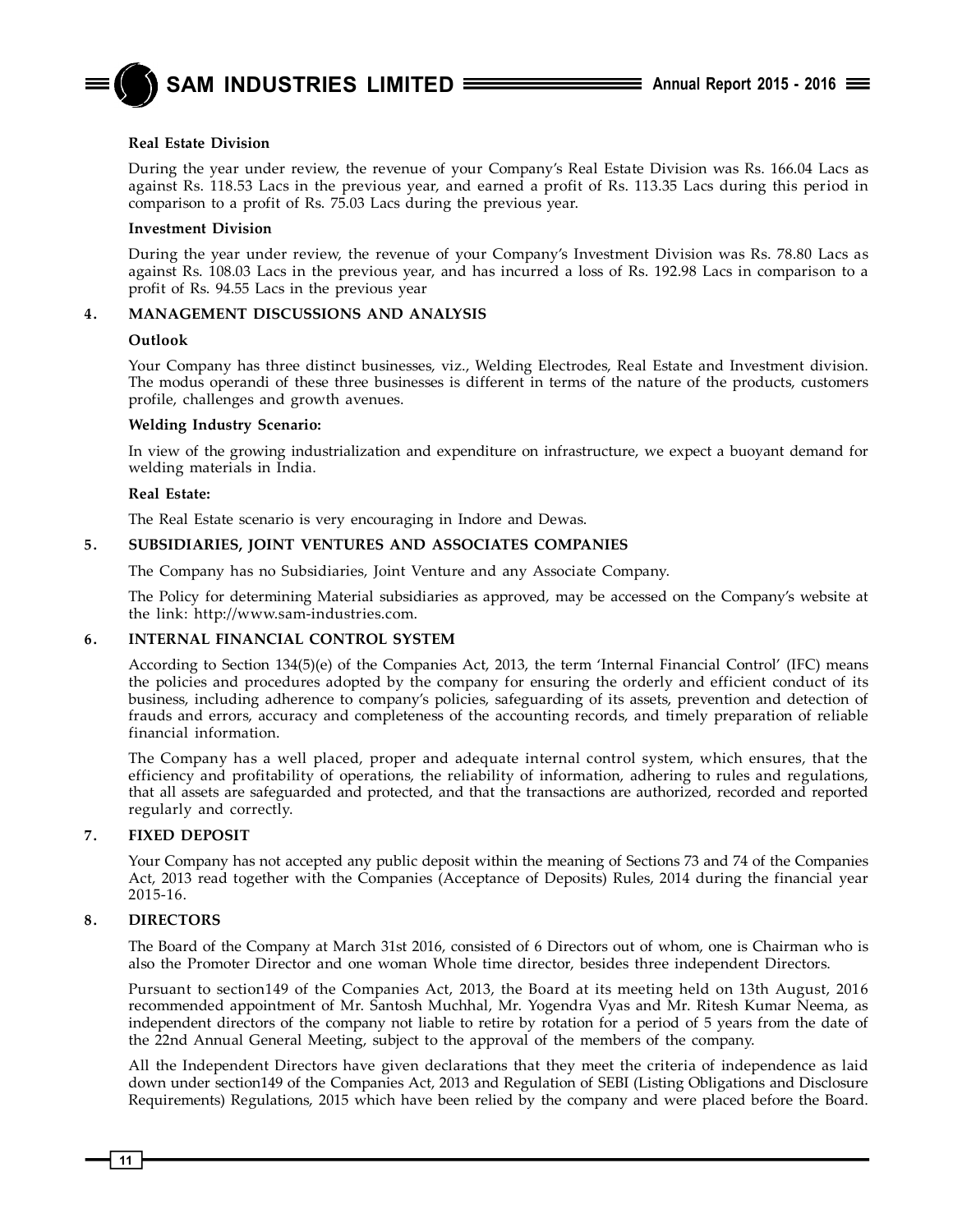

#### **Retirement by Rotation**

In terms of Section 152 of the Companies Act, 2013, Mrs. Gitanjali A. Maheshwari is liable to retire by Rotation at the forthcoming Annual General Meeting (AGM), and being eligible, has offered her-self for reappointment.

#### **9. KEY MANAGERIAL PERSONNEL**

The Key Managerial Personnel (KMP) in the Company as per Section 2(51) and 203 of the Companies Act, 2013 are as follows:

Mr. Ashutosh A. Maheshwari, Chairman (DIN: 00094262)

Mrs. Gitanjali A. Maheshwari, Whole time Director (DIN: 00094596)

Mr. Gopal Prasad Shrivastava, Chief Financial Officer

Mr. Navin S. Patwa, Company Secretary

#### **10. AUDITORS**

#### **Statutory Auditors**

Messrs M. Mehta & Company, Chartered Accountants, (Firm Reg. No. 000957C) who are the statutory auditors of the Company, hold office till the conclusion of the ensuing Annual General Meeting, and being eligible, have consented and offered them-selves for re-appointment. Pursuant to the provisions of section 139 of the Companies Act, 2013 and the Rules framed thereunder, it is proposed to re-appoint Messrs M. Mehta & Company, Chartered Accountants, as Statutory Auditors of the Company from the conclusion of the forthcoming AGM till the conclusion of 23rd AGM to be held in the year 2017, You are requested to consider their re-appointment.

#### **11. AUDITORS REPORT**

The Notes on financial statement referred to in the Auditors' Report are self-explanatory and do not call for any further comments. The Auditors' Report does not contain any qualification, reservation or adverse remark.

#### **12. SECRETARIAL AUDITOR**

Pursuant to the provisions of Section 204 of the Companies Act, 2013 and the Companies (Appointment and Remuneration of Managerial Personnel) Rules, 2014, the Company with the approval of its Board, appointed M/s. M. Maheshwari & Associates, a firm of Company Secretaries in Practice to undertake the Secretarial Audit of the Company for the financial year ended March 31, 2016. The Secretarial Audit Report is annexed herewith as **Annexure-1**. There are no qualifications, reservation or adverse remark or disclaimer made by the auditor in the report, save and except disclaimer made by them in discharge of their professional obligation.

#### **13. CORPORATE GOVERNANCE**

Corporate Governance is an ethically driven business process that is committed to values aimed at enhancing organization's brand and reputation. The new Companies Act, 2013 and amended SEBI (Listing Obligations and Disclosure Requirements) Regulations, 2015 have strengthened the governance regime in the country. The Company is in compliance with the governance requirements provided under the new law and had proactively adopted many provisions of the new law ahead of time. The Company is committed to maintain the highest standards of corporate governance and adhere to the corporate governance requirements set out by SEBI.

Your Company has complied with the requirements of corporate governance as per SEBI (Listing Obligations and Disclosure Requirements) Regulation 2015. A detailed report on Corporate Governance is annexed as **Annexure-2** in this Annual Report. A certificate from the Statutory Auditors of the Company regarding compliance of conditions of corporate governance has been obtained and is enclosed with this Report.

A Certificate of the Whole time Director, appointed in terms of Companies Act, 2013 and CFO of the Company in terms of SEBI (Listing Obligations and Disclosure Requirements) Regulation 2015, inter alia, confirming the correctness of the financial statements and cash flow statements, adequacy of the internal control measures and reporting of matters to the Audit Committee, is also **annexed** as **Annexure-3**.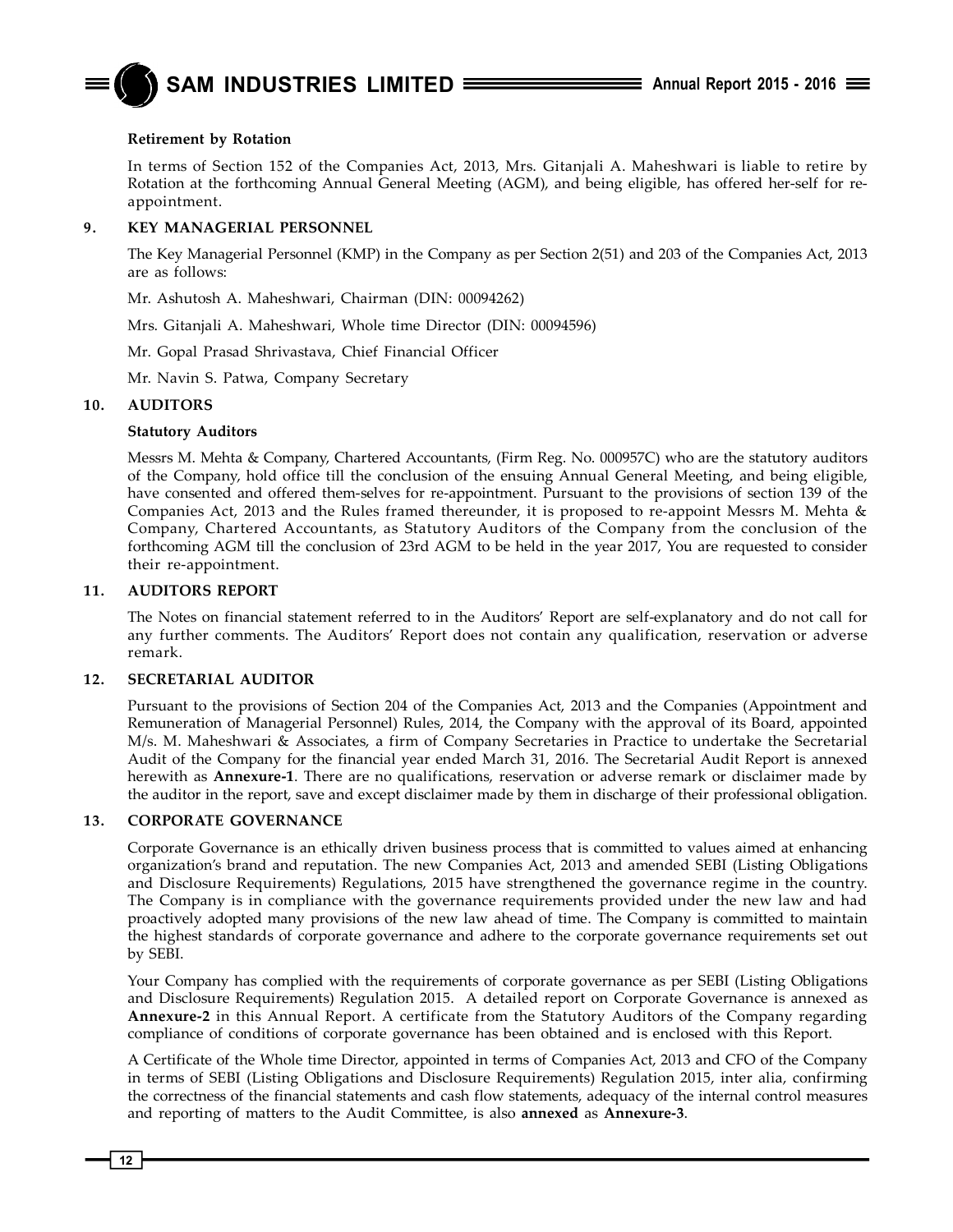

#### **14. DIRECTORS RESPONSIBILITY STATEMENT**

In accordance with the provisions of section 134(3)(c) of the Companies Act, 2013, your Directors state that:

- in the preparation of the annual accounts for the year ended March 31, 2016, the applicable accounting standards read with requirements set out under Schedule III to the Act, had been followed and there are no material departures from the same;
- b) the directors had selected such accounting policies and applied them consistently and made judgments and estimates that are reasonable and prudent so as to give a true and fair view of the state of affairs of the Company as at March 31, 2016 and of the profit and loss of the Company for the financial year;
- c) the directors had taken proper and sufficient care for the maintenance of adequate accounting records in accordance with the provisions of this Act for safeguarding the assets of the Company and for preventing and detecting fraud and other irregularities;
- d) the directors had prepared the annual accounts on a 'going concern' basis;
- e) the directors had laid down internal financial controls to be followed by the Company and that such internal financial controls are adequate and are operating effectively; and
- f) the directors had devised proper systems to ensure compliance with the provisions of all applicable laws and that such systems are adequate and operating effectively.

#### **15. PARTICULARS REGARDING CONSERVATION OF ENERGY, TECHNOLOGY ABSORPTION & FOREIGN EXCHANGE EARININGS AND OUTGO**

The information on conservation of energy, technology absorption and foreign exchange earnings and outgo as stipulated under Section 134(3)(m) of the Companies Act, 2013 read with the Companies (Accounts) Rules, 2014, is set out and enclosed herewith as **Annexure-4** to this Report.

#### **16. PARTICULARS OF LOANS GIVEN, INVESTMENTS MADE, GUARANTEES GIVEN AND SECURITIES PROVIDED**

Pursuant to Section 134(3)(g) of the Companies Act, 2013 particulars of loans, guarantees or investments provided by the Company under Section 186(4) of the Act as at the end of the Financial Year 2015-16 are disclosed in the Note to the Financial Statement attached with the Board Report.

#### **17. SIGNIFICANT AND MATERIAL ORDERS PASSED BY THE REGULATORS OR COURTS**

There are no significant and material orders passed by the Regulators / Courts which would impact the going concern status of the Company and its future operations.

#### **18. NUMBER OF MEETINGS OF THE BOARD**

The details of the number of Board and Audit Committee meetings of the Company are set out in the Corporate Governance Report in terms of SEBI (Listing Obligations and Disclosure Requirements) Regulations, 2015 which forms part of this Report.

#### **19. DISCLOSURE BY INDEPENDENT DIRECTORS**

All Independent Directors have given declarations that they meet the criteria of independence as laid down under section 149(6) of the Companies Act, 2013 and SEBI (Listing Obligations and Disclosure Requirements) Regulations, 2015.

#### **20. DISCLOSURE UNDER THE SEXUAL HARASSMENT OF WOMEN AT WORKPLACE (PREVENTION, PROHIBITION AND REDRESSAL) ACT, 2013**

In accordance with the provisions of The Sexual Harassment of Women at Workplace (Prevention, Prohibition and Redressal) Act, 2013 and rules made thereunder, the Company has not formulated an internal policy on aforesaid Act during the year, since there was no women employee in the Company.

#### **21. EXTRACT OF ANNUAL RETURN**

In accordance with the provisions of Section 134 (3) (a) of the Companies Act, 2013, the extract of Annual Return as on March 31, 2016 in the prescribed Form No. MGT-9, pursuant to Section 92(3) of the Companies Act, 2013 and Rule 12 (1) of the Companies (Management and Administration) Rules, 2014 is attached herewith as **Annexure-5** and forms part of this Report.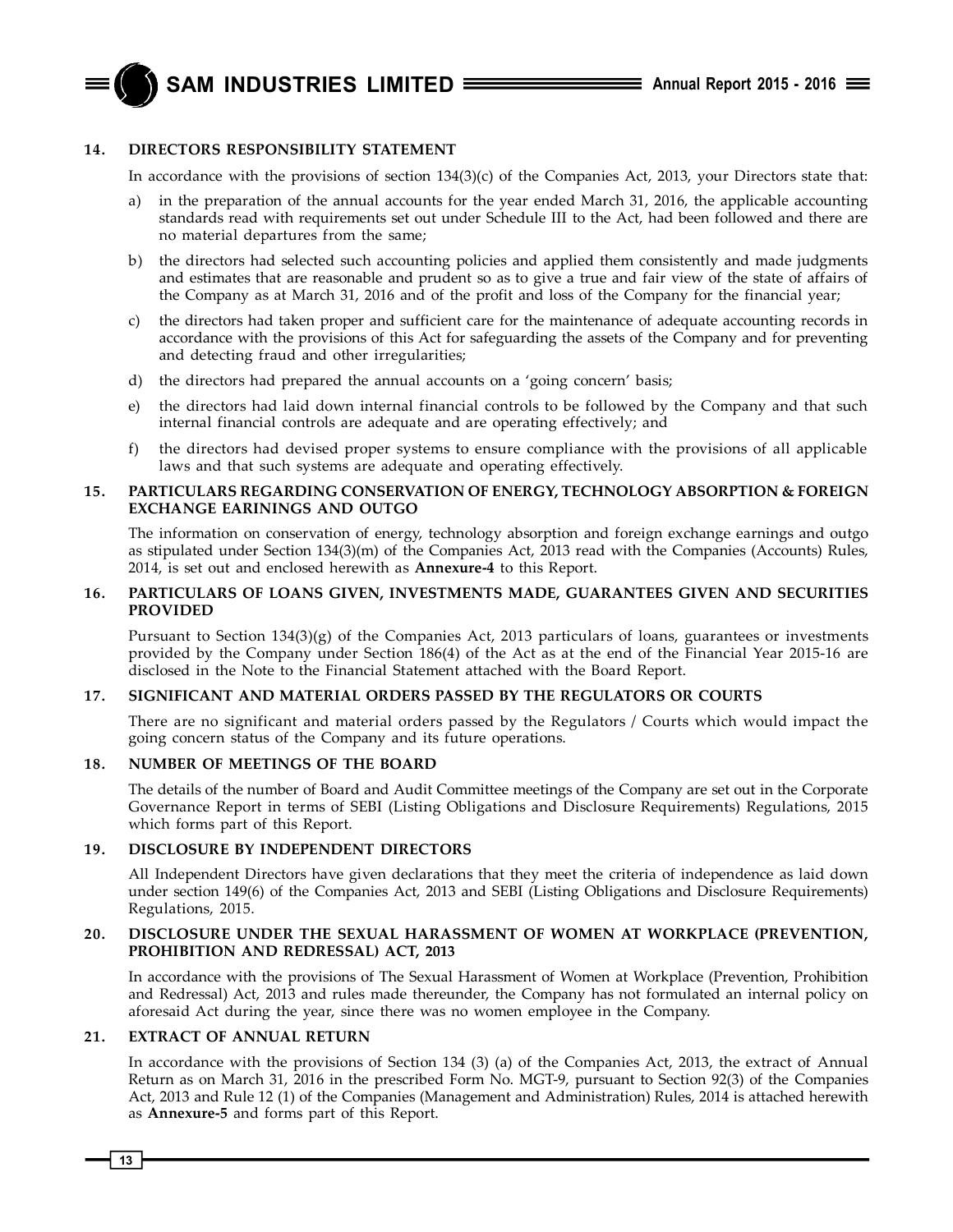

#### **22. AUDIT COMMITTEE**

The Audit Committee as on March 31, 2016 comprises Mr. Santosh Muchhal, Independent Director, Mr. Ritesh Kumar Neema, Independent Director and Mr. Yogendra Vyas, Independent Director. Further, all recommendations of Audit Committee were accepted by the Board of Directors.

#### **23. VIGIL MECHANISM**

The Company is committed to the highest standards of ethical, moral and legal business conduct. Accordingly, the Board of Directors has formulated a Whistle Blower Policy which is in compliance with the provisions of Section 177 (10) of the Companies Act, 2013 and SEBI (Listing Obligations and Disclosure Requirements) Regulations, 2015.The Policy on Whistle Blower / Vigil Mechanism has been hosted on the website of the company. The policy, inter alia, provides a direct access to the Chairman of the Audit Committee.

The policy provides for a framework and process whereby concerns can be raised by its employees against any kind of discrimination, harassment, victimization or any other unfair practice being adopted against them.

#### **24. CONTRACTS AND ARRANGEMENTS WITH RELATED PARTIES**

During the financial year 2015-16, the Company has entered into transactions with related parties as defined under Section 2 (76) of the Companies Act, 2013 read with Companies (Specification of Definitions Details) Rules, 2014, which were in the ordinary course of business and on arms' length basis and in accordance with the provisions of the Companies Act, 2013, Rules issued there under and SEBI (Listing Obligations and Disclosure Requirements) Regulations, 2015.

During the year, there were no transactions with related parties which qualify as material transactions. In line with the requirements of the Companies Act, 2013, the Company has formulated a Policy on Related Party Transactions which is also available on Company's website at www.sam-industries.com. The Policy intends to ensure that proper reporting; approval and disclosure processes are in place for all transactions between the Company and Related Parties.

#### **25. CORPORATE SOCIAL RESPONSIBILITY:**

The Company is not required to constitute a Corporate Social Responsibility Committee as it does not fall within purview of Section 135(1) of the Companies Act, 2013, and hence, it is not required to formulate policy on corporate social responsibility.

#### **26. INDUSTRIAL RELATIONS**

Relation between the Management and its employees has been cordial. Your Directors place on record their appreciation of the efficient and loyal services rendered by the employees of the Company at all levels.

#### **27. DISCLOSER RELATING TO REMUNERATION OF DIRECTORS:**

In terms of the provisions of Section 197(12) of the Companies Act, 2013 read with Rule 5(2) of the Companies (Appointment and Remuneration of Managerial Personnel) Rules, 2014, a statement in the said rules is Annexed as **Annexure-6**.

#### **28. RISK MANAGEMENT**

Company has properly analyzed and identified the key business risk area and a Risk Mitigation process. Company had extensively exercised at regular intervals to identify, evaluate, manage and monitor all business risk.

#### **29. MATERIAL CHANGES BETWEEN END OF FINANCIAL YEAR AND THE DATE OF THE BOARD REPORT.**

There have been no material changes and commitments, affecting the financial position of the Company which have occurred between the end of the financial year of the Company to which the financial statements relate and the date of the report.

The Company has received confirmation from Regional Director, Mumbai to shift the registered office of the company from the State of Maharashtra to Madhya Pradesh and the Board of Directors decided in the meeting held on 13th August 2016 to shift registered office of the company at Works situated at Village: Dakachiya, A. B. Road, Tehsil: Sanwer, District: Indore - 453771, Madhya Pradesh, India (w.e.f. 16/08/2016.)

#### **30. TRANSFER TO RESERVES:**

The Board does not propose to transfer any amount to reserves.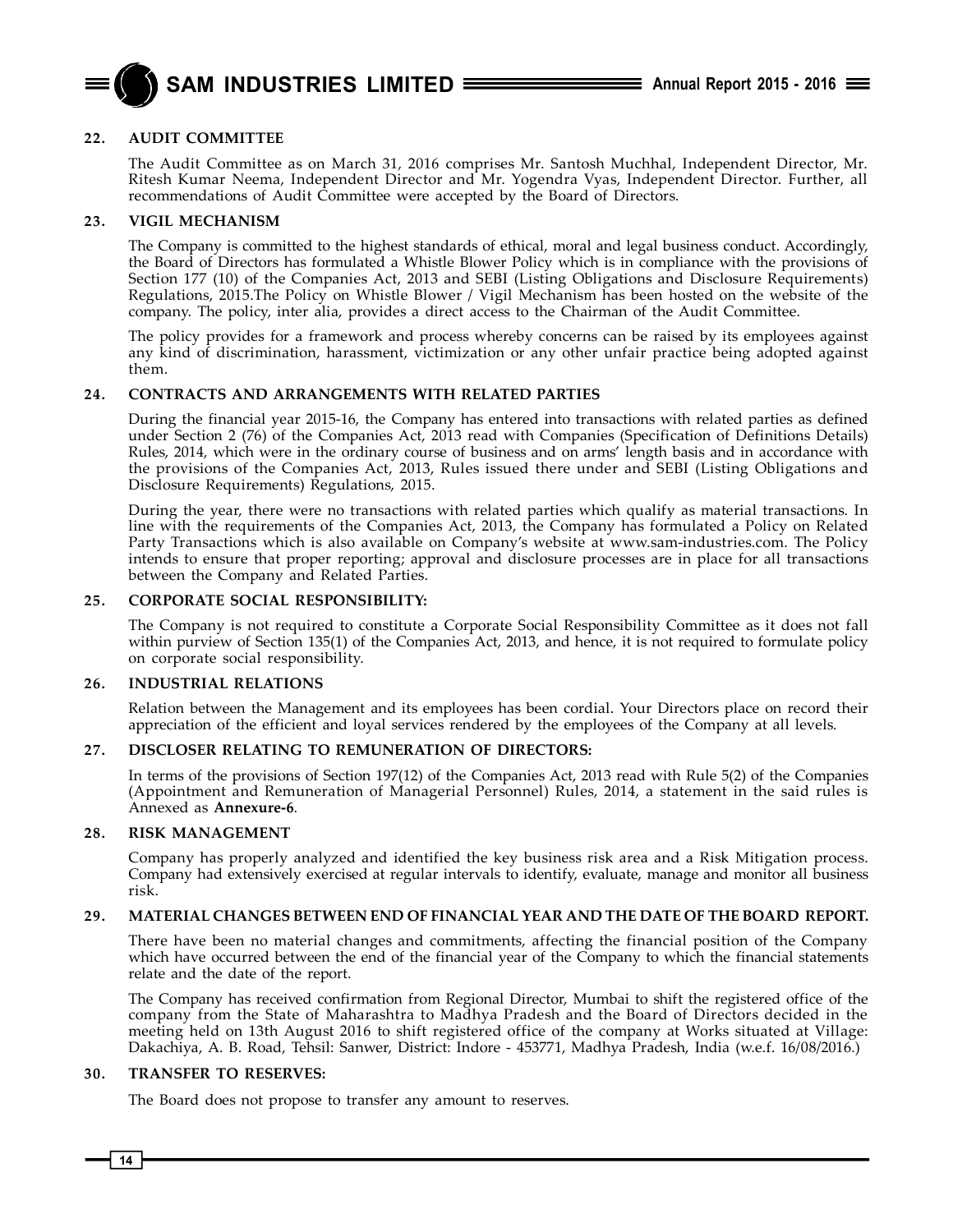

#### **31. ANNUAL EVALUATION OF BOARD'S PERFORMANACE**

In accordance with the provisions of schedule IV of the company Act, 2013, a separate meeting of the independent Directors was held on 13<sup>th</sup> February, 2016. Without the attendance of Non independent Directors and Members of the Management, the committee has reviewed the performance and effectiveness of the Board of in the meeting as a whole for the Financial Year 2015-2016.

#### **32. ACKNOWLEDGEMENT**

The Directors wish to convey their appreciation for the co-operation received from Your Company's bankers and various Government agencies. The Directors also wish to thank the Shareholders, Employees, Customers and Suppliers for their support and co-operation.

**For and on behalf of the Board of Directors Ashutosh A. Maheshwari Indore, 13th August, 2016 Chairman DIN: 00094262**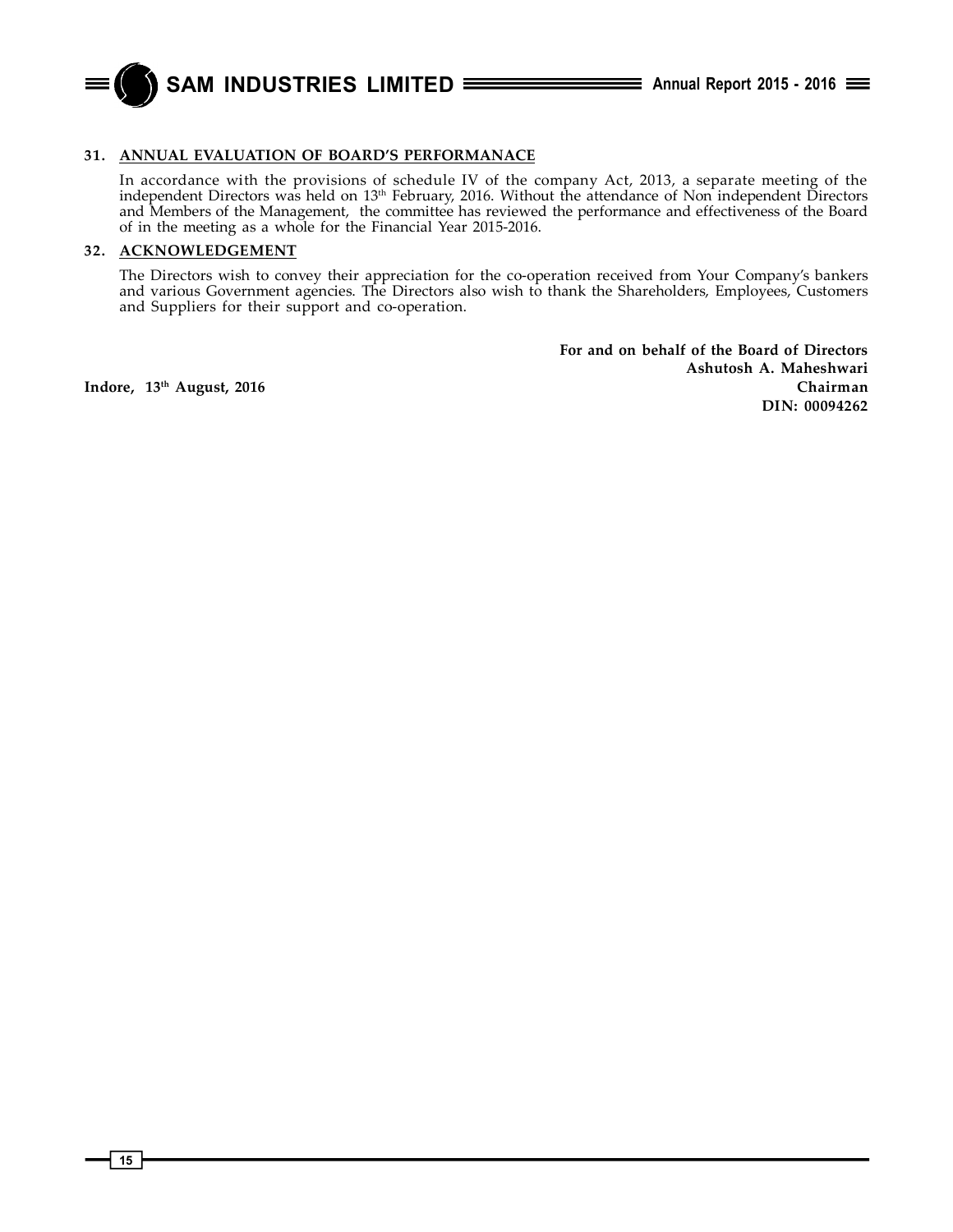

#### **Form No. MR-3 SECRETARIAL AUDIT REPORT** FOR THE FINANCIAL YEAR ENDED MARCH 31, 2016

*[Pursuant to section 204(1) of the Companies Act, 2013 and rule No.9 of the Companies (Appointment and Remuneration of Managerial Personnel) Rules, 2014]*

To, The Members,

#### **SAM INDUSTRIES LIMITED**

CIN: L70102MH1994PLC164344 401, 4th Floor, Dalamal Chambers, 29, New Marine Lines, Mumbai MH 400020

We have conducted the Secretarial Audit of the compliance of applicable statutory provisions and the adherence to good corporate practices by **SAM INDUSTRIES LIMITED** (hereinafter called the company). Secretarial Audit was conducted in a manner that provided me/us a reasonable basis for evaluating the corporate conducts/statutory compliances and expressing my opinion thereon.

Based on our verification of the **SAM INDUSTRIES LIMITED** books, papers, minute books, forms and returns filed and other records maintained by the company and also the information provided by the Company, its officers, agents and authorized representatives during the conduct of secretarial audit, We hereby report that in our opinion, the company has, during the audit period covering the financial year ended on **March 31, 2016** complied with the statutory provisions listed hereunder and also that the Company has proper Board-processes and compliance-mechanism in place to the extent, in the manner and subject to the reporting made hereinafter:

We have examined the books, papers, minute books, forms and returns filed and other records maintained by Company for the financial year ended on **March 31, 2016** according to the provisions of:

- i. The Companies Act, 2013 (the Act) and the rules made there under read with notifications, exemptions and clarifications thereto;
- ii. The Securities Contracts (Regulation) Act, 1956 ('SCRA') and the rules made there under;
- iii. The Depositories Act, 1996 and the Regulations and Bye-laws framed there under;
- iv. Foreign Exchange Management Act, 1999 and the rules and regulations made there under to the extent of Foreign Direct Investment, Overseas Direct Investment and External Commercial Borrowings; however, the Company has not entered into any transaction with foreign countries and does not deal in foreign currency during the Audit period hence, these regulations have not been considered for the purpose of this report.
- v. The following Regulations and Guidelines prescribed under the Securities and Exchange Board of India Act, 1992 ('SEBI Act'):
	- a. The Securities and Exchange Board of India (Substantial Acquisition of Shares and Takeovers) Regulations, 2011 as amended from time to time;
	- b. The Securities and Exchange Board of India (Prohibition of Insider Trading) Regulations, 1992 and The Securities and Exchange Board of India (Prohibition of Insider Trading) Regulations, 2015 as amended from time to time;
	- c. The Securities and Exchange Board of India (Issue of Capital and Disclosure Requirements) Regulations, 2009 and amendments from time to time. However, the regulations are not applicable to the Company during the Audit period since the Company has not raised any money from the public and hence, these regulations have not been considered for the purpose of this report**;**
	- d. The Securities and Exchange Board of India (Employee Stock Option Scheme and Employee Stock Purchase Scheme) Guidelines, 1999 and The Securities and Exchange Board of India (Share Based Employee Benefits) Regulation, 2014. However, the regulations are not applicable to the Company during the Audit period since the Company does not have any scheme in operation and hence, these regulations have not been considered for the purpose of this report**;**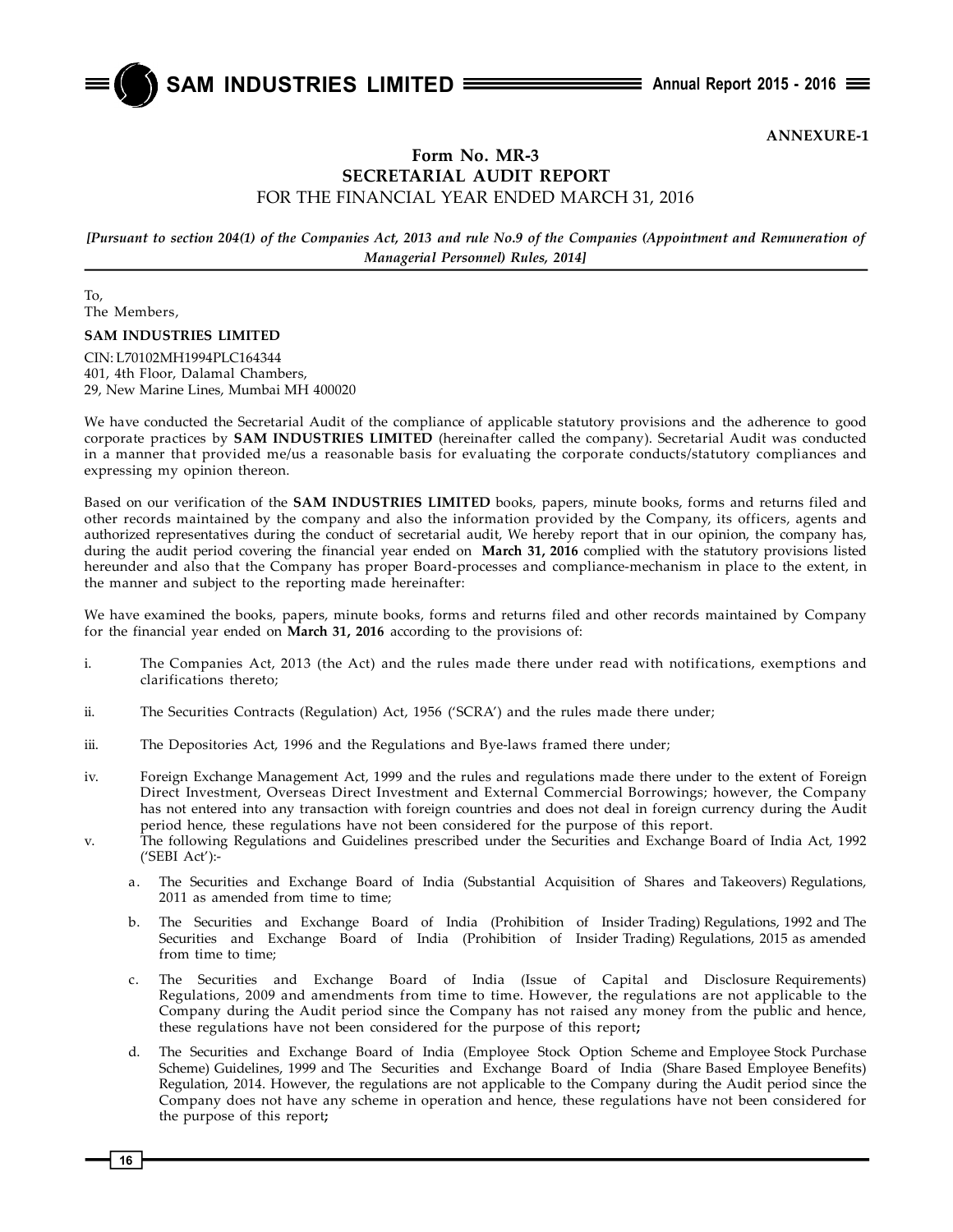$\bullet$  **SAM INDUSTRIES LIMITED**  $\equiv$  **Annual Report 2015 - 2016**  $\equiv$ 

- e. The Securities and Exchange Board of India (Issue and Listing of Debt Securities) Regulations, 2008- **Not applicable as the Company has not issue any debt securities;**
- f. The Securities and Exchange Board of India (Registrars to an Issue and Share Transfer Agents) Regulations, 1993 as amended from time to time regarding the Companies Act and dealing with client;
- g. The Securities and Exchange Board of India (Delisting of Equity Shares) Regulations, 2009 as amended from time to time;- **Not applicable to the Company during the Audit period;**
- h. The Securities and Exchange Board of India (Buyback of Securities) Regulations, 1999- **Not applicable as the Company has not bought back/propose to buyback any of its securities during the financial year under review.**
- vi Taking into consideration, business activities of the Company, there are no specific regulator / law whose approval is required for undertaking business operations of the Company and hence no comment is invited in respect of the same. We have in principally verified existing systems and mechanism which is followed by the Company to ensure compliance of other applicable Laws like Labour Laws etc and have relied on the representation made by the Company and its officers in respect of aforesaid systems and mechanism for compliances of other applicable Acts, Laws and Regulations and found the satisfactory operation of the same.

We have also examined compliance with the applicable clauses of the following:

- Secretarial Standards issued by The Institute of Company Secretaries of India with respect to Board and General Meetings**.** These Standards were applicable with effect from July 1, 2015 and have been taken into consideration for all meetings of the Company held thereafter.
- (ii) The Listing Agreements entered into by the Company with the Exchanges read with SEBI (Listing Obligation and Disclosure Requirements) Regulations, 2015.

During the period under review the Company has generally complied with the provisions of the Act, Rules, Regulations, Guidelines, Standards, etc. mentioned above.

We further report that

We rely on Statutory Auditor's Report in relation to the financial statements and accuracy of financial figures for Sales Tax, Wealth Tax, Value Added Tax, Related Party Transactions, Provident Fund, ESIC, etc. as disclosed under Financial Statements, Accounting Standard 18 and note on foreign currency transactions during our audit period.

The Board of Directors of the Company is duly constituted with proper balance of Executive Directors, Non-Executive Directors and Independent Directors. There were no changes in the composition of the Board of Directors during our audit period.

Adequate notice is given to all directors to schedule the Board Meetings, agenda and detailed notes on agenda were sent at least seven days in advance, and a system exists for seeking and obtaining further information and clarifications on the agenda items before the meeting and for meaningful participation at the meeting.

Majority decision is carried through while the dissenting members' views, if any, are captured and recorded as part of the minutes.

We further report that there are adequate systems and processes in the company commensurate with the size and operations of the company to monitor and ensure compliance with applicable laws, rules, regulations and guidelines.

We further report that during the Audit period the Company has no specific events / actions that having a major bearing on the Company's affairs in pursuance of the above referred laws, rules, regulations, guidelines, standard, etc.

Note : This Report is to be read with our letter dated  $13<sup>th</sup>$  August 2016 which is annexed as Annexure A and forms and integral part of this report.

> **For M Maheshwari & Associates Company Secretaries**

Date : 13<sup>th</sup> August 2016 Place : Indore

 **MANISH MAHESHWARI FCS 5174, C. P. No. 3860**

**17**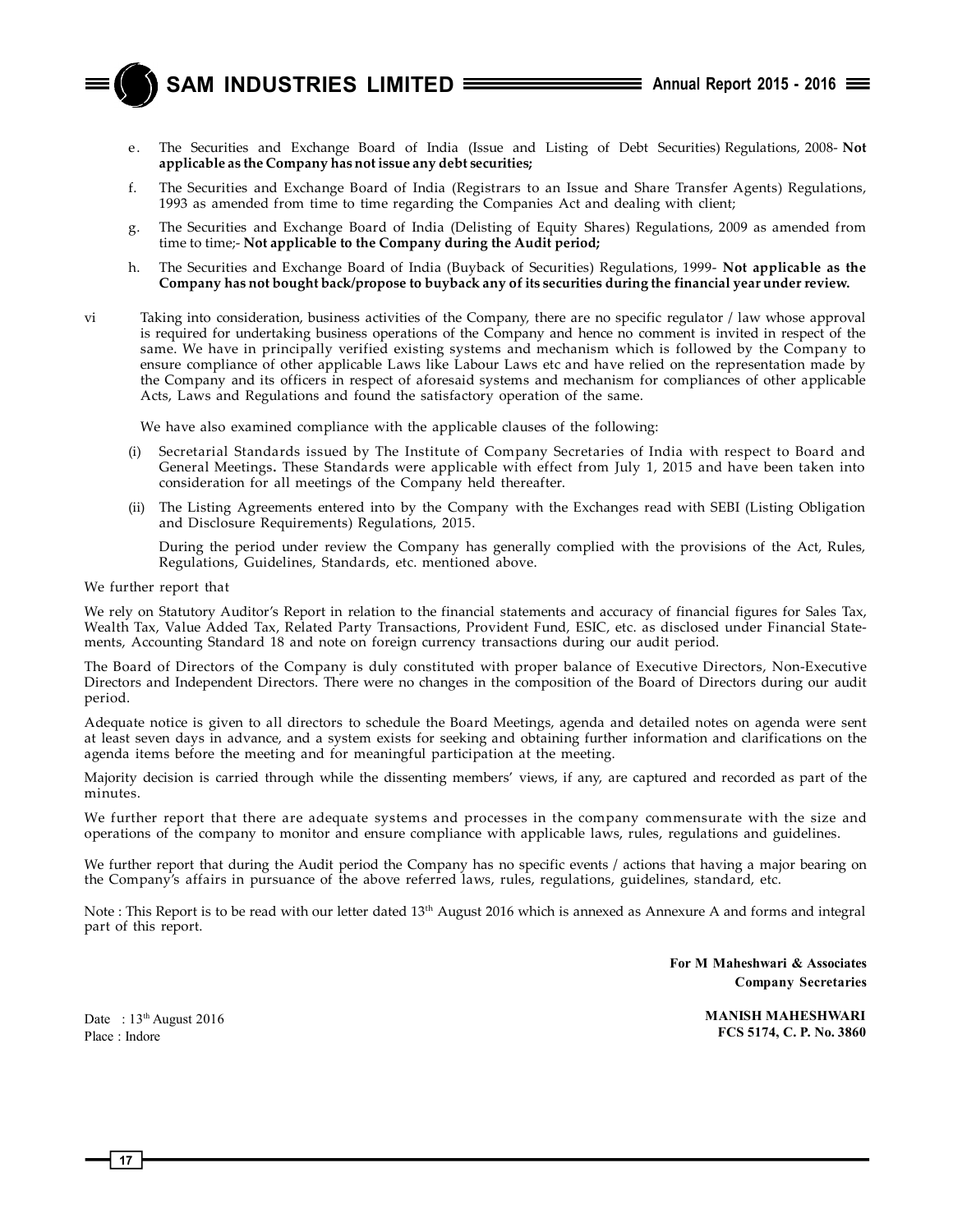

To, The Members,

#### **SAM INDUSTRIES LIMITED**

CIN: L70102MH1994PLC164344 401, 4th Floor, Dalamal Chambers, 29, New Marine Lines, Mumbai MH 400020

Our Secretarial Audit Report of even date is to be read along with this letter.

- 1. Maintenance of secretarial record is the responsibility of the management of the Company. Our responsibility is to express an opinion on these secretarial records based on our audit.
- 2. We have followed the audit practices and process as were appropriate to obtain reasonable assurance about the correctness of the contents of the Secretarial records. The verification was done on the test basis to ensure that correct facts are reflected in secretarial records. We believe that the process and practices, we followed provide a reasonable basis for our opinion.
- 3. We have not verified the correctness and appropriateness of financial records and Books of Accounts of the company.
- 4. Where ever required, we have obtained the Management representation about the compliances of laws, rules, regulations and happening of events etc.
- 5. The compliances of the provisions of Corporate and other applicable laws, rules, regulations, standards are the responsibility of management. Our examination was limited to the verification of procedures on test basis.
- 6. The Secretarial Audit report is neither an assurance as to the future viability of the company nor of the efficacy of effectiveness with which the management has conducted the affairs of the company.

**For M. Maheshwari & Associates Company Secretaries**

**Manish Maheshwari FCS-5174 CP-3860**

**Date: 13th August 2016 Place: Indore**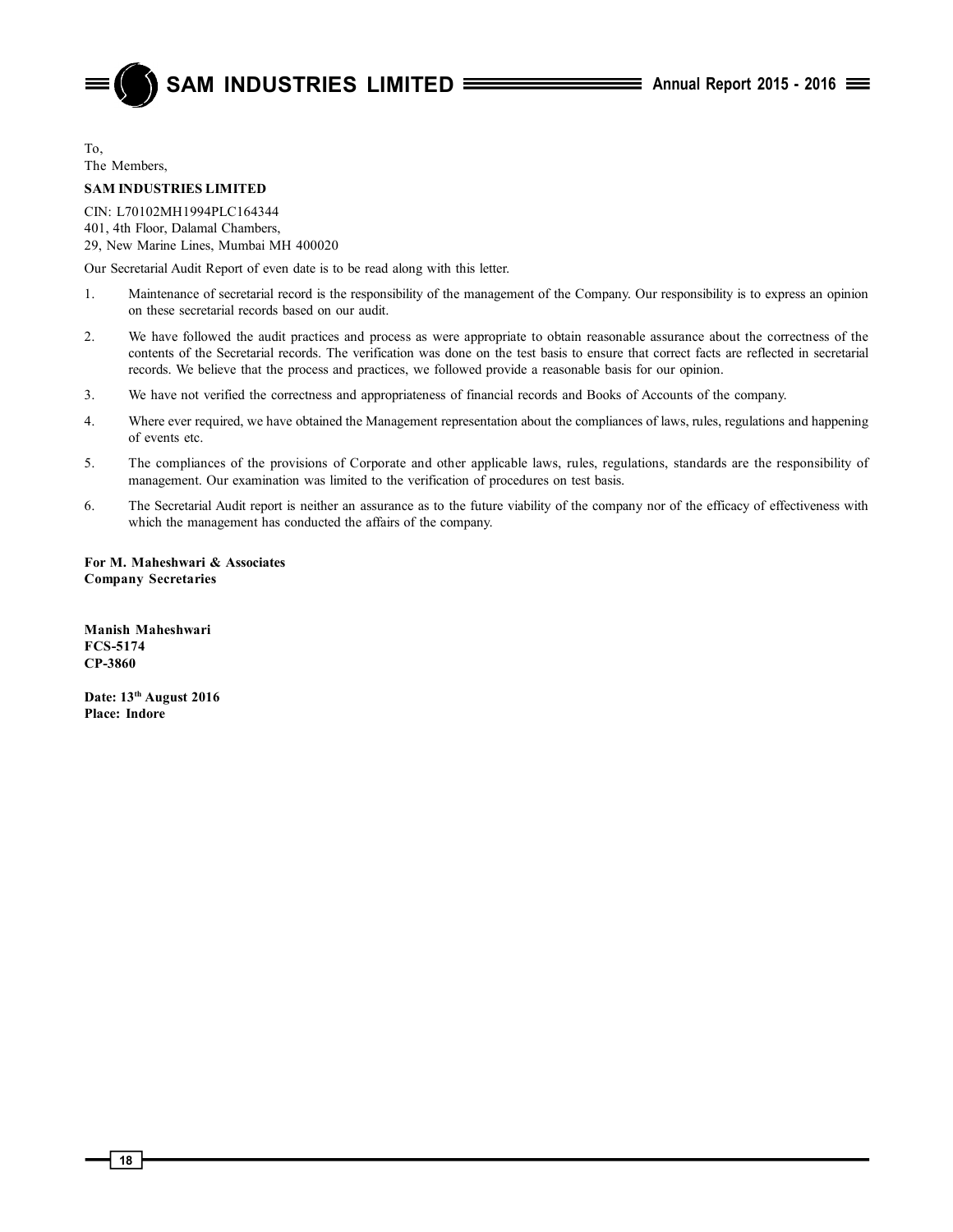$\bullet$  **SAM INDUSTRIES LIMITED**  $\equiv$  **Annual Report 2015 - 2016**  $\equiv$ 

#### **ANNEXURE TO THE DIRECTORS' REPORT REPORT ON CORPORATE GOVERNANCE**

#### **I. Company's Philosophy on code of Corporate Governance**

Your Company's Philosophy on code of Corporate Governance is based on attainment of highest level of transparency, accountability, and adequate disclosures and economic value addition. All employees are guided by the Company's policies on important issues, including our relationship with consumers, stakeholders and Government.

#### II **Board of Directors**

The Board of Directors of company has a combination of Executive and Non Executive Directors. The Chairman of the Board of your Company is a non-executive promoter director. The Board of Directors of the Company consists of 6 Directors, of which 5 are non-executive as on  $31^{st}$  March 2016.

During the year, 6 Meetings of the Board of Directors of the Company were held on 28/05/2015, 25/07/2015, 14/08/2015, 28/09/2015, 10/11/2015 and 13/02/2016 and not more than 120 days have elapsed between two meetings.

The inter-se relationship between Mr. Ashutosh A. Maheshwari and Mrs. Gitanjali A. Maheshwari is of Husband and wife.

The particulars of the Directors and their attendance at the Board Meetings during the year and the last Annual General Meeting and also the number of directorships and committee memberships as on that date are as follows:

| Name of Director             | Category                   | No. of<br>Board      | Attend-<br>ance in | No. of<br>Director- | Committee<br>Membership |        |
|------------------------------|----------------------------|----------------------|--------------------|---------------------|-------------------------|--------|
|                              |                            | Meetings<br>attended | last AGM           | ship                | Chairman                | Member |
| Mr. Ashutosh A. Maheshwari   | Promoter Non-<br>Executive | 6                    | No                 | 8                   |                         |        |
| Mrs. Gitanjali A. Maheshwari | Executive                  | 6                    | No                 | 6                   |                         |        |
| Mr. Ritesh Kumar Neema       | Independent                | 6                    | No                 | 2                   | 2                       |        |
| Mr. Kishore Kale             | Non-Executive              | 6                    | No                 |                     |                         |        |
| Santosh Muchhal<br>Mr.       | Independent                | 6                    | No                 | 3                   |                         | З      |
| Mr. Yogendra Vyas            | Independent                | 6                    | Yes                | 6                   |                         | C      |

The terms of reference of the Board Committees as mentioned earlier, their composition and attendance of the respective Members at the various Committee Meetings held during fiscal 2016 are set out below:

#### **III Audit Committee**

#### **Terms of Reference**

The objective of the Audit Committee is to monitor and provide effective supervision of the Management's financial reporting processes with a view to ensure accurate and proper disclosure, transparency and quality of financial reporting. The committee also reviews the financial and risk management policies, and the adequacy of internal control systems of the Company, and meets Statutory Auditors periodically.

Your Company has an Audit Committee consisting of following Directors and the Audit Committee Meetings were held on 28.05.2015, 14.08.2015, 10.11.2015 and 13.02.2016. The details of the meetings held and attended are as given below:

| Name of Directors            | Meetings Held | Meetings Attended |
|------------------------------|---------------|-------------------|
| Mr. Yogendra Vyas (Chairman) |               |                   |
| Mr. Ritesh Kumar Neema       |               |                   |
| Mr. Santosh Muchhal          |               |                   |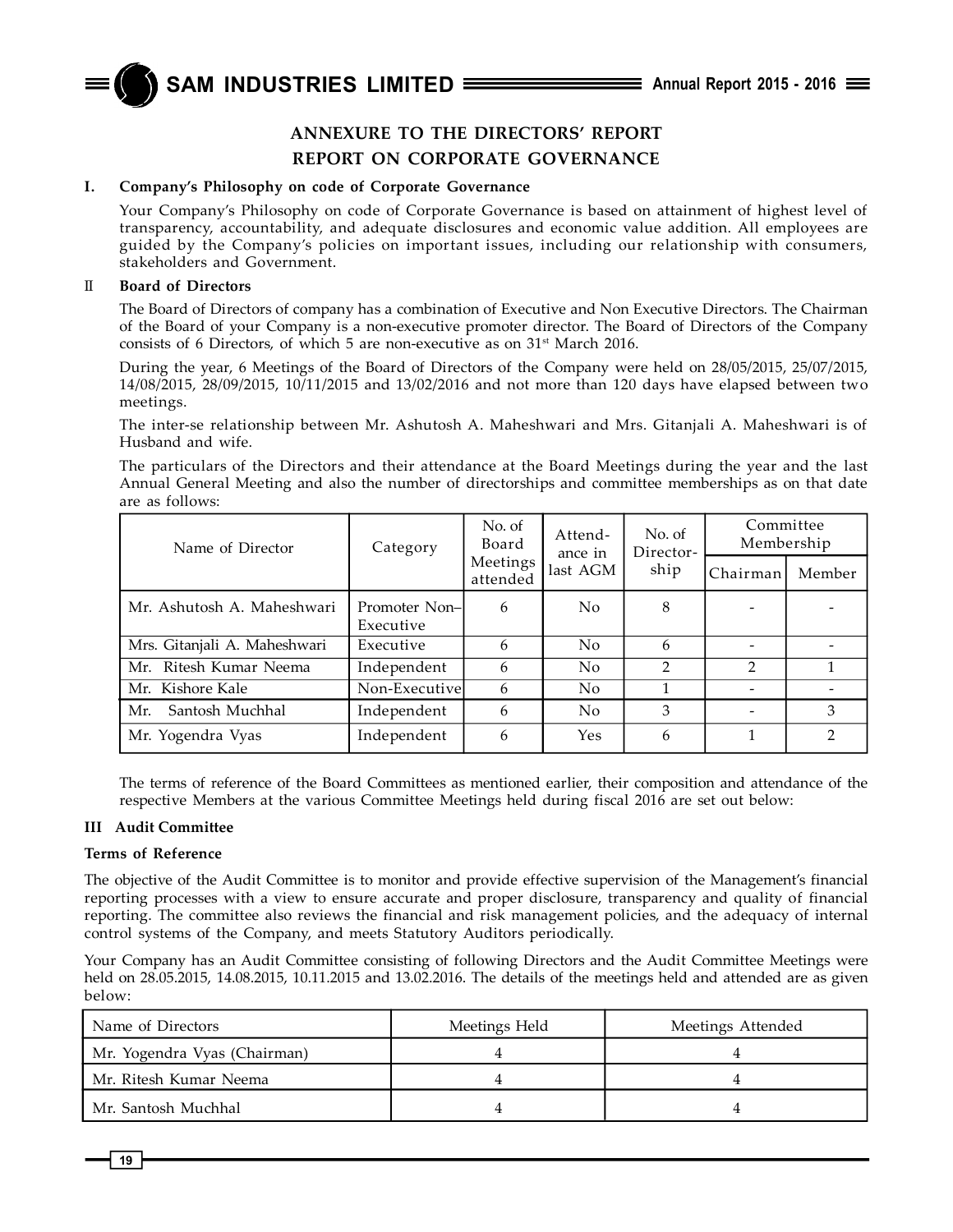

#### **IV. Nomination and Remuneration Committee**

#### **Terms of Reference**

The functions of the Committee include recommending appointments of Directors to the Board, identifying persons who are qualified to become Directors in accordance with the criteria laid down and recommending to the Board their appointment and removal, formulate criteria for evaluation of the performance Directors and the Board and to extend or continue the term of appointment of independent Director on the basis of the report of performance evaluation, recommending to the Board a policy relating to the remuneration subject to applicable regulations, approving the policy for and quantum of bonus payable to the members of the staff including senior management and key managerial personnel, formulating the criteria for determining qualifications, positive attributes and independence of a Director

The composition of the remuneration committee is as follows:

Mr. Ritesh Kumar Neema (Chairman), Mr. Yogendra Vyas and Mr. Santosh Muchhal

During the year under Review, the Remuneration paid to the whole time Director of the Company Mrs. Gitanjali A. Maheshwari was Rs. 59, 95,200/- (Rupees Fifty Nine Lacs Ninety Five Thousand and Two Hundred only).

The Committee met 2 times during the financial year. The dates of the Committee's meetings were 28th May, 2015 and 13th February 2016.

Note: Salary includes Basic Salary, Allowances, contribution to Provident and Other Funds and perquisites (including monetary value of taxable Perquisites), etc.

Details of equity shares of the company held by the Directors as on March, 2016, are given below:

| S. No. | Name of Directors            | Number of Equity Shares |
|--------|------------------------------|-------------------------|
|        | Mr. Ashutosh A. Maheshwari   | 8877                    |
|        | Mrs. Gitanjali A. Maheshwari | 6212                    |
| 3      | Mr. Santosh Muchhal          | 800                     |
| 4      | Mr. Kishore Kale             | Nil                     |
| 5      | Mr. Ritesh Kumar Neema       | Nil                     |
| 6      | Mr. Yogendra Vyas            | Nil                     |

#### **V. Remuneration of Directors**

#### **(a) Transactions of the non-executive directors**

The non-executive directors of the Company are paid sitting fees for attending meetings. The total amount of sitting fees paid to non- executive directors during the financial year 2015-16 was Rs. 1.60 Lacs. The nonexecutive directors of the Company do not have any material pecuniary relationship or transactions of visà-vis the company.

#### **(b) Remuneration to executive directors.**

The appointment and remuneration of executive director is governed by recommendation of Nomination and Remuneration committee, the resolution passed by the Board of Directors and shareholders of the company. The total amount of remuneration paid to executive directors during the financial year 2015-16 was Rs. 59.95 Lacs.

Presently the company does not have any stock options scheme for its directors

#### **VI. Stakeholders Relationship Committee**

#### **Terms of Reference**

The Board has constituted the Stakeholders Relationship Committee to look into the redress of investors' complaints. There were no complaints pending for reply as on 31st March 2016 and no share transfers pending for registration as on the said date. The Committee had met 3 times on 28.05.2015, 29.12.2015 and 13.02.2016 during the financial year 2015-16.

The composition of the Stakeholders Relationship committee is as follows:

Mr. Ritesh Kumar Neema (Chairman), Mr. Yogendra Vyas, Mr. Santosh Muchhal and Mr. Gopal P. Shrivastava Mr. Navin Patwa is the Company Secretary of the Company and acts as the Compliance Officer of the Company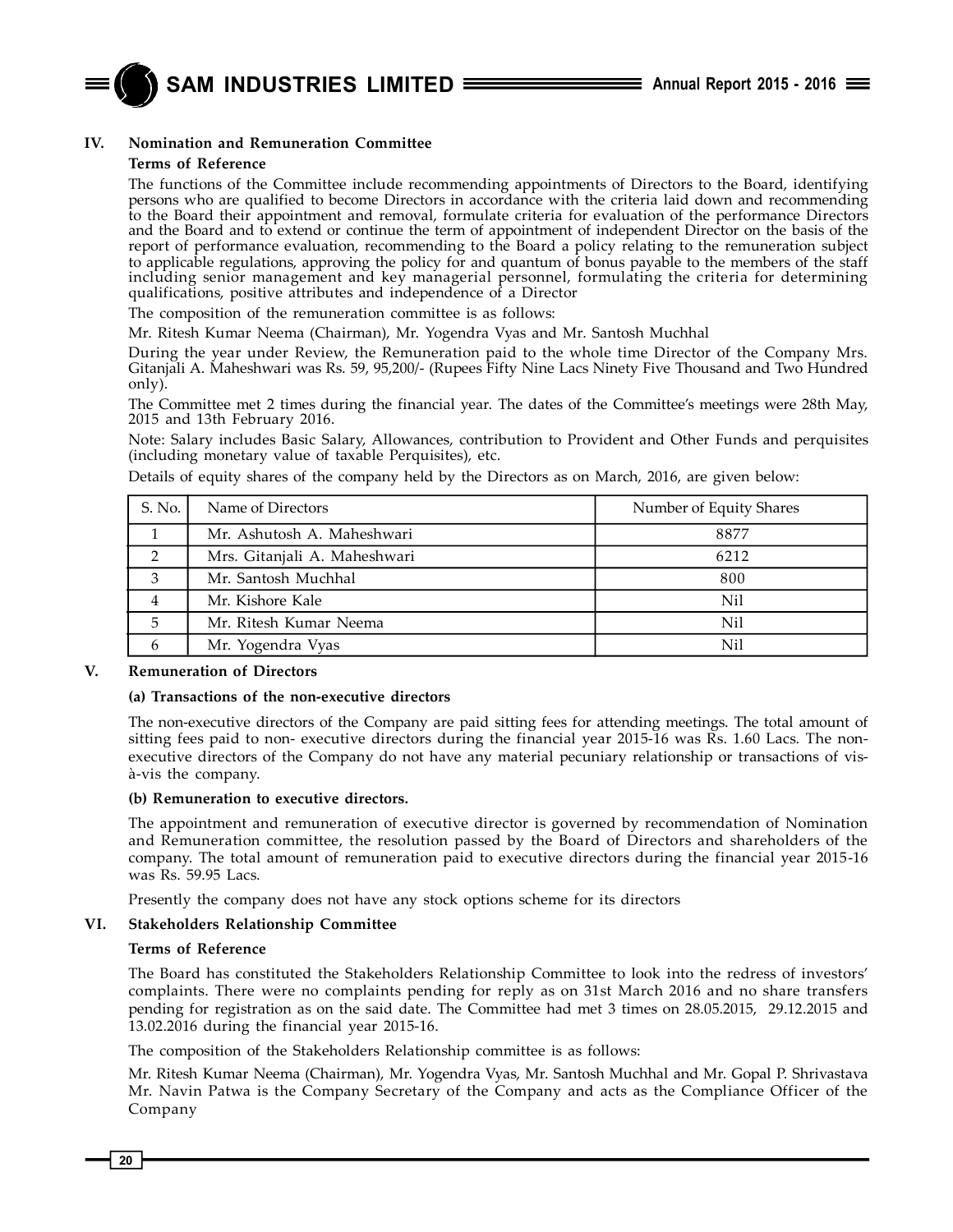

#### **VII. General Body Meetings**

The details of Annual General Meetings held in last 3 years are as under:

| Financial Year | Date       | Time       | Venue                                                                                                                             |
|----------------|------------|------------|-----------------------------------------------------------------------------------------------------------------------------------|
| 2012-2013      | 27.09.2013 | 10.00 A.M. | Basement of Dalamal Chambers, 29, New                                                                                             |
| 2013-2014      | 29.09.2014 | 11.00 A.M. | Marine Lines, Mumbai - 400020                                                                                                     |
| 2014-2015      | 28.10.2015 | 12.30 P.M. | CII, Naoroji Godrej Centre of Excellence,<br>Godrej Station-side Colony, Opp Railway<br>Station, Vikhroli (East), Mumbai - 400079 |

The details of the Special Resolutions passed in the General Meetings held in the previous three years are given below:

| General Body Meeting   Day, Date |                         | Resolution                                                                                                                                                                    |
|----------------------------------|-------------------------|-------------------------------------------------------------------------------------------------------------------------------------------------------------------------------|
| 2012-2013                        | Friday 27.09.2013       |                                                                                                                                                                               |
| 2013-2014                        | Monday,<br>29.09.2014   | Appointment of Mrs. Gitanjali A. Maheshwari (DIN:<br>00094596) as a whole time director $\&$ Appointment of Mr.<br>Santosh Muchhal (DIN: 00645172) as an Independent director |
| 2014-2015                        | Wednesday, 28.10.15   - |                                                                                                                                                                               |

#### **Details of Postal Ballot**

Special Resolution was passed through postal ballot during the Financial Year 2015-16 *vide* Postal Ballot Notice dated July 25th 2015 under Section 110 of the Companies Act, 2013. The Company followed the procedure as prescribed under the Companies (Management and Administration), Rules, 2014, as amended and Secretarial Standard 2 issued by the Institute of Company Secretaries of India. The Members were provided the facility to cast their votes through electronic voting (e-voting) or through postal ballot. The Board of Directors of the Company, appointed M. Maheshwari & Associates Company Secretaries, as the Scrutinizer for conducting the postal ballot voting process. The scrutinizer submitted his report to the Chairman after the completion of the scrutiny of the postal ballots (including e-voting). Considering the combined results of the Postal Ballot via postal ballot forms and e-voting facility, the resolution was approved on 16th September, 2015. The results were declared on 16th September, 2015 and communicated to the stock exchanges and displayed on the Company's website.

The details of the voting pattern are given below:

| Particulars                                                                                                                                              | Type of<br>Resolution | Votes cast<br>in favor (in<br>Numbers) | % of Votes<br>in favour | Votes cast<br>against (In<br>numbers) | % of votes<br>against |
|----------------------------------------------------------------------------------------------------------------------------------------------------------|-----------------------|----------------------------------------|-------------------------|---------------------------------------|-----------------------|
| Shifting of the Registered office of the<br>Company from state of Maharashtra to the<br>state of Madhya Pradesh                                          | Special               | 8909864                                | 100                     | 30                                    | 0.00                  |
| Alteration in situation clause of the<br>Memorandum of Association for<br>Registered Office                                                              | Special               | 8909889                                | 100                     | 5                                     | 0.00                  |
| Alteration in Main Object clause of the<br>Memorandum of Association                                                                                     | Special               | 8909889                                | 100                     | 5                                     | 0.00                  |
| Deletion of Other Object clause of the<br>Memorandum of Association                                                                                      | Special               | 8909889                                | 100                     | 5                                     | 0.00                  |
| Amendment of Incidental or Ancillary<br>Object clause of the Memorandum of<br>Association                                                                | Special               | 8909889                                | 100                     | 5                                     | 0.00                  |
| Adoption of the new set of Article of<br>Association of the Company                                                                                      | Special               | 8909889                                | 100                     | 5                                     | 0.00                  |
| Authorization to the Board of Directors of<br>the company for investment exceeds the<br>limits specified under section 186 of the<br>Companies Act, 2013 | Special               | 8909889                                | 100                     | 5                                     | 0.00                  |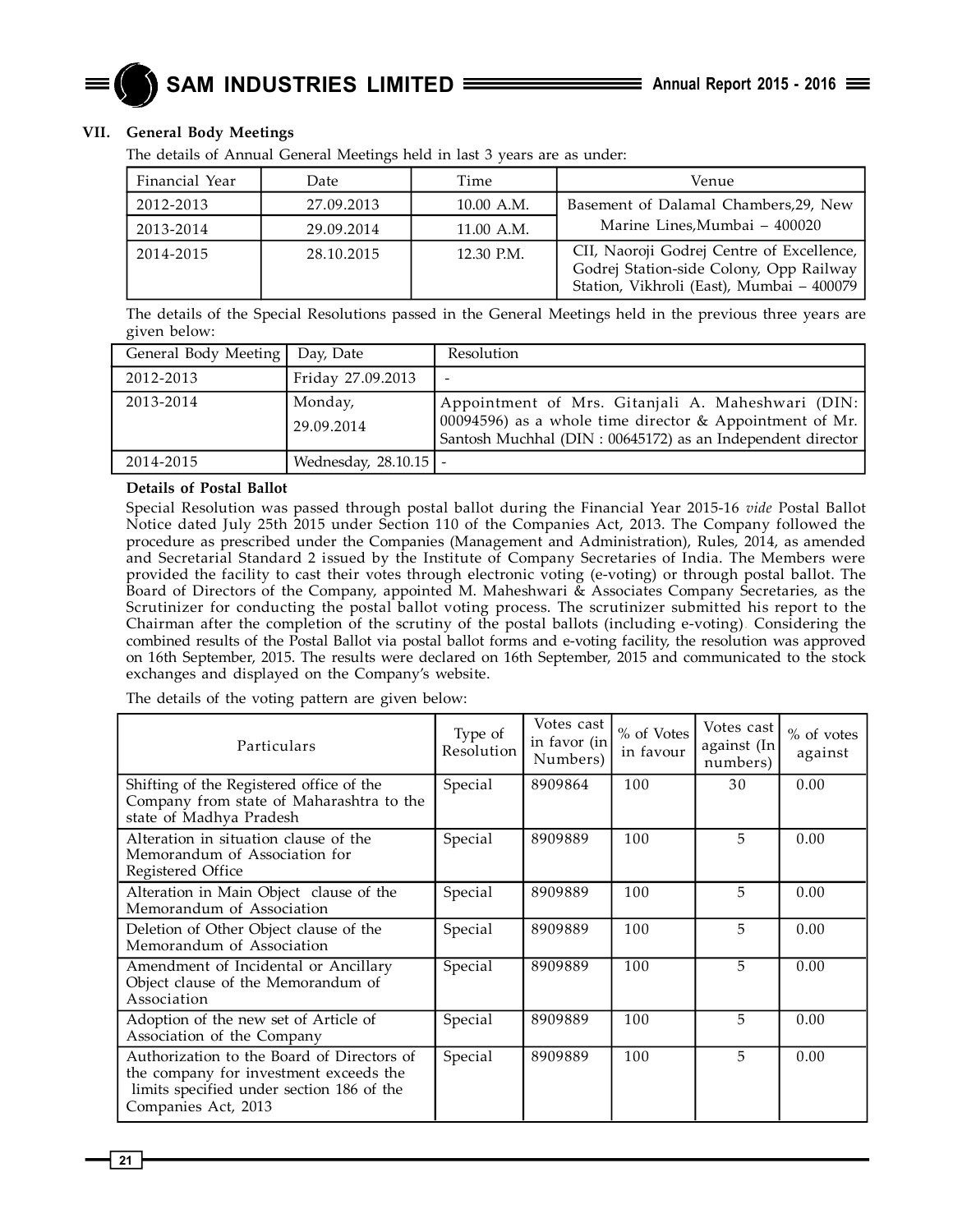

#### **VIII. Means of Communication**

The quarterly, half–yearly and yearly financial results of the Company are sent to the Stock Exchanges Immediately after the Board has approved them. These are widely published in national and regional newspapers.

Sam Industries website (www.sam-industries.com) serves as a key awareness facility for all its stakeholders, allowing them to access information at their convenience. It provides comprehensive information on Company's strategy, financial performance, operational performance and the latest Information.

#### **IX. General Shareholders Information**

| Annual General Meeting      | Day, Date & Time                                  | Venue                                                                                                   |
|-----------------------------|---------------------------------------------------|---------------------------------------------------------------------------------------------------------|
| 22nd Annual General Meeting | Wednesday,<br>28th September 2016<br>At 4:00 P.M. | Village: Dakachiya - A. B. Road,<br>Tehsil: Sanwer, District: Indore - 453 771<br>Madhya Pradesh, India |

#### **a. Date of Book Closure**

The Register of Members and Share Transfer Books of the Company shall remain closed from **Wednesday, the 21st day of September 2016 to Wednesday, the 28th day of September 2016** (both days inclusive).

**b. Financial Year:** April 1<sup>st</sup> 2015 To March 31<sup>st</sup> 2016

#### **c. Financial Calendar 2016-2017 (Tentative)**

| 1 First Quarter Results                | On or before 13 <sup>th</sup> August 2016    |
|----------------------------------------|----------------------------------------------|
| 2 Second Quarter & Half Yearly Results | On or before 14 <sup>th</sup> November, 2016 |
| 3 Third Ouarter Results                | On or before 14 <sup>th</sup> February 2017  |
| 4 Fourth Quarter / Annual Results      | On or before $30th$ May 2017                 |

#### **d. Listing of Securities**

Name of the Stock Exchange: **BSE Limited**, Phiroze Jeejeebhoy Towers, Dalal Street, Mumbai - 400 001

#### **e. Listing Fee**

Your Company confirms that it has paid annual listing fees to the BSE Limited, for the year 2016-17; and as such there are no arrears.

#### **f. BSE Script Code: 532005**

#### **g . Market Price Data**

High, low of market price of the Company's equity shares traded on BSE Limited during each month in the last financial year are as under:

| 2015-16   | Quotation at Mumbai Stock Exchange |             |  |
|-----------|------------------------------------|-------------|--|
| Month     | High (Rs.)                         | Low $(Rs.)$ |  |
| April     |                                    |             |  |
| May       | 15.10                              | 14.35       |  |
| June      | 14.35                              | 14.35       |  |
| July      | 14.35                              | 12.00       |  |
| August    | 13.60                              | 11.25       |  |
| September | 11.80                              | 8.38        |  |
| October   | 12.02                              | 9.70        |  |
| November  | 12.00                              | 11.90       |  |
| December  | 12.00                              | 10.20       |  |
| January   | 10.00                              | 10.00       |  |
| February  |                                    |             |  |
| March     | 10.00                              | 9.50        |  |

#### **h. Registrar & Transfer Agent**

Name & Address: M/s. Ankit Consultancy Private Limited, Plot No. 60, Electronic Complex, Pardeshipura, Indore – 452010, (M. P.) Telephone: 0731-4281333, 4065799, 4065797 Fax: 0731-4065798 Email: ankit\_4321@yahoo.com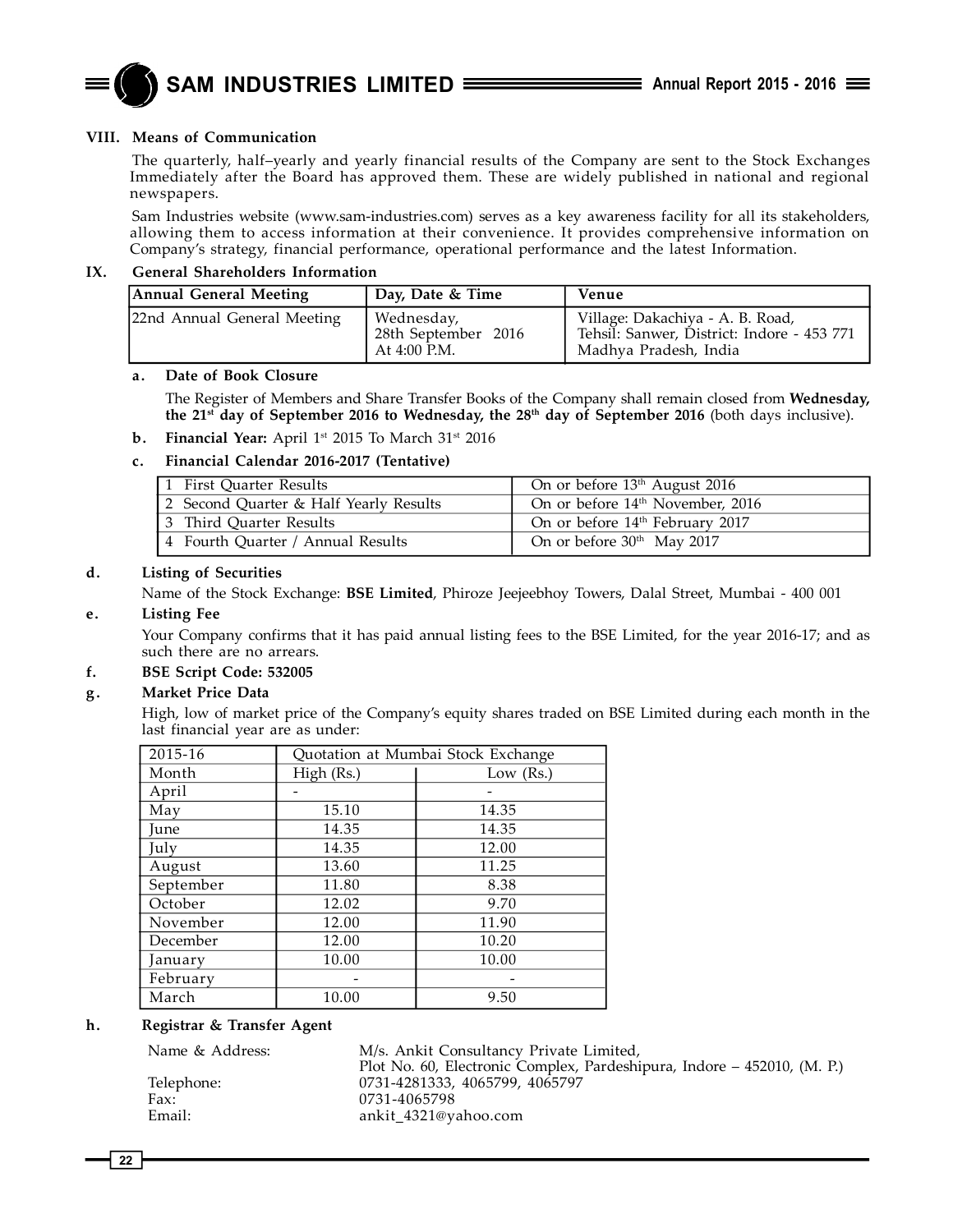## $\bullet$  **SAM INDUSTRIES LIMITED**  $\equiv$  **Annual Report 2015 - 2016**  $\equiv$

All the Share transfer and the relating queries may please be forwarded to the Share Transfer Agent directly at their address.

#### **i. Share Transfer Systems**

Shares received for transfer in physical form are registered and dispatched within fifteen days of receipt of the documents. If shares are under objection then the same are returned within fifteen days. Request for dematerialization of shares is processed within fifteen days.

#### **j. Shareholding as on 31st March 2016:**

#### **a. Distribution of Shareholding of Equity Shares of Rs. 10/- each as on 31st March 2016:**

| Shareholding of<br>nominal value of Rs. | No. of Share<br>holders | % of Share<br>holders | No. of Ordinary<br>shares | % of Share<br>holding |
|-----------------------------------------|-------------------------|-----------------------|---------------------------|-----------------------|
| Up to $1000$                            | 218                     | 23.34                 | 7768                      | 0.07                  |
| $1001 - 2000$                           | 52                      | 5.57                  | 9209                      | 0.08                  |
| $2001 - 3000$                           | 28                      | 3.00                  | 7637                      | 0.07                  |
| $3001 - 4000$                           | 199                     | 21.31                 | 79421                     | 0.72                  |
| $4001 - 5000$                           | 108                     | 11.56                 | 53615                     | 0.48                  |
| $5001 - 10000$                          | 179                     | 19.16                 | 164461                    | 1.48                  |
| $10001 - 20000$                         | 58                      | 6.21                  | 88640                     | 0.80                  |
| $20001 - 30000$                         | 27                      | 2.89                  | 63160                     | 0.57                  |
| $30001 - 40000$                         | 8                       | 0.86                  | 28571                     | 0.26                  |
| $40001 - 50000$                         | 10                      | 1.07                  | 43648                     | 0.39                  |
| $50001 - 100000$                        | 14                      | 1.50                  | 101343                    | 0.91                  |
| 100001 & above                          | 33                      | 3.53                  | 10440997                  | 94.16                 |
| <b>Grand Total</b>                      | 934                     | 100.00                | 11088470                  | 100.00                |

**b. Category** of equity shareholders as on 31st March 2016:

| S.<br>No.      | Category                       | No. of equity Shares held | Percentage of<br>Shareholding (in %) |
|----------------|--------------------------------|---------------------------|--------------------------------------|
|                | Promoters                      | 7391799                   | 66.66                                |
| $\overline{2}$ | Govt. Co. / Fin. Institutions  | 59000                     | 0.53                                 |
| 3              | Corporate Bodies               | 2785432                   | 25.12                                |
| $\overline{4}$ | Individual Shareholders        | 851039                    | 7.67                                 |
| 5              | NIR's & OCBs (Foreign holding) | 1200                      | 0.01                                 |
|                | <b>Grand Total</b>             | 11088470                  | 100.00                               |

#### **k. Dematerialization of Shares and Liquidity**

The company's shares are traded in dematerialized form and are available for trading on both the depositories in India, viz. NSDL and CDSL. Equity shares of the company representing **96.98%** of the Company's total equity shares capital representing**1,07,53,935** equity shares are dematerialized on March 31, 2016 and the balance **3.02%** representing **3,34,535** were in physical form.

l. There are no foreign exchange risk and hedging activities during financial year 2015-16.

#### **Plant and Registered Office**

The Company has received confirmation from Regional Director, Mumbai to shift the registered office of the company from the State of Maharashtra to Madhya Pradesh and the Board of Directors decided in the meeting held on 13th August 2016 to shift registered office of the company at Works situated at Village: Dakachiya, A. B. Road, Tehsil: Sanwer, District: Indore - 453771, Madhya Pradesh, India (w.e.f. 16/08/ 2016.)

The Company has a manufacturing facility at Village: Dakachiya, A. B. Road, Tehsil: Sanwer, District: Indore -453771, Madhya Pradesh, India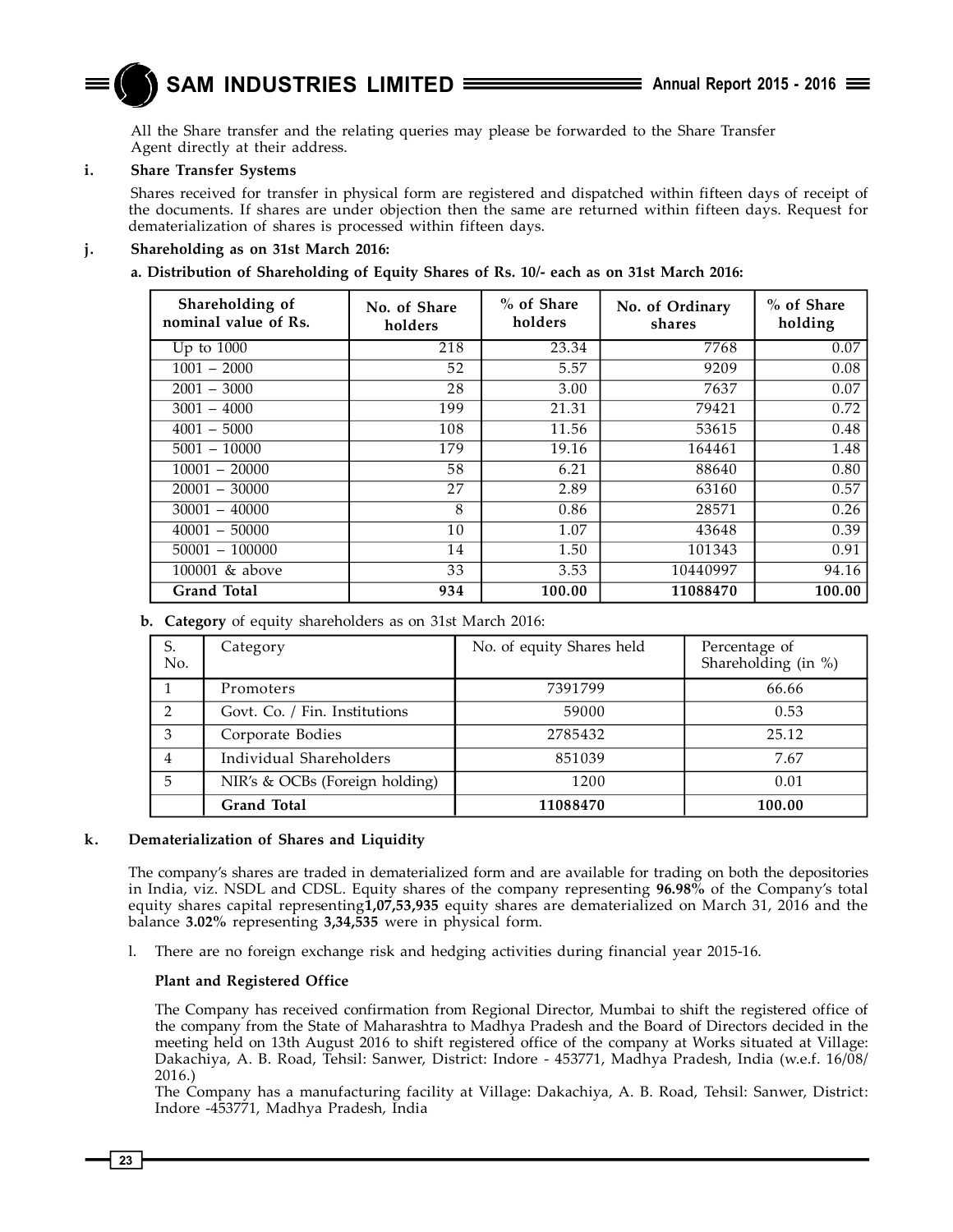

#### **Address for Correspondence**

The Shareholders may address their communications to. Mr. Navin S. Patwa, Company Secretary & Compliance Officer, Sam Industries Limited, Village: Dakachiya, A. B. Road, Tehsil: Sanwer, Indore – 453771, Madhya Pradesh Designated Email address for Investor Services: Email: secretarial@sam-industries.com Company's Website: www.sam-industries.com

#### **X. Disclosures**

- (i) During the year under review, besides the transactions reported elsewhere in the Annual Report, there were no other related parties' transaction viz., Promoters, Directors or the Management, their subsidiaries or relatives that had a potential conflict with the interest of the Company at large.
- ii) No penalties or strictures have been imposed on the Company by Stock Exchange or SEBI or any statutory authority on any matter related to capital markets during the last three years.
- iii) In terms of the Whistle Blower Policy, Vigil Mechanism of the Company, no employee of the Company has been denied access to the Audit Committee.
- iv) The Company has complied with the mandatory requirements and adoption of the non mandatory requirements.
- v) The website of the company Sam Industries website (www.sam-industries.com) discloses policy for determining material subsidiaries.
- vi) The website of the company Sam Industries website (www.sam-industries.com) discloses policy on dealing with related party transactions.

#### **CEO/CFO Certification**

The Whole Time Director (WTD) and Chief Financial Officer (CFO) Certified to the Board with regard to the financial statements and other matters as required in Regulation 17(8) of SEBI (LODR), Regulations, 2015 and the said certificate is contained in this annual report.

#### **Declaration Regarding Code of Conduct**

I hereby declare that all the directors and Senior Management Personnel have affirmed compliance during the financial year 2015-16 with the provisions of Code of Conduct as adopted by the Company.

**Date: 30th May, 2016 Gitanjali A. Maheshwari Place: Indore Whole Time Director**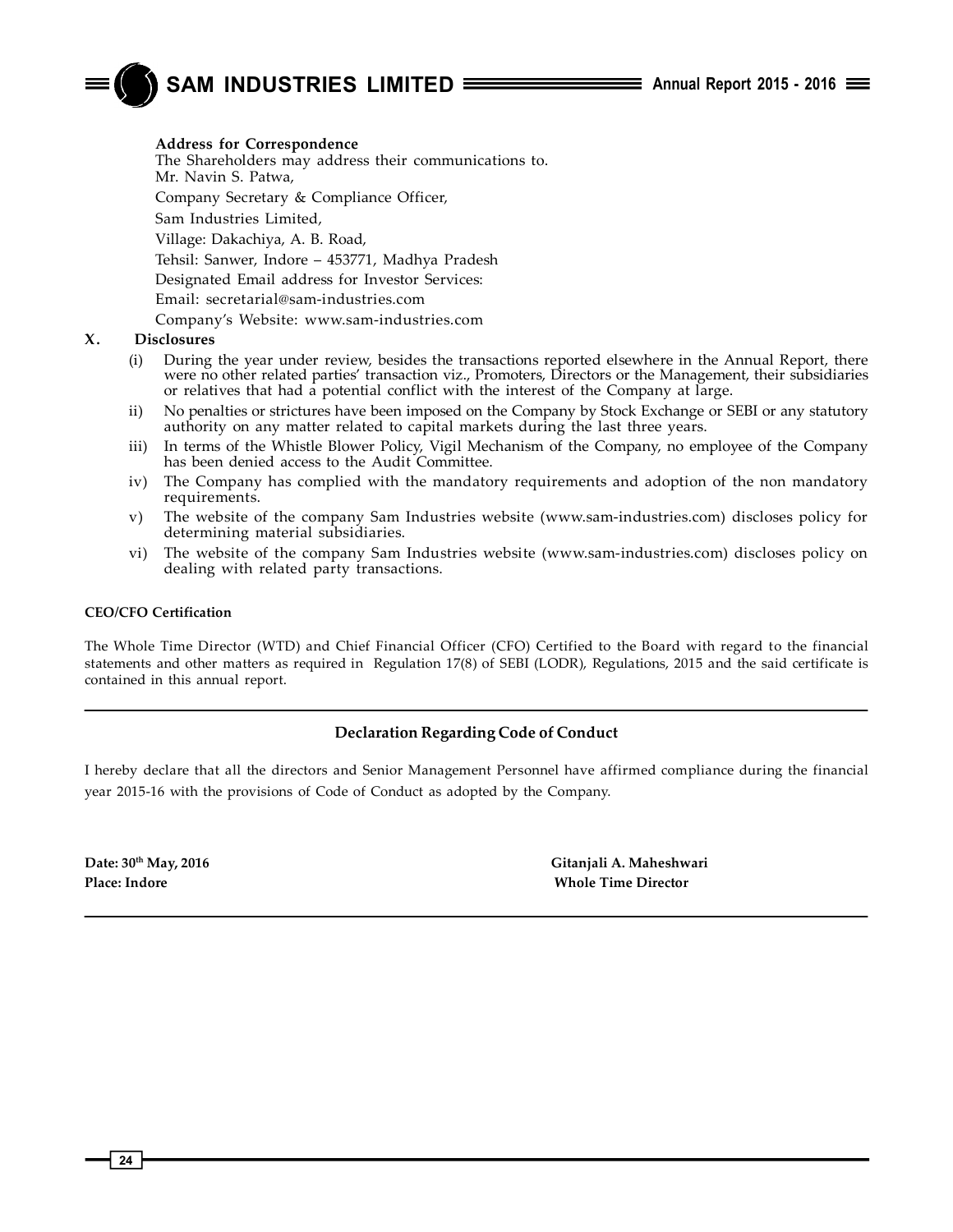

#### **AUDITORS CERTIFICATE ON COMPLIANCE OF CONDITIONS OF CORPORATE GOVERNANCE**

To,

The Members,

Sam Industries Ltd.

We have examined the compliance of conditions of Corporate Governance by M/s **Sam Industries Limited** ("the Company"), for the year ended on 31st March, 2016 as stipulated in Clause 49 of the Listing Agreement of the Company with the stock exchanges for the period 1st April, 2015 to 30th November, 2015 and The compliance with the corporate governance provisions as specified in regulations 17, 18, 19, 20, 22, 23, 25, 26, 27 and clauses (b) to (i) of sub-regulation (2) of regulation 46 and para C , D and E of Schedule V of SEBI (Listing Obligation and Disclosure Requirements) Regulations, 2015 (collectively referred to as 'SEBI Listing Regulations, 2015') for the period 1st December 2015 to 31st March 2016.

The compliance of conditions of corporate governance is the responsibility of the management. Our examination was limited to a review of the procedures and implementation thereof, adopted by the Company for ensuring the compliance of the conditions of Corporate Governance. It is neither an audit nor an expression of opinion on the financial statements of the Company.

In our opinion and to the best of our information and according to the explanation given to us and the representations made by the Directors and the management, we certify that the Company has complied with the conditions of Corporate Governance as stipulated in the above mentioned Listing Agreement / SEBI Listing Regulations, 2015, as applicable.

We state that such compliance is neither an assurance as to the future viability of the Company nor of the efficiency or effectiveness with which the management has conducted the affairs of the Company.

> **FOR, M. MEHTA & COMPANY CHARTERED ACCOUNTANTS FIRM REGN NO. 000957C**

**Date : 30/05/2016 Place : Indore**

 **CA NITIN BANDI PARTNER M.NO. 400394**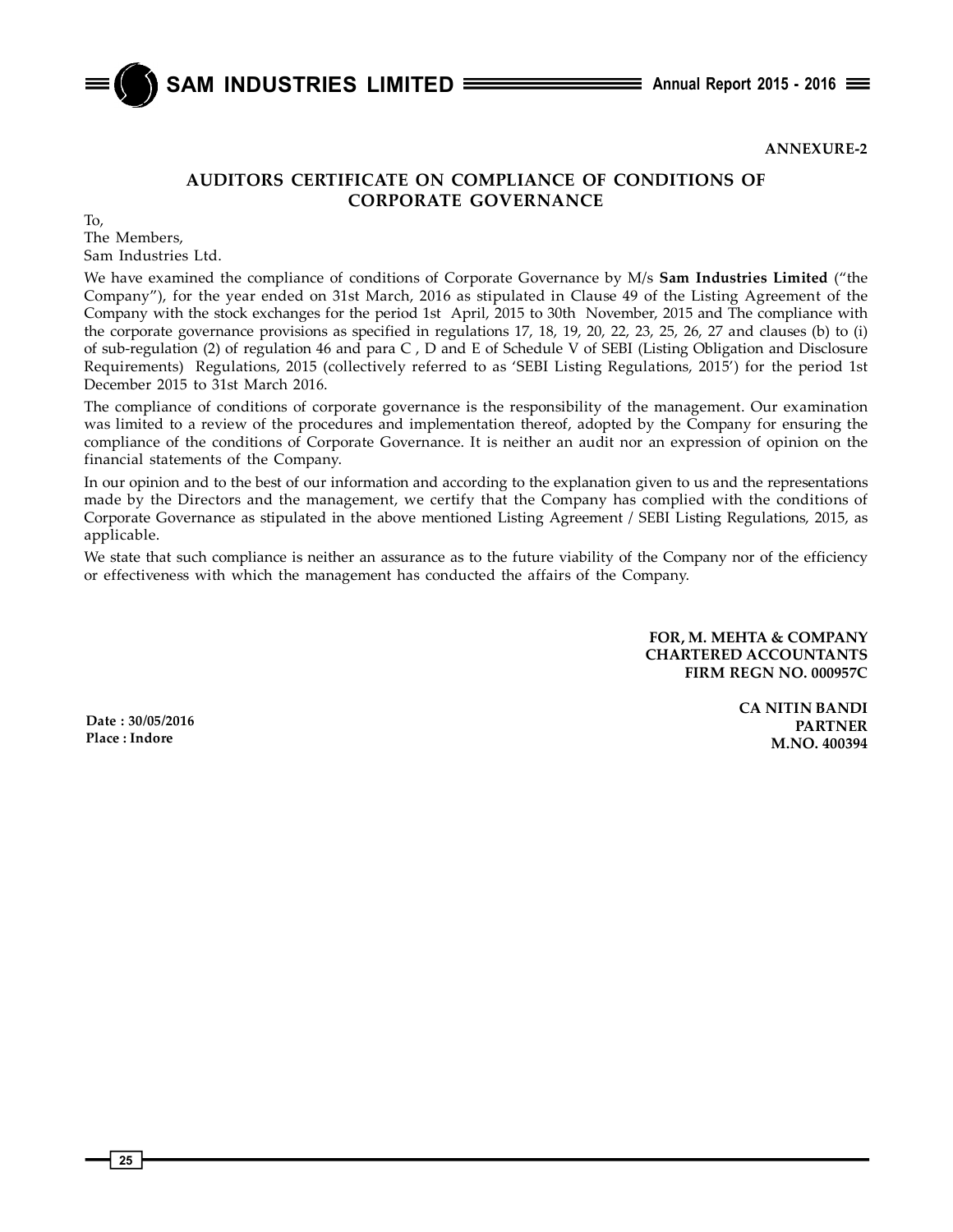

**Chief Executive Officer (CEO) and Chief Financial Officer (CFO) Certification [Compliance Certificate pursuant to Regulation 17(8) of SEBI (LODR), Regulations, 2015]**

**To, The Board of Directors, Sam Industries Limited**

We the undersigned, in our respective capacities as Whole Time Director and chief financial officer of **Sam Industries Limited** (the Company) to the best of our knowledge and belief certify that:

- **A.** We have reviewed financial statements and the cash flow statement for the year end 31st March 2016 and that to the best of our knowledge and belief, we state that:
	- **(1)** these statements do not contain any materially untrue statement or omit any material fact or contain statements that might be misleading;
	- **(2)** these statements together present a true and fair view of the company's affairs and are in compliance with existing accounting standards, applicable laws and regulations.
- **B.** We further state that to the best of their knowledge and belief, no transactions entered into by the Company during the year, which are fraudulent, illegal or violation of the Company's code of conduct.
- **C.** We are responsible for establishing and maintaining internal controls for financial reporting and that we have evaluated the effectiveness of internal control systems of the company pertaining to financial reporting and have disclosed to the Auditors and the Audit Committee, deficiencies in the design or operation of internal controls, if any, of which we are aware and the steps they have taken or propose to take to rectify these deficiencies.
- **D.** We have indicated to the Auditors and the Audit Committee:
	- **(1)** significant changes, if any, in internal control over financial reporting during the year;
	- **(2)** significant changes, if any, in accounting policies during the year and that the same have been disclosed in the notes to the financial statements; and
	- **(3)** instances of significant fraud of which they have become aware and the involvement therein, if any, of the management or an employee having a significant role in the company's internal control system over financial reporting.

#### **For Sam Industries Limited**

**Date: 30th May, 2016 Gitanjali A. Maheshwari Gopal P. Shrivastava Place: Indore Whole Time Director Chief Finance Officer**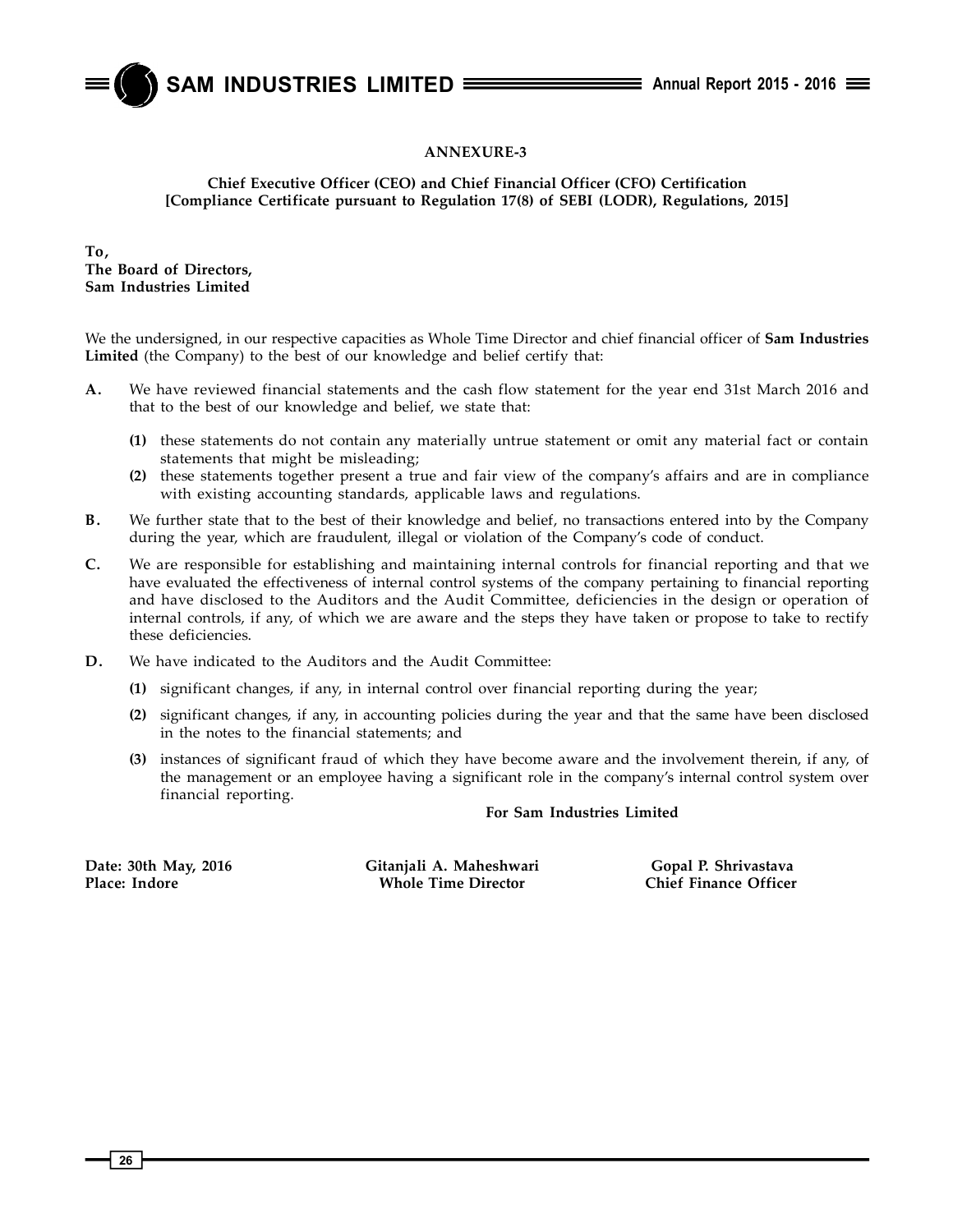

**Conservation of Energy, Technology Absorption and Foreign Exchange Earnings and Outgo [Section 134(3)(m) of The Companies Act, 2013 read with Rule 8(3) of The Companies Accounts Rules, 2014]**

#### **(A) Conservation of energy**

| S.No.        |                                                                                                                              | Particulars                                                                                                     |            |                                                                                                                                                                                                                               |  |
|--------------|------------------------------------------------------------------------------------------------------------------------------|-----------------------------------------------------------------------------------------------------------------|------------|-------------------------------------------------------------------------------------------------------------------------------------------------------------------------------------------------------------------------------|--|
| $\mathbf{i}$ |                                                                                                                              | the steps taken or impact on con<br>servation of energy;                                                        |            | All efforts are made to conserve and optimize use of<br>energy with continuous monitoring, improvement in<br>maintenance and distribution systems and through<br>improved operational techniques.                             |  |
| ii)          |                                                                                                                              | the steps taken by the company for<br>utilising alternate sources of energy;                                    |            | NA                                                                                                                                                                                                                            |  |
| iii)         |                                                                                                                              | the capital investment on energy                                                                                | <b>NIL</b> |                                                                                                                                                                                                                               |  |
| (i)          |                                                                                                                              | the efforts made towards technology absorption                                                                  |            | Updation of in house Technology is a Continuous<br>process of absorption implemented in our Industry<br>& Technology developed in house, This is fully<br>absorbed for development in the existing product and<br>new models. |  |
| (ii)         |                                                                                                                              | the benefits derived like product improvement,<br>cost reduction, product development or import<br>substitution |            | The Company has been able to successfully indigenize<br>the toolings to a large extent. Increased efficiency,<br>better performance and wider product range.                                                                  |  |
| (iii)        | in case of imported technology (imported during<br>the last three years reckoned from the beginning<br>of the financial year |                                                                                                                 |            | <b>NIL</b>                                                                                                                                                                                                                    |  |
| (a)          | the details of technology imported                                                                                           |                                                                                                                 | NA         |                                                                                                                                                                                                                               |  |
| (b)          | the year of import                                                                                                           |                                                                                                                 | NA         |                                                                                                                                                                                                                               |  |
| (c)          | whether the technology been fully absorbed                                                                                   |                                                                                                                 |            | NA                                                                                                                                                                                                                            |  |
| (d)          |                                                                                                                              | if not fully absorbed, areas where absorption<br>has not taken place, and the reasons thereof; and              |            | <b>NA</b>                                                                                                                                                                                                                     |  |
| (iv)         |                                                                                                                              | the expenditure incurred on Research and<br>Development                                                         |            | <b>NIL</b>                                                                                                                                                                                                                    |  |

**(C) Foreign exchange earnings and Outgo**

|                                                                             | 2015-16 | 2014-15 |
|-----------------------------------------------------------------------------|---------|---------|
| The Foreign Exchange earned in terms of actual inflows during the year; and | Nil     | Nil     |
| The Foreign Exchange outgo during the year in terms of actual outflows.     | Nil     | Nil     |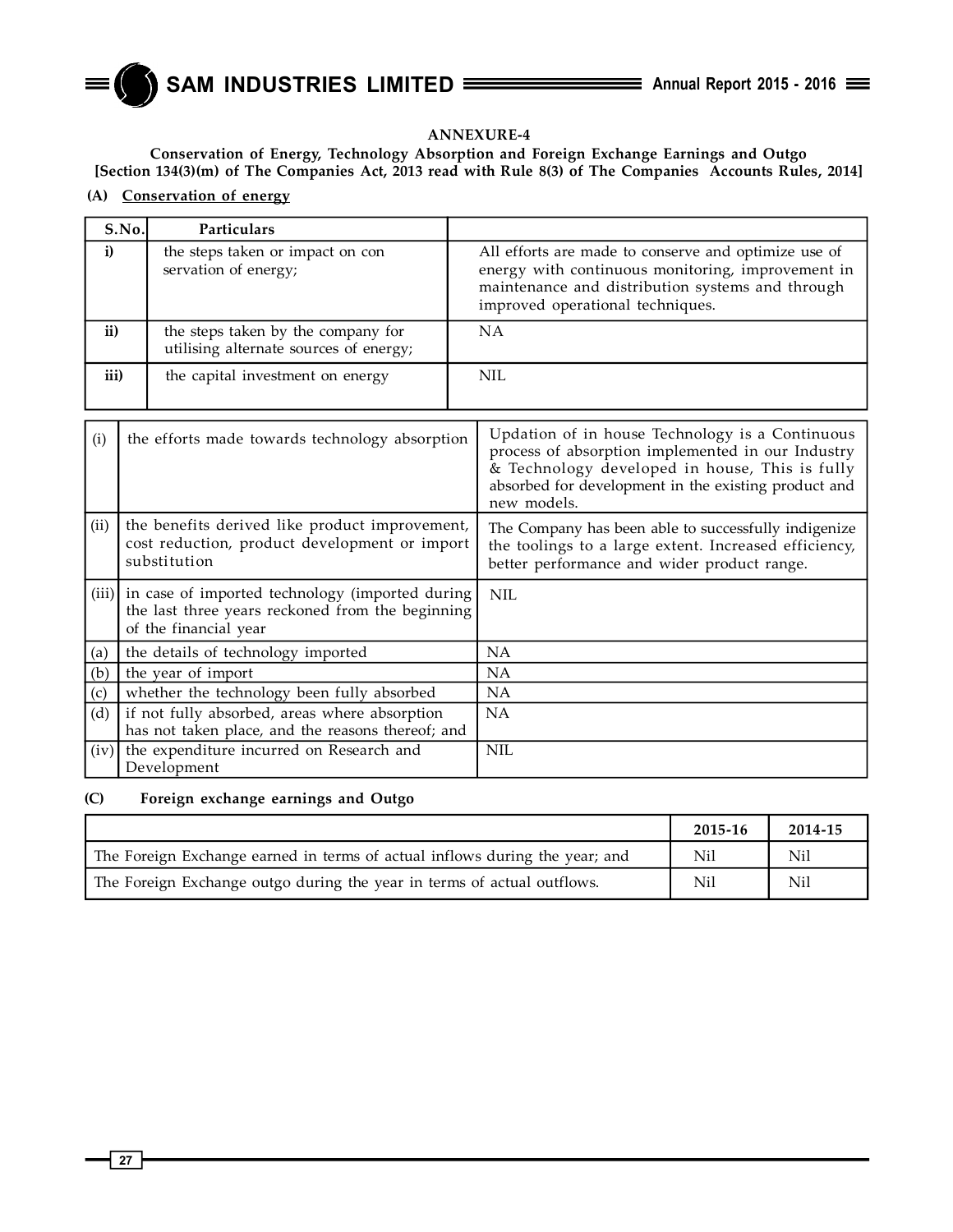

#### **FORM NO. MGT 9**

#### **EXTRACT OF ANNUAL RETURN**

#### **As on financial year ended on 31.03.2016**

**Pursuant to Section 92 (3) of the Companies Act, 2013 and Rule 12(1) of the Company (Management &**

**Administration) Rules, 2014.**

|                | <b>REGISTRATION &amp; OTHER DETAILS:</b>                                                                     |                                                |                                                       |  |  |  |  |
|----------------|--------------------------------------------------------------------------------------------------------------|------------------------------------------------|-------------------------------------------------------|--|--|--|--|
|                | <b>CIN</b>                                                                                                   | L70102MP1994PLC041416                          |                                                       |  |  |  |  |
| $\overline{2}$ | Registration Date                                                                                            | 17.02.1994                                     |                                                       |  |  |  |  |
| 3              | Name of the Company                                                                                          | <b>SAM INDUSTRIES LIMITED</b>                  |                                                       |  |  |  |  |
| $\overline{4}$ | Category/Sub-category of the Company                                                                         | Company Limited By Share                       |                                                       |  |  |  |  |
|                |                                                                                                              | <b>Indian Non Government Company</b>           |                                                       |  |  |  |  |
| 5              | Address of the Registered office & contact details                                                           | 401 Dalamal Chambers, 29, New Marine Lines,    |                                                       |  |  |  |  |
|                |                                                                                                              |                                                | MUMBAI -400020 and shifted (with effect from 16th     |  |  |  |  |
|                |                                                                                                              |                                                | August 2016) at Village: Dakachiya, A. B. Rd, Tehsil: |  |  |  |  |
|                |                                                                                                              |                                                | Sanwer, Dist.-Indore-453771, Ph. : 0731-4229308       |  |  |  |  |
| 6              | Whether listed company                                                                                       | <b>BSE</b> Limited                             |                                                       |  |  |  |  |
| 7              | Name, Address & contact details of the Registrar &                                                           | M/s. Ankit Consultancy Pvt. Ltd., Plot No. 60, |                                                       |  |  |  |  |
|                | Transfer Agent, if any.                                                                                      | Electronic Complex, Pardeshipura,              |                                                       |  |  |  |  |
|                |                                                                                                              | Indore - 452010 (M. P.) Ph. : 0731-4281333     |                                                       |  |  |  |  |
| II.            | PRINCIPAL BUSINESS ACTIVITIES OF THE COMPANY                                                                 |                                                |                                                       |  |  |  |  |
|                | (All the business activities contributing 10 % or more of the total turnover of the company shall be stated) |                                                |                                                       |  |  |  |  |
| S.             | Name and Description of main products / services                                                             | NIC Code of                                    | to total turnover<br>$\%$                             |  |  |  |  |
| No.            | the Product/service                                                                                          | of the company                                 |                                                       |  |  |  |  |
| 1              | Sale of Services (Lease Rent)                                                                                | 68100                                          | 70.03%                                                |  |  |  |  |
| $\overline{2}$ | Sale of (Traded Goods) Real Estate (Plot)                                                                    | 68100                                          | 20.19%                                                |  |  |  |  |
|                |                                                                                                              |                                                |                                                       |  |  |  |  |
| III.           | PARTICULARS OF HOLDING, SUBSIDIARY AND ASSOCIATE COMPANIES                                                   |                                                |                                                       |  |  |  |  |

| SNI Name and address<br>of the Company                                                                | CIN/GLN               | Holding/<br>Subsidiary/<br>Associate | $%$ of<br>sharesheld | Applicable<br>Section |
|-------------------------------------------------------------------------------------------------------|-----------------------|--------------------------------------|----------------------|-----------------------|
| <b>SAM EXIM LIMITED</b><br>402, Dalamal Chambers<br>29, New Marine Lines,<br>MUMBAI Maharastra-400020 | U51900MH1987PLC042267 | <b>Holding Company</b>               | 57.61                | 2(87)(ii)             |

#### **IV. SHARE HOLDING PATTERN**

(Equity share capital breakup as percentage of total equity)

**(i) Category-wise Share Holding**

| Category of         |           | No. of Shares held at the beginning of the<br>year[As on 1- 04-2015] |           |                             | No. of Shares held at the end of the year[As<br>on 31-03-2016] |          |           |                             | %Change<br>during |
|---------------------|-----------|----------------------------------------------------------------------|-----------|-----------------------------|----------------------------------------------------------------|----------|-----------|-----------------------------|-------------------|
| <b>Shareholders</b> | Demat     | Physical                                                             | Total     | % of Total<br><b>Shares</b> | Demat                                                          | Physical | Total     | % of Total<br><b>Shares</b> | the year          |
| A. Promoters        |           |                                                                      |           |                             |                                                                |          |           |                             |                   |
| $(1)$ Indian        |           |                                                                      |           |                             |                                                                |          |           |                             |                   |
| a) Individual/ HUF  | 38.299    |                                                                      | 38,299    | 0.35%                       | 38.299                                                         |          | 38.299    | 0.35%                       | $0.00\%$          |
| b) Central Govt     |           |                                                                      |           | $0.00\%$                    |                                                                |          |           | 0.00%                       | $0.00\%$          |
| c) State Govt(s)    |           |                                                                      |           | $0.00\%$                    |                                                                |          |           | 0.00%                       | 0.00%             |
| d) Bodies Corp.     | 7,353,500 |                                                                      | 7,353,500 | 66.32%                      | 7,353,500                                                      |          | 7,353,500 | 66.32%                      | 0.00%             |
| e) Banks / Fl       |           |                                                                      |           | $0.00\%$                    |                                                                |          |           | 0.00%                       | $0.00\%$          |
| f) Any other        |           |                                                                      |           | 0.00%                       |                                                                |          |           | $0.00\%$                    | 0.00%             |
| Sub Total (A) (1)   | 7,391,799 |                                                                      | 7,391,799 | 66.66%                      | 7,391,799                                                      |          | 7,391,799 | 66.66%                      | $0.00\%$          |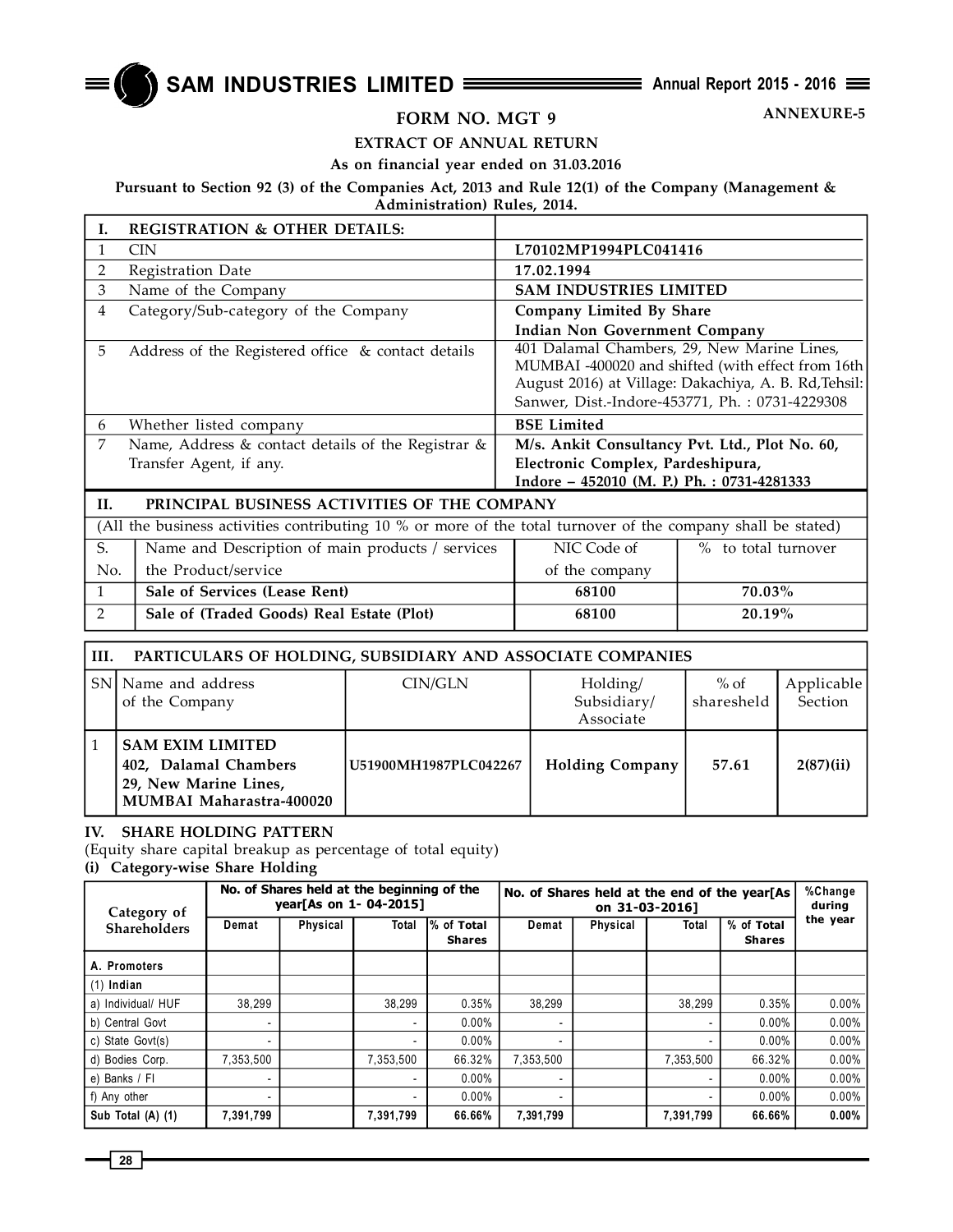|  | $\equiv$ $\binom{1}{2}$ sam industries limited = |  | Annual Report 2015 - 2016 $\equiv$ |  |
|--|--------------------------------------------------|--|------------------------------------|--|
|--|--------------------------------------------------|--|------------------------------------|--|

| Category of<br>the year<br>% of Total<br>Physical<br>% of Total<br>Physical<br>Demat<br>Total<br>Demat<br>Total<br>Shareholders<br><b>Shares</b><br><b>Shares</b><br>(2) Foreign<br>a) NRI Individuals<br>$0.00\%$<br>0.00%<br>$0.00\%$<br>$\overline{\phantom{a}}$<br>b) Other Individuals<br>0.00%<br>0.00%<br>0.00%<br>$\overline{\phantom{a}}$<br>$\overline{\phantom{a}}$<br>c) Bodies Corp.<br>0.00%<br>0.00%<br>0.00%<br>$\overline{\phantom{a}}$<br>$\overline{\phantom{a}}$<br>0.00%<br>0.00%<br>0.00%<br>d) Any other<br>$\overline{\phantom{a}}$<br>$\overline{a}$<br>$\overline{a}$<br>0.00%<br>0.00%<br>0.00%<br>Sub Total (A) (2)<br>TOTAL (A)<br>7,391,799<br>7,391,799<br>66.66%<br>7,391,799<br>7,391,799<br>66.66%<br>0.00%<br>$\blacksquare$<br>$\blacksquare$<br><b>B.</b> Public<br>Shareholding<br>1. Institutions<br>0.00%<br>0.00%<br>0.00%<br>a) Mutual Funds<br>0.53%<br>0.53%<br>b) Banks / Fl<br>59,000<br>59,000<br>59,000<br>59,000<br>$0.00\%$<br>$\overline{\phantom{m}}$<br>0.00%<br>0.00%<br>0.00%<br>c) Central Govt<br>$\overline{\phantom{a}}$<br>d) State Govt(s)<br>0.00%<br>0.00%<br>0.00%<br>$\overline{\phantom{a}}$<br>e) Venture Capital Funds<br>0.00%<br>0.00%<br>0.00%<br>$\overline{\phantom{a}}$<br>$\overline{a}$<br>$\overline{\phantom{a}}$<br>0.00%<br>Insurance Companies<br>0.00%<br>0.00% |
|---------------------------------------------------------------------------------------------------------------------------------------------------------------------------------------------------------------------------------------------------------------------------------------------------------------------------------------------------------------------------------------------------------------------------------------------------------------------------------------------------------------------------------------------------------------------------------------------------------------------------------------------------------------------------------------------------------------------------------------------------------------------------------------------------------------------------------------------------------------------------------------------------------------------------------------------------------------------------------------------------------------------------------------------------------------------------------------------------------------------------------------------------------------------------------------------------------------------------------------------------------------------------------------------------------------------------------------------------|
|                                                                                                                                                                                                                                                                                                                                                                                                                                                                                                                                                                                                                                                                                                                                                                                                                                                                                                                                                                                                                                                                                                                                                                                                                                                                                                                                                   |
|                                                                                                                                                                                                                                                                                                                                                                                                                                                                                                                                                                                                                                                                                                                                                                                                                                                                                                                                                                                                                                                                                                                                                                                                                                                                                                                                                   |
|                                                                                                                                                                                                                                                                                                                                                                                                                                                                                                                                                                                                                                                                                                                                                                                                                                                                                                                                                                                                                                                                                                                                                                                                                                                                                                                                                   |
|                                                                                                                                                                                                                                                                                                                                                                                                                                                                                                                                                                                                                                                                                                                                                                                                                                                                                                                                                                                                                                                                                                                                                                                                                                                                                                                                                   |
|                                                                                                                                                                                                                                                                                                                                                                                                                                                                                                                                                                                                                                                                                                                                                                                                                                                                                                                                                                                                                                                                                                                                                                                                                                                                                                                                                   |
|                                                                                                                                                                                                                                                                                                                                                                                                                                                                                                                                                                                                                                                                                                                                                                                                                                                                                                                                                                                                                                                                                                                                                                                                                                                                                                                                                   |
|                                                                                                                                                                                                                                                                                                                                                                                                                                                                                                                                                                                                                                                                                                                                                                                                                                                                                                                                                                                                                                                                                                                                                                                                                                                                                                                                                   |
|                                                                                                                                                                                                                                                                                                                                                                                                                                                                                                                                                                                                                                                                                                                                                                                                                                                                                                                                                                                                                                                                                                                                                                                                                                                                                                                                                   |
|                                                                                                                                                                                                                                                                                                                                                                                                                                                                                                                                                                                                                                                                                                                                                                                                                                                                                                                                                                                                                                                                                                                                                                                                                                                                                                                                                   |
|                                                                                                                                                                                                                                                                                                                                                                                                                                                                                                                                                                                                                                                                                                                                                                                                                                                                                                                                                                                                                                                                                                                                                                                                                                                                                                                                                   |
|                                                                                                                                                                                                                                                                                                                                                                                                                                                                                                                                                                                                                                                                                                                                                                                                                                                                                                                                                                                                                                                                                                                                                                                                                                                                                                                                                   |
|                                                                                                                                                                                                                                                                                                                                                                                                                                                                                                                                                                                                                                                                                                                                                                                                                                                                                                                                                                                                                                                                                                                                                                                                                                                                                                                                                   |
|                                                                                                                                                                                                                                                                                                                                                                                                                                                                                                                                                                                                                                                                                                                                                                                                                                                                                                                                                                                                                                                                                                                                                                                                                                                                                                                                                   |
|                                                                                                                                                                                                                                                                                                                                                                                                                                                                                                                                                                                                                                                                                                                                                                                                                                                                                                                                                                                                                                                                                                                                                                                                                                                                                                                                                   |
|                                                                                                                                                                                                                                                                                                                                                                                                                                                                                                                                                                                                                                                                                                                                                                                                                                                                                                                                                                                                                                                                                                                                                                                                                                                                                                                                                   |
|                                                                                                                                                                                                                                                                                                                                                                                                                                                                                                                                                                                                                                                                                                                                                                                                                                                                                                                                                                                                                                                                                                                                                                                                                                                                                                                                                   |
| f)<br>$\overline{a}$                                                                                                                                                                                                                                                                                                                                                                                                                                                                                                                                                                                                                                                                                                                                                                                                                                                                                                                                                                                                                                                                                                                                                                                                                                                                                                                              |
| 0.00%<br>0.00%<br>0.00%<br>g) Flls<br>$\overline{a}$<br>$\overline{\phantom{a}}$                                                                                                                                                                                                                                                                                                                                                                                                                                                                                                                                                                                                                                                                                                                                                                                                                                                                                                                                                                                                                                                                                                                                                                                                                                                                  |
| h) Foreign Venture<br>0.00%<br>0.00%<br>0.00%                                                                                                                                                                                                                                                                                                                                                                                                                                                                                                                                                                                                                                                                                                                                                                                                                                                                                                                                                                                                                                                                                                                                                                                                                                                                                                     |
| Capital Funds                                                                                                                                                                                                                                                                                                                                                                                                                                                                                                                                                                                                                                                                                                                                                                                                                                                                                                                                                                                                                                                                                                                                                                                                                                                                                                                                     |
| 0.00%<br>0.00%<br>0.00%<br>i) Others (specify)                                                                                                                                                                                                                                                                                                                                                                                                                                                                                                                                                                                                                                                                                                                                                                                                                                                                                                                                                                                                                                                                                                                                                                                                                                                                                                    |
| Sub-total $(B)(1)$ :-<br>59,000<br>59,000<br>0.53%<br>59,000<br>59,000<br>0.53%<br>$0.00\%$                                                                                                                                                                                                                                                                                                                                                                                                                                                                                                                                                                                                                                                                                                                                                                                                                                                                                                                                                                                                                                                                                                                                                                                                                                                       |
| 2. Non-Institutions                                                                                                                                                                                                                                                                                                                                                                                                                                                                                                                                                                                                                                                                                                                                                                                                                                                                                                                                                                                                                                                                                                                                                                                                                                                                                                                               |
| 0.00%<br>a) Bodies Corp.<br>0.00%<br>0.00%                                                                                                                                                                                                                                                                                                                                                                                                                                                                                                                                                                                                                                                                                                                                                                                                                                                                                                                                                                                                                                                                                                                                                                                                                                                                                                        |
| 25.05%<br>27,85,432<br>25.12%<br>0.07%<br>i) Indian<br>27,74,838<br>3,000<br>27,77,838<br>27,82,432<br>3,000                                                                                                                                                                                                                                                                                                                                                                                                                                                                                                                                                                                                                                                                                                                                                                                                                                                                                                                                                                                                                                                                                                                                                                                                                                      |
| 0.00%<br>ii) Overseas<br>0.00%<br>0.00%                                                                                                                                                                                                                                                                                                                                                                                                                                                                                                                                                                                                                                                                                                                                                                                                                                                                                                                                                                                                                                                                                                                                                                                                                                                                                                           |
| b) Individuals                                                                                                                                                                                                                                                                                                                                                                                                                                                                                                                                                                                                                                                                                                                                                                                                                                                                                                                                                                                                                                                                                                                                                                                                                                                                                                                                    |
| 1.08%<br>i) Individual shareholders<br>2,85,085<br>3,04,235<br>5,89,320<br>5.31%<br>3,77,876<br>3,31,535<br>7,09,411<br>6.40%<br>holding nominal share                                                                                                                                                                                                                                                                                                                                                                                                                                                                                                                                                                                                                                                                                                                                                                                                                                                                                                                                                                                                                                                                                                                                                                                            |
| capital upto Rs. 2 lakh                                                                                                                                                                                                                                                                                                                                                                                                                                                                                                                                                                                                                                                                                                                                                                                                                                                                                                                                                                                                                                                                                                                                                                                                                                                                                                                           |
| $-1.13%$<br>ii) Individual<br>2,31,863<br>2,67,263<br>2.41%<br>1,41,628<br>1,41,628<br>1.28%<br>35,400                                                                                                                                                                                                                                                                                                                                                                                                                                                                                                                                                                                                                                                                                                                                                                                                                                                                                                                                                                                                                                                                                                                                                                                                                                            |
| shareholders holding                                                                                                                                                                                                                                                                                                                                                                                                                                                                                                                                                                                                                                                                                                                                                                                                                                                                                                                                                                                                                                                                                                                                                                                                                                                                                                                              |
| nominal share capital                                                                                                                                                                                                                                                                                                                                                                                                                                                                                                                                                                                                                                                                                                                                                                                                                                                                                                                                                                                                                                                                                                                                                                                                                                                                                                                             |
| in excess of Rs 2 lakh                                                                                                                                                                                                                                                                                                                                                                                                                                                                                                                                                                                                                                                                                                                                                                                                                                                                                                                                                                                                                                                                                                                                                                                                                                                                                                                            |
| c) Others (specify)                                                                                                                                                                                                                                                                                                                                                                                                                                                                                                                                                                                                                                                                                                                                                                                                                                                                                                                                                                                                                                                                                                                                                                                                                                                                                                                               |
| Non Resident Indians<br>3,250<br>3,250<br>1,200<br>0.01%<br>$-0.02%$<br>0.00%<br>1,200                                                                                                                                                                                                                                                                                                                                                                                                                                                                                                                                                                                                                                                                                                                                                                                                                                                                                                                                                                                                                                                                                                                                                                                                                                                            |
| 0.00%<br>0.00%<br>0.00%<br>Overseas Corporate                                                                                                                                                                                                                                                                                                                                                                                                                                                                                                                                                                                                                                                                                                                                                                                                                                                                                                                                                                                                                                                                                                                                                                                                                                                                                                     |
| <b>Bodies</b>                                                                                                                                                                                                                                                                                                                                                                                                                                                                                                                                                                                                                                                                                                                                                                                                                                                                                                                                                                                                                                                                                                                                                                                                                                                                                                                                     |
| 0.00%<br>0.00%<br>0.00%                                                                                                                                                                                                                                                                                                                                                                                                                                                                                                                                                                                                                                                                                                                                                                                                                                                                                                                                                                                                                                                                                                                                                                                                                                                                                                                           |
| Foreign Nationals<br>0.00%<br>0.00%<br>0.00%                                                                                                                                                                                                                                                                                                                                                                                                                                                                                                                                                                                                                                                                                                                                                                                                                                                                                                                                                                                                                                                                                                                                                                                                                                                                                                      |
| <b>Clearing Members</b>                                                                                                                                                                                                                                                                                                                                                                                                                                                                                                                                                                                                                                                                                                                                                                                                                                                                                                                                                                                                                                                                                                                                                                                                                                                                                                                           |
| 0.00%<br>0.00%<br>0.00%<br>Trusts<br>Foreign Bodies - D R<br>0.00%<br>0.00%<br>0.00%                                                                                                                                                                                                                                                                                                                                                                                                                                                                                                                                                                                                                                                                                                                                                                                                                                                                                                                                                                                                                                                                                                                                                                                                                                                              |
|                                                                                                                                                                                                                                                                                                                                                                                                                                                                                                                                                                                                                                                                                                                                                                                                                                                                                                                                                                                                                                                                                                                                                                                                                                                                                                                                                   |
| Sub-total $(B)(2)$ :-<br>32,95,036<br>3,42,365<br>32.81%<br>33,03,136<br>3, 34, 535<br>3,637,671<br>32.81%<br>0.00%<br>36,37,671<br>Total Public (B)<br>33,54,036<br>3,42,635<br>36,96,671<br>33.34%<br>33,62,136<br>3, 34, 535<br>3,696,671<br>33.34%<br>0.00%                                                                                                                                                                                                                                                                                                                                                                                                                                                                                                                                                                                                                                                                                                                                                                                                                                                                                                                                                                                                                                                                                   |
| C. Shares held by                                                                                                                                                                                                                                                                                                                                                                                                                                                                                                                                                                                                                                                                                                                                                                                                                                                                                                                                                                                                                                                                                                                                                                                                                                                                                                                                 |
| <b>Custodian for GDRs</b>                                                                                                                                                                                                                                                                                                                                                                                                                                                                                                                                                                                                                                                                                                                                                                                                                                                                                                                                                                                                                                                                                                                                                                                                                                                                                                                         |
| & ADRs<br>0.00%<br>0.00%<br>0.00%                                                                                                                                                                                                                                                                                                                                                                                                                                                                                                                                                                                                                                                                                                                                                                                                                                                                                                                                                                                                                                                                                                                                                                                                                                                                                                                 |
| Grand Total (A+B+C) 1,07,45,835<br>3,42,635<br>100.00%<br>11,088,470<br>1,10,88,470<br>1,07,53,935<br>3, 34, 535<br>100.00%<br>$0.00\%$                                                                                                                                                                                                                                                                                                                                                                                                                                                                                                                                                                                                                                                                                                                                                                                                                                                                                                                                                                                                                                                                                                                                                                                                           |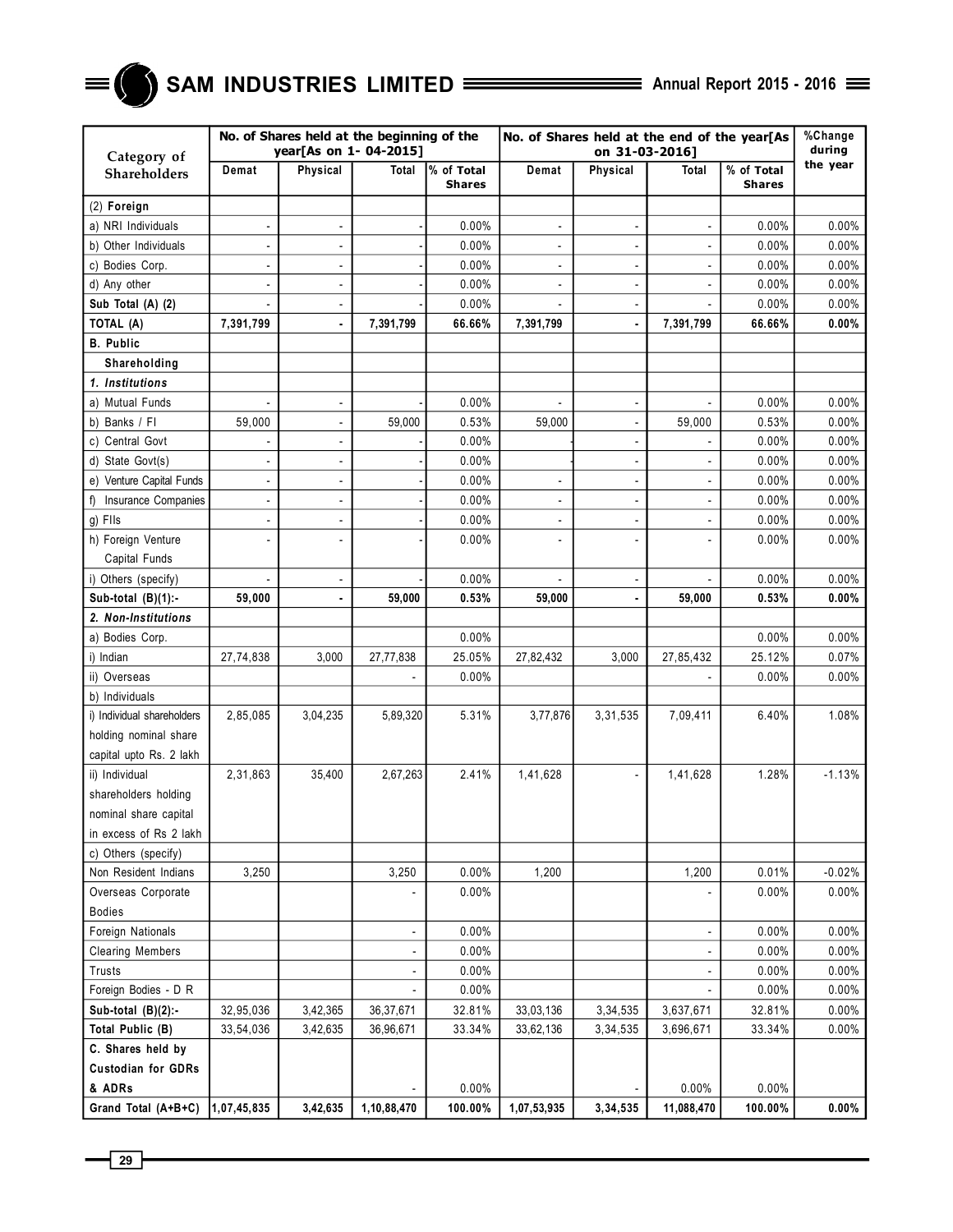### $\bullet$  SAM INDUSTRIES LIMITED  $\equiv$  Annual Report 2015 - 2016  $\equiv$  $\equiv$

#### **(ii) Shareholding of Promoter**

|                 |                                                   |                  | Shareholding at the beginning of the<br>year on 1st April 2015 |                                                           | Share holding at the end of the year<br>31st March 2016 | % change in<br>share                   |                                                          |                               |
|-----------------|---------------------------------------------------|------------------|----------------------------------------------------------------|-----------------------------------------------------------|---------------------------------------------------------|----------------------------------------|----------------------------------------------------------|-------------------------------|
| S.<br>No.       | Shareholder's Name                                | No. of<br>Shares | % of total<br>Shares of the<br>company                         | % of Shares<br>Pledged /<br>encumbered<br>to total shares | No. of<br><b>Shares</b>                                 | % of total<br>Shares of the<br>company | %of Shares<br>Pledged /<br>encumbered<br>to total shares | holding<br>during the<br>year |
|                 | A H MAHESHWARI (HUF)                              | 20,000           | 0.18%                                                          |                                                           | 20,000                                                  | 0.18%                                  | $\overline{\phantom{0}}$                                 | 0.00%                         |
| $\mathfrak{p}$  | ASHUTOSH ASHOKKUMAR<br><b>MAHESHWARI</b>          | 8,877            | 0.08%                                                          |                                                           | 8,877                                                   | 0.08%                                  |                                                          | $0.00\%$                      |
| 3               | GITANJALI A MAHESHWARI                            | 6,212            | 0.06%                                                          |                                                           | 6,212                                                   | 0.06%                                  | $\overline{\phantom{0}}$                                 | 0.00%                         |
| 4               | ARVIND ASHOKKUMAR MAHESHWARI                      | 3,190            | 0.03%                                                          |                                                           | 3,190                                                   | 0.03%                                  | $\overline{a}$                                           | 0.00%                         |
| 5               | ASHOKKUMAR H MAHESHWARRI                          | 10               | $0.00\%$                                                       |                                                           | 10                                                      | 0.00%                                  |                                                          | 0.00%                         |
| 6               | SUMAN ASHOKKUMAR MAHESHWARI                       | 10               | $0.00\%$                                                       |                                                           | 10                                                      | 0.00%                                  | $\overline{a}$                                           | 0.00%                         |
| $\overline{7}$  | <b>SAM EXIM LIMITED</b>                           | 6,388,000        | 57.61%                                                         |                                                           | 6,388,000                                               | 57.61%                                 |                                                          | 0.00%                         |
| 8               | STEWARD TRADING AND INVESTMENT<br>PRIVATE LIMITED | 307,000          | 2.77%                                                          |                                                           | 307,000                                                 | 2.77%                                  |                                                          | 0.00%                         |
| 9               | SAM FARMS AND FOODS<br>PRIVATE LIMITED            | 261,000          | 2.35%                                                          |                                                           | 261,000                                                 | 2.35%                                  |                                                          | 0.00%                         |
| 10 <sup>1</sup> | <b>CELESTIAL COMMERCIAL</b><br>PRIVATE LIMITED    | 196,500          | 1.77%                                                          |                                                           | 196,500                                                 | 1.77%                                  |                                                          | 0.00%                         |
| 11              | SAM HOTELIERS AND RESORTS                         | 101,000          | 0.91%                                                          |                                                           | 101,000                                                 | 0.91%                                  |                                                          | 0.00%                         |
|                 | PRIVATE LIMITED                                   |                  |                                                                |                                                           |                                                         |                                        |                                                          |                               |
| 12              | DWEKAM WELD TECH PRIVATE LIMITED                  | 100,000          | 0.90%                                                          |                                                           | 100,000                                                 | 0.90%                                  | $\overline{\phantom{a}}$                                 | $0.00\%$                      |
|                 | <b>TOTAL</b>                                      | 7,391,799        | 66.66%                                                         | $\overline{\phantom{a}}$                                  | 7,391,799                                               | 66.66%                                 | $\overline{\phantom{a}}$                                 | 0.00%                         |

#### **(iii) Change in Promoters' Shareholding (please specify, if there is no change)**

|           | <b>Particulars</b>           |      | Reason | Shareholding at the beginning of the year |           |                                         | Cumulative Shareholding during the year |                                     |  |
|-----------|------------------------------|------|--------|-------------------------------------------|-----------|-----------------------------------------|-----------------------------------------|-------------------------------------|--|
| <b>SN</b> |                              | Date |        | No. of<br>shares                          |           | Ⅰ % of total shares of Ⅰ<br>the company | No. of<br>shares                        | % of total shares<br>of the company |  |
|           | At the beginning of the year |      |        |                                           | 7.391.799 | 66.66%                                  | 7.391.799                               | 66.66%                              |  |
|           | Changes during the year      |      |        |                                           |           | $0.00\%$                                |                                         | 0.00%                               |  |
|           | At the end of the year       |      |        |                                           | 7.391.799 | 66.66%                                  | 7.391.799                               | 66.66%                              |  |

#### **(iv) Shareholding Pattern of top ten Shareholders**

*(Other than Directors, Promoters and Holders of GDRs and ADRs):*

|           | For each of the Top 10                  |                  | i.e 1st April 2015 | Shareholding at the beginning of the year | Cumulative Shareholding during the year<br>i.e 31st March 2016 |                                     |  |
|-----------|-----------------------------------------|------------------|--------------------|-------------------------------------------|----------------------------------------------------------------|-------------------------------------|--|
| <b>SN</b> | shareholders                            | No. of<br>shares |                    | % of total shares of<br>the company       | No. of<br>shares                                               | % of total shares<br>of the company |  |
|           | ACTIVE SHARE AND STOCKS PVT LTD         |                  | 533,700            | 4.81%                                     | 533,700                                                        | 4.81%                               |  |
| 2         | CEREBRAL SECURITIES PVT LTD             |                  | 531,393            | 4.79%                                     | 531,393                                                        | 4.79%                               |  |
| 3         | QUICKAGE SECURITIES PVT LTD             |                  | 500,000            | 4.51%                                     | 500,000                                                        | 4.51%                               |  |
| 4         | AMBITIOUS SHARE & STOCKS PVT. LTD.      |                  | 391,110            | 3.53%                                     | 391,110                                                        | 3.53%                               |  |
| 5         | KRISHNA KRIPA HOLDINGS PVT. LTD.        |                  | 376,161            | 3.39%                                     | 376,161                                                        | 3.39%                               |  |
| 6         | SHEETAL KRAFTS PVT LTD                  |                  | 155,400            | 1.40%                                     | 155,400                                                        | 1.40%                               |  |
|           | <b>GAURANG METALS PRIVATE LIMITED</b>   |                  | 126,000            | 1.14%                                     | 126,000                                                        | 1.14%                               |  |
| 8         | M P STATE INDUSTRIAL DEVELOPMENT        |                  | 59,000             | 0.53%                                     | 59,000                                                         | 0.53%                               |  |
|           | <b>CORPORATION LIMITED</b>              |                  |                    |                                           |                                                                |                                     |  |
| 9         | ACME FERRO ALLOYS PRIVATE LIMITED       |                  | 41,204             | 0.37%                                     | 41,204                                                         | 0.37%                               |  |
| 10        | MUKESH P. PUROHIT & PARASRAM G. PUROHIT |                  | 35,400             | 0.32%                                     | 35,400                                                         | 0.32%                               |  |
|           | Total                                   |                  | 2,749,368          | 24.79%                                    | 2,749,368                                                      | 24.79%                              |  |

**30**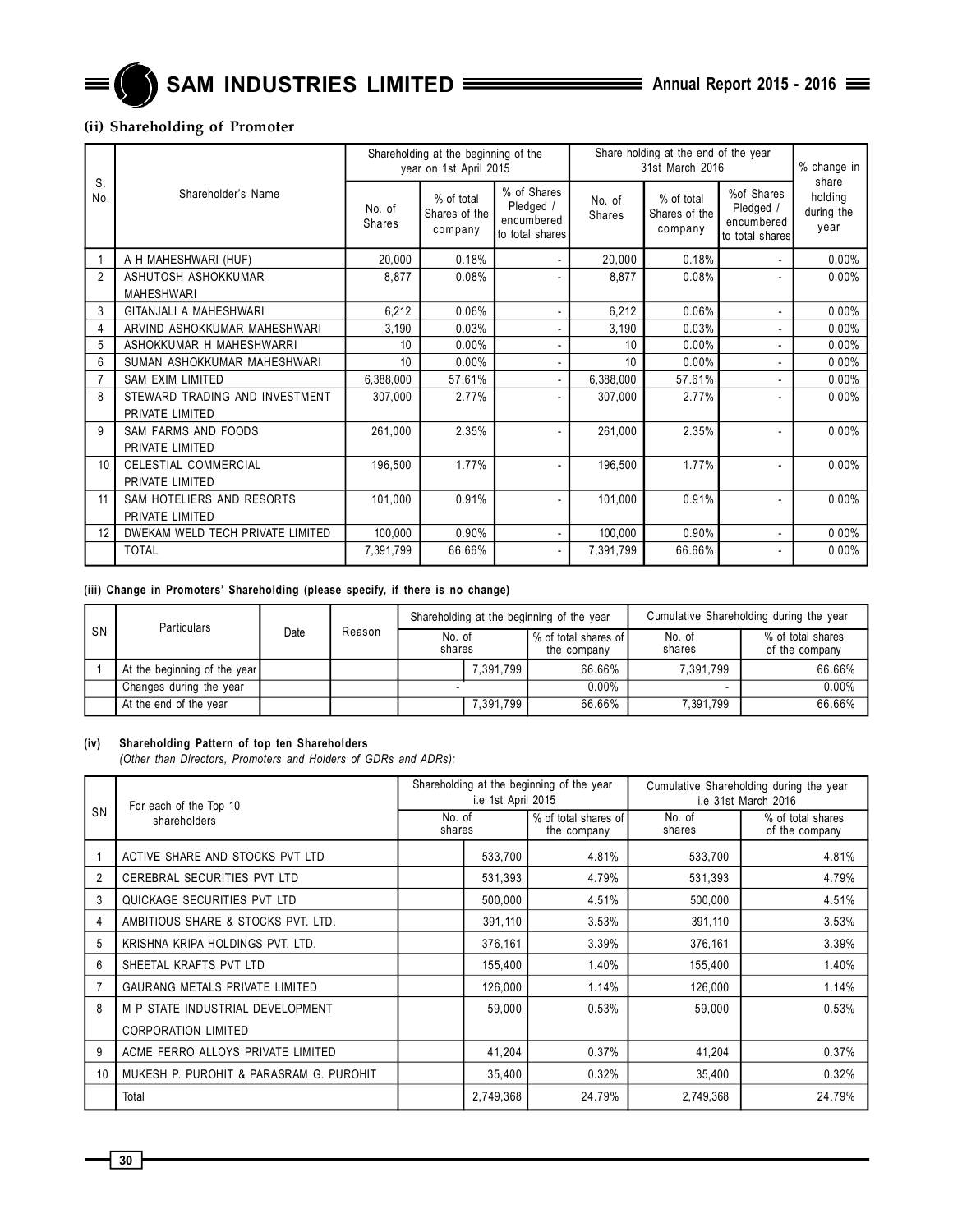

#### **(v) Shareholding of Directors and Key Managerial Personnel:**

|           | Shareholding of each<br>Directors and each Key<br>Managerial Personnel |      |        | Shareholding at the beginning of the year |                                     | Cumulative Shareholding during the year |                                     |
|-----------|------------------------------------------------------------------------|------|--------|-------------------------------------------|-------------------------------------|-----------------------------------------|-------------------------------------|
| <b>SN</b> |                                                                        | Date | Reason | No. of<br>shares                          | % of total shares of<br>the company | No. of<br>shares                        | % of total shares<br>of the company |
|           | SANTOSH MUCHHAL                                                        |      |        |                                           |                                     |                                         |                                     |
|           | At the beginning of the year                                           |      |        | 800                                       |                                     | 800                                     | 0.01%                               |
|           | Changes during the year                                                |      |        |                                           |                                     |                                         | $0.00\%$                            |
|           | At the end of the year                                                 |      |        | 800                                       |                                     | 800                                     | 0.00%                               |

#### **V. INDEBTEDNESS**

**Indebtedness of the Company including interest outstanding/accrued but not due for payment.**

| <b>Particulars</b>                                  | Secured Loans<br>excluding deposits | Unsecured Loans | Deposits   | Total Indebtedness |
|-----------------------------------------------------|-------------------------------------|-----------------|------------|--------------------|
| Indebtedness at the beginning of the financial year |                                     |                 |            |                    |
| Principal Amount                                    | <b>NIL</b>                          | <b>NIL</b>      | <b>NIL</b> | <b>NIL</b>         |
| ii) Interest due but not paid                       | <b>NIL</b>                          | <b>NIL</b>      | <b>NIL</b> | <b>NIL</b>         |
| iii) Interest accrued but not due                   | <b>NIL</b>                          | <b>NIL</b>      | <b>NIL</b> | <b>NIL</b>         |
| Total (i+ii+iii)                                    | <b>NIL</b>                          | <b>NIL</b>      | <b>NIL</b> | <b>NIL</b>         |
| Change in Indebtedness during the financial year    | <b>NIL</b>                          | <b>NIL</b>      | <b>NIL</b> | <b>NIL</b>         |
| * Addition                                          | <b>NIL</b>                          | <b>NIL</b>      | <b>NIL</b> | <b>NIL</b>         |
| * Reduction                                         | <b>NIL</b>                          | <b>NIL</b>      | <b>NIL</b> | <b>NIL</b>         |
| Net Change                                          | <b>NIL</b>                          | <b>NIL</b>      | <b>NIL</b> | <b>NIL</b>         |
| Indebtedness at the end of the financial year       |                                     |                 |            |                    |
| i) Principal Amount                                 | <b>NIL</b>                          | <b>NIL</b>      | <b>NIL</b> | <b>NIL</b>         |
| ii) Interest due but not paid                       | <b>NIL</b>                          | <b>NIL</b>      | <b>NIL</b> | <b>NIL</b>         |
| iii) Interest accrued but not due                   | <b>NIL</b>                          | <b>NIL</b>      | <b>NIL</b> | <b>NIL</b>         |
| Total (i+ii+iii)                                    | <b>NIL</b>                          | NIL             | <b>NIL</b> | <b>NIL</b>         |

#### **VI. REMUNERATION OF DIRECTORS AND KEY MANAGERIAL PERSONNEL**

A. Remuneration to Managing Director, Whole-time Directors and/or Manager:

**(Rs/Lac)**

| SN. | Particulars of Remuneration                                             | Name of MD/WTD/ Manager |  |        |
|-----|-------------------------------------------------------------------------|-------------------------|--|--------|
|     | Name                                                                    | GITANJALI A. MAHESHWARI |  |        |
|     | Designation                                                             | WHOLE TIME DIRECTOR     |  |        |
|     | Gross salary                                                            |                         |  |        |
|     | (a) Salary as per provisions contained in section 17(1) of the          | 59.95                   |  | 59.95  |
|     | Income-tax Act, 1961                                                    |                         |  |        |
|     | (b) Value of perquisites u/s 17(2) Income-tax Act, 1961                 |                         |  |        |
|     | (c) Profits in lieu of salary under section 17(3) Income- tax Act, 1961 |                         |  | $\sim$ |
| 2   | Stock Option                                                            |                         |  |        |
| 3   | Sweat Equity                                                            |                         |  |        |
| 4   | Commission                                                              |                         |  |        |
|     | - as % of profit                                                        |                         |  |        |
|     | - others, specify                                                       |                         |  |        |
| 5   | Others, please specify                                                  |                         |  |        |
|     | Total (A)                                                               | 59.95                   |  | 59.95  |
|     | Ceiling as per the Act                                                  |                         |  |        |

B. Remuneration to other Directors

With in Provisions of Sec. 197 read with Sechdule V of the Companies Act,2013

| SN. | Particulars of Remuneration                |                                                                               | Name of Directors |                          |              |
|-----|--------------------------------------------|-------------------------------------------------------------------------------|-------------------|--------------------------|--------------|
|     |                                            |                                                                               |                   |                          | (Rs/Lac)     |
|     | <b>Independent Directors</b>               | <b>SANTOSH MUCHHAL</b>                                                        |                   | ۰                        |              |
|     | Fee for attending board committee meetings | 1.60                                                                          |                   |                          | 1.60         |
|     | Commission                                 |                                                                               |                   | $\overline{\phantom{0}}$ |              |
|     | Others, please specify                     |                                                                               |                   |                          |              |
|     | Total (1)                                  |                                                                               |                   |                          |              |
|     | Other Non-Executive Directors              |                                                                               |                   |                          |              |
|     | Fee for attending board committee meetings |                                                                               |                   |                          |              |
|     | Commission                                 |                                                                               |                   |                          |              |
|     | Others, please specify                     |                                                                               |                   |                          |              |
|     | Total $(2)$                                |                                                                               |                   |                          | $\mathbf{r}$ |
|     | Total (B)=(1+2)                            | 1.60                                                                          |                   |                          | 1.60         |
|     | <b>Total Managerial Remuneration</b>       |                                                                               |                   |                          | 61.55        |
|     | Overall Ceiling as per the Act             | Within Provisions of Sec. 197 read with Sechdule V of the Companies Act, 2013 |                   |                          |              |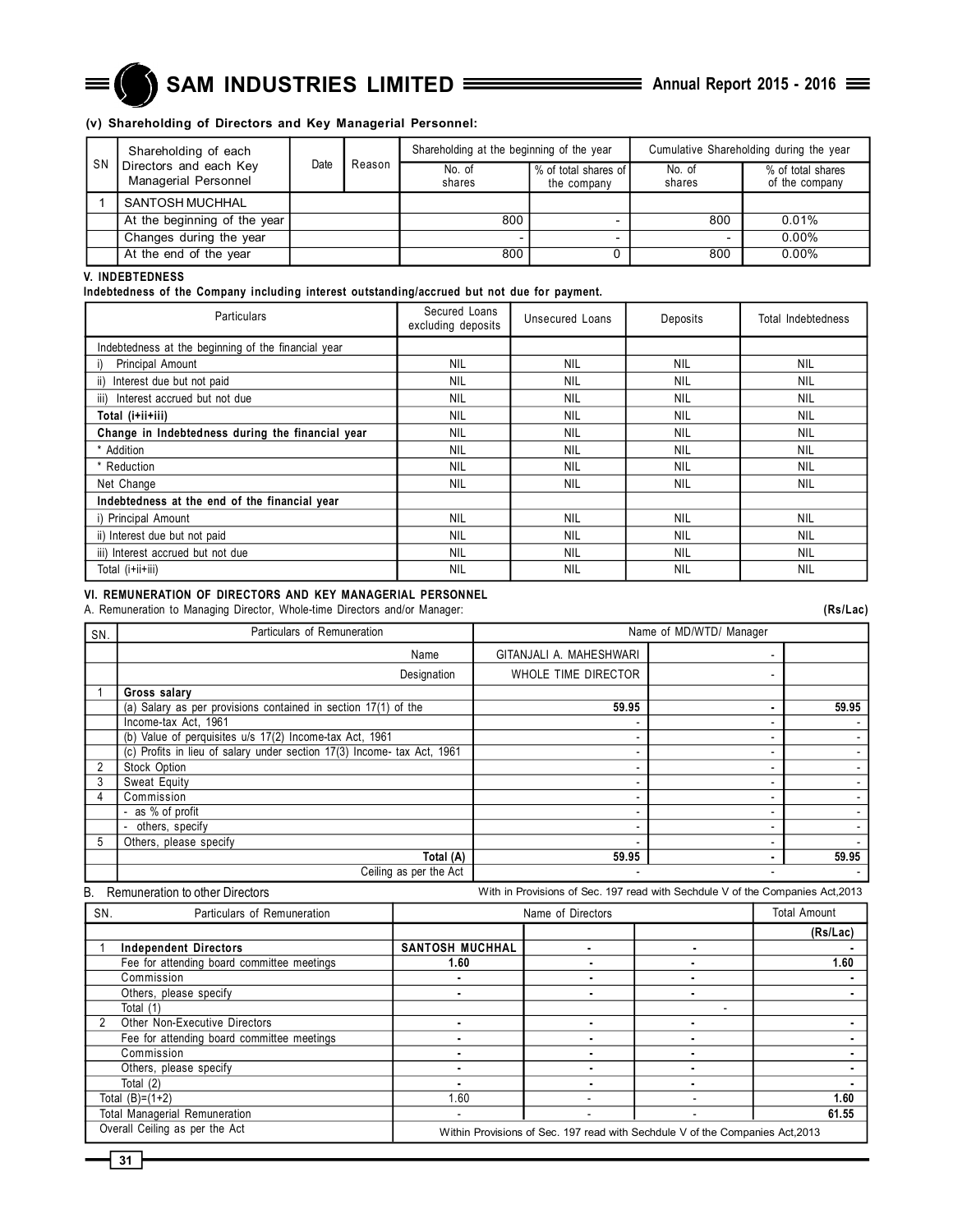

**(Rs/Lac)**

#### **C. Remuneration to Key Managerial Personnel other than MD/Manager/WTD**

| SN. | Particulars of Remuneration                             | Name of Key Managerial Personnel | Total                      |                          |        |
|-----|---------------------------------------------------------|----------------------------------|----------------------------|--------------------------|--------|
|     | Name                                                    |                                  | <b>GOPAL P SHRIVASTAVA</b> | NAVIN S. PATWA           | Amount |
|     | Designation                                             | CEO                              | <b>CFO</b>                 | <b>CS</b>                |        |
|     | Gross salary                                            | ٠                                |                            |                          |        |
|     | (a) Salary as per provisions contained in section       |                                  | 5.49                       | 4.15                     | 9.64   |
|     | 17(1) of the Income-tax Act, 1961                       |                                  |                            |                          |        |
|     | (b) Value of perquisites u/s 17(2) Income-tax Act, 1961 |                                  | $\overline{\phantom{a}}$   | $\overline{\phantom{a}}$ |        |
|     | (c) Profits in lieu of salary under section 17(3)       |                                  |                            | ٠                        |        |
|     | Income- tax Act. 1961                                   |                                  |                            |                          |        |
| 2   | Stock Option                                            | $\overline{\phantom{a}}$         |                            | $\overline{\phantom{0}}$ |        |
| 3   | Sweat Equity                                            |                                  |                            | ٠                        |        |
| 4   | Commission                                              |                                  |                            |                          |        |
|     | - as % of profit                                        |                                  |                            |                          |        |
|     | - others, specify                                       |                                  |                            | ٠                        |        |
| 5   | Others, please specify                                  |                                  |                            |                          |        |
|     | Total                                                   |                                  | 5.49                       | 4.15                     | 9.64   |

#### **VII. PENALTIES / PUNISHMENT/ COMPOUNDING OF OFFENCES :**

| <b>Type</b>                         | Section of the<br>Companies<br>Act | <b>Brief</b><br><b>Description</b> | Details of<br>Penalty /<br>Punishment/<br>Compounding<br>fees imposed | Authority<br>[RD / NCLT/<br>COURT] | Appeal made,<br>if any (give<br>Details) |
|-------------------------------------|------------------------------------|------------------------------------|-----------------------------------------------------------------------|------------------------------------|------------------------------------------|
| A. COMPANY                          |                                    |                                    |                                                                       |                                    |                                          |
| Penalty                             |                                    | $\overline{\phantom{a}}$           | $\qquad \qquad \blacksquare$                                          | $\overline{\phantom{0}}$           |                                          |
| Punishment                          |                                    | $\overline{\phantom{0}}$           | $\overline{a}$                                                        | $\overline{a}$                     |                                          |
| Compounding                         |                                    | $\overline{\phantom{a}}$           | $\overline{\phantom{0}}$                                              | $\overline{\phantom{0}}$           |                                          |
| <b>B. DIRECTORS</b>                 |                                    |                                    |                                                                       |                                    |                                          |
| Penalty                             |                                    | $\overline{\phantom{a}}$           | $\overline{\phantom{0}}$                                              | $\overline{\phantom{0}}$           |                                          |
| Punishment                          |                                    | $\overline{\phantom{0}}$           |                                                                       |                                    |                                          |
| Compounding                         |                                    | $\overline{\phantom{a}}$           | $\overline{a}$                                                        | $\overline{a}$                     | $\overline{a}$                           |
| <b>C. OTHER OFFICERS IN DEFAULT</b> |                                    |                                    |                                                                       |                                    |                                          |
| Penalty                             |                                    | $\overline{\phantom{a}}$           | $\overline{\phantom{0}}$                                              | $\overline{\phantom{0}}$           |                                          |
| Punishment                          |                                    | $\overline{\phantom{0}}$           |                                                                       |                                    |                                          |
| Compounding                         |                                    | $\overline{\phantom{a}}$           | $\overline{\phantom{a}}$                                              | $\overline{\phantom{a}}$           | $\overline{\phantom{a}}$                 |

#### **FOR AND ON BEHALF OF BOARD OF DIRECTOR**

 **ASHUTOSH A. MAHESHWARI** Pate : 13/08/2016<br>
Place : Indore<br>
Place : Indore

**Place : Indore**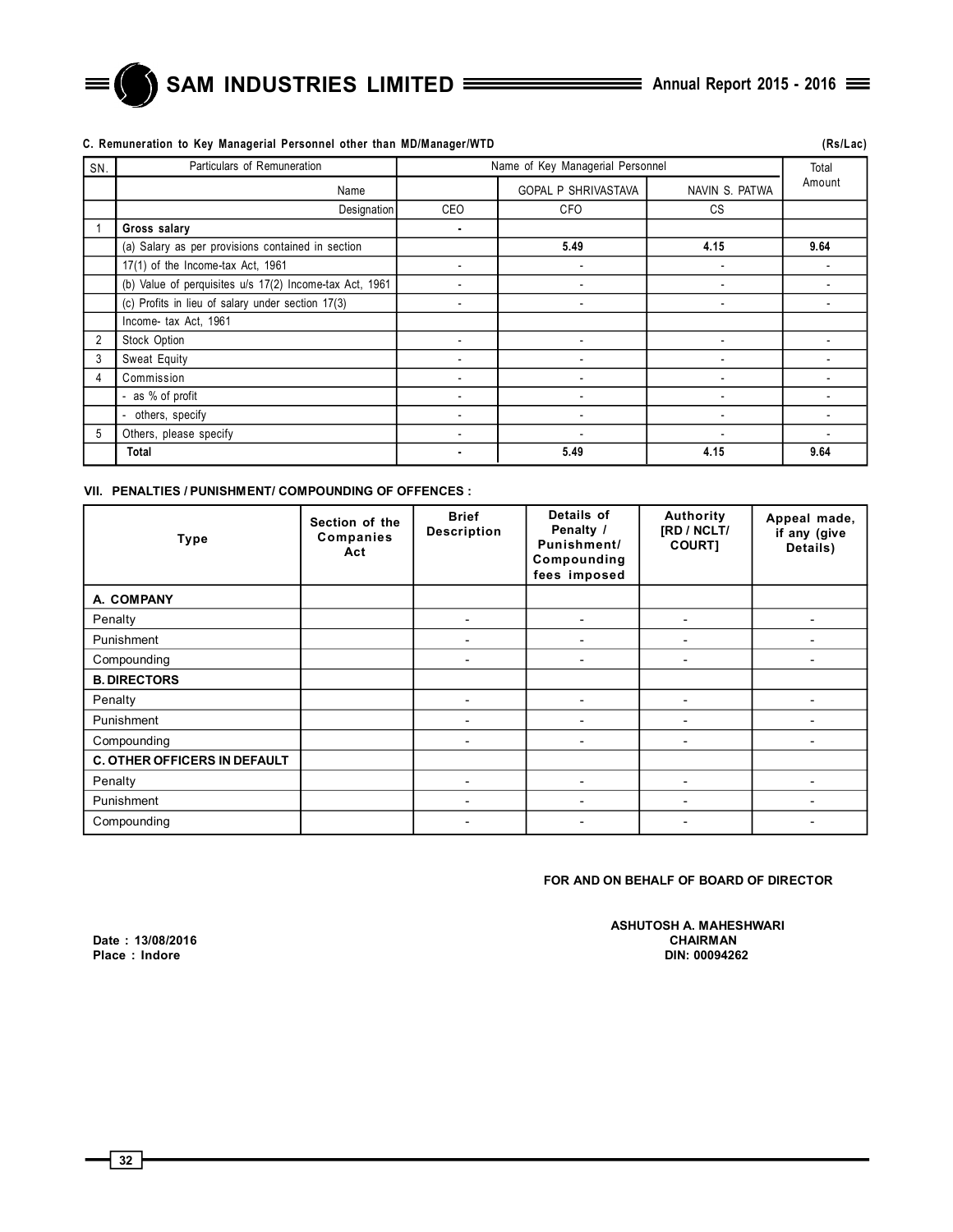

#### **Annexure-6**

**Disclosure of Remuneration under Section 197 (12) of the Companies Act, 2013 read with Rule 5 (1) (i) of The Companies (Appointment and Remuneration of Managerial Remuneration) Rules, 2014.**

1. The details of Remuneration paid during the Financial Year as per pursuant to Section 197 read with Rule 5 (1) (i) of The Companies (Appointment and Remuneration) Rules, 2014 are as follows:

| Name                         | Designation         | Amount (in Rs.) |
|------------------------------|---------------------|-----------------|
| Mrs. Gitanjali A. Maheshwari | Whole Time Director | 59,95,200       |
| Mr. Santosh Muchhal          | Director            | 1,60,200        |

- *2. Number of permanent Employees on the Rolls of the Company as on 31st March 2016 is 26 including Whole Time Director.*
- *3. Ratio of remuneration of each director, CFO, Company Secretary to the median remuneration of the employees of the Company for the Financial Year:*

| Name                         | Designation         | Ratio* |
|------------------------------|---------------------|--------|
| Mrs. Gitanjali A. Maheshwari | Whole Time Director | 56.71  |
| Mr. Santosh Muchhal          | Director            | 1.52   |
| Mr. Navin Patwa              | Company Secretary   | 4.11   |
| Mr. Gopal Shrivastava        | CFO                 | 5.19   |

Note: Remuneration includes Sitting Fees

\*Number of times the *median remuneration*

4. The Key parameters for any variable component of remuneration availed by the directors: N. A.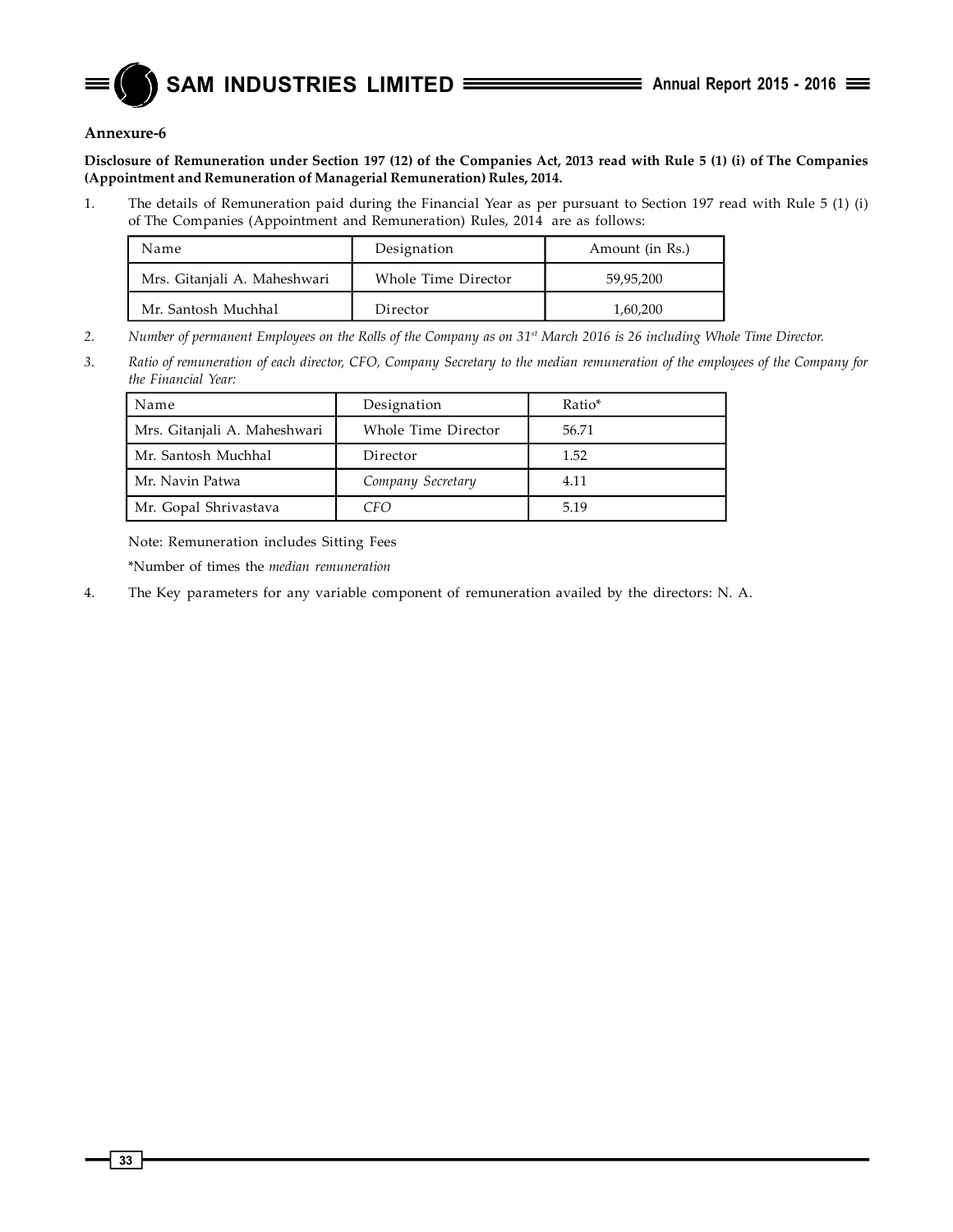#### **INDEPENDENT AUDITOR'S REPORT**

#### **TO THE MEMBERS OF**

#### **SAM INDUSTRIES LIMITED**

#### **REPORT ON THE FINANCIAL STATEMENTS**

We have audited the accompanying financial statements of SAM INDUSTRIES LIMITED (The Company), which comprises the Balance sheet as at 31<sup>st</sup> March, 2016 and the statement of Profit and Loss and Cash Flow statement for the year ended, and a summary of significant accounting policies and other explanatory information.

#### **MANAGEMENT'S RESPONSIBILITY FOR THE FINANCIAL STATEMENTS**

The Company's Board of Directors is responsible for matters stated in Section 134(5) of the Companies Act, 2013 ("The Act") with respect to the preparation of these financial statements that give a true and fair value of the financial positions, financial performance and cash flows of the company in accordance with the accounting standards referred to in section 133 of the Act, read with rule 7 of the Companies (Accounts) Rule, 2014. This responsibility also includes maintenance of adequate accounting records in accordance with the provision of act for safeguarding the assets of the Company and for preventing and detecting frauds and other irregularities; selection and application of appropriate accounting policies; making judgments and estimates that are reasonable and prudent; and design, implementation and maintenance of adequate internal financial controls, that were operating effectively for ensuring the accuracy and completeness of the accounting records, relevant to the preparation and presentation of the financial statements that give a true and fair view and are free from material misstatement, whether due to fraud or error.

#### **AUDITOR'S RESPONSIBILITY**

Our responsibility is to express an opinion on these financial statements based on our audit,

We have taken into account the provisions of the Act, the accounting and auditing standards and matters which are required to be included in the audit report under the provisions of the Act and the Rules made thereunder.

We conducted our audit in accordance with the standards on Auditing specified under Section 143(10) of the Act. Those standards require that we comply with ethical requirements and plan and perform the audit to obtain reasonable assurance about whether the financial statements are free from material misstatement.

An audit involves performing procedures to obtain audit evidence about the amounts and the disclosures in the financial statements. The procedures selected depend on the auditor's judgment, including the assessment of the risks of material misstatement of the financial statements, whether due to fraud or error. In making those risk assessments, the auditor considers internal financial control relevant to the Company's preparation of the financial statements that give a true and fair view in order to design audit procedures that are appropriate in the circumstances, but not for the purpose of expressing an opinion on whether the Company has in place an adequate internal financial controls system over financial reporting and the operating effectiveness of such controls. An audit also includes evaluating the appropriateness of the accounting policies used and the reasonableness of the accounting estimates made by the Company's Directors, as well as evaluating the overall presentation of the financial statements.

We believe that the audit evidence we have obtained is sufficient and appropriate to provide a basis for our audit opinion on the standalone financial statements.

#### **OPINION**

In our opinion and to the best of our information and according to the explanations given to us, the aforesaid standalone financial statements give the information required by the Act in the manner so required and give a true and fair view in conformity with the accounting principles generally accepted in India, of the state of affairs of the Company as at March 31, 2016, and its **Loss** and its cash flows for the year ended on that date.

#### **REPORT ON OTHER LEGAL AND REGULATORY REQUIREMENTS**

- 1. As required by the Companies (Auditor's Report) order, 2016 ("the order"), issued by the Central Government of India in terms of sub-section (11) of section 143 of the Companies Act, 2013 we give in the annexure a statement on the matters specified in paragraphs 3 and 4 and 5 of the order to the extent applicable.
- 2. As required by section 143(3) of the Act, we report that:
	- a. We have sought and obtained all the information and explanations, which to the best of our knowledge and belief were necessary for the purpose of our audit.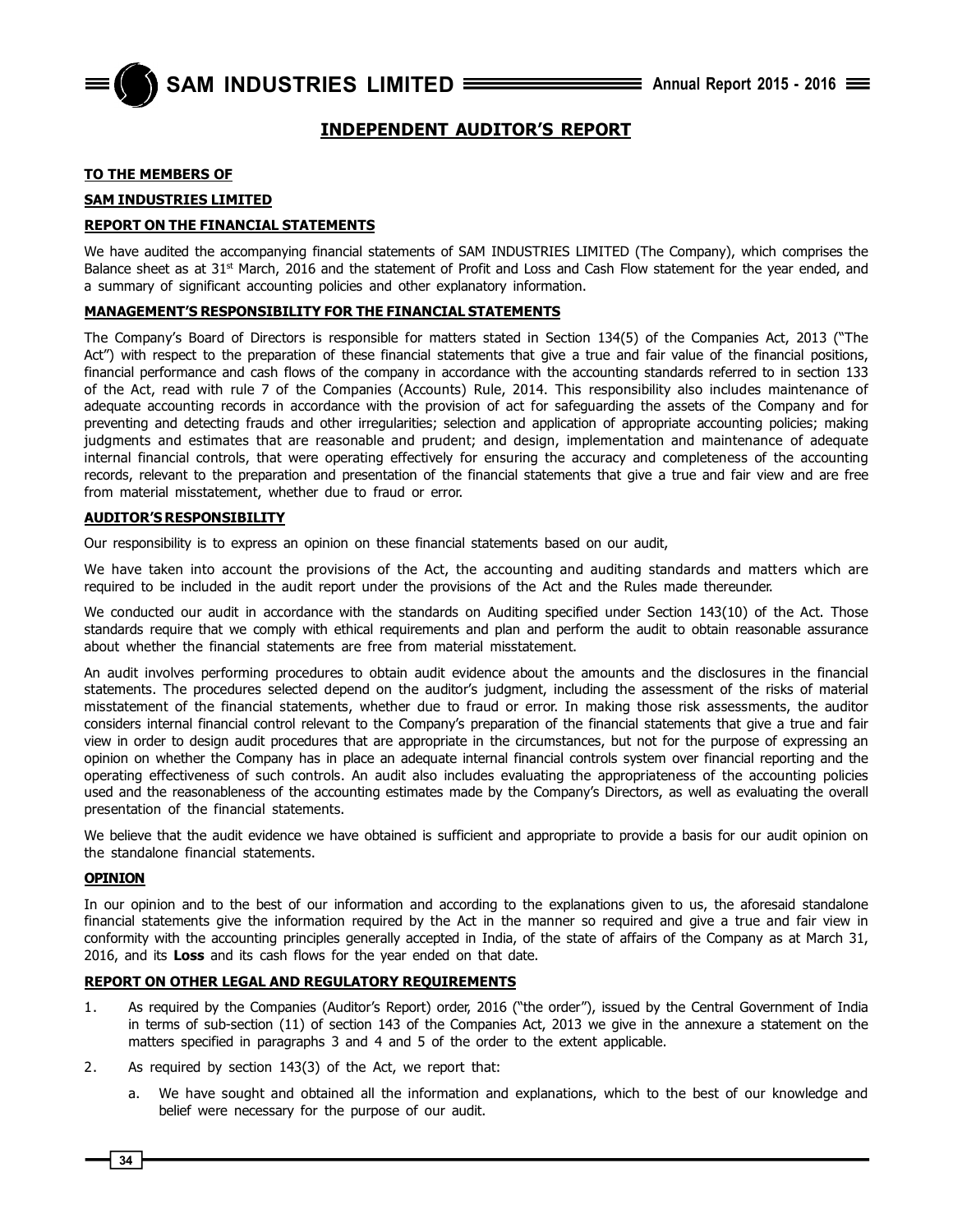

- b. In our opinion, proper books of account as required by law have been kept by the company so far as appears from our examination of those books of the Company.
- c. The Balance Sheet and statement of Profit and Loss Account and Cash Flow statement dealt with by these reports are in agreement with the books of account of the Company.
- d. In our opinion, the Balance Sheet and Profit & Loss Account and Cash Flow statement dealt with by this repot comply with the account standards specified under section 133 of the Act, read with rule 7 of Companies (Accounts) Rules, 2014.
- e. On the basis of written information received from the directors of the Company and taken on record by the Board of Directors as on  $31$ <sup>st</sup> March 2016, and the information and explanations given to us, we report that none of the directors is disqualified as on  $31<sup>st</sup>$  March 2016, from being appointed as a director in terms of subsection (2) of section 164 of the Act.
- f. With respect to the adequacy of the internal financial controls over financial reporting of the company and the operating effectiveness of such controls, refer to our separate report in "Annexure B", and
- g. With respect to the other matters to be included in the Auditor's Report in accordance with Rule 11 of the Companies (Audit and Auditors) Rules, 2014, in our opinion and to the best of our information and according to the explanations given to us:
	- (i) The Company has disclosed the impact of pending litigations on its financial position in its financial statements as referred to in note no.33 to the financial statements.
	- (ii) The Company has made provision, as required under the applicable law or accounting standards, for material foreseeable losses, if any, and as required on long-term contracts including derivative contracts.
	- (iii) There were no amounts which were required to be transferred to the investor education and protection fund by the company.

Place: Indore Dated: 30.05.2016 For**M.MEHTA & COMPANY** Chartered Accountants Firm Regn. No. 000957C

> CA Nitin Bandi (Partner) M.No. 400394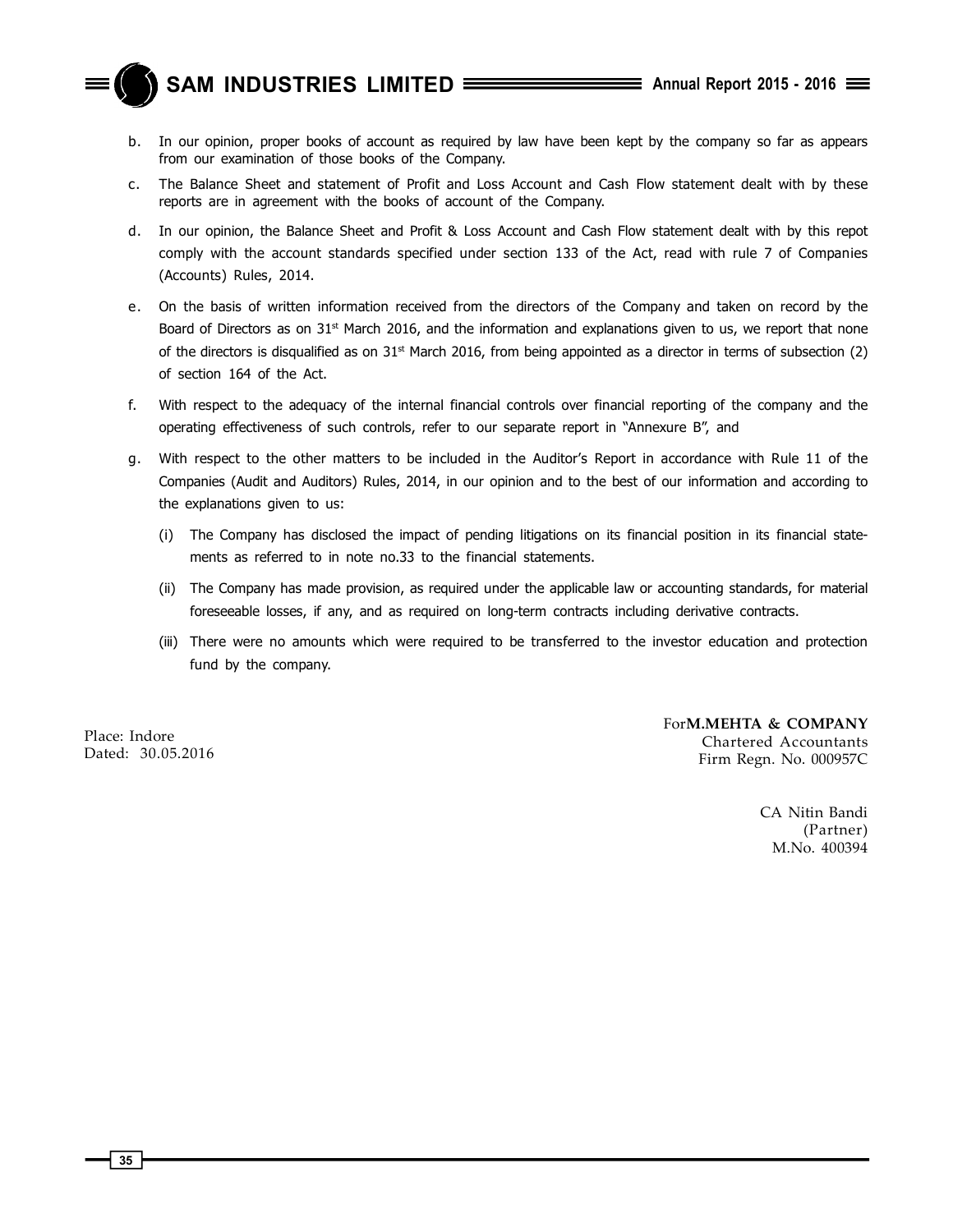

#### **Annexure referred to in our Independent Auditor's Report to the Members of the Company on the Financial Statements for the year ended 31st March, 2016 we report that:**

- (a) The Company has maintained proper records showing full particulars including quantitative details and situation of its fixed assets.
- (b) The fixed assets of the Company have been physically verified by the management at reasonable intervals. As informed to us, no discrepancies have been noticed on such verification.
- (c) According to the information and explanations given to us and on the basis of our examination of the records of the Company, the title deeds of immovable properties are held in the name of the Company.
- ii. As explained to us, the inventory of the Company has been physically verified during the year by the management. In our opinion the frequency of the verification is reasonable and no material discrepancies were noticed on verification between the physical stocks and book records.
- iii. According to the information's and explanations given to us the Company has not granted any loans, secured or unsecured, to companies, firms, or other parties covered in the register maintained under section 189 of the Companies Act, 2013, hence the clause 3(iii) does not apply to the Company
- iv. In our opinion and according to the information and explanations given to us, the company has complied with the provisions of section 185 and 186 of the Act, with respect to the loans and investments made.
- v. In our opinion and according to the information and explanations given to us, the company has not accepted deposit from public with the meaning of Section 73 to 76 or any other relevant provision of the Act.
- vi. According to information and explanations given to us as the company has discontinued its Soya Manufacturing Activities in Previous year, hence cost records as prescribed under sub-section (1) of section 148 of the Companies Act are not required to be maintained by the Company.
- vii. (a) According to the information and explanations given to us and the records of the company examined by us, in our opinion, the company is regular in depositing undisputed statutory dues including provident fund, employees' state insurance, income-tax, sales-tax, service tax, duty of customs, duty of excise, value added tax, cess and any other statutory dues to the appropriate authorities
	- (b) According to the information and explanations given to us there were no undisputed amounts payable in respect of Provident Fund, Employees' State Insurance, Income tax, Sales Tax, Service Tax, Customs Duty, Excise Duty, Value Added Tax, Cess and other material statutory dues in arrears as at  $31<sup>st</sup>$  March, 2016 for a period of more than six months from the date they became payable except following:-

| No.<br>Sr. | Name of the Statue       | Nature of Due | Amount | Periog |
|------------|--------------------------|---------------|--------|--------|
| . .        | Diversion<br>Tax<br>_and | Regular       | 316167 | ገበ14-  |

- (c) According to the information and explanation given to us there are no dues of Income Tax, Sales Tax, Service Tax, duty of custom, duty of excise or value added tax which have not been deposited with the appropriate authorities on account of any dispute.
- viii. According to the information and explanation given by the management, the company did not have any outstanding dues in respect of Bank, Financial Institution, Government or Debenture holders during the year.
- ix. According to the information and explanations given by the management, the company has neither raised any monies by way of initial public offer or further public offer (including debt instruments) and terms loans during the year nor did it have any such utilized monies outstanding at the start of the year. Hence, reporting under clauses (ix) is not applicable to the company and hence not commented upon.
- x. To the best of our knowledge and belief and according to the information and explanations given to us, we report that no fraud on or by the company has been noticed or reported during the year.
- xi. According to the information and explanations give to us and based on our examination of the records of the Company, the Company has paid/provided for managerial remuneration in accordance with the requisite approvals mandated by the provisions of section 197 read with Schedule V to the Act.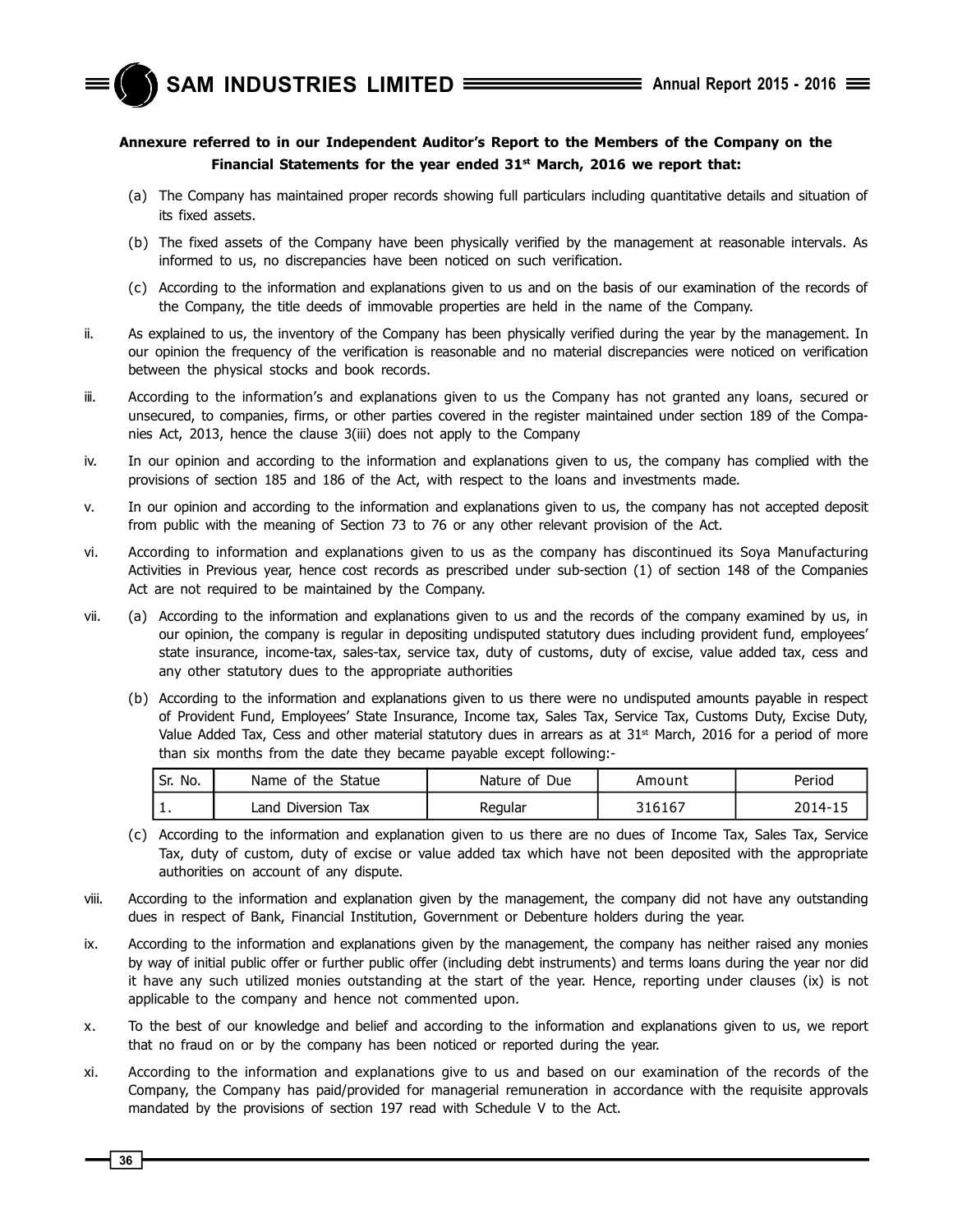

- xii. In our opinion and according to the information and explanations given to us, the company is not a nidhi company. Accordingly, paragraph 3(xii) of the order is not applicable.
- xiii. According to the information and explanations given to us and based on our examination of the records of the company, transactions with the related parties are in compliance with section 177 and 188 of the Act where applicable and details of such transactions have been disclosed in the Financial Statements as required by the applicable Accounting Standards.
- xiv. According to the information and explanations given to us and based on our examination of the records of the company, the company has not made any preferential allotment or private placement of shares or fully or partly convertible debentures during the year.
- xv. According to the information and explanations given to us and based on our examination of the records of the company, the company has not entered into non-cash transactions with directors or persons connected with him as per provisions of section 192 of the Companies Act 2013, hence Paragraph 3(xv) of the order is not applicable.
- xvi. The company is not required to be registered under section 45-IA of the Reserve Bank of India Act 1934.

**For M.MEHTA & COMPANY** Chartered Accountants Firm Regn. No. 000957C

Place: Indore Dated: 30th May, 2016

**CA Nitin Bandi** (Partner) M. No. 400394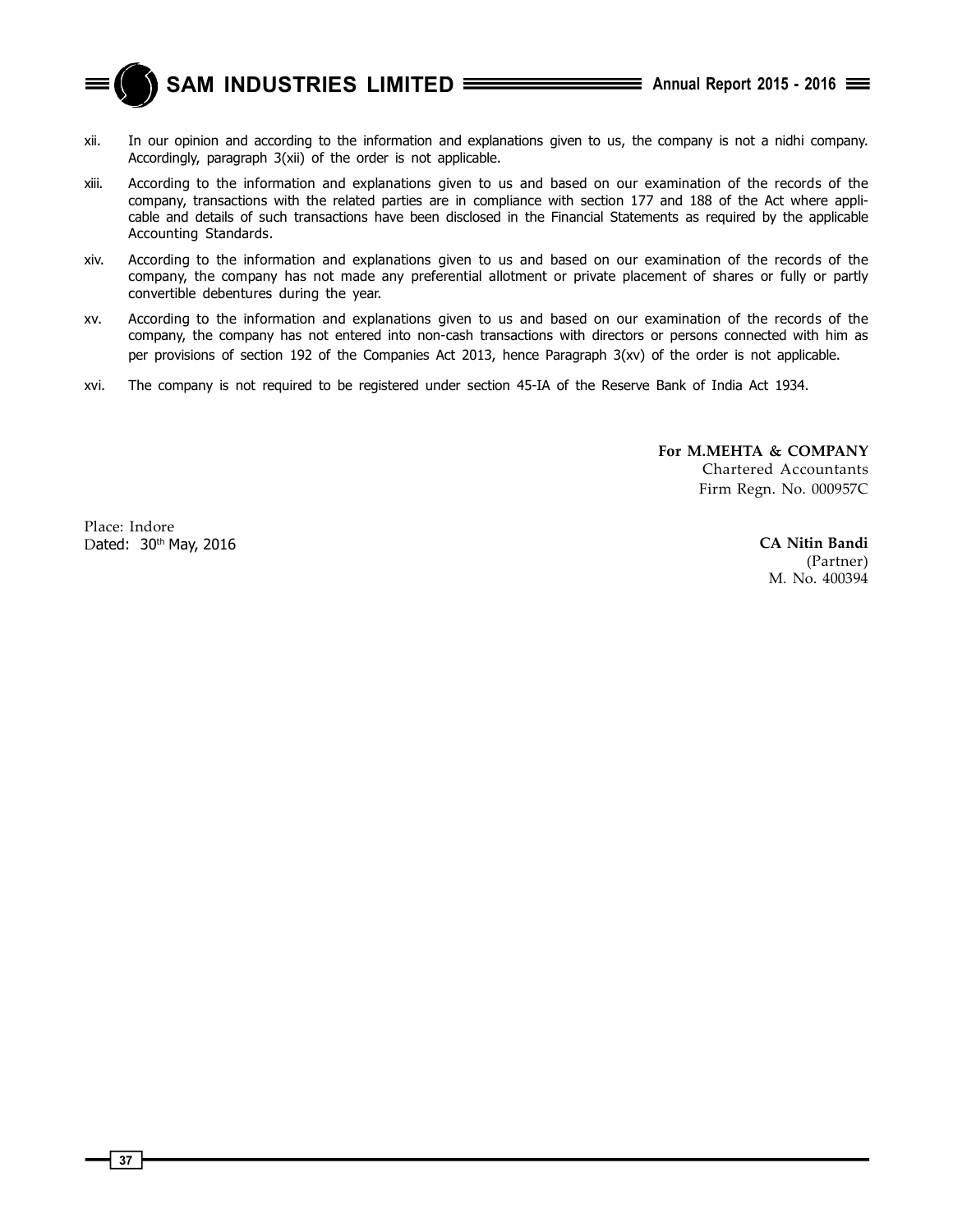

#### **ANNEXURE - B TO THE AUDITORS' REPORT**

#### **Report on the Internal Financial Controls under Clause (i) of Sub-section 3 of Section 143 of the Companies Act, 2013 ("the Act")**

We have audited the internal financial controls over financial reporting of SAM INDUSTRIES LIMITED ("the Company") as of  $31<sup>st</sup>$  March 2016 in conjunction with our audit of the standalone financial statements of the Company for the year ended on that date.

#### **MANAGEMENT'S RESPONSIBILITY FOR INTERNAL FINANCIAL CONTROLS**

The Company's management is responsible for establishing and maintaining internal financial controls based on the internal control over financial reporting criteria established by the Company considering the essential components of internal control stated in the Guidance Note on Audit of Internal Financial Controls over Financial Reporting issued by the Institute of Chartered Accountants of India ('ICAI'). These responsibilities include the design, implementation and maintenance of adequate internal financial controls that were operating effectively for ensuring the orderly and efficient conduct of its business, including adherence to company's policies, the safeguarding of its assets, the prevention and detection of frauds and errors, the accuracy and completeness of the accounting records, and the timely preparation of reliable financial information, as required under the Companies Act, 2013.

#### **AUDITORS' RESPONSIBILITY**

Our responsibility is to express an opinion on the Company's internal financial controls over financial reporting based on our audit. We conducted our audit in accordance with the Guidance Note on Audit of Internal Financial Controls over Financial Reporting (the "Guidance Note") and the Standards on Auditing, issued by ICAI and deemed to be prescribed under section 143(10) of the Companies Act, 2013, to the extent applicable to an audit of internal financial controls, both applicable to an audit of Internal Financial Controls and, both issued by the Institute of Chartered Accountants of India. Those Standards and the Guidance Note require that we comply with ethical requirements and plan and perform the audit to obtain reasonable assurance about whether adequate internal financial controls over financial reporting was established and maintained and if such controls operated effectively in all material respects.

Our audit involves performing procedures to obtain audit evidence about the adequacy of the internal financial controls system over financial reporting and their operating effectiveness. Our audit of internal financial controls over financial reporting included obtaining an understanding of internal financial controls over financial reporting, assessing the risk that a material weakness exists, and testing and evaluating the design and operating effectiveness of internal control based on the assessed risk. The procedures selected depend on the auditor's judgment, including the assessment of the risks of material misstatement of the financial statements, whether due to fraud or error.

We believe that the audit evidence we have obtained is sufficient and appropriate to provide a basis for our audit opinion on the Company's internal financial controls system over financial reporting.

#### **MEANING OF INTERNAL FINANCIAL CONTROLS OVER FINANCIAL REPORTING**

A company's internal financial control over financial reporting is a process designed to provide reasonable assurance regarding the reliability of financial reporting and the preparation of financial statements for external purposes in accordance with generally accepted accounting principles. A company's internal financial control over financial reporting includes those policies and procedures that (1) pertain to the maintenance of records that, in reasonable detail, accurately and fairly reflect the transactions and dispositions of the assets of the company; (2) provide reasonable assurance that transactions are recorded as necessary to permit preparation of financial statements in accordance with generally accepted accounting principles, and that receipts and expenditures of the company are being made only in accordance with authorisations of management and directors of the company; and (3) provide reasonable assurance regarding prevention or timely detection of unauthorised acquisition, use, or disposition of the company's assets that could have a material effect on the financial statements.

#### **INHERENT LIMITATIONS OF INTERNAL FINANCIAL CONTROLS OVER FINANCIAL REPORTING**

Because of the inherent limitations of internal financial controls over financial reporting, including the possibility of collusion or improper management override of controls, material misstatements due to error or fraud may occur and not be detected. Also, projections of any evaluation of the internal financial controls over financial reporting to future periods are subject to the risk that the internal financial control over financial reporting may become inadequate because of changes in conditions, or that the degree of compliance with the policies or procedures may deteriorate.

#### **OPINION**

In our opinion, the Company has, in all material respects, an adequate internal financial controls system over financial reporting and such internal financial controls over financial reporting were operating effectively as at 31<sup>st</sup> March 2016, based on the internal control over financial reporting criteria established by the Company considering the essential components of internal control stated in the Guidance Note on Audit of Internal Financial Controls Over Financial Reporting issued by the Institute of Chartered Accountants of India.

> For **M.MEHTA & COMPANY** Chartered Accountants Firm Regn. No. 000957C

> > CA Nitin Bandi (Partner)

Place: Indore M.No.400394 Date: 30<sup>th</sup> May, 2016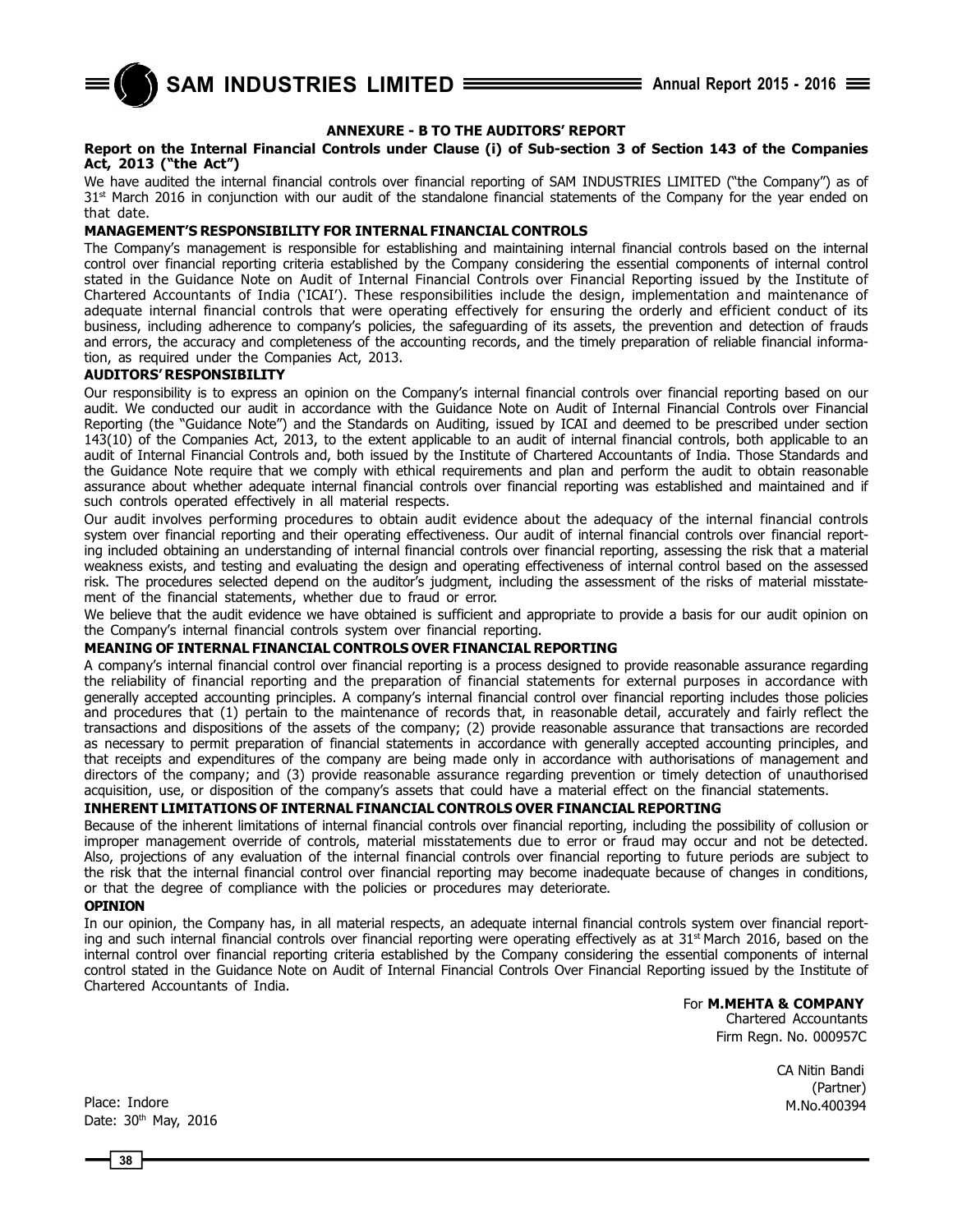

| <b>Balance Sheet as at 31st March 2016</b> |  |  |  |
|--------------------------------------------|--|--|--|
|--------------------------------------------|--|--|--|

|           |                                                                                                                                                               |                            |                                                                 | (Amount in Rs.)                                                 |
|-----------|---------------------------------------------------------------------------------------------------------------------------------------------------------------|----------------------------|-----------------------------------------------------------------|-----------------------------------------------------------------|
|           | <b>Particulars</b>                                                                                                                                            | <b>Note No</b>             | <b>31st March 2016</b>                                          | <b>31st March 2015</b>                                          |
| L.<br>(1) | <b>EQUITY AND LIABILITIES</b><br><b>Shareholder's Funds</b><br><b>Share Capital</b><br>(a)                                                                    | 2<br>3                     | 111,998,200                                                     | 111,998,200                                                     |
|           | Reserves and Surplus<br>(b)                                                                                                                                   |                            | 269,431,587                                                     | 293,146,419                                                     |
| (2)       | <b>Non-Current Liabilities</b><br>Long-term borrowings<br>(a)<br>Deferred tax liabilities (Net)<br>(b)<br>Long term provisions<br>(c)                         | 4<br>5<br>6                | 18,015,000<br>14,068,321<br>198,138                             | 18,015,000<br>15,108,608<br>192,355                             |
|           |                                                                                                                                                               |                            |                                                                 |                                                                 |
| (3)       | <b>Current Liabilities</b><br>Trade payables<br>(a)<br>Other current liabilities<br>(b)<br>Short-term provisions<br>(c)                                       | 7<br>8<br>9                | 6,122,829<br>25,014,656<br>50,135                               | 6,048,380<br>27,696,681<br>153,132                              |
|           |                                                                                                                                                               | <b>Total</b>               | 444,898,866                                                     | 472,358,776                                                     |
| Ш.        | <b>ASSETS</b>                                                                                                                                                 |                            |                                                                 |                                                                 |
| (1)       | <b>Non-current assets</b><br><b>Fixed assets</b><br>(a)<br>Tangible assets<br>(i)<br>Intangible assets<br>(ii)                                                | 10                         | 159,944,781                                                     | 86,385,842                                                      |
|           | Non-current investments<br>(b)                                                                                                                                | 11                         | 71,804,395                                                      | 163,408,112                                                     |
|           | (c) Long term loans and advances<br>(d) Other non-current assets                                                                                              | 12<br>13                   | 84,905,927<br>130,000                                           | 73,411,473<br>130,000                                           |
| (2)       | <b>Current assets</b>                                                                                                                                         |                            |                                                                 |                                                                 |
|           | Inventories<br>(a)<br>Trade receivables<br>(b)<br><b>Cash and Bank Balances</b><br>(c)<br>Short-term loans and advances<br>(d)<br>Other current assets<br>(e) | 14<br>15<br>16<br>17<br>18 | 38,150,047<br>2,831,610<br>2,971,508<br>77,614,616<br>6,545,982 | 40,421,176<br>3,943,965<br>1,519,820<br>93,980,105<br>9,158,284 |
|           |                                                                                                                                                               | <b>Total</b>               | 444,898,866                                                     | 472,358,776                                                     |

Significant Accounting Policies 1 The Accompanying Notes are integral part of the Financial Statement 2 to 39

#### **As per our report of Even Date attached**

**Chartered Accountants**

#### **For M. Mehta & Company For and on Behalf of the Board**

**Firm Regn No. 000957C** Ashutosh A Maheshwari (Chairman) (DIN : 00094262) CA Nitin Bandi Gitanjali A Maheshwari (Whole-time Director) Partner (DIN : 00094596) M.No. 400394 Kishore Kale (Director ) (DIN : 01743556) Yogendra Vyas (Director ) Place: Indore (DIN : 06603344) Date: 30/05/2016 **Date: 30/05/2016** Navin S. Patwa (Company Secretary) Gopal Shrivastava (Chief Financial Officer)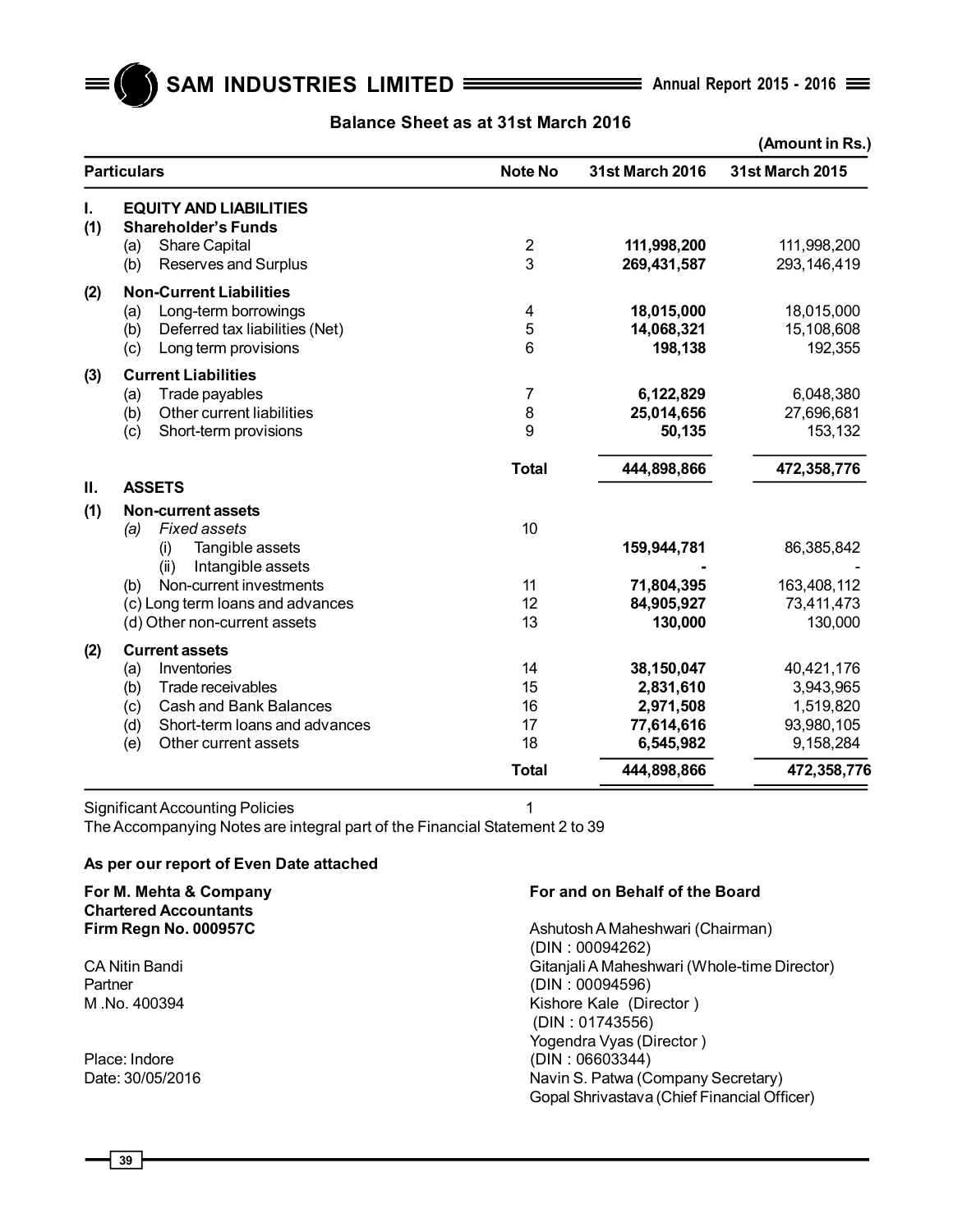$\bullet$  **SAM INDUSTRIES LIMITED**  $\equiv$  **Annual Report 2015 - 2016**  $\equiv$ 

|                                                           |                       |                        | (Amount in Rs.)        |
|-----------------------------------------------------------|-----------------------|------------------------|------------------------|
| <b>Particulars</b>                                        | <b>Note No</b>        | <b>31st March 2016</b> | <b>31st March 2015</b> |
| Income:                                                   |                       |                        |                        |
| Revenue from operations                                   | 19                    | 73,847,300             | 64,344,514             |
| Other Income                                              | 20                    | 8,393,161              | 12,407,805             |
| <b>Total Revenue</b>                                      |                       | 82,240,461             | 76,752,319             |
| Expenditure:<br>Changes in inventories of finished goods, |                       |                        |                        |
| work-in-progress and Stock-in-Trade                       | 21                    | 1,815,171              | 1,318,715              |
| Employee benefit expense                                  | 22                    | 9,524,258              | 10,011,387             |
| Other expenses                                            | 23                    | 85,061,010             | 53,818,413             |
| <b>Financial costs</b>                                    | 24                    | 89,723                 | 51,345                 |
| Depreciation and amortization expense                     | 10                    | 6,754,997              | 6,880,370              |
|                                                           | <b>Total Expenses</b> | 103,245,159            | 72,080,230             |
| <b>Profit Before Tax and exceptional Items</b>            |                       | (21,004,698)           | 4,672,089              |
| <b>Exceptional Items</b>                                  |                       | 100,415                | 9,944,560              |
| <b>Profit before tax</b>                                  | 25                    | (21, 105, 113)         | (5,272,471)            |
| Tax expense:                                              | 26                    |                        |                        |
| Current tax<br>(1)                                        |                       | 3,650,006              | 5,067,611              |
| Deferred tax<br>(2)                                       |                       | (1,040,287)            | (555, 105)             |
| Profit for the year                                       |                       | (23, 714, 832)         | (9,784,977)            |
| Earning per equity share of face value of Rs. 10 each     | 27                    |                        |                        |
| <b>Basic</b><br>(1)                                       |                       | (2.14)                 | (0.88)                 |
| <b>Diluted</b><br>(2)                                     |                       | (2.14)                 | (0.88)                 |

#### **Profit and Loss statement for the year ended 31st March, 2016**

Significant Accounting Policies 1 The Accompanying Notes are integral part of the Financial Statement 2 to 39

#### **As per our report of Even Date attached**

**Chartered Accountants**

#### **For M. Mehta & Company For and on Behalf of the Board**

Ashutosh A Maheshwari (Chairman) (DIN : 00094262) CA Nitin Bandi Gitanjali A Maheshwari (Whole-time Director) Partner (DIN : 00094596) Kishore Kale (Director) (DIN : 01743556) Yogendra Vyas (Director ) (DIN : 06603344) Place: Indore Navin S. Patwa (Company Secretary) Date: 30/05/2016 Copal Shrivastava (Chief Financial Officer)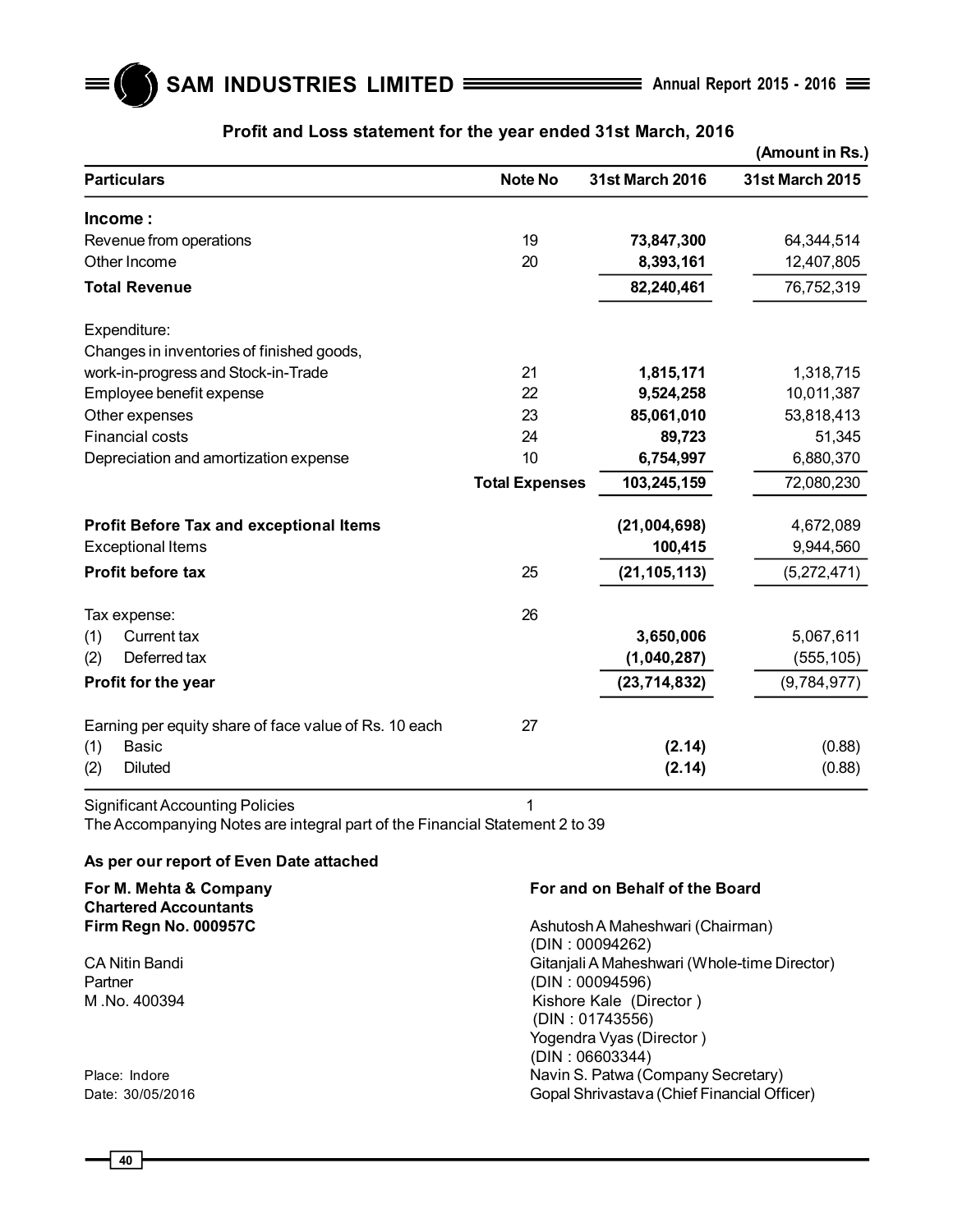### $\bullet$  **SAM INDUSTRIES LIMITED**  $\frac{1}{\sqrt{1-\frac{1}{2}}}\$  Annual Report 2015 - 2016

#### **CASH FLOW STATEMENT FOR THE YEAR 2015-16**

|                                                                                | <b>UIALLIVENT LUINTIIL LEAN ZUTU-TU</b> | (Amount in Rs.) |
|--------------------------------------------------------------------------------|-----------------------------------------|-----------------|
| CASH FLOW FROM OPERATING ACTIVITIES                                            | 31st March 2016                         | 31st March 2015 |
| Net Profit before taxation and extraordinary item<br>Adjustment for:           | (21,004,698)                            | 4,672,089       |
| Depreciation                                                                   | 6,754,997                               | 6,880,370       |
| Interest Paid                                                                  | 85,663                                  | 42,511          |
| Interest received                                                              | (7,975,175)                             | (8,205,661)     |
| Dividend Received                                                              | (51,260)                                | (318, 627)      |
| Profit/Loss on Sale of assets                                                  |                                         | (336, 735)      |
| Profit/Loss on Sale of investments                                             | (37, 784)                               | (1,000,234)     |
| Provision for leave encashment and gratuity                                    | (97, 214)                               | 45,308          |
| Provision for Diminuition in value of Shares                                   | 26,635,657                              | (1, 468, 182)   |
| Miscellaneous Balance written off                                              | (304, 692)                              | (825,057)       |
| Inventory written off                                                          | 455,958                                 | 71,797          |
| <b>Operating Profit before Working Capital Changes</b>                         | 4,461,451                               | (442, 422)      |
| Increase/Decrease in Inventory                                                 | 1,815,171                               | 1,318,715       |
| Increase/Decrease in Trade and Other Receivables                               | 11,033,828                              | (28,080,218)    |
| Increase/Decrease in Trade Payables                                            | (2,607,576)                             | 10,039,478      |
| Cash generated from Operations                                                 | 14,702,874                              | (17, 164, 448)  |
| Income Tax                                                                     | (6,523,865)                             | (7, 227, 377)   |
| NET CASH FLOW FROM OPERATING ACTIVITIES                                        | 8,179,009                               | (24, 391, 825)  |
| CASH FLOW FROM INVESTING ACTIVITIES                                            |                                         |                 |
| Sale of investment                                                             | 1,924,399                               | 20,889,746      |
| Interest received                                                              | 7,975,175                               | 8,205,661       |
| Dividend received                                                              | 51,260                                  | 318,627         |
| Purchase of Fixed Assets                                                       |                                         | (1,321,231)     |
| Purchase of Investment                                                         | (17, 232, 491)                          | (16,773,944)    |
| Sale of Asset                                                                  | 640,000                                 | 10,930,218      |
| NET CASH FLOW FROM INVESTING ACTIVITIES<br>CASH FLOW FROM FINANCING ACTIVITIES | (6,641,657)                             | 22,249,078      |
| Interest Paid                                                                  | (85, 663)                               | (42, 511)       |
| NET CASH FLOW FROM FINANCING ACTIVITIES                                        | (85, 663)                               | (42, 511)       |
| NET INCREASE IN CASH AND CASH EQUIVALENTS                                      | 1,451,689                               | (2, 185, 258)   |
|                                                                                |                                         |                 |
| Cash and Cash Equivalents at the begining of the period                        | 1,519,820                               | 3,705,079       |
| Cash and Cash Equivalents at the end of the period                             | 2,971,508                               | 1,519,820       |

1. Figures in minus represents Cash outflows

2. Cash & Cash equivalents represents Cash & Bank Balances only

**As per our report of Even Date attached**

**Chartered Accountants**

#### **For M. Mehta & Company For and on Behalf of the Board**

**Firm Regn No. 000957C** Ashutosh A Maheshwari (Chairman) (DIN : 00094262) CA Nitin Bandi Gitanjali A Maheshwari (Whole-time Director)<br>Partner  $(DIN : 00094596)$ M .No. 400394 Kishore Kale (Director ) (DIN : 01743556) Yogendra Vyas (Director ) (DIN : 06603344) Place: Indore **Navio Science: Indore Place: Indore Place: Indore Place: Indore Place: Indore Place: Solower Place: Solower Place: Solower Place: Solower Place: Solower Place: Solower Place: Solower Place: Solower Place: So** Gopal Shrivastava (Chief Financial Officer)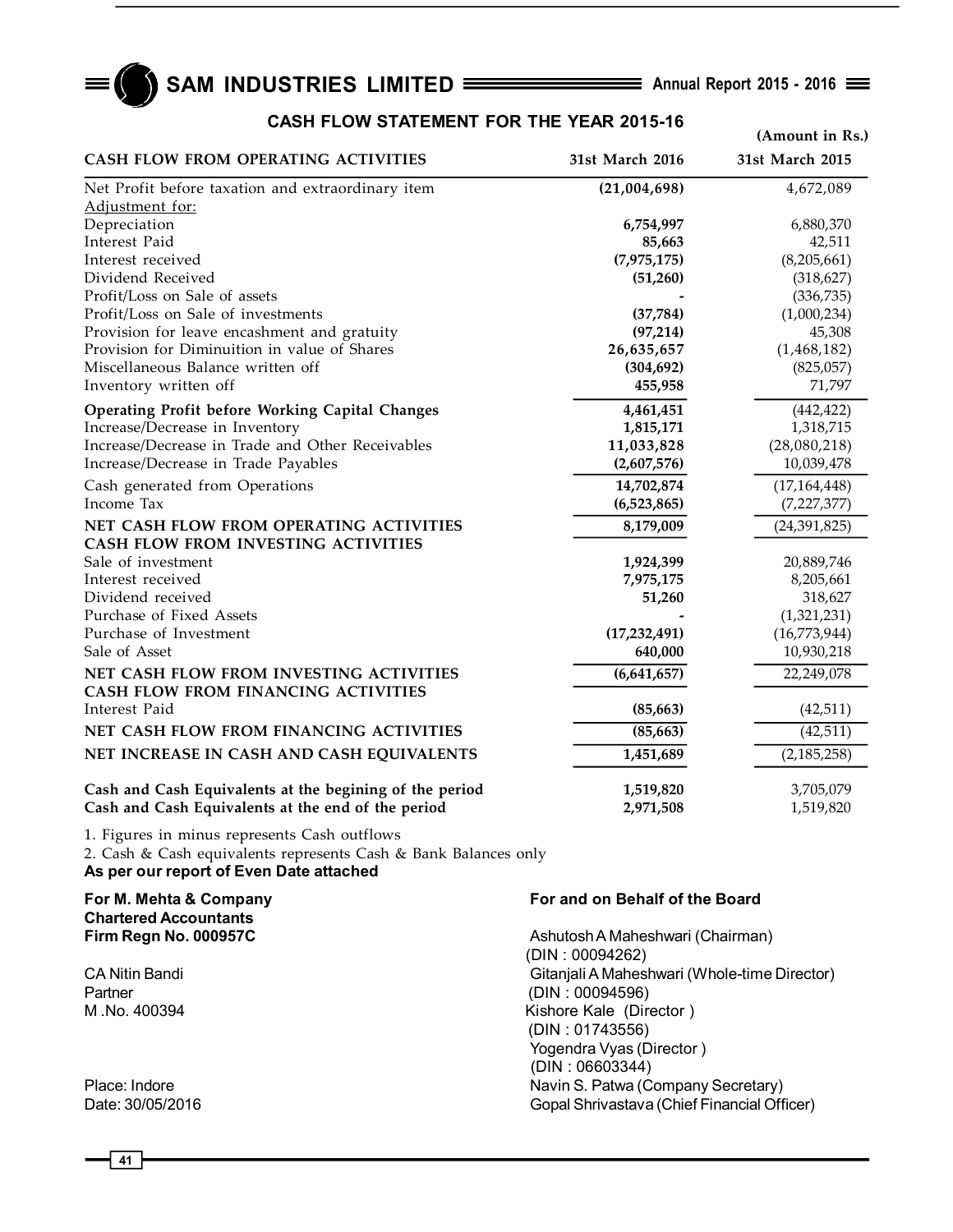# $\bullet$  **SAM INDUSTRIES LIMITED**  $\equiv$  **Annual Report 2015 - 2016**  $\equiv$

#### *Notes forming part of Balance Sheet and Profit and Loss Account for the year ended March 31st, 2016* **NOTE - "1" NOTES & SIGNIFICANT ACCOUNTING POLICIES**

#### **1. Corporate information:**

**SAM INDUSTRIES LIMITED** was incorporated on 17<sup>TH</sup> February 1994 and commenced its business operation on 5TH October 1994. The Company is presently doing the business of operating lease of Welding Electrodes, Real estate & Investment business. However the company has discontinued the Soya business

#### **2. Basis Of Preparation**

The financial statements of the company have been prepared in accordance with the generally accepted accounting principles in India (Indian GAAP). The company has prepared these financial statements to comply in all material respects with the accounting standards notified under section 133 of the Companies Act 2013, read together with paragraph 7 of the Companies (Accounts) Rules 2014. The financial statements have been prepared on an accrual basis and under the historical cost convention. The accounting policies, in all material respects, have been consistently applied by the Company and are consistent with those used in the previous year.

On 30 March 2016, the Ministry of Corporate Affairs notified the Companies (Accounting Standards) Amendment Rules, 2016, resulting in amendment in certain Accounting Standards. The Company is of view that the said amendments shall come into effect from accounting periods commencing on or after the publication of the notification i.e. from the period starting 1 April 2016 onwards and hence no impact of the same has been given in these financial statements.

#### **3. Summary of significant Accounting policies**

#### **A. Revenue Recognition**

- a. Sales are inclusive of excise duty and VAT Collected and are net of trade discounts, if any.
- b. Dividend income is recognized in the year when the right to received the payment is established.
- c. Interest income is recognized on time proportionate basis.
- d. Non commitment charges are accounted on fulfillment of time of contract only.
- e. Lease Rent Income is accounted on accrual basis.
- f. Sales of Real Estate business is recognized on actual sale on legal transfer or giving possession of plots on receiving full payments.
- g. Agriculture income is recognized on crop sale basis.

#### **B. Fixed Assets and Intangible Assets**

Fixed assets are stated at cost of acquisition or construction, less accumulated depreciation. Cost includes inward freight, duties, taxes and incidental expenses related to acquisition and installation of the asset. Borrowing costs related to the acquisition or construction of the qualifying fixed assets for the assets for the period upto the completion of their acquisition or constructions are capitalized.

Intangible assets are recorded at the consideration paid for acquisition.

#### **C. Depreciation and Amortization**

- a. Depreciation on fixed assets has been provided for under straight-line method in the manner prescribed in Schedule II of the Companies Act, 2013, over the useful life of the asset.
- b. Intangible assets are amortized over their estimated useful lives on a straight line basis, commencing from the date the assets is available to the company for its use.

#### **D. Inventories**

- a. Raw material, stores and spares, fuel and packing materials are valued at cost (FIFO), including freight.
- b. Finished goods are valued at market value or cost whichever is less. The by-Products are valued at net realizable value.
- c. Stock of land of Real Estate division is valued on cost after capitalizing the expenses incurred on development of land.
- d. The excise duty in respect of closing stock of finished goods is included as part of inventory. The amount of CENVAT Credit in respect of material consumed for sale is deducted from the cost of material.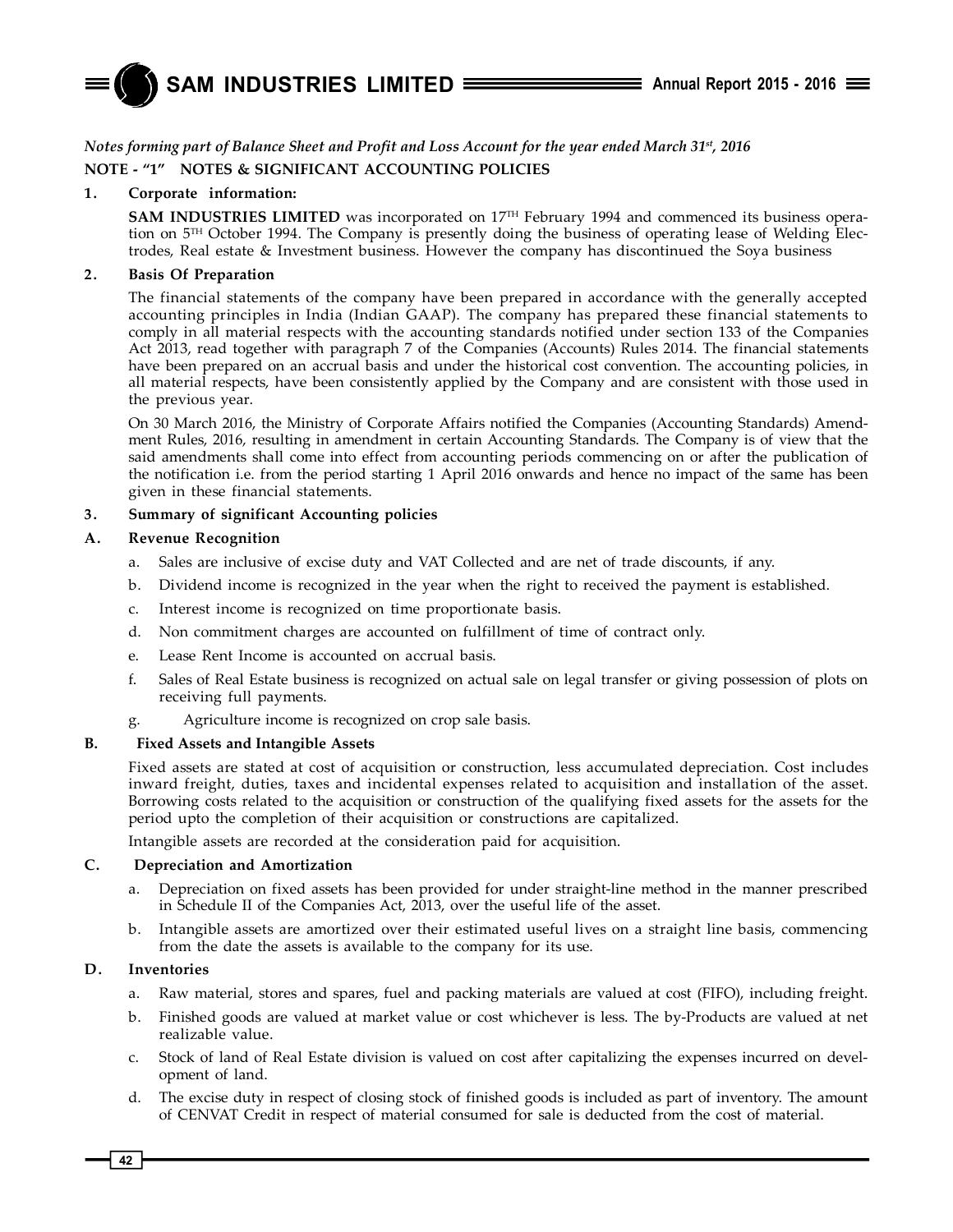

#### **E. Investments**

Trade Investments are investments made to enhance the Company's business interests. Investments are either classified as current or long term based on the management's intention. Current Investments are carried at the lower of cost and fair value. Long term investments are carried at cost and provisions recorded to recognize any decline, other than temporary, in the carrying value of each investment.

#### **F. Employees benefits**

The company's Contribution to provident funds is made to the recognized provident funds and is charged to the profit and loss account. The company has taken a gratuity policy from LIC of India and premium paid for the year has been debited to profit and loss account. The liability towards leave encashment has been ascertained by actuarial valuation using projected unit credit method done at the end of the financial year.

#### **G. Lease Rent / Operating Lease**

- (i) The payment of lease rent for office premises taken on leave and license basis are recognized as expenditure in the profit and loss account on a Straight Line basis.
- (ii) Lease Rental Income is accounted on accrual basis.

#### **H. Impairment of Assets**

An asset is treated as impaired when the carrying cost of the assets exceeds its recoverable value. An impairment loss is charged to the profit and loss account in the year in which an asset is identified as impaired.

#### **I. Foreign currency transaction & Translations**

Foreign exchange transactions are recorded at the rates of exchange on the date of respective transaction. The assets and liabilities designated in foreign currency are converted into the rupee at the rates of exchange prevailing as on the balance sheet date or at the contracted rate and corresponding adjustment is being made to the relevant income/expense and assets/liability.

#### **J. Segment Reporting**

The company has disclosed business segment as the primary segment. The segments have been identified after taking in to account the type of product, the differing risk and returns and internal reporting systems.

The Segments identified by the company are as under:

- 1) Soya Division
- 2) Welding Division
- 3) Investment Division
- 4) Real Estate Division

The company for the segment reporting has followed the following accounting policies.

- a) Segment revenue includes sales and other income directly identifiable with or allocable to a particular segment.
- b) Segment expenses that are directly identifiable with \allocable to a segment are considered for determining the segment results. The expenses, which relates to the company as a whole and not allocable to a particular segment are included under un-allocable expenses.
- c) Income, which relates to the company, as a whole and not allocable to a segment is included under unallocable income.
- d) i) Segment assets include those assets which are directly identifiable with respective segments and employed by a segment in its operating activities but does not include income tax assets.
	- ii) Segment liabilities include those liabilities directly identifiable to a segment and operating liability that result from operating activities of a segment, but does not include income tax liabilities and financial tax liabilities.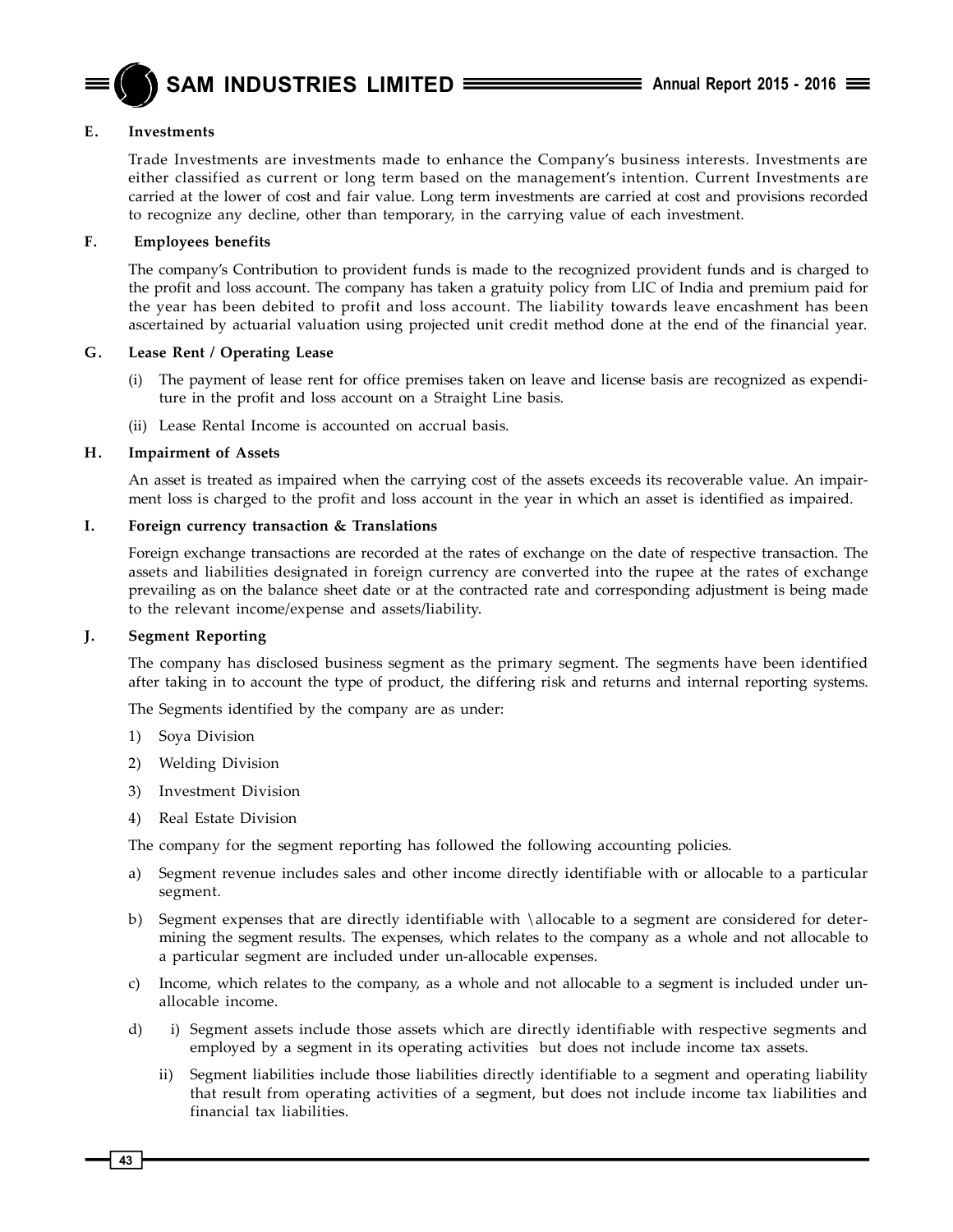

#### **K. Income Taxes**

The current charge for income tax is calculated in accordance with the relevant tax regulations applicable to the company. Deferred tax assets and liabilities are recognized for future tax consequences attributable to the timing differences that result between the profits offered for income tax and the profit as per the financial statements.

#### **L. Borrowing Cost**

Borrowing Cost that is attributable to the acquisition of qualifying assets is capitalized as part of such cost till the said assets put to use. All other borrowing cost is charged to revenue account.

#### **M**. **Provisions, Contingent Liability & Contingent Assets**

Provisions involving substantial degree of estimation in measurement are recognized when there is a present obligation as a result of past events and it is probable that there will be outflow of recourses. Contingent liability are not recognized but are disclosed in the notes. Contingent assets are neither recognized nor disclosed in the financial statements.

#### **N. Earnings per Share**

Basic earnings per share is computed by dividing net profit or loss for the period attributable to equity shareholders by the weighted average number of shares outstanding during the year. Diluted earnings per share amounts are computed after adjusting the effects of all dilutive potential equity shares. The number of shares used in computing diluted earnings per share comprises the weighted average number of shares considered for deriving basic earnings per share, and also the weighted average number of equity shares, which could have been issued on the conversion of all dilutive potential shares. In computing dilutive earnings per share, only potential equity shares that are dilutive and that decrease profit per share are included.

#### **O. Cash Flows**

Cash flows are reported using the indirect method, whereby profit before tax is adjusted for the effects of transactions of a non-cash nature and any deferrals or accruals of past or future cash receipts or payments. The cash flows from regular revenue generating, financing and investing activities of the Company are segregated.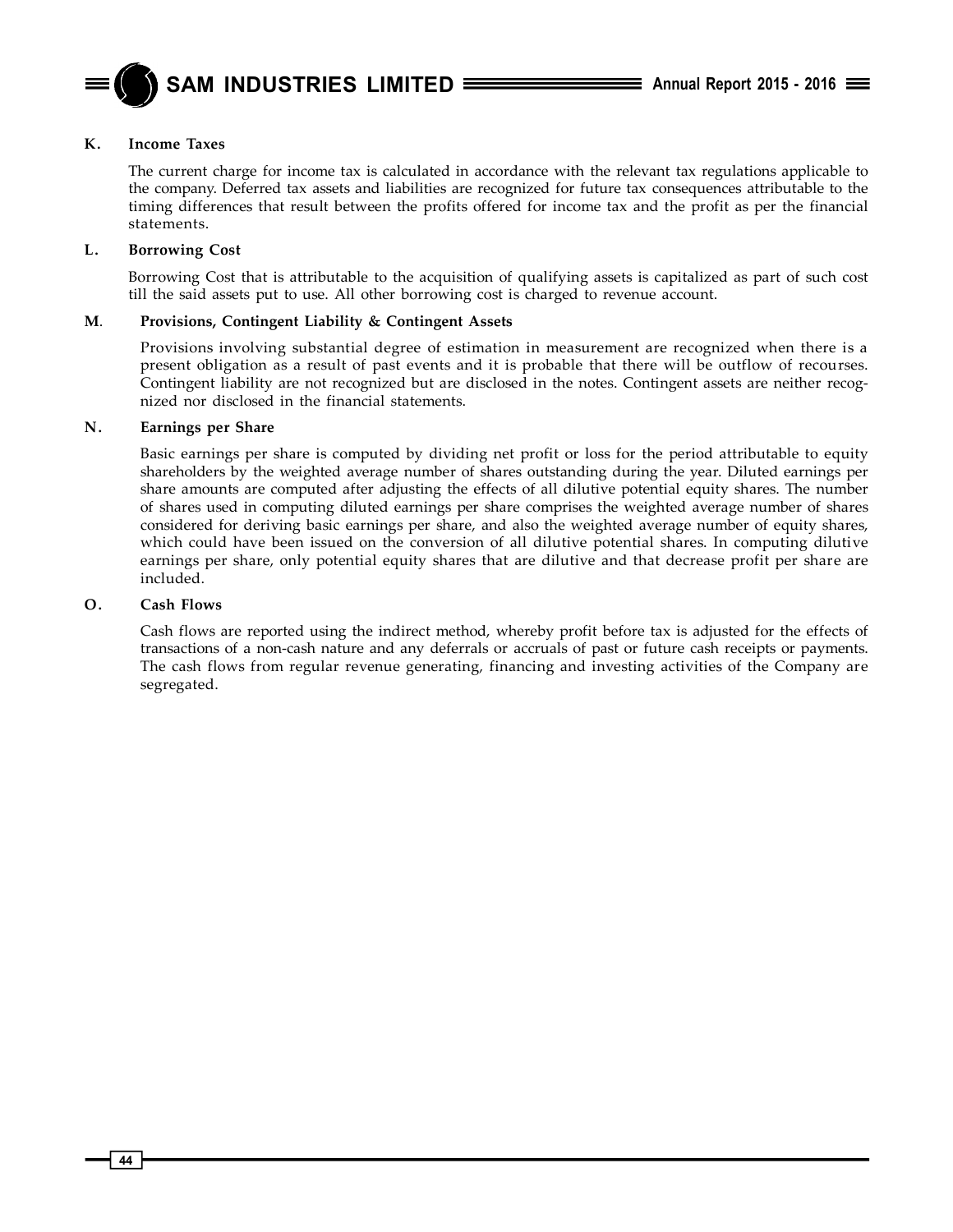

#### **NOTES FORMING PART OF THE FINANCIAL STATEMENTS FOR THE YEAR ENDED 31ST MARCH 2016**

|                |                                                                                                          |             | (Amount in Rupees) |
|----------------|----------------------------------------------------------------------------------------------------------|-------------|--------------------|
|                | Particulars                                                                                              | 31.03.2016  | 31.03.2015         |
| $\overline{2}$ | <b>SHARE CAPITAL</b>                                                                                     |             |                    |
| a              | Particulars                                                                                              |             |                    |
|                | <b>Authorized</b>                                                                                        |             |                    |
|                | 1,15,00,000 Equity Shares (Prev. Year 1,15,00,000) of Rs. 10 Each                                        | 115,000,000 | 115,000,000        |
|                | 10,50,000 Preference Shares (Prev. Year 10,50,000) of Rs. 100 Each                                       | 105,000,000 | 105,000,000        |
|                |                                                                                                          | 220,000,000 | 220,000,000        |
|                | <b>Issued and Subscribed</b>                                                                             |             |                    |
|                | 1,13,04,270 Equity Shares (Prev. Year 1,13,04,270) of Rs. 10 Each                                        | 113,042,700 | 113,042,700        |
|                | Paid Up                                                                                                  |             |                    |
|                | 1,10,88,470 Equity Shares (Prev. Year 1,10,88,470) of Rs. 10 Each                                        | 110,884,700 | 110,884,700        |
|                | Forfeited 2,15,800 Shares originally paid up                                                             | 1,113,500   | 1,113,500          |
|                |                                                                                                          | 111,998,200 | 111,998,200        |
| b              | Reconciliation of Shares outstanding at the beginning and at the end of the year<br><b>Equity Shares</b> |             |                    |
|                |                                                                                                          | Nos.        | Nos.               |
|                | At the Beginning of the Year                                                                             | 11,088,470  | 11,088,470         |
|                | Issued during the year                                                                                   |             |                    |
|                | Outstanding at the end of the year                                                                       | 11,088,470  | 11,088,470         |
| $\mathbf{c}$   | Terms / Rights Attached to Shares                                                                        |             |                    |

Equity Shares

The Company has only one class of Equity shares having a par value of 10/-. Each holder of equity shares is entitled to one vote per share.

The Company declares and pays dividends in Indian rupees if any.

During the Year Ended 31st March 2016 the amount per share dividend recognized as distributions to equity shareholders was Rs. NIL (For 31st March 2015 was Rs NIL).

In the event of liquidation of the Company, the holders of equity shares will be entitled to receive any of the remaining assets of the company, after distribution of all preferential amounts. The distribution will be in proportion to the number of equity shares held by the shareholders.

**d** Shares held by holding / ultimate holding and or their subsidiaries / associates

|   |                                                                                                 |           | 31.03.2016 |             | 31.03.2015  |
|---|-------------------------------------------------------------------------------------------------|-----------|------------|-------------|-------------|
|   | <b>Equity Shares</b>                                                                            | Nos.      | Amount     | Nos.        | Amount      |
|   | Holding Company (Sam Exim Ltd.)                                                                 | 6,388,000 | 63,880,000 | 6,388,000   | 63,880,000  |
|   |                                                                                                 | 6,388,000 | 63,880,000 | 6,388,000   | 63,880,000  |
| e | Details of Shareholders holding more than 5% shares in the Company<br>Name of the Share holders |           | 31.03.2016 |             | 31.03.2015  |
|   |                                                                                                 | Nos.      | $\%$       |             | $\%$        |
| f | Equity<br>Sam Exim Ltd<br>Shares Forfeited                                                      | 6,388,000 | 57.61      | 6,388,000   | 57.61       |
|   | Amount Originally Paid up                                                                       |           |            | 1,113,500   | 1,113,500   |
| 3 | <b>RESERVE &amp; SURPLUS</b>                                                                    |           |            |             |             |
| a | <b>Capital Reserve</b><br>Opening Balance<br>Addition during the year                           |           |            | 105,000,000 | 105,000,000 |
|   | Closing Balance                                                                                 |           |            | 105,000,000 | 105,000,000 |
|   |                                                                                                 |           |            |             |             |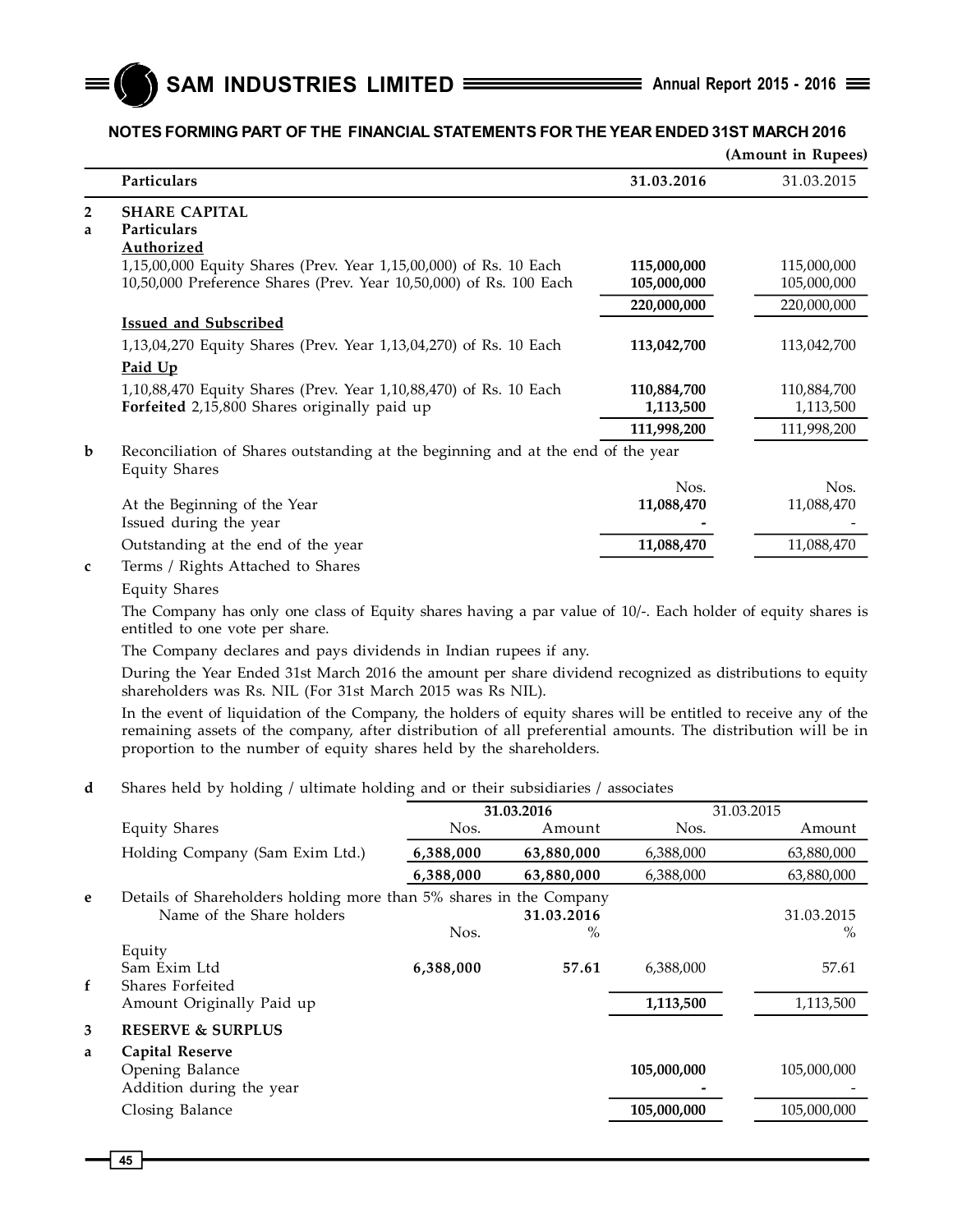|        |                                                                                       |                          | (Amount in Rupees)       |
|--------|---------------------------------------------------------------------------------------|--------------------------|--------------------------|
|        | Particulars                                                                           | 31.03.2016               | 31.03.2015               |
| b      | <b>Securities Premium Reserve</b>                                                     |                          |                          |
|        | Opening Balance                                                                       | 55,442,000               | 55,442,000               |
|        | Closing Balance                                                                       | 55,442,000               | 55,442,000               |
| c      | Profit & Loss Account                                                                 |                          |                          |
|        | Balance as per last Balance Sheet                                                     | 132,704,419              | 144,432,394              |
|        | Add(Less): Profit/Loss For the Year                                                   | (23,714,832)             | (9,784,977)              |
|        | Less: Adjustment Relating to fixed assets                                             |                          | 1,942,998                |
|        |                                                                                       | 108,989,587              | 132,704,419              |
|        | <b>Total</b>                                                                          | 269,431,587              | 293,146,419              |
| 4      | <b>LONG TERM BORROWINGS</b>                                                           |                          |                          |
| a      | Particulars                                                                           |                          |                          |
|        | Loans & Deposits (Unsecured)                                                          | 18,015,000               | 18,015,000               |
|        | <b>Total of Long Term Borrowings</b>                                                  | 18,015,000               | 18,015,000               |
| b      | Out of the Above                                                                      |                          |                          |
|        | Total Secured<br>Total Unsecured                                                      | 18,015,000               | 18,015,000               |
|        |                                                                                       |                          |                          |
|        | Out of the Above Loans Guaranteed by Directors & Others                               | 18,015,000               | 18,015,000               |
| c<br>d | Terms and Conditions of Borrowings                                                    |                          |                          |
|        | Deposits are interest free and repayable on completion of agreement and is unsecured. |                          |                          |
| e      | Default in payment of Borrowings                                                      |                          |                          |
|        | There is no default in repayment.                                                     |                          |                          |
| 5      | DEFERRED TAX LIABILITIY                                                               |                          |                          |
|        | Particulars                                                                           |                          |                          |
| a      | Deferred Tax Assets                                                                   |                          |                          |
|        | Disallowances under 43B                                                               | 355,638                  | 252,776                  |
|        | Employee Related                                                                      |                          |                          |
|        |                                                                                       | 355,638                  | 252,776                  |
| b      | Deferred Tax Liabilities                                                              |                          |                          |
|        | Depreciation                                                                          | 14,423,959               | 15,361,384               |
|        |                                                                                       | 14,423,959               | 15,361,384               |
|        | Net Deferred Tax Liabilities                                                          | 14,068,321               | 15,108,608               |
| 6      | <b>LONG TERM PROVISIONS</b>                                                           |                          |                          |
|        | Particulars<br>Provision for Employee Benefits                                        |                          |                          |
|        | Gratuity                                                                              | 17,537                   | 17,537                   |
|        | Leave Encashment                                                                      | 180,601                  | 174,818                  |
|        | Total                                                                                 | 198,138                  | 192,355                  |
| 7      | <b>TRADE PAYABLES</b>                                                                 |                          |                          |
|        | Trade Payables                                                                        | 6,122,829                | 6,048,380                |
|        | <b>Total</b>                                                                          | 6,122,829                | 6,048,380                |
| 8      | OTHER CURRENT LIABILITIES                                                             |                          |                          |
| a      | Advance against Sales of Assets                                                       |                          | 125,746                  |
| b<br>c | Advance against Sales of Goods<br>Other Payables                                      | 13,750,000<br>11,264,656 | 16,097,500<br>11,473,435 |
|        |                                                                                       |                          |                          |
|        | Total                                                                                 | 25,014,656               | 27,696,681               |
|        | 46                                                                                    |                          |                          |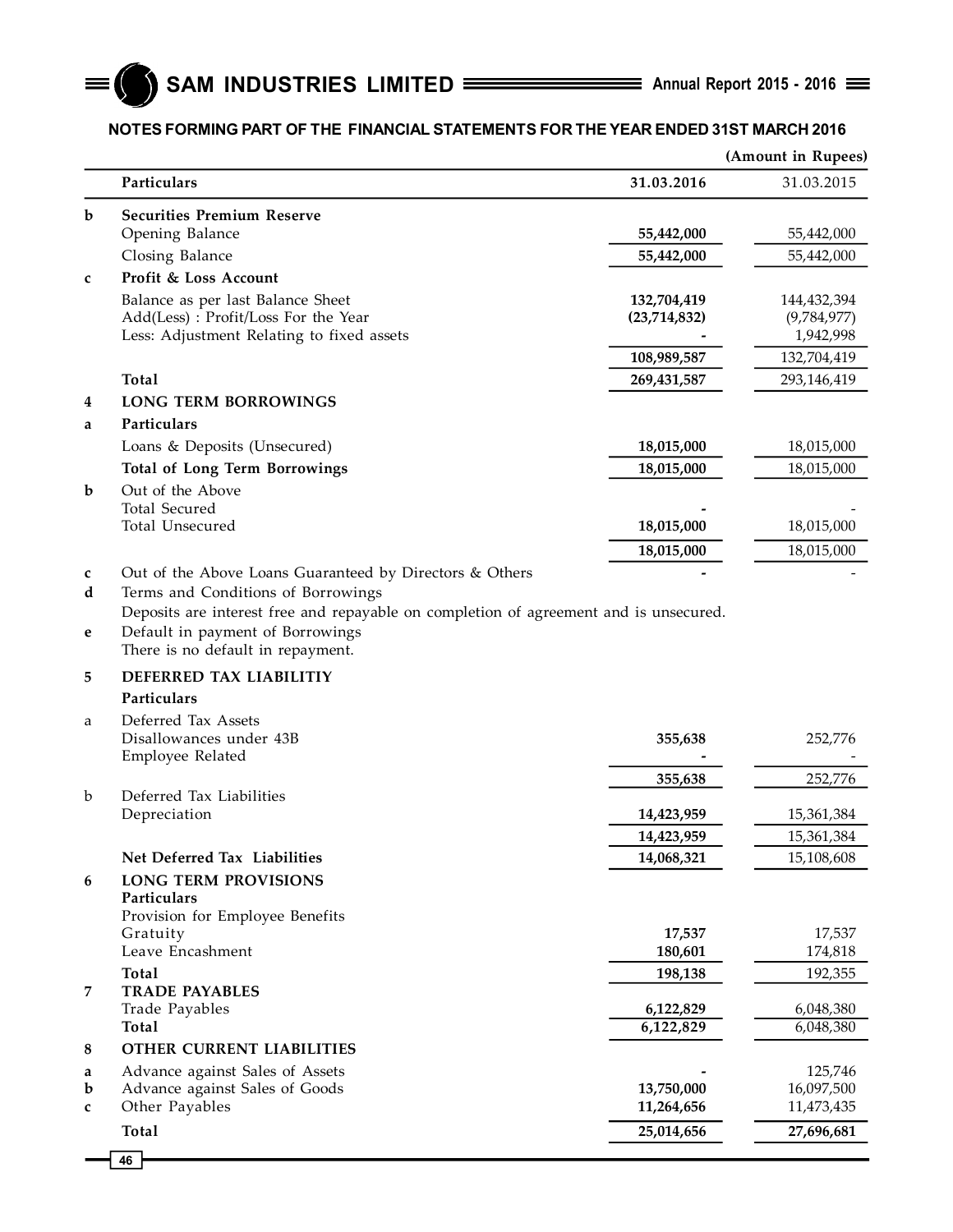|     |                                                                                                                     |                  | (Amount in Rupees) |
|-----|---------------------------------------------------------------------------------------------------------------------|------------------|--------------------|
|     | Particulars                                                                                                         | 31.03.2016       | 31.03.2015         |
| 9   | <b>SHORT TERM PROVISIONS</b>                                                                                        |                  |                    |
|     | (a) Provision for Employee Benefits                                                                                 |                  |                    |
|     | (b) Gratuity                                                                                                        |                  | 115,000            |
|     | (c) Leave Encashment                                                                                                | 12,234           | 6,255              |
|     | (d) Bonus                                                                                                           | 37,901           | 31,877             |
|     | Total                                                                                                               | 50,135           | 153,132            |
| 10  | <b>FIXED ASSETS</b>                                                                                                 | 159,944,781      | 86,385,842         |
| 11  | NON CURRENT INVESTMENTS                                                                                             |                  |                    |
|     | Particulars                                                                                                         |                  |                    |
| a   | <b>Investment Property (At Cost)</b>                                                                                |                  |                    |
|     | <b>Opening Balance</b>                                                                                              | 110,264,661      | 99,440,436         |
|     | Add: Lands Purchased for Investment                                                                                 | 3,625,200        | 10,824,225         |
|     | Less: Transferred to Fixed Assets                                                                                   | 80,313,935       |                    |
|     | Total                                                                                                               | 33,575,926       | 110,264,661        |
| b   | <b>Trade Investments</b>                                                                                            |                  |                    |
| (i) | Long Term Investment                                                                                                |                  |                    |
| (a) | In Quoted Equity Instruments (At Cost) (Fully Paid Up)                                                              |                  |                    |
|     | 7 (7) Shares of Future Market Networks Limited of Rs. 10 each                                                       |                  | 140,951            |
|     | 579 (921) Shares of Andhra Sugars Limited of Rs. 10 each<br>0 (200) Shares of Ang Industries Limited of Rs. 10 each | 82,863           | 65,392             |
|     | 1250 (2500) Shares of Arvind Remedies Limited of Rs. 10 each                                                        | 25,530           | 51,060             |
|     | 14 (0) Shares of Axis Bank Limited of Rs. 2 each                                                                    | 7,841            |                    |
|     | 25 (0) Shares of Balmer Lawrie & Co. Limited of Rs. 10 each                                                         | 13,957           |                    |
|     | 57 (0) Shares of Bharat Electonics Limited of Rs. 10 each                                                           | 72,289           |                    |
|     | 402 (0) Shares of Biocon Limited of Rs. 5 each                                                                      | 190,986          |                    |
|     | 50 (50) Shares of B.F. Investment Limited of Rs. 5 each                                                             |                  |                    |
|     | 0 (5) Shares of Cairn India Limited of Rs.10 each                                                                   |                  | 686                |
|     | 300 (0) Shares of Chembond Chemicals Limited of Rs. 10 each                                                         | 119,453          |                    |
|     | 21 (21) Shares of Cipla Limited of Rs. 2 each                                                                       | 31,546           | 31,546             |
|     | 40 (0) Shares of Claris Lifesciences Limited of Rs. 10 each                                                         | 9,823            |                    |
|     | 8 (0) Shares of Colgate Pamolive India Limited of Rs. 1 each                                                        | 7,677            |                    |
|     | 10 (0) Shares of Dr. Reddy's Laborateries Limited of Rs. 5 each                                                     | 29,937           |                    |
|     | 0 (386) Shares of EIH Limited of Rs. 2 each                                                                         |                  | 41,343             |
|     | 170 (200) Shares of EIH Associated Hotels Limited of Rs. 10 each                                                    | 15,813           | 18,603             |
|     | 5 (5) Shares of Future Lifestyle Fashions Limited of Rs. 2 each                                                     |                  |                    |
|     | 500(500) Shares of Genus Power Infrastructure Ltd. of Rs. 1 each                                                    | 15,764           | 15,764             |
|     | 500 (500) Shares of Govind Rubber Limited of Rs. 10 each                                                            | 14,726           | 14,726             |
|     | 336 (336) Shares of Gujarat Nre Coke Limited of Rs. 10 each                                                         |                  |                    |
|     | 2400 (2400) Shares of Gujarat Telephone Cable Limited of Rs. 10 each                                                | 35,935           | 35,935             |
|     | 0 (100) Shares of Phoneix Lamps Limited of Rs. 10 each                                                              |                  | 9,453              |
|     | 0 (100) Shares of Himatsingka Seide Limited of Rs. 5 each                                                           |                  | 10,361             |
|     | 25 (0) Shares of HIL Limited of Rs. 10 each<br>5000 (5000) Shares of IB Power Limited of Rs. 10 each                | 13,295<br>84,078 | 84,078             |
|     | 7500 (7500) Shares of Icici Bank Limited of Rs. 2 each                                                              | 155,217          | 155,217            |
|     | 2500 (2500) Shares of Ikf Technologies Limited of Rs. 1 each                                                        | 14,068           | 14,068             |
|     | 22 (0) Shares of Inter globe Aviation Limited of Rs. 10 each                                                        | 30,103           |                    |
|     | 500 (0) Shares of IRB Infrastructure Developers Limited of Rs. 10 each                                              | 110,151          |                    |
|     | 20000 (20000) Shares of IL&FS Invest Managers Limited of Rs. 2 each                                                 | 392,090          | 392,090            |
|     |                                                                                                                     |                  |                    |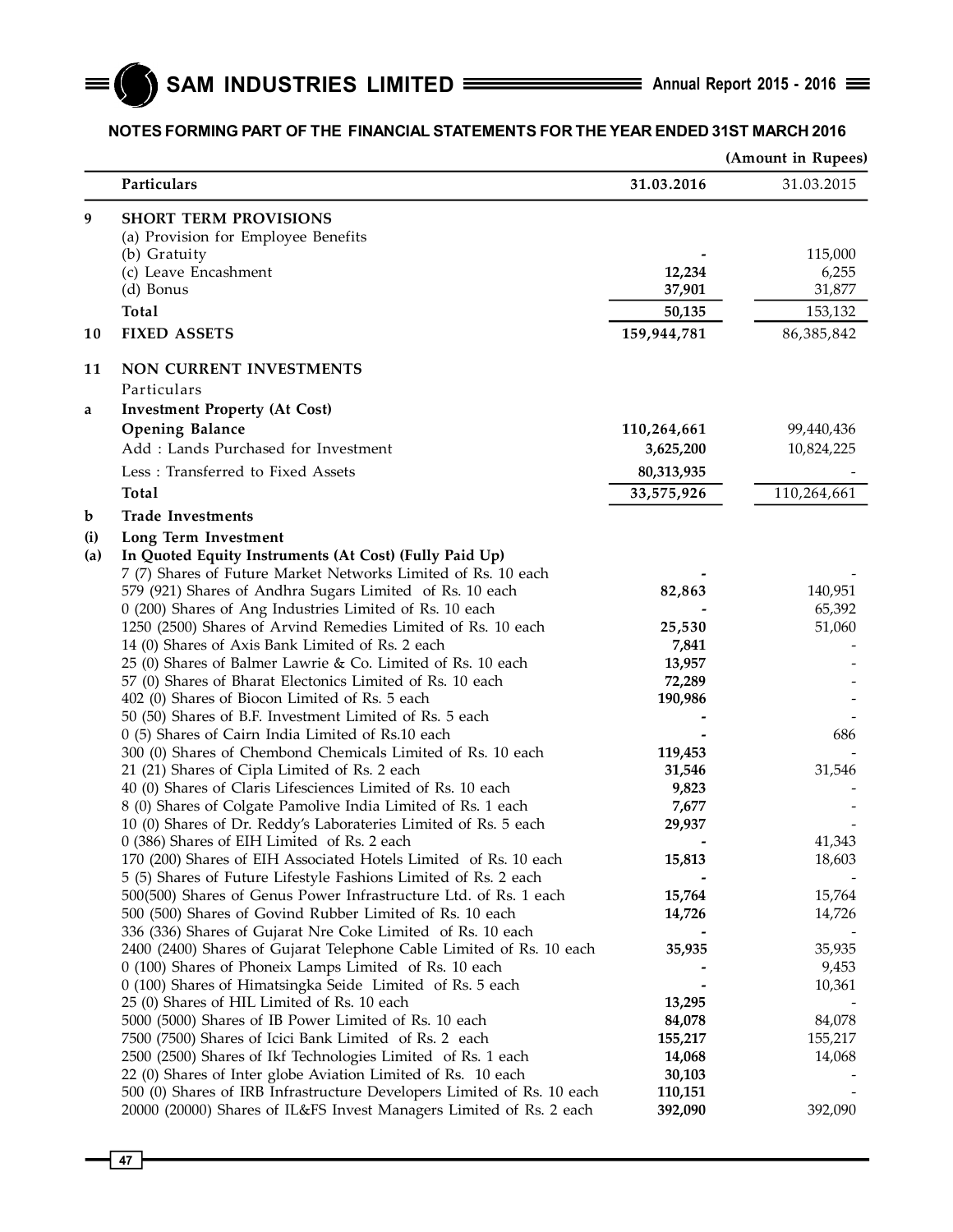|     |                                                                                |            | (Amount in Rupees) |
|-----|--------------------------------------------------------------------------------|------------|--------------------|
|     | Particulars                                                                    | 31.03.2016 | 31.03.2015         |
|     | 59 (0) Shares of India Motor Parts & Acc. Limited of Rs. 2 each                | 41,141     |                    |
|     | 0 (100) Shares of Inox Leisure Limited of Rs. 10 each                          |            | 17,798             |
|     | 0(50) Sahres of Intrasoft Technologies Limited of Rs. 10 each                  |            | 5,052              |
|     | 0 (429) Shares of Jagran Prakeshan Limited of Rs. 2 each                       |            |                    |
|     | 0 (1200) Shares of Jai Corp Limited of Rs. 1 each                              |            | 149,150            |
|     | 5000 (5000) Shares of JVL Agro Industries Limited of Rs. 1 each                | 35,801     | 35,801             |
|     | 1000 (0) Shares of Jay Bharat Maruti Limited of Rs. 5 each                     | 139,429    |                    |
|     | 559 (0) Shares of J.B. Chemicals & Pharma Limited of Rs. 2 each                | 151,481    |                    |
|     | 0 (500) Shares of J.M.Finance Limited of Rs. 1 each                            |            | 9,472              |
|     | 17 (0) Shares of Karur Vysya Bank Limited of Rs. 10 each                       | 7,735      |                    |
|     | 12100 (5000) Shares of KCP Sugar Indust Corp Limited of Rs. 1 each             | 254,024    | 70,311             |
|     | 25(25) Sahres of Kpit Technologies Ltd. of Rs. 2 each                          | 5,280      | 5,280              |
|     | 3145 (3145) Shares of Mavi Industries Limited of Rs. 10 each                   | 22,985     | 22,985             |
|     | 150 (150) Shares of Moser Baer Limited of Rs. 10 each                          | 25,335     | 25,335             |
|     | 87 (0) Shares of Mphasis Limited of Rs. 10 each                                | 39,011     |                    |
|     | 0 (775) Shares of National Peroxide Limited of Rs. 10 each                     |            | 313,799            |
|     | 0 (500) Shares of Neyveli lignite Corporation Limited of Rs. 10 each           |            | 86,912             |
|     | 255(25) Shares of Oberoi Realty Limited of Rs. 10 each                         | 6,850      | 6,850              |
|     | 5000 (5000) Shares of Orient Abrasives Limited of Rs. 1 each                   | 39,813     | 39,813             |
|     | 2500 (5000) Shares of Orient Refractories Limited of Rs. 1 each                |            |                    |
|     | 0 (3) Shares of Pantaloon Fashion & Retail Limited of Rs. 10 each              |            |                    |
|     | 135 (0) Shares of Polaris Consultuing Services Ltd. of Rs. 5 each              | 28,766     |                    |
|     | 200 (0) Shares of Power Finance Corpooration of Rs. 10 each                    | 43,574     |                    |
|     | 15 (15) Shares of Future Retail Limited of Rs. 2 each                          |            |                    |
|     | 337 (5337) Shares of Rajratan Global Wire Limited of Rs. 10 each               | 45,292     | 717,280            |
|     | 8500 (8500) Shares of Shree Rama New Print Limited of Rs. 10 each              | 133,507    | 133,507            |
|     | 0 (100) Shares of Sangam (India) Limited. of Rs. 10 each                       |            | 8,236              |
|     | 1798 (1798) Shares of Shipping Corp of India Limited of Rs. 10 each            | 296,597    | 296,597            |
|     | 2500 (2500) Shares of Steel tube of India Limited of Rs. 10 each               | 11,096     | 11,096             |
|     | 200 (525) Shares of Sutlaj textiles & Industries Limited of Rs. 10 each        | 7,175      | 100,445            |
|     | 110 (0) Shares of INEOS Styrolution India Limited of Rs. 10 each               | 82,925     |                    |
|     | 100 (100) Shares of Syndicate bank of Rs. 10 each                              | 1,541      | 1,541              |
|     | 0 (44) Shares of Tech Mahindra Limited of Rs. 5 each                           |            | 43,954             |
|     | 500 (0) Shares of South Indian Bank Limited of Rs. 1 each                      | 11,152     |                    |
|     | 0 (100) Shares of Timken India Limited of Rs. 10 each                          |            |                    |
|     | 0 (100) Shares of Torrent cable Limited of Rs. 10 each                         |            | 22,476             |
|     | 200 (200) Shares of Transgene biotek Limited of Rs. 10 each                    | 30,444     | 30,444             |
|     | 3000 (3000) Shares of Unitech Limited of Rs. 2 each                            | 244,562    | 244,562            |
|     | 176 (176) Shares of Union bank of India of Rs. 10 each                         | 4,789      | 4,789              |
|     | 250 (250) Shares of Viceroy Hotel Limited of Rs. 10 each                       | 22,832     | 22,832             |
|     | 500 (500) Shares of Vorin Laboratories Limited of Rs. 10 each                  | 60,612     | 60,612             |
|     | 300 (0) Shares of Vinati Organics Limited of Rs. 2 each                        | 112,284    |                    |
|     | 15000 (15000) Shares of Willard India Ltd.of Rs. 5 each                        | 233,170    | 233,170            |
|     | 10 (10) Shares of Wipro Ltd. of Rs. 2 each                                     | 20,952     | 20,952             |
|     | 500 (500) Shares of Zee Enter Enterprises Limited of Rs. 1 each                | 42,328     | 42,328             |
| (b) | In Unquoted Equity Instruments (At Cost) (Fully Paid Up)                       |            |                    |
|     | 900000 (900000) Shares of D&H Secheron Industries Pvt. Ltd. of Rs. 10 each     | 9,000,000  | 9,000,000          |
|     | 15500 (15500) Shares of Sam Hoteliers & Holdings Pvt.Ltd. of Rs. 10 each       | 620,000    | 620,000            |
|     | 977400 (536300) Shares of D&H Secheron Infrastructure Pvt. Ltd. of Rs. 10 each | 53,039,700 | 41,130,000         |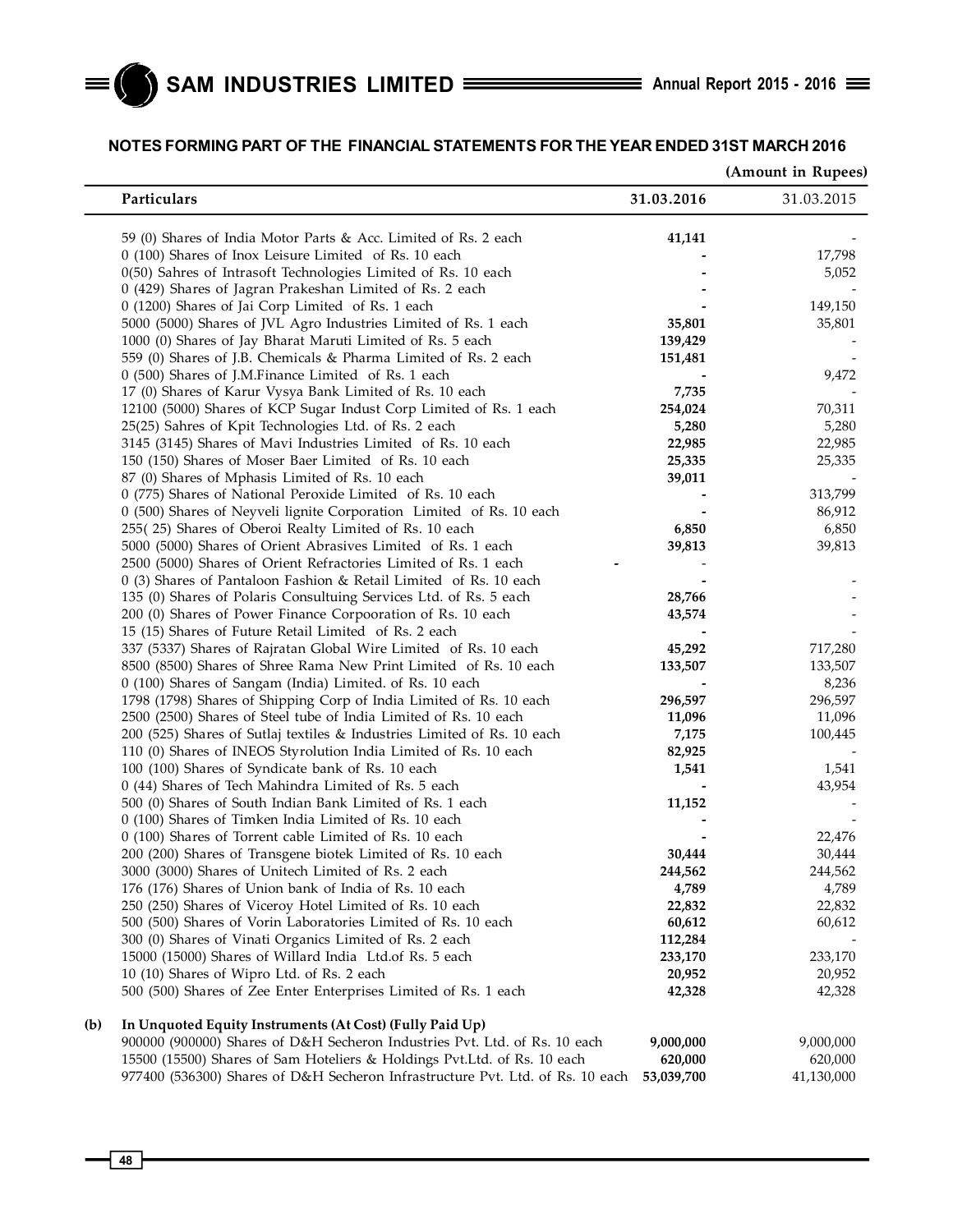|               | FIXED ASSETS (NOTE No.- 10) |                                                                                                                                            |             |                   |             |                                       |           |                               |              |                |            |  |
|---------------|-----------------------------|--------------------------------------------------------------------------------------------------------------------------------------------|-------------|-------------------|-------------|---------------------------------------|-----------|-------------------------------|--------------|----------------|------------|--|
| Particulars   |                             |                                                                                                                                            | Gross Block |                   |             |                                       |           | Depreciation and amortization |              | Net book value |            |  |
|               |                             | 01.04.2015                                                                                                                                 | Additions   | <b>Deductions</b> | 31.03.2016  | 01.04.2015                            | Additions | <b>Deductions</b>             | 31.03.2016   | 31.03.2016     | 31.03.2015 |  |
|               | A. Tangible assets :        |                                                                                                                                            |             |                   |             |                                       |           |                               |              |                |            |  |
|               | Land Free-hold              | 7,296,978                                                                                                                                  |             |                   | 7,296,978   |                                       |           |                               |              | 7,296,978      | 7,296,978  |  |
|               | Agricultural Land           |                                                                                                                                            | 80,313,935  |                   | 80,313,935  |                                       |           |                               |              | 80,313,935     |            |  |
|               | Factory Buildings           | 40,412,890                                                                                                                                 |             |                   | 40,412,890  | 19,012,574                            | ,349,791  |                               | 20,362,364   | 20,050,526     | 21,400,317 |  |
|               | Other Buildings             | 61,685,258                                                                                                                                 |             |                   | 61,685,258  | 17,028,725                            | 1,028,293 |                               | 18,057,018   | 43,628,240     | 44,656,533 |  |
|               | Plant and equipment         | 36,022,440                                                                                                                                 |             |                   | 36,022,440  | 26,749,846                            | 3,402,308 |                               | 30, 152, 154 | 5,870,286      | 9,272,594  |  |
|               | Electrical Installation     | 4,086,235                                                                                                                                  |             |                   | 4,086,235   | 3, 162, 139                           | 335,996   |                               | 3,498,135    | 588,100        | 924,096    |  |
|               | Office equipment            | 1,045,585                                                                                                                                  |             |                   | 1,045,585   | 1,029,827                             | 9,296     |                               | 1,039,123    | 6,462          | 15,758     |  |
|               | Computer equipment          | 2,795,447                                                                                                                                  |             |                   | 2,795,447   | 2,787,046                             | 8,402     |                               | 2,795,448    |                | 8,402      |  |
|               | Furniture and fixtures      | 3,901,810                                                                                                                                  |             |                   | 3,901,810   | 1,856,826                             | 437,967   |                               | 2,294,793    | 1,607,018      | 2,044,985  |  |
| Vehicles      |                             | 1,271,270                                                                                                                                  |             |                   | 1,271,270   | 509,819                               | 178,215   |                               | 688,034      | 583,236        | 761,451    |  |
|               | Lab Equipment               | 2,539,883                                                                                                                                  |             |                   | 2,539,883   | 2,539,883                             |           |                               | 2,539,883    | 0              | $\circ$    |  |
| Tools         |                             | 180,338                                                                                                                                    |             |                   | 180.338     | 175,609                               | 4.729     |                               | 180.338      |                | 4.729      |  |
|               |                             | 161,238,134                                                                                                                                | 80,313,935  |                   | 241,552,069 | 74,852,292                            | 6,754,997 |                               | 81,607,289   | 159,944,781    | 86,385,842 |  |
|               | <b>B.Intangible assets:</b> |                                                                                                                                            |             |                   |             |                                       |           |                               |              |                |            |  |
|               |                             |                                                                                                                                            |             |                   |             |                                       |           |                               |              |                |            |  |
| Total         |                             | 161,238,134                                                                                                                                | 80,313,935  |                   | 241,552,069 | 74,852,292                            | 6,754,997 |                               | 81,607,289   | 159,944,781    | 86,385,842 |  |
|               | Previous year               | 161,434,574                                                                                                                                | 1,321,231   | 1,517,671         | 161,238,134 | 66,017,551                            | 9,756,329 | 921,589                       | 74,852,292   | 86,385,842     | 95,417,023 |  |
| $\widehat{e}$ |                             | Pursuant to the Companies Act 2013 ("the Act") becoming effective from April 01,2014, the company has recomputed the depreciation based on |             |                   |             |                                       |           |                               |              |                |            |  |
|               |                             | the useful life of the assets as prescribed                                                                                                |             |                   |             | In Schedule II of the Act. in 2014-15 |           |                               |              |                |            |  |
| $\widehat{e}$ |                             | Additions represent assets transferred from investment property, as it has been used for Agricultural purpose during the year.             |             |                   |             |                                       |           |                               |              |                |            |  |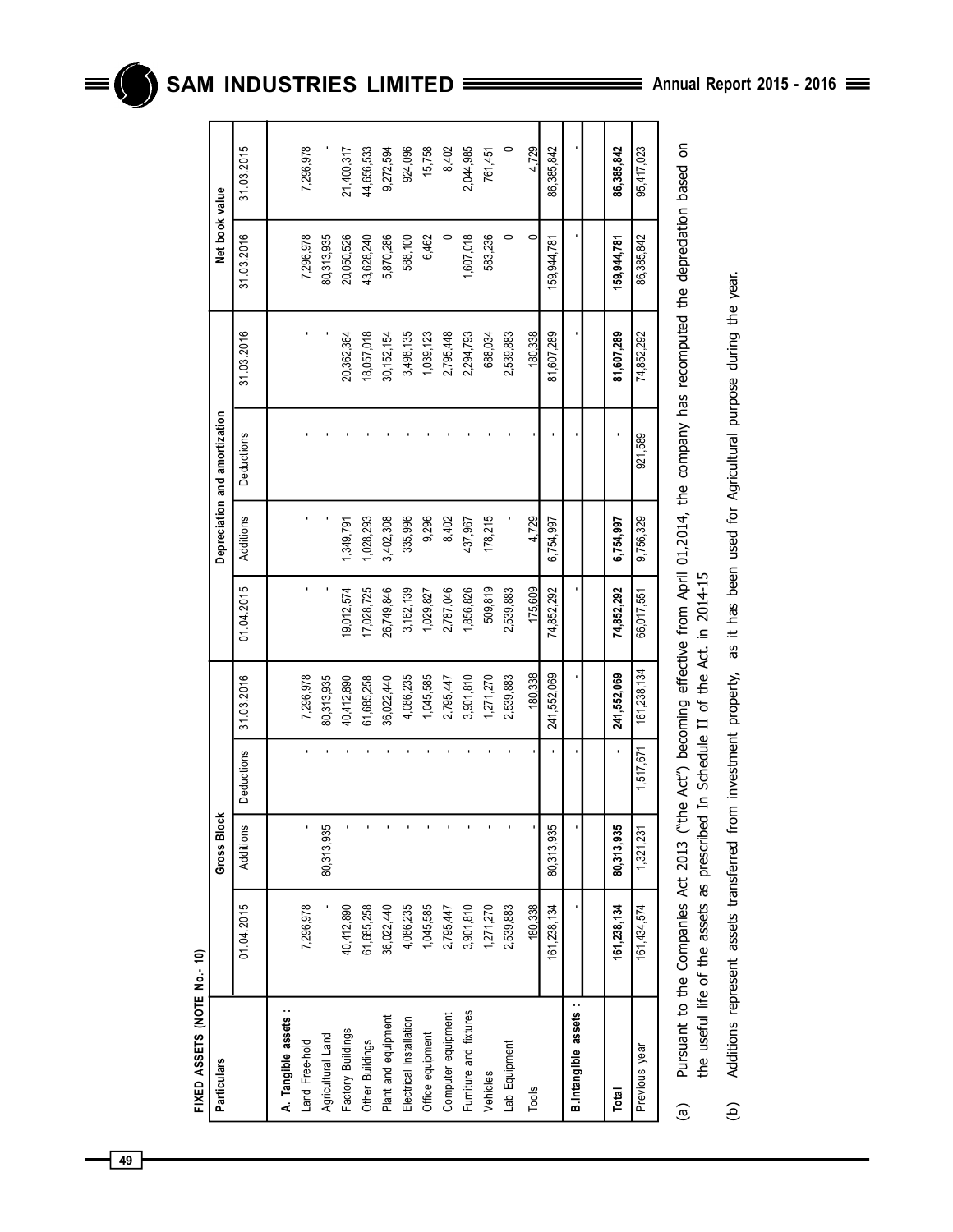

**50**

|  |  |  |  |  | (Amount in Rupees) |
|--|--|--|--|--|--------------------|
|--|--|--|--|--|--------------------|

|         |                                                                                                                                                                                                                                                                                                                                                  |                           | (Amount in Kupees)        |
|---------|--------------------------------------------------------------------------------------------------------------------------------------------------------------------------------------------------------------------------------------------------------------------------------------------------------------------------------------------------|---------------------------|---------------------------|
|         | Particulars                                                                                                                                                                                                                                                                                                                                      | 31.03.2016                | 31.03.2015                |
| (c)     | In Bonds (At Cost) (Fully Paid Up) (Non- Convertible)(Unquoted)<br>250(250) bonds of HUDCO Ltd. of Rs. 1000 each                                                                                                                                                                                                                                 | 250,000                   | 250,000                   |
|         |                                                                                                                                                                                                                                                                                                                                                  | 66,585,323                | 54,864,648                |
|         | Gross Total of Investments $(a + b + c)$                                                                                                                                                                                                                                                                                                         | 100,161,249               | 165,129,309               |
|         | Less: Provision for Diminution in value of Investments                                                                                                                                                                                                                                                                                           | 28,356,854                | 1,721,197                 |
|         | Total                                                                                                                                                                                                                                                                                                                                            | 71,804,395                | 163,408,112               |
|         | Aggregate amount of Quoted Investment                                                                                                                                                                                                                                                                                                            | 3,675,623                 | 3,864,648                 |
|         | Aggregate amount of Market Value of Quoted Investment<br>Aggregate amount of Un-Quoted Investment                                                                                                                                                                                                                                                | 3,147,109<br>62,909,700   | 3,796,040<br>51,000,000   |
|         | (Subject to Provision for diminution in value of Investment)                                                                                                                                                                                                                                                                                     |                           |                           |
| 12      | LONG TERM LOANS & ADVANCES                                                                                                                                                                                                                                                                                                                       |                           |                           |
|         | Particulars                                                                                                                                                                                                                                                                                                                                      |                           |                           |
| a       | (Unsecured Considered Good)<br>Balances with Statutory / Govt. Authorities                                                                                                                                                                                                                                                                       | 2,246,140                 | 1,617,140                 |
| b       | Advance against purchase of Land                                                                                                                                                                                                                                                                                                                 | 82,659,787                | 71,794,333                |
|         | Total                                                                                                                                                                                                                                                                                                                                            | 84,905,927                | 73,411,473                |
| 13      | Loans & Advances given in the nature of Loans to Related Parties<br><b>OTHER NON CURRENT ASSETS</b>                                                                                                                                                                                                                                              | $\ensuremath{\text{NIL}}$ | <b>NIL</b>                |
|         | Particulars<br>Non Current Bank Balances (Refer Note 17)                                                                                                                                                                                                                                                                                         | 130,000                   | 130,000                   |
|         | Total                                                                                                                                                                                                                                                                                                                                            | 130,000                   | 130,000                   |
| 14      | <b>INVENTORIES</b><br>Particulars                                                                                                                                                                                                                                                                                                                |                           |                           |
| a       | Stock in Trade (Trading Activity)<br>Stores & Spares                                                                                                                                                                                                                                                                                             | 35,566,282<br>2,583,765   | 37, 381, 453<br>3,039,723 |
|         | <b>Total</b>                                                                                                                                                                                                                                                                                                                                     | 38,150,047                | 40,421,176                |
| b<br>15 | Stores & spares, fuel and packing materials are valued at cost(FIFO)<br>including freight, subject to provision for slow moving /Non- movings tores of Rs. 4,55,958 (Prev. Year: Nil)<br>Stock of land of real estate division is valued on cost after capitalizing the expenses incurred on development<br>of land.<br><b>TRADE RECEIVABLES</b> |                           |                           |
|         | Particulars                                                                                                                                                                                                                                                                                                                                      |                           |                           |
| a       | Outstanding for a period exceeding 6 months from the due date                                                                                                                                                                                                                                                                                    |                           |                           |
|         | Unsecured Considered Good                                                                                                                                                                                                                                                                                                                        |                           |                           |
| b       | Others                                                                                                                                                                                                                                                                                                                                           |                           |                           |
|         | Unsecured Considered Good                                                                                                                                                                                                                                                                                                                        | 2,831,610                 | 3,943,965                 |
|         |                                                                                                                                                                                                                                                                                                                                                  | 2,831,610                 | 3,943,965                 |
| 16      | Total<br><b>CASH &amp; BANK BALANCES</b>                                                                                                                                                                                                                                                                                                         | 2,831,610                 | 3,943,965                 |
|         | Particulars                                                                                                                                                                                                                                                                                                                                      |                           |                           |
| a       | Cash In Hand                                                                                                                                                                                                                                                                                                                                     | 172,035                   | 371,477                   |
| b       | <b>Balances with Bank</b><br>DD in Hand                                                                                                                                                                                                                                                                                                          | 2,799,473                 | 1,143,343                 |
| c<br>d  | Deposits with Bank                                                                                                                                                                                                                                                                                                                               |                           | 5,000                     |
| (i)     | Maturity up to 12 months                                                                                                                                                                                                                                                                                                                         |                           |                           |
| (ii)    | Maturity above 12 months                                                                                                                                                                                                                                                                                                                         | 130,000                   | 130,000                   |
|         | Total<br>Less: Amount Disclosed under Non Current Assets                                                                                                                                                                                                                                                                                         | 3,101,508<br>130,000      | 1,649,820<br>130,000      |
|         | Total                                                                                                                                                                                                                                                                                                                                            | 2,971,508                 | 1,519,820                 |
|         |                                                                                                                                                                                                                                                                                                                                                  |                           |                           |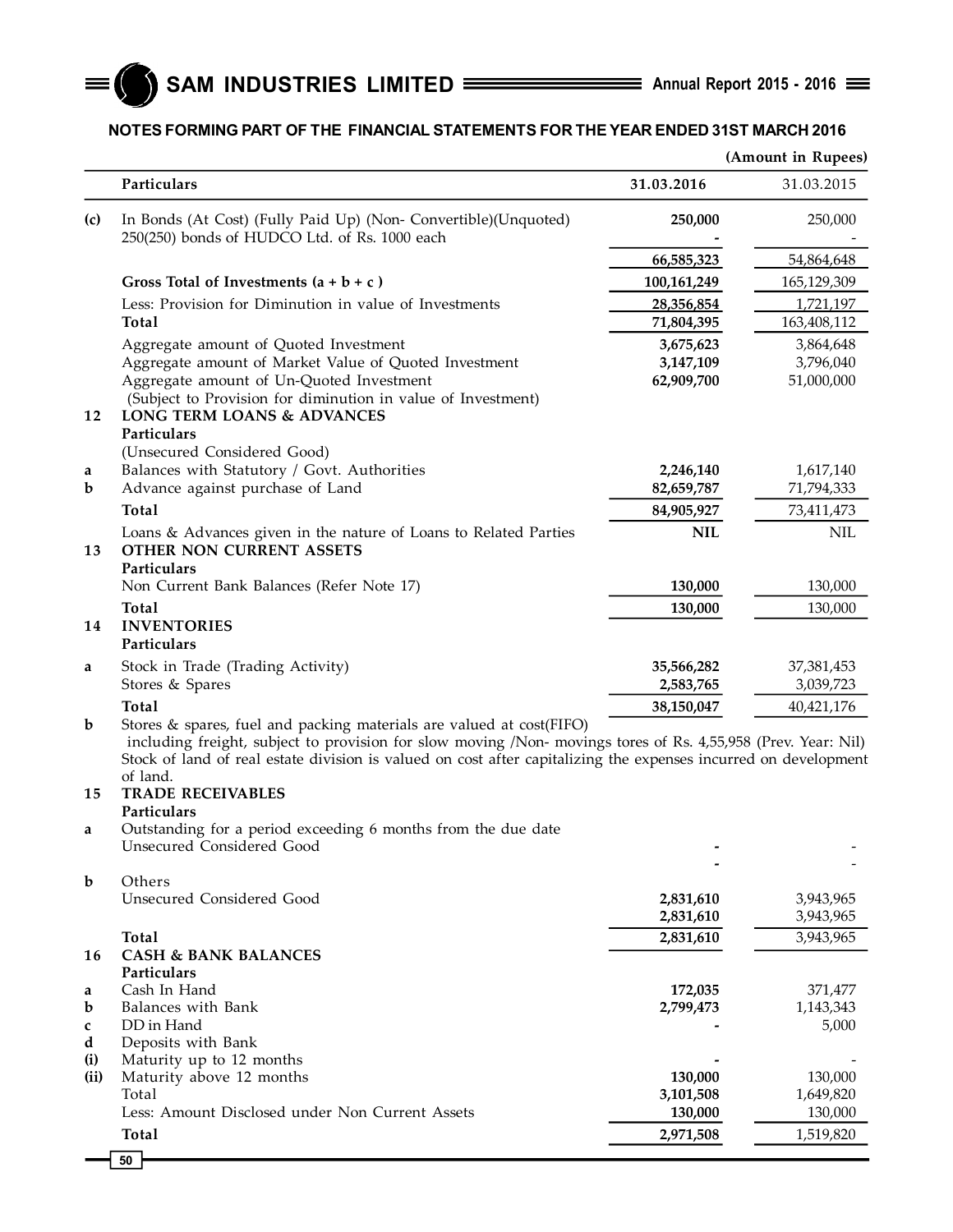|         |                                                                                                |            | (Amount in Rupees) |
|---------|------------------------------------------------------------------------------------------------|------------|--------------------|
|         | Particulars                                                                                    | 31.03.2016 | 31.03.2015         |
| 17      | <b>SHORT TERM LOANS &amp; ADVANCES</b>                                                         |            |                    |
|         | (Unsecured Considered Good)                                                                    |            |                    |
| a       | Loans at Interest                                                                              | 72,663,081 | 91,887,891         |
|         |                                                                                                | 72,663,081 | 91,887,891         |
| b       | Advances Recoverable in cash                                                                   | 180,000    | 180,000            |
|         | Other Loans & Advances                                                                         | 180,000    | 180,000            |
| c       | Refund Receivable (A.Y. 14-15)                                                                 |            | 378                |
|         | Refund Receivable (A.Y. 15-16)                                                                 | 1,831,519  | 1,661,147          |
|         | Income Tax Paid (Net of Provision A.Y. 16-17)                                                  | 2,703,865  |                    |
|         | Prepaid Expenses                                                                               | 236,151    | 250,689            |
|         |                                                                                                | 4,771,535  | 1,912,214          |
|         | <b>Total</b>                                                                                   | 77,614,616 | 93,980,105         |
|         | Loans & Advances given in the nature of Loans to Related Parties                               | <b>NIL</b> | <b>NIL</b>         |
| 18      | <b>OTHER CURRENT ASSETS</b>                                                                    |            |                    |
|         | (Unsecured Considered Good)<br>Assets Held for Sale(including assets lying with third parties) | 1,137,075  | 1,777,075          |
| a<br>b  | Interest Accrued on Deposits                                                                   | 19,014     | 8,852              |
| c       | Interest Accrued on Loans                                                                      | 4,979,515  | 6,342,353          |
| d       | Others                                                                                         | 410,378    | 1,030,003          |
|         | <b>Total</b>                                                                                   | 6,545,982  | 9,158,284          |
| 19<br>a | <b>REVENUE FROM OPERATIONS</b><br>Sale of Products                                             |            |                    |
| b       | <b>Traded Goods</b>                                                                            | 16,547,300 | 11,452,500         |
| c       | Sale of Services                                                                               | 57,300,000 | 52,892,014         |
|         |                                                                                                | 73,847,300 | 64,344,514         |
|         | Details of Product Sold                                                                        |            |                    |
|         | <b>Traded Goods</b>                                                                            |            |                    |
|         | Plot<br>Others                                                                                 | 16,547,300 | 11,452,500         |
|         |                                                                                                | 16,547,300 | 11,452,500         |
|         | Details of Services                                                                            |            |                    |
|         | Lease Rent                                                                                     | 57,300,000 | 52,892,014         |
| 20      | <b>OTHER INCOME</b>                                                                            | 57,300,000 | 52,892,014         |
| a       | Interest:                                                                                      |            |                    |
|         | From Long Term Investment                                                                      | 21,275     | 21,683             |
|         | From Others                                                                                    | 7,953,900  | 8,205,661          |
| b       | Dividend:                                                                                      |            |                    |
|         | From Current Investment                                                                        |            | 34,116             |
|         | From Long Term Investment                                                                      | 51,260     | 284,511            |
| c       | Net Profit on Sale of Investments:                                                             |            |                    |
|         | From Current Investment                                                                        | 41,032     | 676,613            |
|         | From Long Term Investment                                                                      |            | 323,621            |
| d       | Profit on Sale of Fixed Assets                                                                 |            | 392,762            |
|         |                                                                                                |            |                    |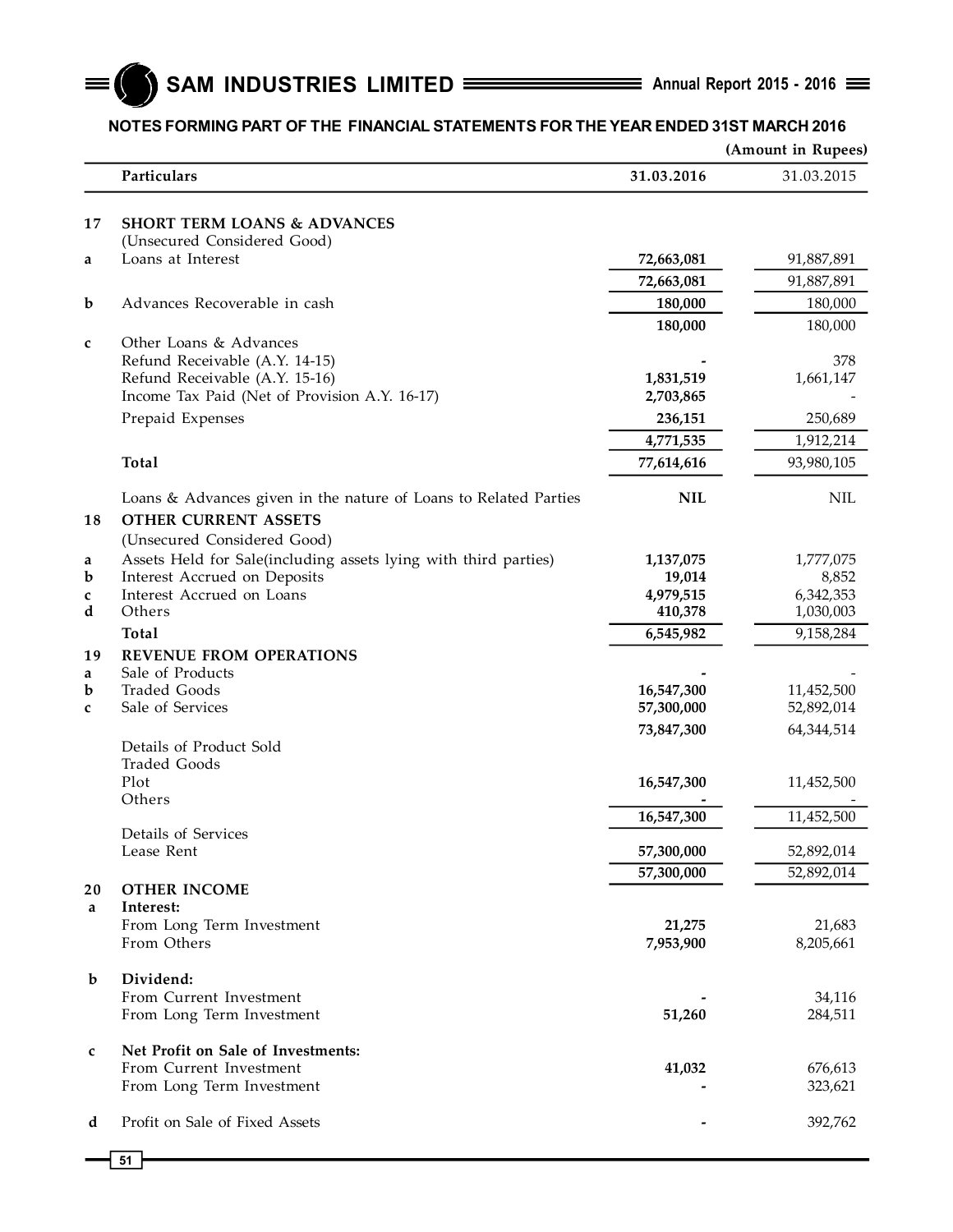|         |                                                                                                                                                                             |                   | (Amount in Rupees)  |
|---------|-----------------------------------------------------------------------------------------------------------------------------------------------------------------------------|-------------------|---------------------|
|         | Particulars                                                                                                                                                                 | 31.03.2016        | 31.03.2015          |
| e<br>f  | Excess Provision for leave encashment written back<br>Excess Provision for diminution in value of investment written back                                                   |                   | 21,921<br>1,468,182 |
| g       | Miscellaneous Balance written off                                                                                                                                           | 304,692           | 825,057             |
| h       | Other Non Operating Income                                                                                                                                                  | 21,002            | 153,677             |
|         | Total                                                                                                                                                                       | 8,393,161         | 12,407,805          |
| 21<br>a | <b>CHANGES IN INVENTORY OF FINISHED GOODS &amp; STOCK IN TRADE</b><br>Particulars<br>(Increase) / Decrease in Inventories<br>Opening Stock of Inventories<br>Finished Goods |                   |                     |
|         |                                                                                                                                                                             |                   |                     |
|         | Stock in Trade (Trading Activity)                                                                                                                                           | 37, 381, 453      | 38,700,168          |
|         | Less: Closing Stock of Inventory<br>Finished Goods                                                                                                                          | 37, 381, 453      | 38,700,168          |
|         | Stock in Trade (Trading Activity)                                                                                                                                           | 35,566,282        | 37, 381, 453        |
|         |                                                                                                                                                                             | 35,566,282        | 37,381,453          |
|         | Net (Increase) / Decrease                                                                                                                                                   | 1,815,171         | 1,318,715           |
| b       | Details of Inventories<br><b>Traded Goods</b>                                                                                                                               |                   |                     |
|         | Plot                                                                                                                                                                        | 35,566,282        | 37, 381, 453        |
|         | <b>Total</b>                                                                                                                                                                | 35,566,282        | 37,381,453          |
| 22      | <b>EMPLOYEE BENEFIT EXPENSES</b>                                                                                                                                            |                   |                     |
|         | Salaries & Wages                                                                                                                                                            | 8,719,897         | 9,080,278           |
|         | Bonus                                                                                                                                                                       | 37,901            | 37,877              |
|         | Contribution to Provident & Other Funds                                                                                                                                     | 204,353           | 190,610             |
|         | Staff Welfare Expenses<br>Gratuity & Leave Encashment                                                                                                                       | 487,542<br>67,416 | 585,537<br>115,000  |
|         | Medical reimbursements                                                                                                                                                      | 7,149             | 2,085               |
|         |                                                                                                                                                                             | 9,524,258         | 10,011,387          |
| 23      | <b>OTHER EXPENSES</b>                                                                                                                                                       |                   |                     |
| a       | <b>Manufacturing Expenses</b>                                                                                                                                               |                   |                     |
|         | Power & Fuel                                                                                                                                                                | 17,811,811        | 16,028,631          |
|         | Factory Expenses                                                                                                                                                            | 28,919,907        | 27,303,566          |
|         | Repairs to Machinery                                                                                                                                                        | 19,389            | 337,338             |
|         | Insurance                                                                                                                                                                   | 234,096           | 159,820             |
|         |                                                                                                                                                                             | 46,985,203        | 43,829,355          |
| b       | <b>Selling Expenses</b><br>Brokerage                                                                                                                                        | 137,730           | 126,030             |
|         | Advertisement Expenses                                                                                                                                                      | 19,800            | 13,000              |
|         |                                                                                                                                                                             |                   |                     |
|         |                                                                                                                                                                             | 157,530           | 139,030             |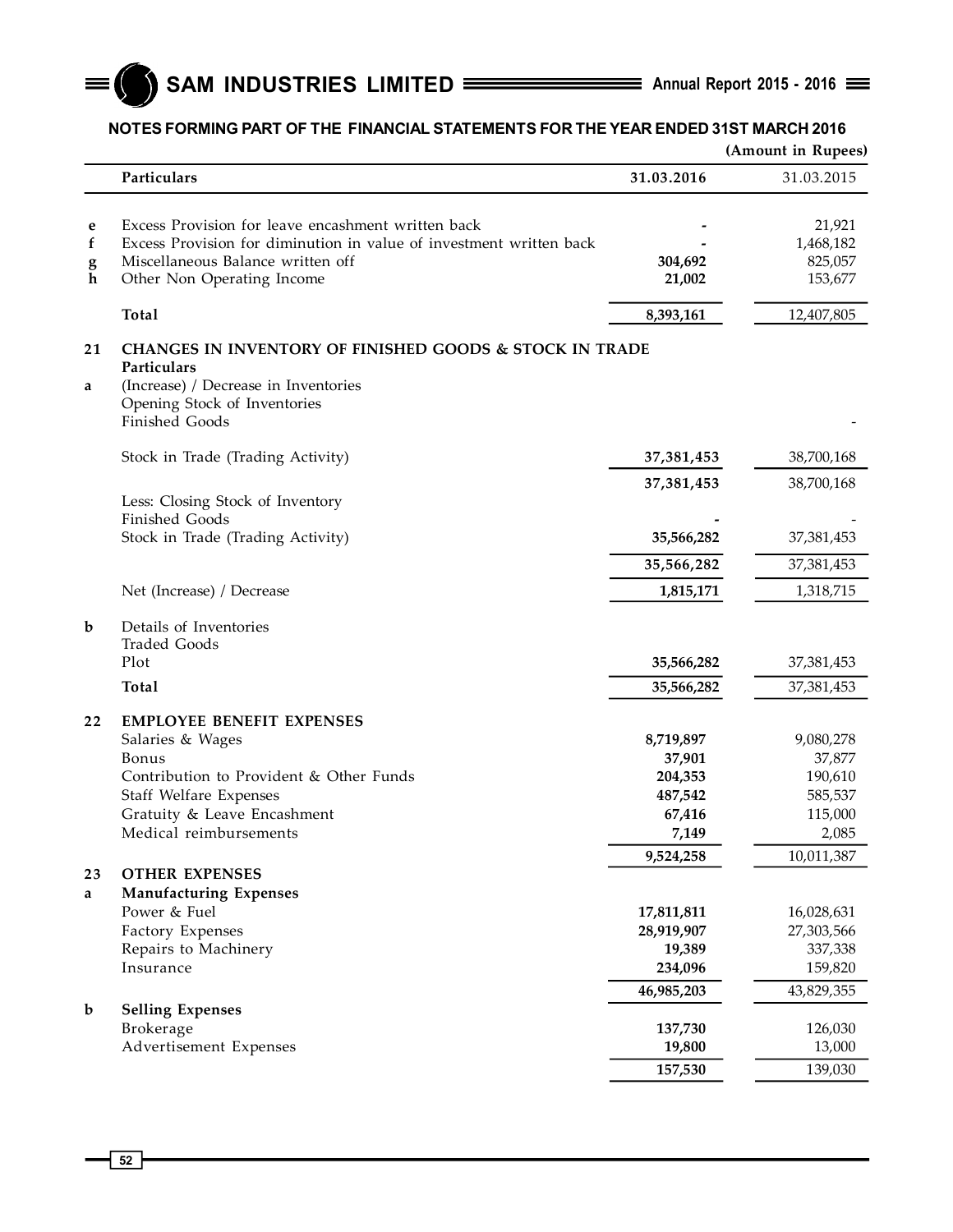$SAM INDUSTRIES LIMITED \n = \n + 2016 \n = \n$ 

#### **(Amount in Rupees) Particulars 31.03.2016** 31.03.2015 c **Establishment Expenses** Rent **466,756** 573,036 Repairs-Others **56,500** 52,668 Rates & Taxes **1,215,850**<br>Director Remuneration (including P.F. contribution) **1,351,446** 1,215,850<br>5,995,200 4,111,600 Director Remuneration (including P.F. contribution) **5,995,200** 4,111,600<br>Auditor Remuneration **106,742** Auditor Remuneration **107,093** 106,742<br>
Legal & Professional Charges **1,220,745** 1,220,745 Legal & Professional Charges **1,220,745** 917,137<br>
Office & General Expenses **1,097,380** 949,250 949,250 949,250 **Office & General Expenses** Telephone & Fax **146,529** 175,357<br>
Power & Fuel 67,515 Power & Fuel **67,515**<br>Printing & Stationery **67,615**<br>Printing & Stationery **67,978** Printing & Stationery **88,288**<br>Postage & Telegram **15,444** Postage & Telegram **15,444** 8,597<br>
Travelling Expenses **119,312** 273,034 **Travelling Expenses** Director Sitting Fees **160,200** 50,000 **d Others** Loss on Sale of Assets 56,027<br>
Loss on Sale of Shares 56,027<br>
2,247 Loss on Sale of Shares **3,247** - 2,000 **- 2,000** - 2,000 **- 2,000** - 2,000 **- 2,000** - 2,000 **- 2,000** - 2,000 **- 2,000** - 2,000 **- 2,000** - 2,000 **- 2,000** - 2,000 **- 2,000** - 2,000 **- 2,000** - 2,000 **- 2,000** - 2,000 - 2 Penalty **3,000** 1,000 Insurance Others **2,875**<br>
Speculation Loss in Shares **1,079,796**<br> **1,079,796** Speculation Loss in Shares **-** 1,079,796<br>Prior Period Expenses **-** 2,437 Prior Period Expenses Agricultural Expenses (Net of Income) **128,401** - Loss by Theft **15,251 15,251** Provision for Diminution in valuation of Stores **455,958** - Provision for Diminution in value of Shares **26,635,657 Total 37,918,277** 9,850,028 **85,061,010** 53,818,413 **Details of Payment to Auditors** Audit Fee **50,000** 50,000 Tax Audit Fee **25,000** 25,000 Limited Review **20,000** 20,000 Certification **10,000** - Service Tax **2,018** 11,742 Swatch Bharat Cess **75 107,093** 106,742 **24 FINANCIAL COST Particulars** Interest on Unsecured Loans **-** 3,656 Interest on Late Payment **85,663** 38,856 Bank Charges **Total 89,723** 51,345 **25 EXCEPTIONAL ITEMS Particulars** Loss on sale of Assets held for sale 206,525 9,944,560<br>Prior Year Income (106,110) Prior Year Income **Total 100,415** 9,944,560

**NOTES FORMING PART OF THE FINANCIAL STATEMENTS FOR THE YEAR ENDED 31ST MARCH 2016**

Note(1) : Exceptional Item for the year Rs. 2,06,525 (Pr. Yr. Rs. 99,44,560/-) represents loss on sale of 'Assets held for sale' .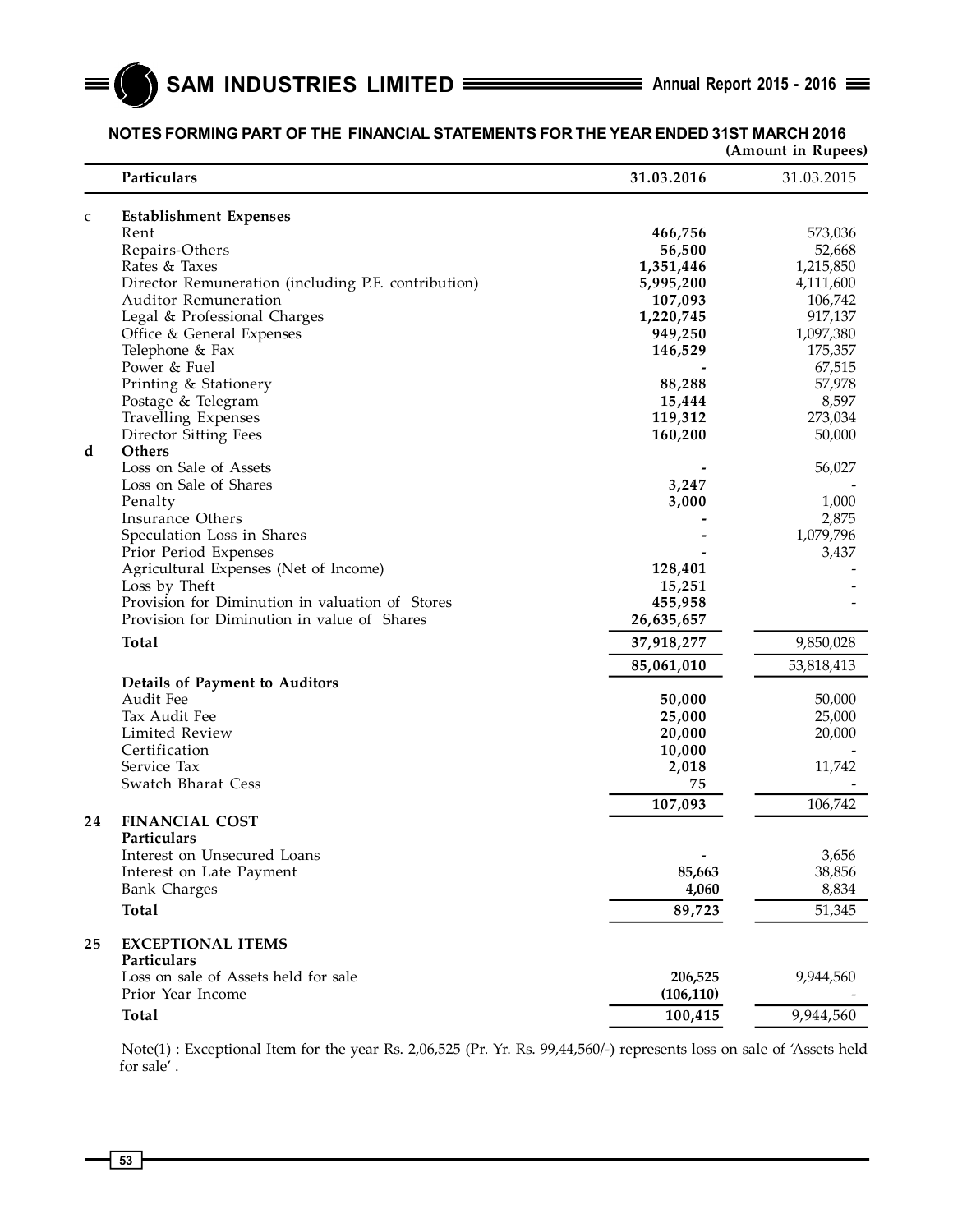#### $\bullet$  **SAM INDUSTRIES LIMITED**  $\equiv$  **Annual Report 2015 - 2016**  $\equiv$  (

|             |                                                                                                                                                                                                                                                                                                                                                                                                                                                                                      |                 | (Amount in Rupees)  |  |  |  |
|-------------|--------------------------------------------------------------------------------------------------------------------------------------------------------------------------------------------------------------------------------------------------------------------------------------------------------------------------------------------------------------------------------------------------------------------------------------------------------------------------------------|-----------------|---------------------|--|--|--|
|             | Particulars                                                                                                                                                                                                                                                                                                                                                                                                                                                                          | 31.03.2016      | 31.03.2015          |  |  |  |
| 26          | <b>TAX EXPENSES</b>                                                                                                                                                                                                                                                                                                                                                                                                                                                                  |                 |                     |  |  |  |
| a           | Income Tax                                                                                                                                                                                                                                                                                                                                                                                                                                                                           |                 |                     |  |  |  |
|             | Current Year                                                                                                                                                                                                                                                                                                                                                                                                                                                                         | 3,820,000       | 5,100,000           |  |  |  |
|             | Excess / Short Provision of Previous Year                                                                                                                                                                                                                                                                                                                                                                                                                                            | (169, 994)      | (32, 389)           |  |  |  |
|             |                                                                                                                                                                                                                                                                                                                                                                                                                                                                                      | 3,650,006       | 5,067,611           |  |  |  |
| b           | Deferred Tax                                                                                                                                                                                                                                                                                                                                                                                                                                                                         | (1,040,287)     | (555, 105)          |  |  |  |
|             | Total                                                                                                                                                                                                                                                                                                                                                                                                                                                                                | 2,609,719       | 4,512,506           |  |  |  |
| 27          | <b>EARNING PER SHARE</b><br>Earnings per share is computed by dividing net profit or loss for the period attributable to equity shareholders<br>by the weighted average number of shares outstanding during the year.                                                                                                                                                                                                                                                                |                 |                     |  |  |  |
|             | Particulars                                                                                                                                                                                                                                                                                                                                                                                                                                                                          |                 |                     |  |  |  |
|             | Profit/ Loss After Tax                                                                                                                                                                                                                                                                                                                                                                                                                                                               | (23,714,832)    | (9,784,977)         |  |  |  |
|             | Net Profit attributable to equity shareholders                                                                                                                                                                                                                                                                                                                                                                                                                                       | (23,714,832)    | (9,784,977)         |  |  |  |
|             | No of Shares Basic & diluted                                                                                                                                                                                                                                                                                                                                                                                                                                                         | 11,088,470      | 11,088,470          |  |  |  |
|             | Earning Per Share Basic & diluted<br><b>EMPLOYEE BENEFIT</b>                                                                                                                                                                                                                                                                                                                                                                                                                         | (2.14)          | (0.88)              |  |  |  |
| 28          | As required by Revised AS 15, Provident fund and gratuity are defined contribution scheme and the<br>contributions made are charged to profit & loss account. Leave encashment liability is a defined benefit<br>obligation and is provided for on the basis of actuarial valuation done using projected unit credit method at<br>the end of the financial year.<br>Defined Benefit Plans/ Long Term Compensated Absence as per Actuarial Valuation on 31 <sup>st</sup> March 2016:- |                 |                     |  |  |  |
|             | Leave Encashment                                                                                                                                                                                                                                                                                                                                                                                                                                                                     |                 |                     |  |  |  |
| A           | Expense recognized in the statement on profit & Loss Account for the year ended March 31' 2016                                                                                                                                                                                                                                                                                                                                                                                       |                 |                     |  |  |  |
|             | Particulars                                                                                                                                                                                                                                                                                                                                                                                                                                                                          |                 |                     |  |  |  |
|             | <b>Current Service Cost</b>                                                                                                                                                                                                                                                                                                                                                                                                                                                          | 28,634          | 27,455              |  |  |  |
|             | Interest Cost (On PBO as of 31.03.2015)                                                                                                                                                                                                                                                                                                                                                                                                                                              | 14,214          | 16,487              |  |  |  |
|             | <b>Employee Contributions</b>                                                                                                                                                                                                                                                                                                                                                                                                                                                        |                 |                     |  |  |  |
|             | Expected return on Plan Assets                                                                                                                                                                                                                                                                                                                                                                                                                                                       |                 |                     |  |  |  |
|             | Actuarial (Gains)/ Losses                                                                                                                                                                                                                                                                                                                                                                                                                                                            | 8,914           | (65, 863)           |  |  |  |
|             | Plant Service Cost                                                                                                                                                                                                                                                                                                                                                                                                                                                                   |                 |                     |  |  |  |
|             | Settlement Cost                                                                                                                                                                                                                                                                                                                                                                                                                                                                      |                 |                     |  |  |  |
|             | Total Expense                                                                                                                                                                                                                                                                                                                                                                                                                                                                        | 51,762          | (21, 921)           |  |  |  |
| B           | Net Asset/(Liability) recognized in the Balance Sheet as at March 31st 2016                                                                                                                                                                                                                                                                                                                                                                                                          |                 |                     |  |  |  |
|             | Particulars                                                                                                                                                                                                                                                                                                                                                                                                                                                                          |                 |                     |  |  |  |
|             | Present Value of Defined benefit obligation as at March 31' 2016                                                                                                                                                                                                                                                                                                                                                                                                                     | 192,835         | 18,073              |  |  |  |
|             | Fair Value of Plan Assets as at March 31'2016                                                                                                                                                                                                                                                                                                                                                                                                                                        | <b>NIL</b>      | $\text{NIL}$        |  |  |  |
|             | Funded status Surplus (Deficit)                                                                                                                                                                                                                                                                                                                                                                                                                                                      | $(-)1,92,835$   | $(-)1,81,073$       |  |  |  |
|             | Net Asset/(Liability) as at March 31' 2016                                                                                                                                                                                                                                                                                                                                                                                                                                           | $(-)1,81,073$   | $(-)2,12,192$       |  |  |  |
| $\mathbf C$ | Change in obligation during the year ended March 31' 2016                                                                                                                                                                                                                                                                                                                                                                                                                            |                 |                     |  |  |  |
|             | Particulars                                                                                                                                                                                                                                                                                                                                                                                                                                                                          |                 |                     |  |  |  |
|             | Present Value of Defined benefit obligation at the                                                                                                                                                                                                                                                                                                                                                                                                                                   | 1,81,073        | 2,12,192            |  |  |  |
|             | beginning of the year 01.04.2015                                                                                                                                                                                                                                                                                                                                                                                                                                                     |                 |                     |  |  |  |
|             | <b>Current Service Cost</b>                                                                                                                                                                                                                                                                                                                                                                                                                                                          | 28,634          | 27,455              |  |  |  |
|             | Interest Cost(On PBO as of 31.03.2015)                                                                                                                                                                                                                                                                                                                                                                                                                                               | 14,214          | 16,487              |  |  |  |
|             | Settlement Cost                                                                                                                                                                                                                                                                                                                                                                                                                                                                      |                 |                     |  |  |  |
|             | Past Service Cost                                                                                                                                                                                                                                                                                                                                                                                                                                                                    |                 |                     |  |  |  |
|             | <b>Employee Contributions</b>                                                                                                                                                                                                                                                                                                                                                                                                                                                        |                 |                     |  |  |  |
|             | Actuarial (Gains) / Losses<br>Benefits Payments                                                                                                                                                                                                                                                                                                                                                                                                                                      | 8,914<br>40,000 | $(-)65,863$<br>9198 |  |  |  |
|             | Present Value of Defined benefit obligation at the end of the year                                                                                                                                                                                                                                                                                                                                                                                                                   | 51,762          | $(-)21,921$         |  |  |  |
|             |                                                                                                                                                                                                                                                                                                                                                                                                                                                                                      |                 |                     |  |  |  |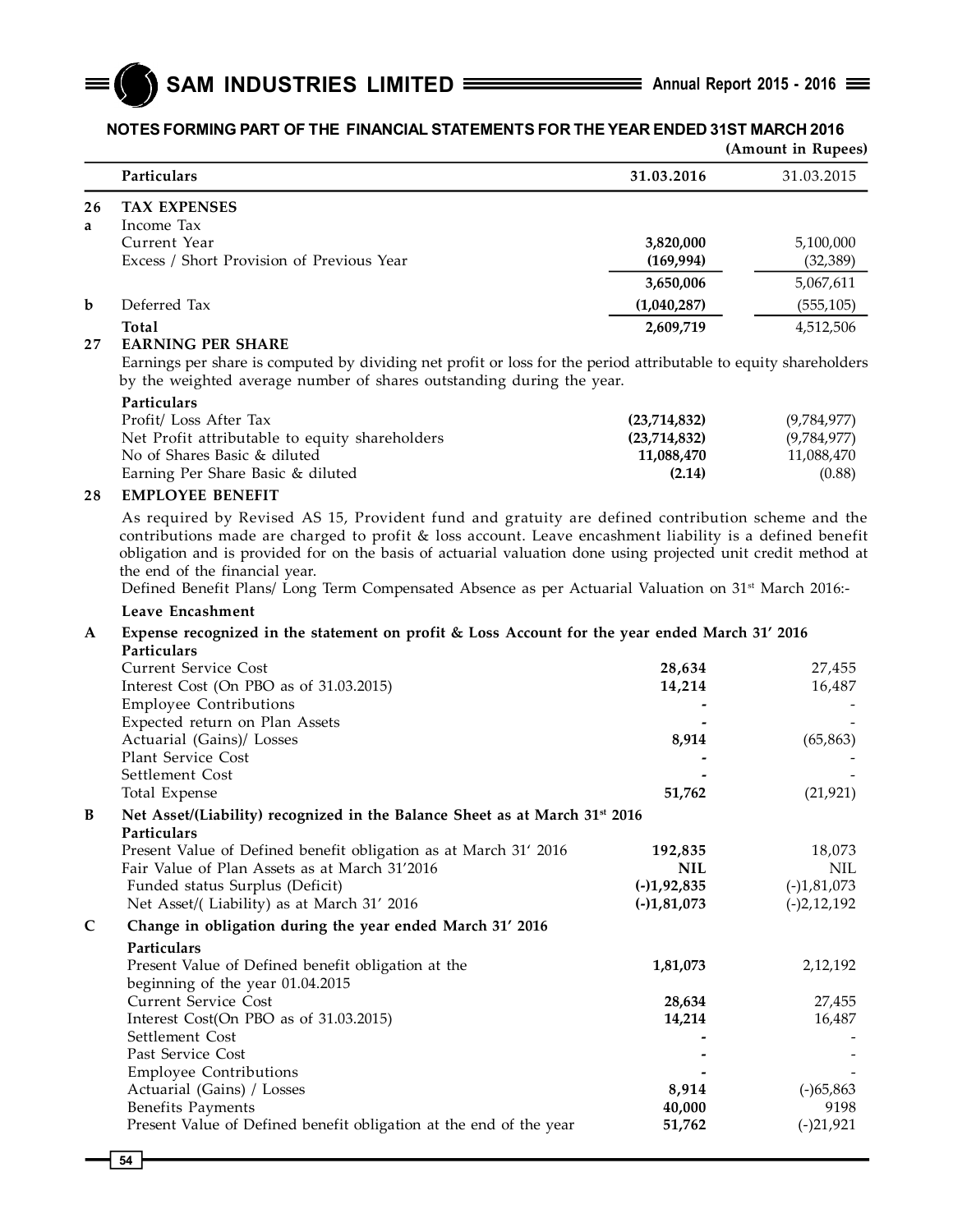### $SAM INDUSTRIES LIMITED \n = \n + 2016 \n = \n$

#### **NOTES FORMING PART OF THE FINANCIAL STATEMENTS FOR THE YEAR ENDED 31ST MARCH 2016**

|   |                                                                                                                 |            | (Amount in Rupees) |
|---|-----------------------------------------------------------------------------------------------------------------|------------|--------------------|
|   | Particulars                                                                                                     | 31.03.2016 | 31.03.2015         |
| D | Change in Assets during the year ended March 31' 2016<br>Particulars                                            |            |                    |
|   | Plan Assets at the beginning of the year 01.04.2015                                                             |            |                    |
|   | Assets acquired in amalgamation in previous year                                                                |            |                    |
|   | Settlements                                                                                                     |            |                    |
|   | Expected return on plan assets                                                                                  |            |                    |
|   | Contributions by employees                                                                                      |            |                    |
|   | Actual benefits paid                                                                                            |            |                    |
|   | Actuarial gains/ (Losses)                                                                                       |            |                    |
|   | Plan Assets at the end of the year                                                                              |            |                    |
|   | Actual return on plan assets                                                                                    |            |                    |
| E | The major categories of plan assets as a percentage of total plan<br>Particulars<br>Qualifying insurance policy |            |                    |
| F |                                                                                                                 |            |                    |
|   | <b>Actuarial Assumption</b><br>Particulars                                                                      |            |                    |
|   | Discount Rate                                                                                                   | $8\%$      | 8%                 |
|   | Future Salary Increase                                                                                          | $6.50\%$   | 6.50%              |
|   | The Liability relating to current year has been debited to profit $\&$ loss account.                            |            |                    |

#### **29 LEASES**

(i) The company has not taken so far any asset on finance lease during the year. In respect of operating lease of office premises the leasing arrangements which are not non cancelable range between 11 months and 39 months generally or longer and are usually renewable by mutual consent on mutually agreeable terms. The aggregate of lease rental payable are charged as rent under the head "office and administrative expenses Rs.4,66,756/- (Previous Year Rs.573036/-) has been charged to revenue accordance with the terms and conditions of respective lease agreement.

#### **(ii) Future Minimum lease rental in respect of Assets given on operating lease in the form of Building and Plant & Machinery**

The minimum future lease payment as on 31/03/2016 are as under:

|                                         | Amount in Rs. |             |
|-----------------------------------------|---------------|-------------|
|                                         | 31/03/2016    | 31/03/2015  |
| (a) Receivable within one year          | 64.800.000    | 46,800,000  |
| (b) Receivable within one to five years | 259,200,000   | 187,200,000 |
| (c) Receivable after five years         | Nil           | Nil         |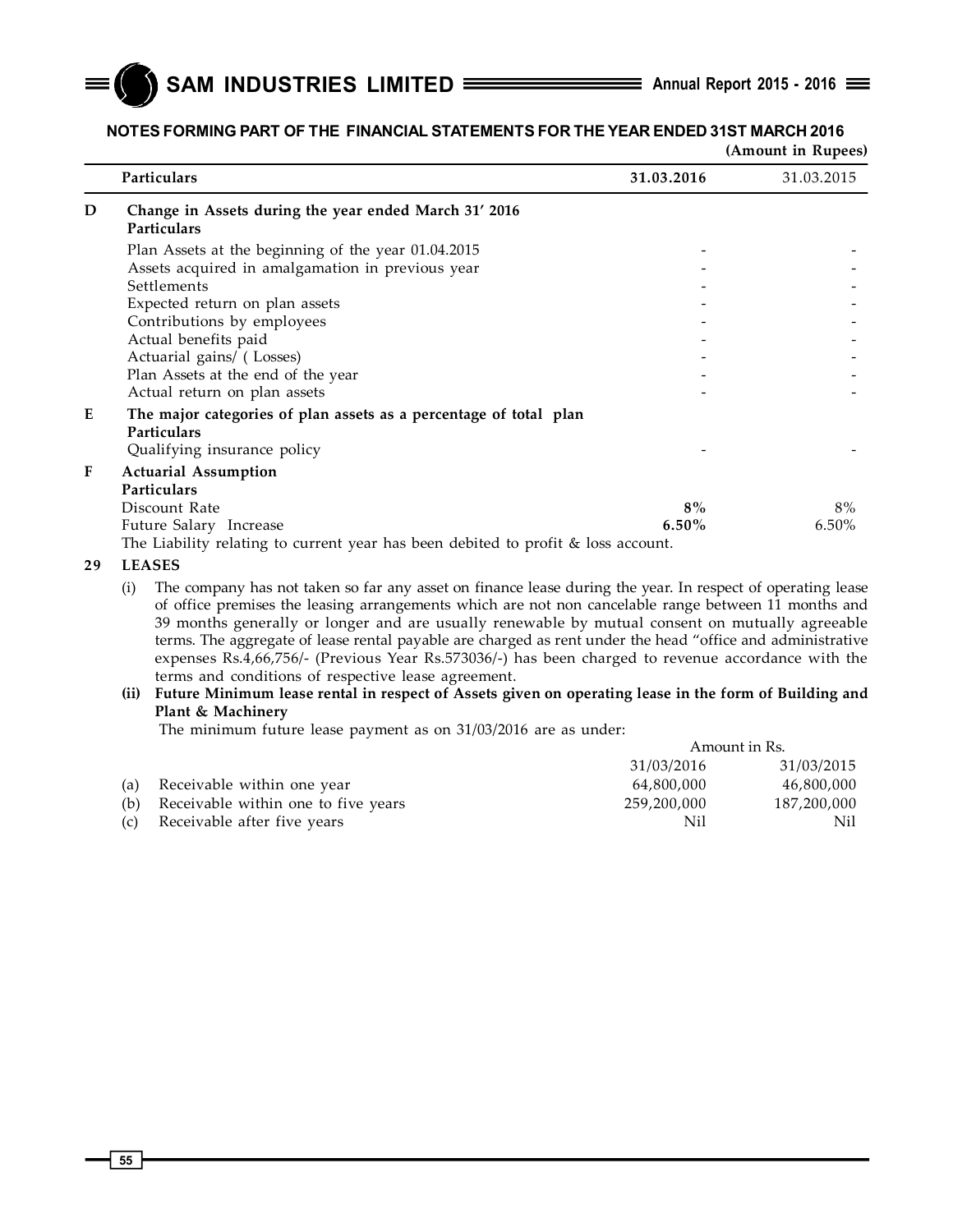- Business Segments :-**30.1 Business Segments :-**
- In the opinion of the management and as per the explanation given to us, there are four reportable segment of the company In the opinion of the management and as per the explanation given to us, there are four reportable segment of the company Soya Division (1) Soya Division
	- Welding Division (2) Welding Division
	- Real Estate Division (3) Real Estate Division  $\widehat{\theta} \in \widehat{\theta}$
- Investment Division
- (4) Investment Division
- Segmental revenue includes sales and other income directly indentifiable with/allocable to the Particular segment. a. Segmental revenue includes sales and other income directly indentifiable with/allocable to the Particular segment. .<br>في نه
- Segmental expenses that are directly identifiable with allocable to particulars segment are considered for determining the segment b. Segmental expenses that are directly identifiable with allocable to particulars segment are considered for determining the segment result.

|                 | .                          |              |                    |                                                                                                                         |              |               |                            |                                 |                             |                                                       |                             |
|-----------------|----------------------------|--------------|--------------------|-------------------------------------------------------------------------------------------------------------------------|--------------|---------------|----------------------------|---------------------------------|-----------------------------|-------------------------------------------------------|-----------------------------|
|                 | Particular<br>ယ္ပံ         |              | Soya Division      | <b>Welding Division</b>                                                                                                 |              |               | <b>Investment Division</b> |                                 | <b>Real Estate Division</b> |                                                       | $_{\rm Total}$              |
|                 | ż                          | 2016         | 2015               | 2016                                                                                                                    | 2015         | 2016          | 2015                       | 2016                            | 2015                        | 2016                                                  | 2015                        |
|                 | Segmental Revenue          | 164,776      | 661,348            | 57,590,797                                                                                                              | 53,433,483   | 7,880,323     | 10,803,974                 | 16,604,565                      | 11,853,513                  | 82,240,461                                            | 76,752,319                  |
| $\mathbf{\sim}$ | Segmental Expenses         | 35,71,125    | 14,069,838         | 58,739,148                                                                                                              | 55,880,089   | 27,178,706    | 1,349,021                  | 52,69,922                       | 4,350,010                   | 94,758,901                                            | 75,648,958                  |
| 3               | Segmental Profit/(Loss)    | $-3,406,349$ | ,408,490<br>$-13,$ | $-11,48,351$                                                                                                            | $-24,46,606$ | $-19,298,383$ | 94,54,953                  | 11,334,643                      | 75,03,503                   | $-12,518,441$                                         | 1,103,361                   |
|                 | (before tax)               |              |                    |                                                                                                                         |              |               |                            |                                 |                             |                                                       |                             |
|                 | Unallocable Expenses<br>4. |              |                    |                                                                                                                         |              |               |                            |                                 |                             | 8,586,672                                             | 63,75,832                   |
| Б               | Profit before tax          |              |                    |                                                                                                                         |              |               |                            |                                 |                             |                                                       | $-21,105,113$ $(5,272,471)$ |
|                 |                            |              |                    |                                                                                                                         |              |               |                            |                                 |                             |                                                       |                             |
| $\circ$         | Segmental Assets[A]        | 56,271,703   |                    | 59,762,453   138,503,943   127,831,706   213,788,047   246,668,997                                                      |              |               |                            |                                 |                             | 36, 335, 174 38, 095, 621 444, 898, 867 472, 358, 776 |                             |
| $\sim$          | Segmental Liability [B]    | 529,562      | 857,700            | 33,602,796 32,556,960                                                                                                   |              | 86,960        |                            | 425,282  15,181,440  18,265,607 |                             | 49,400,758                                            | 52,105,548                  |
| $^{\circ}$      | Capital Employed [A-B]     | 55,742,141   |                    | 58,904,753   104,901,147   95,274,746   213,701,087   246,243,715   21,153,734   19,830,014   395,498,109   420,253,228 |              |               |                            |                                 |                             |                                                       |                             |

Geographical Segments :-**30.2 Geographical Segments :-**  $30.2$ 

Note: The manufacturing operation of Soya Division has been discontinued August 2013, however the impact of certain administrative **Note : The manufacturing operation of Soya Division has been discontinued August 2013, however the impact of certain administrative** The Company caters mainly to the need of Indian market. The Export Turnover : Nil. The Company caters mainly to the need of Indian market. The Export Turnover : Nil. expenses and depreciation is still there. **expenses and depreciation is still there.**

 $\equiv$ 

**56**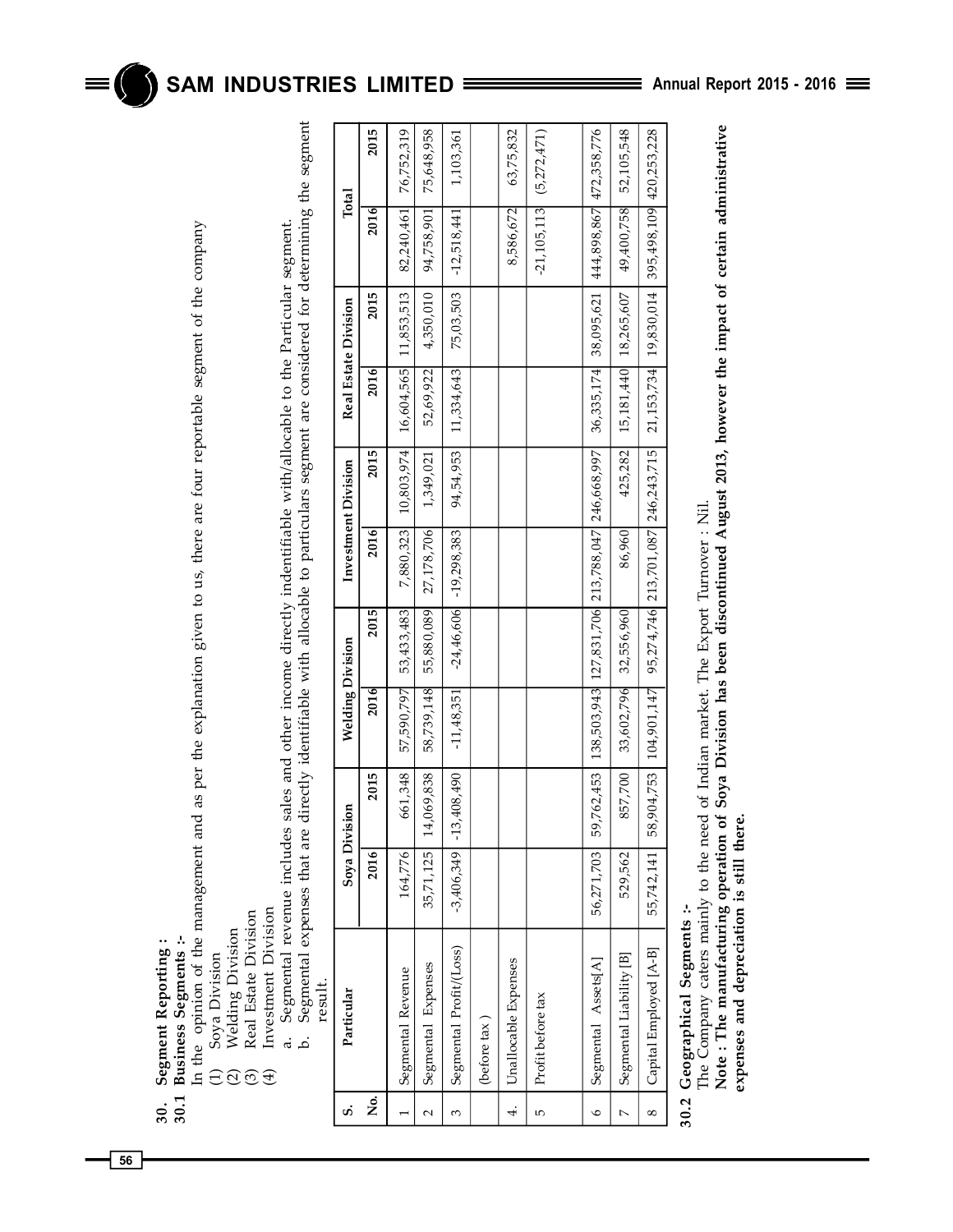(Amount in Rs.)



#### **31. Related Parties Disclosure**

As per Accounting Standard -18 issued by the Institute of Chartered Accountants of India, the Company's related parties and transactions are disclosed below:

- (a) Holding Company Sam Exim Limited.
- (b) **Associated Companies** Ability Dealtrade Pvt. Ltd., Dwekam Electrodes Private Ltd., Dwekam Weld-Tech Private Ltd., Anisha Realty Pvt. Ltd., D&H Secheron Projects Pvt. Ltd., D&H Secheron Resources Pvt. Ltd., Dwekam Realty Pvt. Ltd., D&H Secheron Realty Pvt. Ltd., D&H Secheron Impex Pvt. Ltd., Hrishikesh Vinimay Pvt. Ltd., Indotrade India Ltd., Sam Holding (Bombay) Pvt. Ltd., Sam Real Infrastructure Pvt. Ltd., Minimart Tie-up Pvt. Ltd., Solartech Multitrade Pvt. Ltd., Venus Multitrade Pvt. Ltd.,
- (c) Key Managerial Person –Mr. Ashutosh A Maheshwari, Chairman, Mrs. Gitanjali A. Maheshwari, Whole Time Director & Mr. Kishore Kale, Director.

| S.No.          | Nature of Transaction                          | 2016      | 2015      |
|----------------|------------------------------------------------|-----------|-----------|
| 1              | Remuneration                                   |           |           |
| $\mathbf{A}$   | Anil Maloo (Key managerial Person in 2014-15)  |           | 3,61,600  |
| B              | Gitanjali A Maheshwari (Key Managerial Person) | 59,95,200 | 37,50,000 |
| $\mathsf{C}$   | Seema A. Maheshwari (Relative)                 | 3,00,000  | 3,00,000  |
| $\overline{2}$ | Payable                                        |           |           |
| $\mathsf{A}$   | Dwekam Electrodes P. Ltd. (Associate co.)      |           | 12,00,000 |
| B              | Arvind A. Maheshwari (Relative)                |           | 42,723    |
| $\mathcal{C}$  | Suman A. Maheshwari (Relative)                 | 18,350    | 1,53,540  |
| 3              | Lease Rent Paid                                |           |           |
|                | Suman A. Maheshwari (Relative)                 | 4,10,166  | 404,496   |
| 4.             | Loan accepted                                  |           |           |
|                | Gitanjali A Maheshwari                         | 185,400   |           |
| 5.             | Loan repaid                                    |           |           |
|                | Gitanjali A Maheshwari                         | 185,400   |           |

(d) Relative - Mrs. Seema A. Maheshwari & Suman A Maheshwari.

**32. Capital & Other Commitments**

|    |                                                                                       |             | (Amount in Rs.) |
|----|---------------------------------------------------------------------------------------|-------------|-----------------|
|    |                                                                                       | 2015-16     | 2014-15         |
|    | Estimated amount of Contracts remaining to be executed on<br>Capital (Net of Advance) | 7,38,95,824 | 8,62,25,645     |
| 2. | Estimated amount of Contracts remaining to be executed on<br>Revenue (Net of Advance) |             |                 |

#### **33. Contingent Liabilities**

|                                         |            | (Amount in Rs.) |
|-----------------------------------------|------------|-----------------|
| Contingent Liabilities not provided for | 31.03.2016 | 31.03.2015      |
| Service tax demands (show cause notice) | 1,69,103   |                 |

#### **34. Derivative Instruments**

The Company has not entered into any forward derivative instruments to hedge the foreign currency during the year.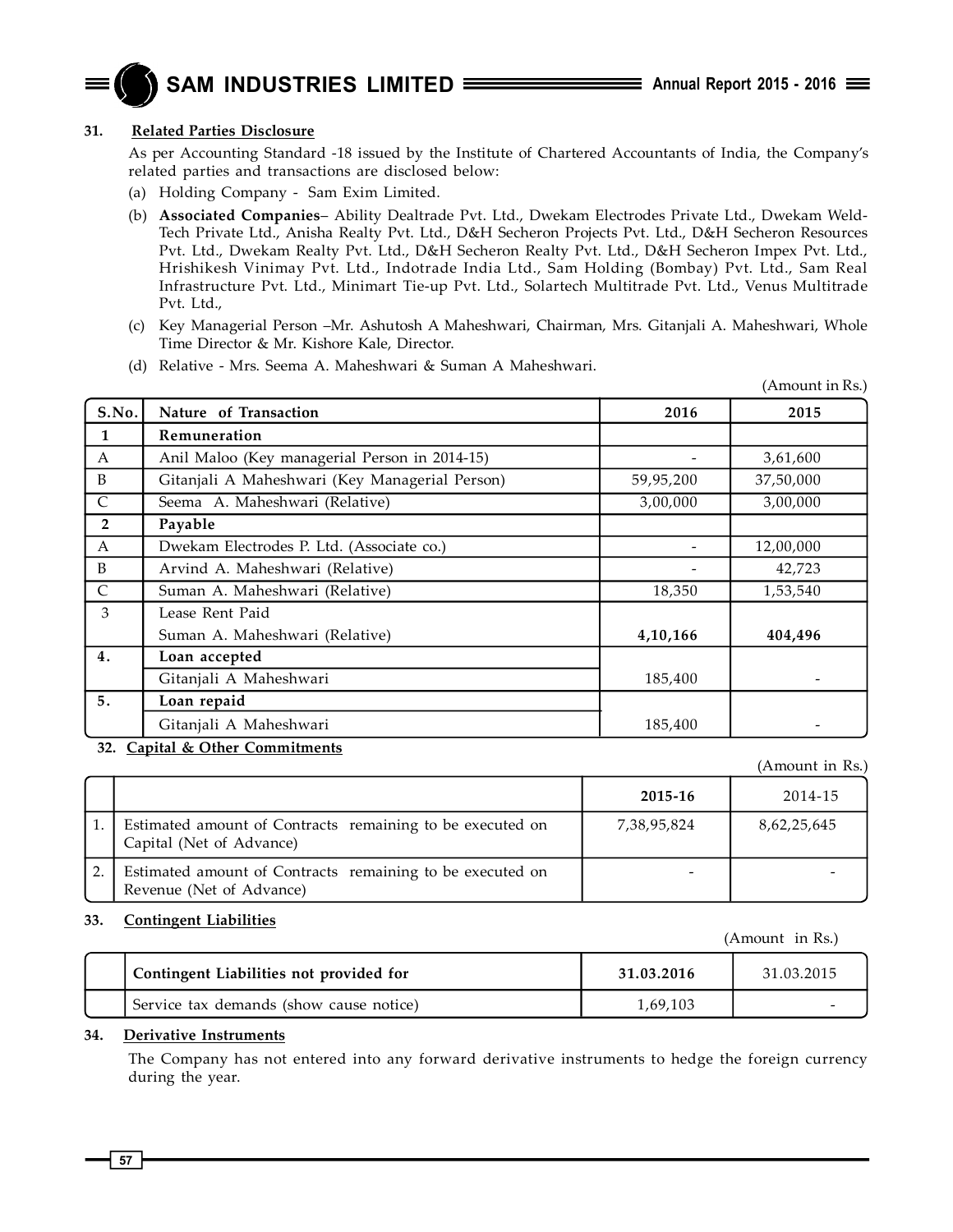

#### **35. Disclouser required under section 22 for Micro, Small & Medium Enterprises:**

- a. Trade payable does not include any amount due to Micro & Small Enterprises registered under the Micro, Small & Medium Enterprises Development Act, 2006 (MSMED, Act 2006) in the current and previous financial year.
- b. No interest is paid / payable during the year to any enterprise registered under the MSME.
- c. The above information has been determined to the extent such parties could be identified on the basis of the information available to the company, regarding the status of the supplier under the MSME.

| <b>Transactions in Foreign Currency</b><br>36. |    | 31.03.2016                      | 31.03.2015 |            |
|------------------------------------------------|----|---------------------------------|------------|------------|
|                                                | a. | Remittances in Foreign Currency | NIL        | NIL        |
|                                                | b. | CIF value of Import             | NIL        | <b>NIL</b> |
|                                                | c. | Expenditure in Foreign Currency | NIL        | NIL        |
|                                                | d. | Earnings in Foreign Exchange    | NIL        | <b>NIL</b> |

#### **37. Value of Consumption of Raw Material & Stores Consumed:**

| Particulars         | 31.03.2016 | $\%$  | 31.03.2015 | $\%$  |
|---------------------|------------|-------|------------|-------|
| <b>Raw Material</b> |            |       |            |       |
| Imported            |            | $0\%$ |            | $0\%$ |
| Indigenous          |            | $0\%$ |            | $0\%$ |
| Total               |            | $0\%$ |            | $0\%$ |
| <b>Spare Parts</b>  |            |       |            |       |
| Imported            |            | $0\%$ | u          | $0\%$ |
| Indigenous          |            | $0\%$ | u          | $0\%$ |
| Total               |            | $0\%$ | U          | $0\%$ |

#### **RAW MATERIAL CONSUMPTION**

- **38.** In the opinion of the Board, the current assets, loans and advances have a value on realization on the ordinary course of business, at least equal to the amount at which the same is stated in the Balance Sheet. There are no contingent liabilities other than those stated above.
- **39.** The Company has reclassified and regrouped the Previous Year Figures to confirm the current classification.

#### **As per our report of Even Date attached**

**Chartered Accountants**

#### **For M. Mehta & Company For and on Behalf of the Board**

**Firm Regn No. 000957C** Ashutosh A Maheshwari (Chairman) (DIN : 00094262) CA Nitin Bandi Gitanjali A Maheshwari (Whole-time Director) Partner (DIN : 00094596) M .No. 400394 Kishore Kale (Director ) (DIN : 01743556) Yogendra Vyas (Director ) Place: Indore (DIN : 06603344) Date: 30/05/2016 Navin S. Patwa (Company Secretary) Gopal Shrivastava (Chief Financial Officer)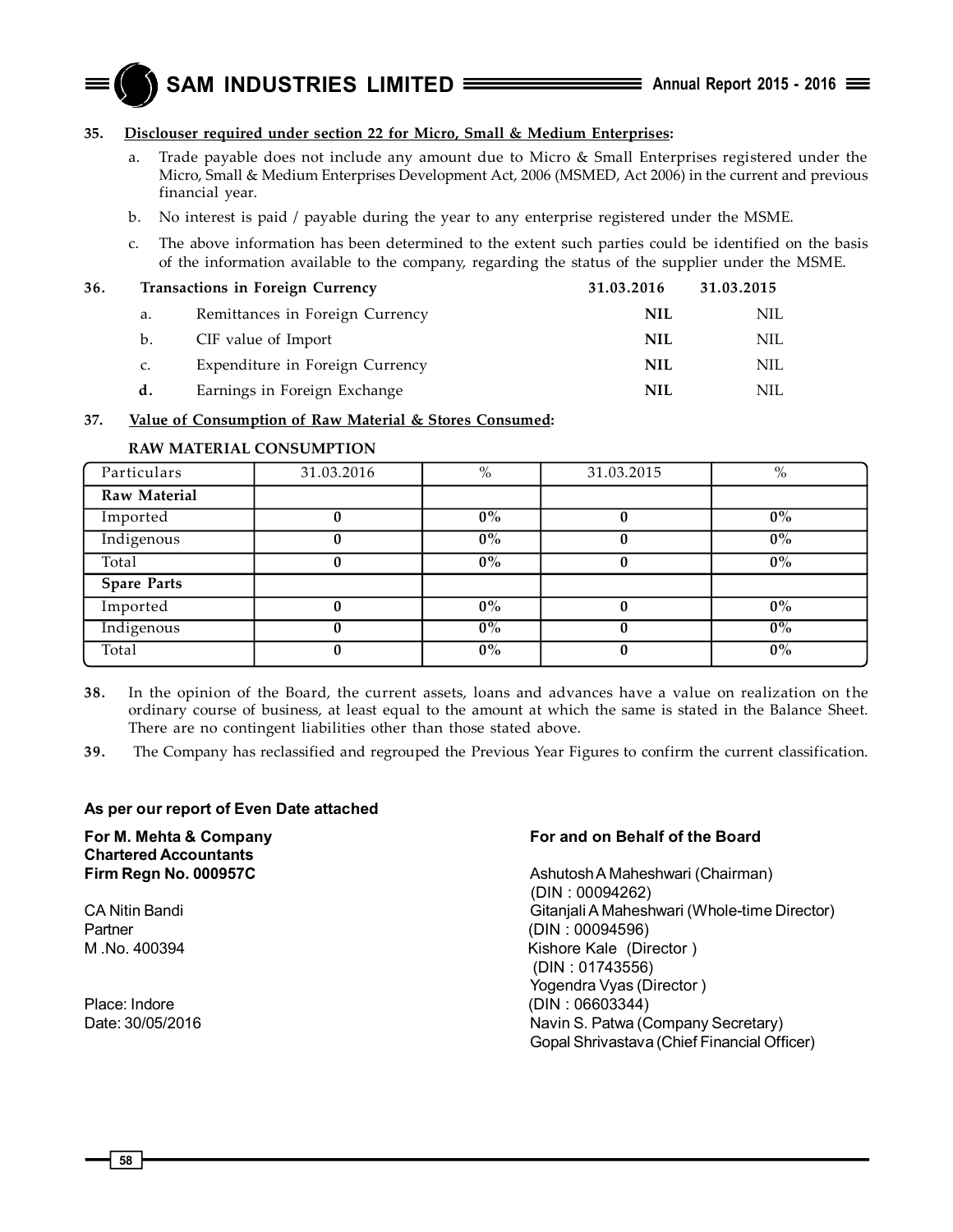

#### **SAM INDUSTRIES LIMITED**

**CIN: L70102MP1994PLC041416 Village Dakachiya, A. B. Road, Tehsil: Sanwer, District – Indore – 453771 - Madhya Pradesh, India Phone: 0091-731- 4229308, 4229313, 4229374, Fax: 0731-4229300 Website: www.sam-industries.com, email: secretarial@sam-industries.com PROXY FORM (MGT-11)**

**[Pursuant to Section 105(6) of the Companies Act, 2013 and rule 19(3) of the Companies (Management and Administration) Rules, 2014]**

| Name of the member(s)     |  |
|---------------------------|--|
| Registered address        |  |
| E-mail ID                 |  |
| <b>Folio No/Client ID</b> |  |
| DP ID                     |  |

I/We, being the member(s) of ……………….Shares of the **Sam Industries Limited**, hereby appoint:

|    | Name:      | Address: |                 |
|----|------------|----------|-----------------|
|    | E-mail ID: |          |                 |
|    | Signature  |          | Or failing him. |
| 2. | Name:      | Address: |                 |
|    | E-mail ID: |          |                 |
|    | Signature  |          | Or failing him. |
| 3. | Name:      | Address: |                 |
|    | E-mail ID: |          |                 |

Signature **Or** failing him.

As my/our proxy to attend and vote (on a poll) for me/us and on my/our behalf at the **22nd** Annual General Meeting of the Company, to be held on the **Wednesday, 28th September, 2016 at 4:00 P.M.** at the **Village Dakachiya, A. B. Road, Tehsil: Sanwer, District – Indore – 453771 - Madhya Pradesh** and at any adjournment thereof in respect of such resolutions as are indicated in the box below.

| <b>Resolution No.</b> | <b>RESOLUTIONS</b>                                                                                                                                                                  | For | Against |
|-----------------------|-------------------------------------------------------------------------------------------------------------------------------------------------------------------------------------|-----|---------|
|                       | <b>Ordinary Business : ORDINARY RESOLUTION</b>                                                                                                                                      |     |         |
|                       | Adoption of Financial Statements of the Company for the Financial Year ended 31st March,<br>2016 together with the Director's Report & Auditor's Report thereon.                    |     |         |
|                       | Appointment of a Director in place of Mrs. Gitanjali A. Maheshwari who retires by rotation and<br>being eligible, offer herself for re-appointment.                                 |     |         |
|                       | Ratification of Appointment of M/s M. Mehta & Co. Chartered Accountants, Statutory Auditors<br>of the company for the FY 2016-17 and to authorized Board to fix their remuneration. |     |         |
|                       | <b>Special Business: SPECIAL RESOLUTION</b>                                                                                                                                         |     |         |
|                       | Re-appointment of Mr. Santosh Muchhal, as Independent Director of the Company.                                                                                                      |     |         |
|                       | Re-appointment of Mr. Yogendra Vyas, as an Independent Director of the Company.                                                                                                     |     |         |
| <b>6</b>              | Re-appointment of Mr. Ritesh Kumar Neema, as an Independent Director of the Company.                                                                                                |     |         |
|                       | Approval to deliver document through a particular mode as may be sought by the member                                                                                               |     |         |

Signed this .......................day of............................2016.

Signature of Shareholder

Signature of Shareholder(s)

Affix Revenue Stamp

Note: The Proxy must be returned so as to reach the Registered Office of the company at Village Dakachiya, A. B. Road, Tehsil: Sanwer, District – Indore – 453771 – M. P., India not less than (48) Forty Eight Hours before the time for holding the aforesaid meeting.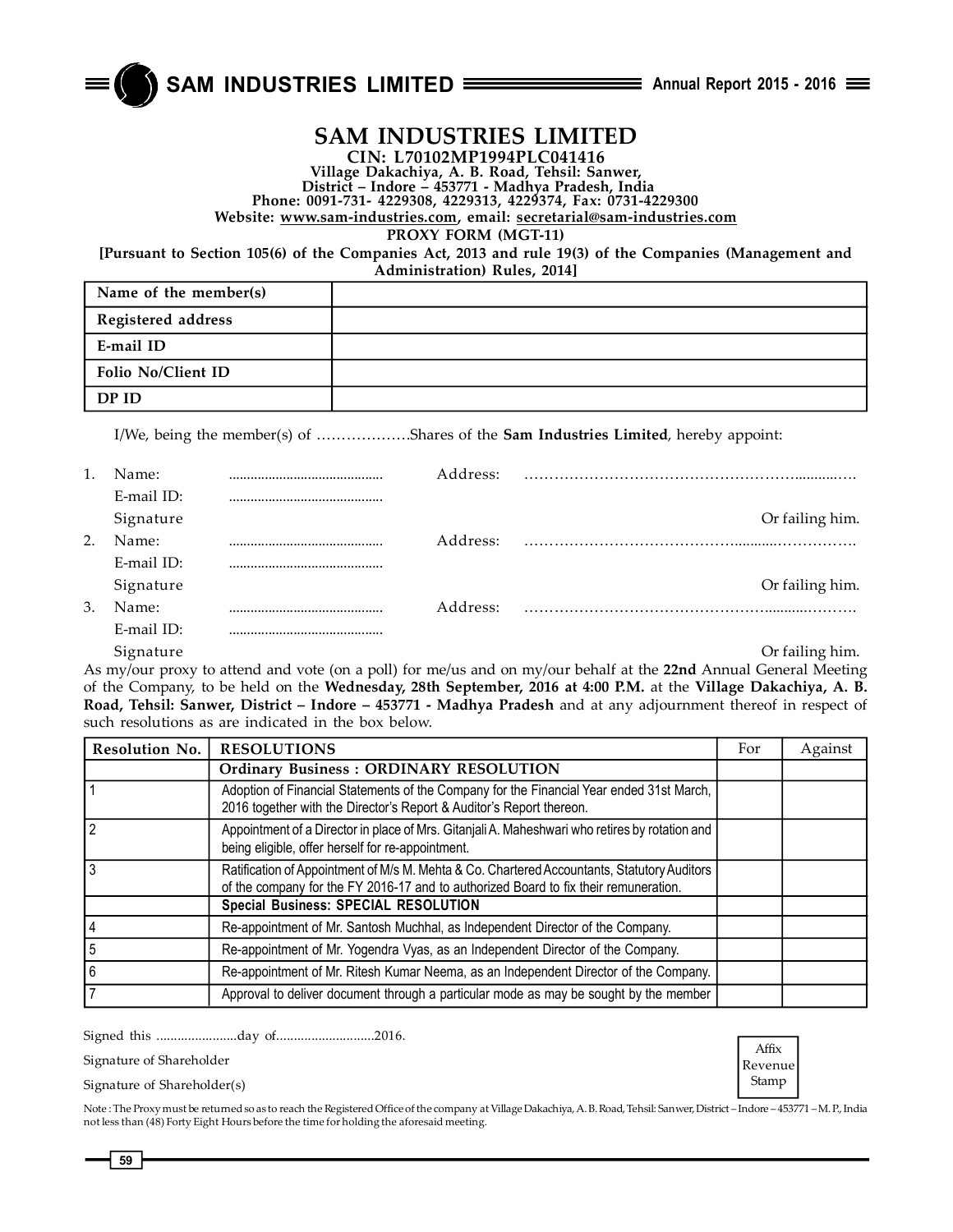

#### **SAM INDUSTRIES LIMITED**

**CIN: L70102MP1994PLC041416 Village Dakachiya, A. B. Road, Tehsil: Sanwer, District – Indore – 453771 - Madhya Pradesh, India Phone: 0091-731- 4229308, 4229313, 4229374, Fax: 0731-4229300**

**Website: www.sam-industries.com, email: secretarial@sam-industries.com**

#### **ATTENDANCE SLIP**

Shareholders attending the Meeting in person or Proxy are requested to complete the attendance slip and hand it over at the entrance of the meeting hall. Joint shareholders may obtain additional attendance slip at the venue.

I /We hereby record my presence at the 22nd Annual General Meeting of the Company held on **Wednesday, 28th September, 2016 at 4:00 P.M. at the Village Dakachiya, A. B. Road, Tehsil: Sanwer, District – Indore – 453771 - Madhya Pradesh**

| Regd. Folio No. *                  | Name and Address of the registered<br>Shareholder |
|------------------------------------|---------------------------------------------------|
| Client ID No. & DP ID No. $\prime$ |                                                   |
| No. of shares held                 |                                                   |

\*Applicable in case of Shares held in Physical Form

Full Name of the Proxy (in block letters)

**Signature of Shareholder or Proxy**